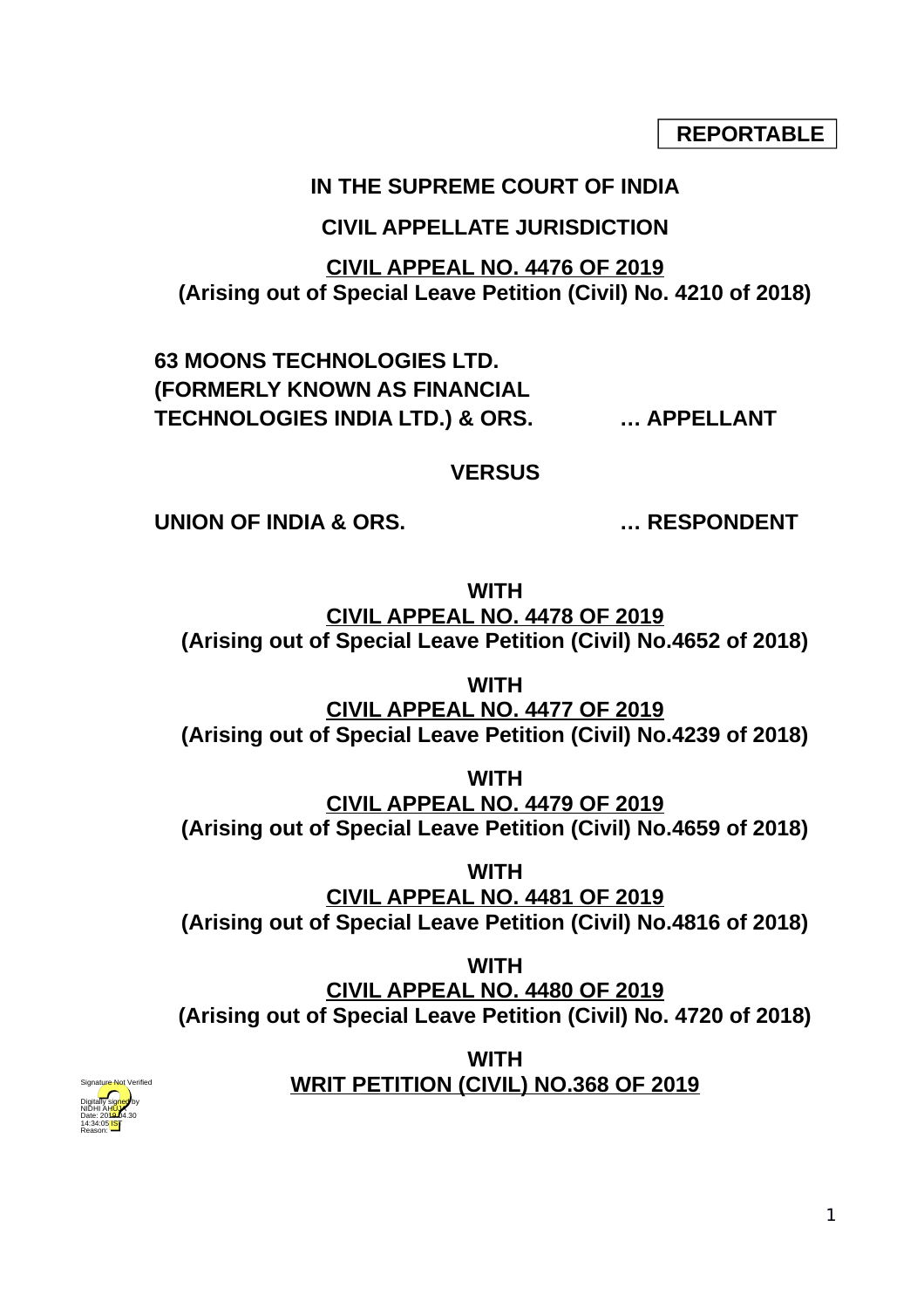#### **JUDGMENT**

#### **R.F. NARIMAN, J.**

1. Leave granted.

2. This batch of appeals and writ petition raises questions as to the applicability and construction of Section 396 of the Companies Act, 1956, which deals with compulsory amalgamation of companies by a Central Government order when this becomes essential in the public interest. The appellant, 63 Moons Technologies Ltd. (hereinafter referred to as "**FTIL**", which name was changed to 63 Moons Technologies Ltd. on 27.05.2016), is a 99.99% shareholder of the National Spot Exchange Ltd. (hereinafter referred to as "**NSEL**"), and is a listed company. About 45% of the shareholding of FTIL is held by Shri Jignesh Shah and family, and about 43% of the shareholding is held by members of the Indian public. Approximately 5% of the shareholding is held by institutional investors. FTIL is a profitable company, having a positive net worth of over INR 2500 crore, and is in the business of providing software which is used for trading by brokers and exchanges across the country. FTIL has about 900 employees, and a Board of Directors which is different from the Board of Directors of its wholly owned subsidiary, i.e., NSEL. On the other hand, NSEL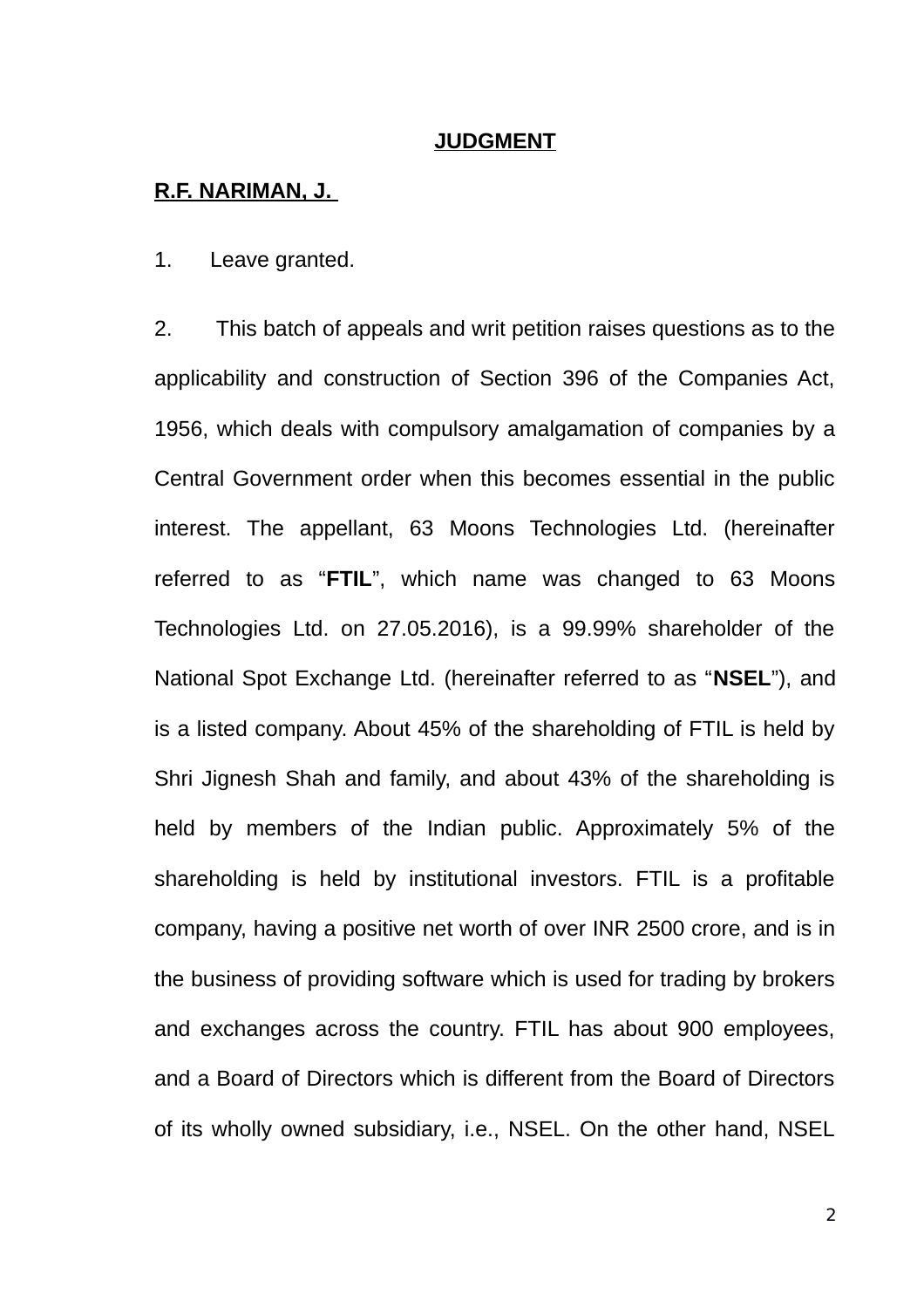was incorporated in 2005 by Multi Commodities Exchanges ["**MCX**"] and its nominees. NSEL provided an electronic platform for trading of commodities between willing buyers and sellers through brokers representing them. On 05.06.2007, the Union of India issued an exemption notification under Section 27 of the Forward Contracts (Regulation) Act, 1952 ["**FCRA**"] exempting forward contracts of oneday duration for sale and purchase of commodities traded on NSEL from operation of the provisions of the FCRA. NSEL commenced operations in October 2008. On 27.04.2012, the Department of Consumer Affairs ["**DCA**"] issued a show cause notice to NSEL as to why action should not be initiated against it for permitting transactions in alleged violation of the exemption granted to it under the FCRA. NSEL replied to the show cause notice on 29.05.2012 stating that it had not violated the exemption granted to it. Without adjudicating upon the show cause notice, on 12.07.2013, the DCA directed NSEL to give an undertaking that no further contracts shall be launched until further instructions, and that all existing contracts will be settled on due dates. This was effectively a "freezing" order. On 22.07.2013, NSEL gave an undertaking to the DCA.

3. Earlier, in January 2013, representatives of MMTC Ltd., a Government of India undertaking, which was one of the trading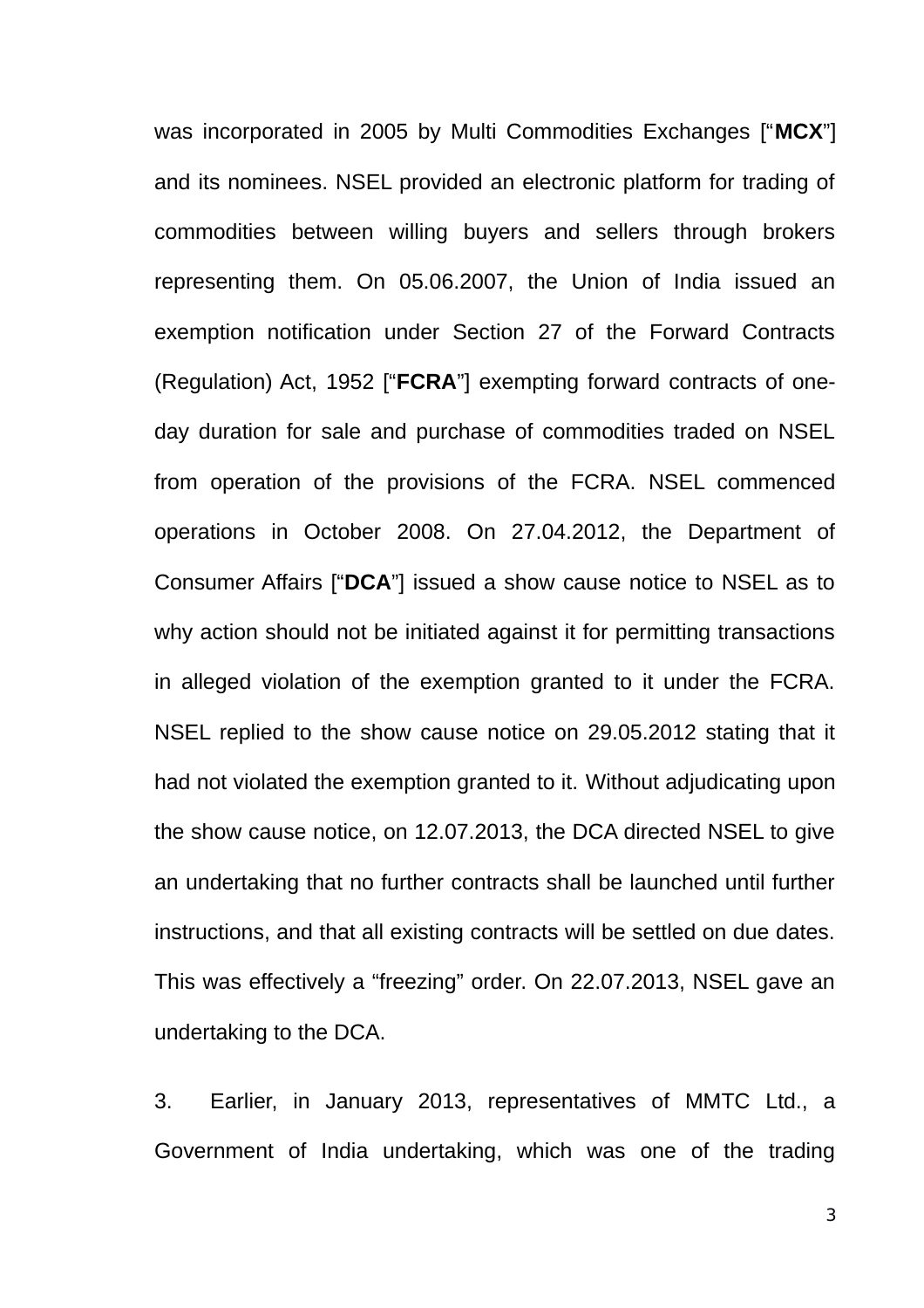members of NSEL, visited some of the warehouses which were at different locations in order to verify stocks therein and reported existence of full commodity stock in the said warehouses. Sometime in July 2013, 13,000 persons who traded on the platform of NSEL claimed to have been duped by other trading members (being 24 in number), who defaulted in payment of obligations amounting to approximately INR 5600 crore. Due to the sudden and abrupt stoppage of fresh contracts, and media reports about the same, market participation on NSEL's platform reduced considerably, forcing NSEL to suspend trading and close its spot exchange operations w.e.f. 31.07.2013. The Forward Markets Commission ["**FMC**"] recommended to the DCA on 12.08.2013 that steps be taken to verify quantity and quality of commodities at various warehouses; financial status of buyers and trading members be ascertained, and the liability be fixed on promoters of NSEL, i.e., FTIL. On 14.08.2013, NSEL issued a press release in which Shri Sinha, its CEO/MD, made a statement that he and his management team were responsible for all operations at NSEL. On 27.08.2013, the FMC directed a forensic audit of NSEL by Grant Thornton LLP, and the Union of India, on 30.09.2013, ordered inspection of the books of accounts of NSEL and FTIL under Section 209A of the Companies Act. On the same day, the Economic Offences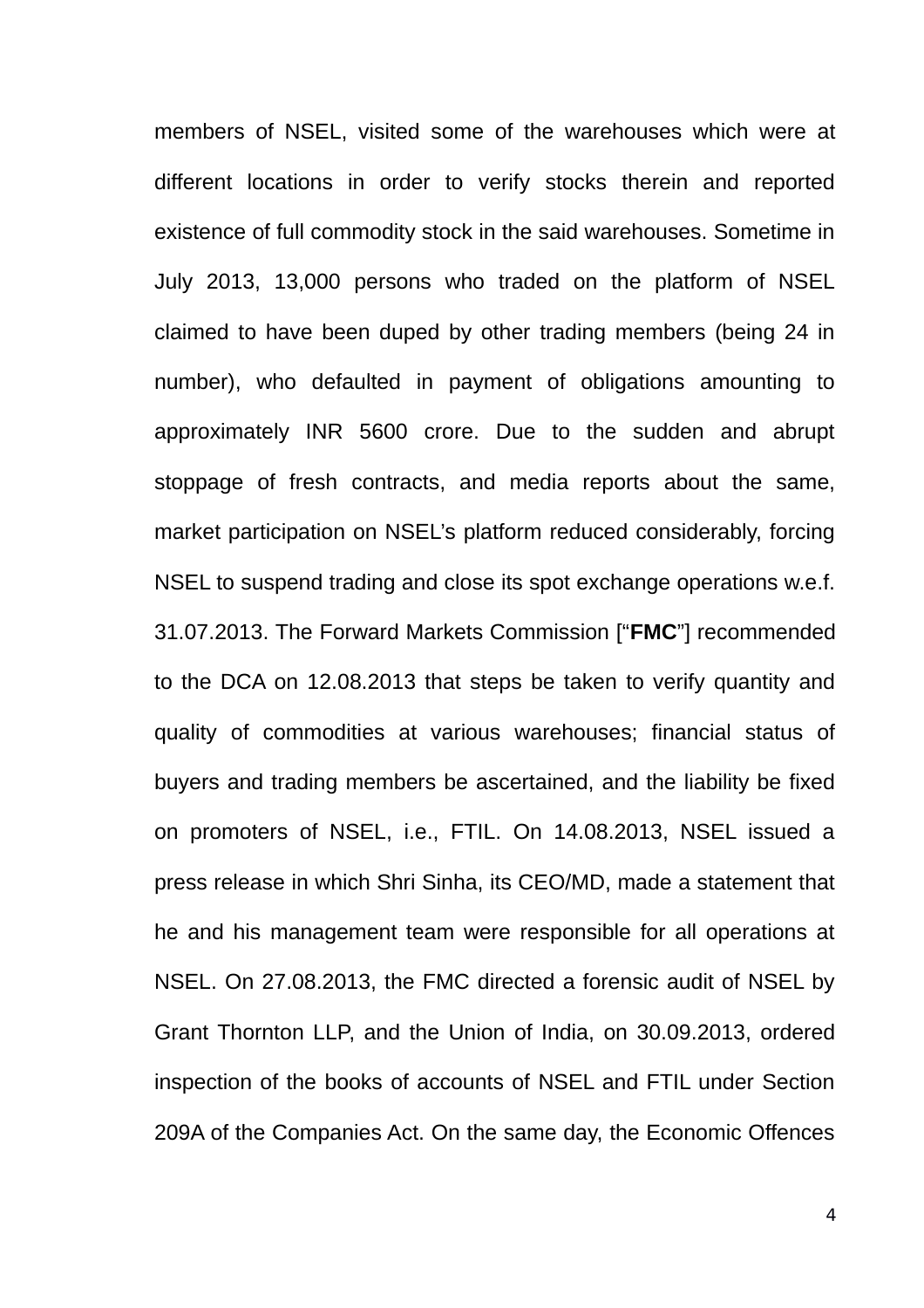Wing ["**EOW**"] registered cases against Directors and key management personnel of the NSEL and FTIL, trading members of NSEL, and brokers of NSEL under various provisions of the Indian Penal Code and the Maharashtra Protection of Interest of Depositors Act, 1999 ["**MPID Act**"]. Several suits were filed by the traders who allegedly have been duped, the most important of which is Suit No.173 of 2014 pending in the Bombay High Court, which is a representative suit filed under Order I Rule 8 of the Code of Civil Procedure, 1908 ["**CPC**"]. NSEL also filed third-party notices in the said suit for recovery of INR 5600 crore against 24 defaulter traders. It has also filed various arbitration proceedings against them, and is in the process of recovery of INR 3365 crore out of INR 5600 crore, which are in the form of court decrees and arbitration awards.

4. On 17.12.2013, based on the Grant Thornton report dated 21.09.2013, the FMC passed an order declaring that FTIL was not "fit and proper" to hold equity in any commodity exchanges, and must dilute its shareholding to not more than 2% of the paid-up equity capital of MCX. The said order is under challenge in Writ Petition No. 337 of 2014 before the Bombay High Court. On 28.02.2014, the Division Bench of the Bombay High Court refused a prayer for stay of the aforesaid order, stating that findings of fact of a serious nature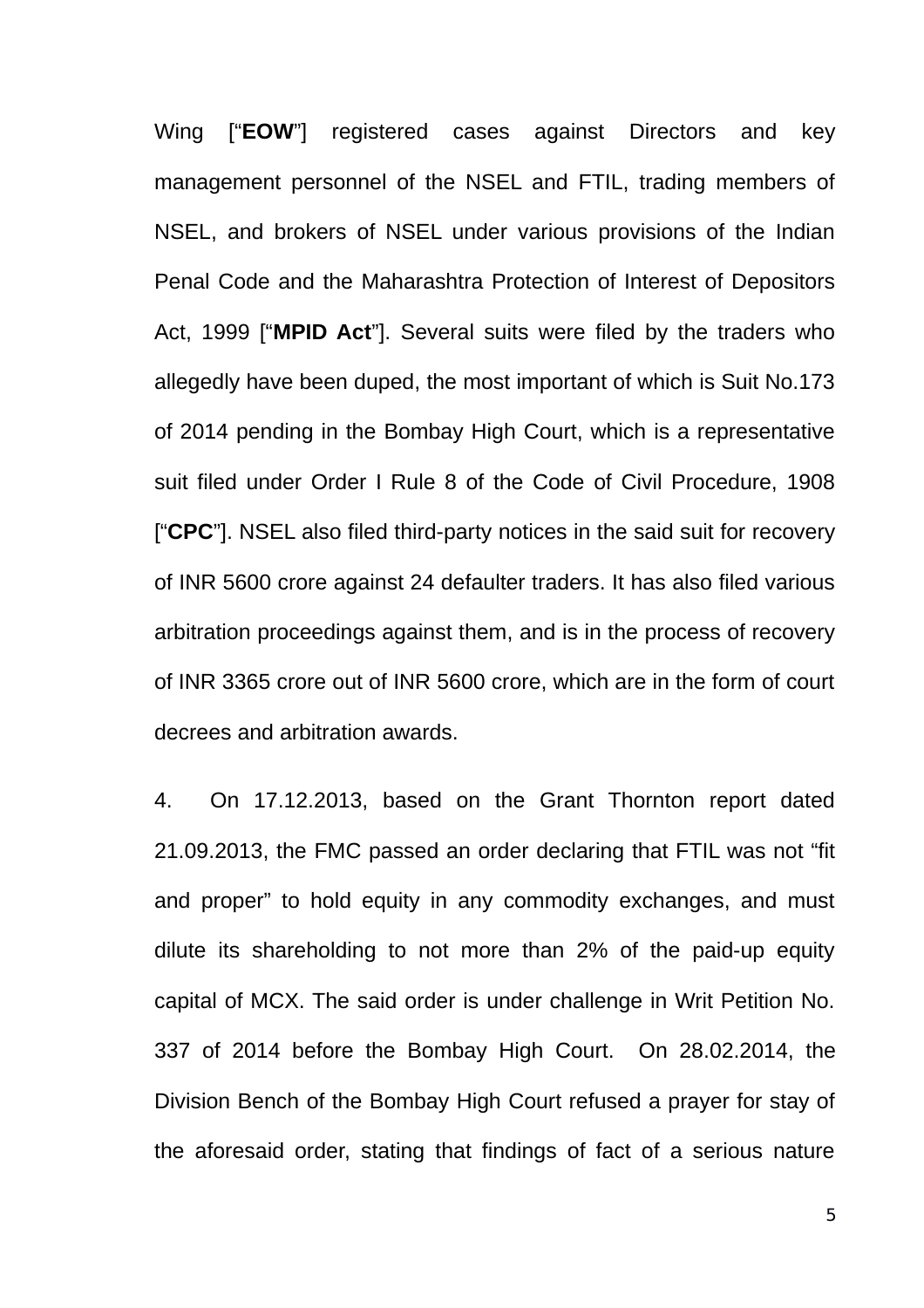have been recorded against the appellant, and the fraud perpetrated is to the tune of INR 5500 crore.

5. On 06.01.2014, the Economic Offences Wing, Mumbai, filed chargesheets against the Managing Director and CEO of NSEL, Shri Sinha, the Head of Warehousing of NSEL, Shri Babu Kanvi, and two other defaulters. In the chargesheet, it was revealed that the aforesaid three employees of NSEL, in exchange for monetary kickbacks, had colluded with the defaulters to enable them to trade on NSEL's platform without depositing adequate goods in the warehouses, in breach of rules and byelaws of NSEL.

6. On 18.08.2014, the FMC, *vide* a letter to the Union of India, suggested that FTIL and NSEL be merged. Meanwhile, in the representative Suit No. 173 of 2014, *vide* order dated 02.09.2014, the Bombay High Court appointed a three-member committee consisting of Mr. Justice V.C. Daga, Mr. J. Solomon, and Mr. Yogesh Thar for ascertaining and crystallising the liability of the defaulters and to assist in recovery of debts from the defaulters. This committee continues to function even on date. Thus, in addition to INR 3365 crore, i.e., the total of decrees and arbitration awards against the defaulters, this high-level committee has also crystallised a further sum of INR 835.88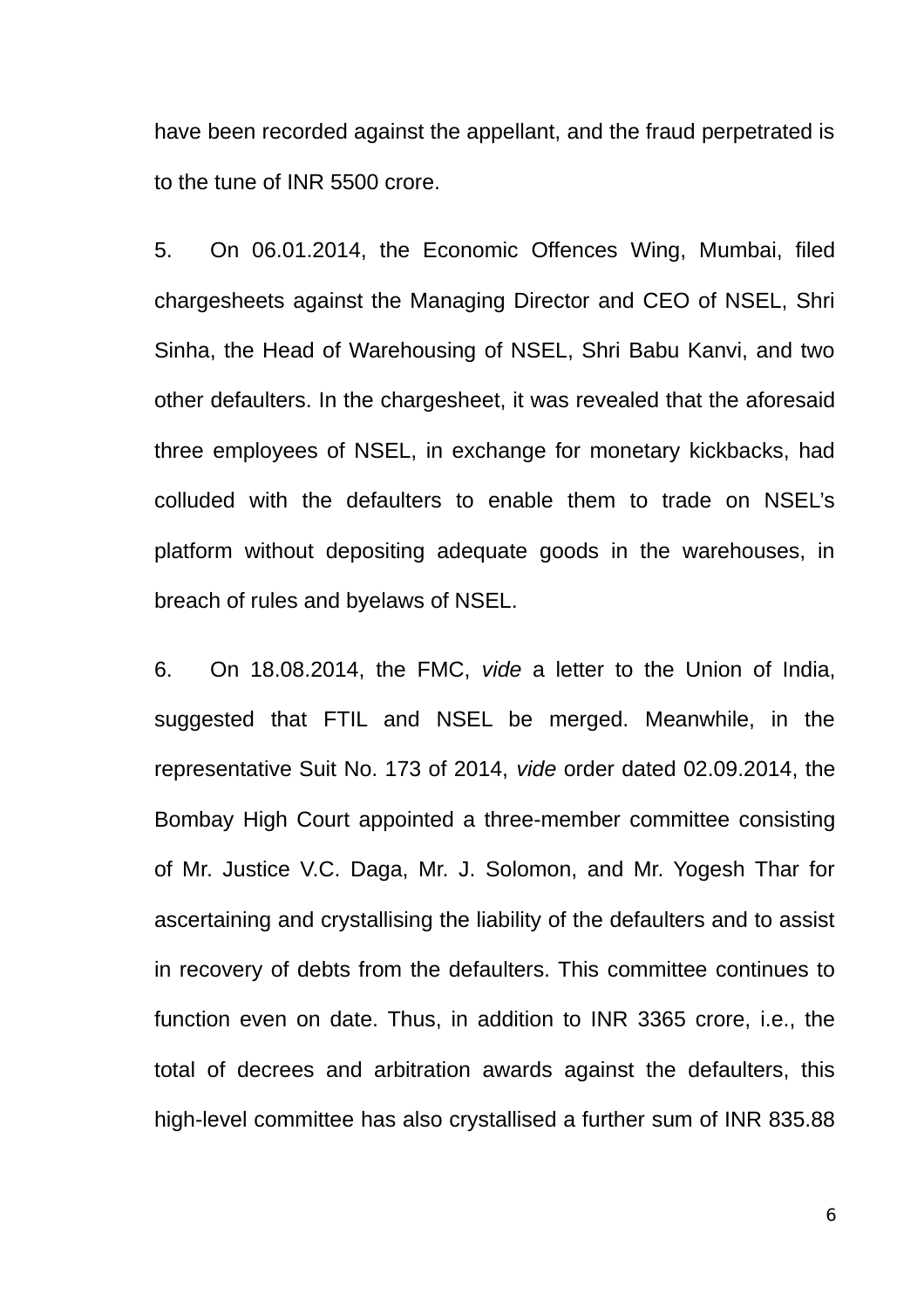crore to be recovered from the defaulters, which is pending before the Bombay High Court.

7. On 19.09.2014, the Ministry of Finance, Government of India, issued a notification withdrawing the exemption granted to NSEL *vide* notification dated 05.06.2007. Exemptions granted to the National Commodity and Derivatives Exchange Ltd. (NCDEX) Spot Exchange and the National Agricultural Produce Market Committee (APMC) were also withdrawn as the Government was of the view that ready delivery or spot delivery contracts in commodities ought not to be traded on commodities exchanges at all. On 15.10.2014, Dr. K.P Krishnan, Additional Secretary, Department of Economic Affairs, wrote a letter to the Ministry of Corporate Affairs stating that FTIL and NSEL appear to be maintaining separate identities for a fraudulent purpose, i.e., to deprive investors of their money. As a result, there is a need to lift the corporate veil in order to unearth the fraud, as a result of which, amalgamation of two companies, where one has defrauded market participants and the other company is cash-rich and capable of addressing the payment crisis more effectively. It was therefore proposed to merge FTIL and NSEL under Section 396 of the Companies Act. On 21.10.2014, a draft order of amalgamation, made in accordance with Section 396(3) of the Companies Act, was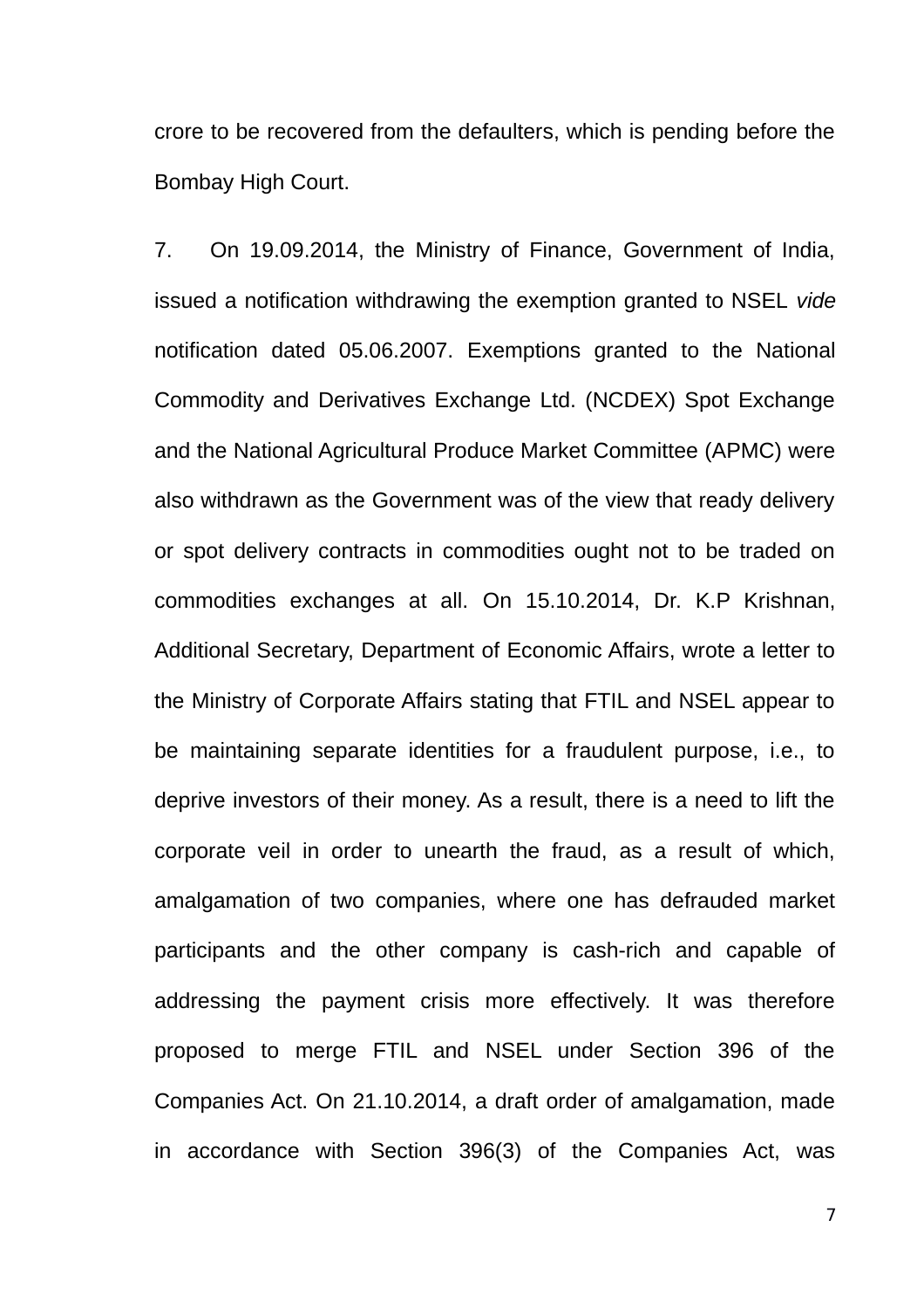circulated to the relevant stakeholders. As a result, FTIL filed Writ Petition No. 2743 of 2014 on 10.11.2014, in which it challenged the impugned draft order. On 27.11.2014, the Bombay High Court directed the parties to maintain status quo. On 16.12.2014, the Union of India filed an affidavit in reply, categorically confirming that the impugned draft order has been made by the Central Government on the basis of the FMC's proposal dated 18.08.2014. On 04.02.2015, the Bombay High Court vacated the status quo order, and passed an order allowing FTIL, NSEL, and their shareholders to file their objections to the draft amalgamation order. Meanwhile, under Section 396(3), a compensation order was made on 01.04.2015, which involved compensation only to a particular shareholder of NSEL. On 28.08.2015, the Central Government issued a notification to merge the functions of the FMC with the Securities and Exchange Board of India ["**SEBI**"] w.e.f. 28.09.2015. On the same day, the FCRA was also repealed. Thus, SEBI was now vested with the powers of the FMC which is to be governed by the Securities and Exchange Board of India Act, 1992 ["**SEBI Act**"].

8. FTIL and NSEL were granted a hearing on their objections to the impugned draft amalgamation order by a committee consisting of Shri Pritam Singh, Additional Secretary to the Government of India, and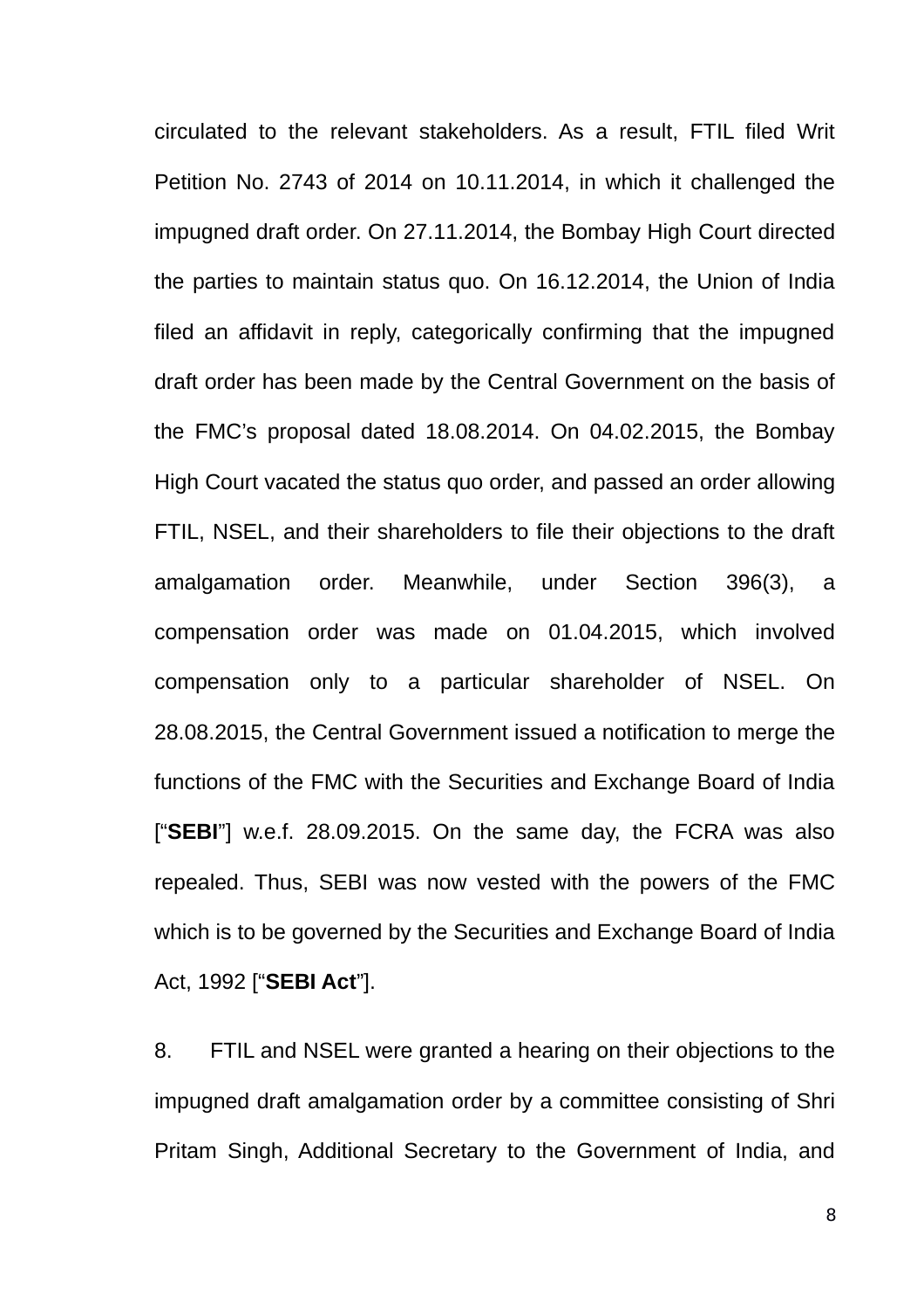Shri H.P. Chaturvedi, Joint Secretary and Legal Advisor, Ministry of Law and Justice in October 2015, pursuant to a Bombay High Court order in the Writ Petition 2743 of 2014 pending before it.

9. On 12.02.2016, a final amalgamation order was passed in terms of Section 396(3), thereby merging FTIL and NSEL, wherein all assets and liabilities of NSEL would become assets and liabilities of FTIL. The writ petition already filed was amended on 28.03.2016 to include a challenge to this order. On 04.12.2017, the impugned judgment of the Bombay High Court was passed in which the said writ petition was dismissed.

10. We have heard Shri Mukul Rohatgi, Shri Vikas Singh, Dr. A.M. Singhvi, and Shri Kavin Gulati, learned Senior Advocates, and Shri Arvind Lakhawat, learned Advocate, on behalf of the appellants. According to learned counsel, the first important point to be noted is that in company law, the holding company, *viz*. FTIL, is distinct and separate from its subsidiary, *viz*., NSEL. It was pointed out to us that there are separate and independent Boards of Directors for managing the day-to-day affairs of both companies, which deal in completely different businesses. It was pointed out that FTIL has never participated in the profits of NSEL, and except for receiving annual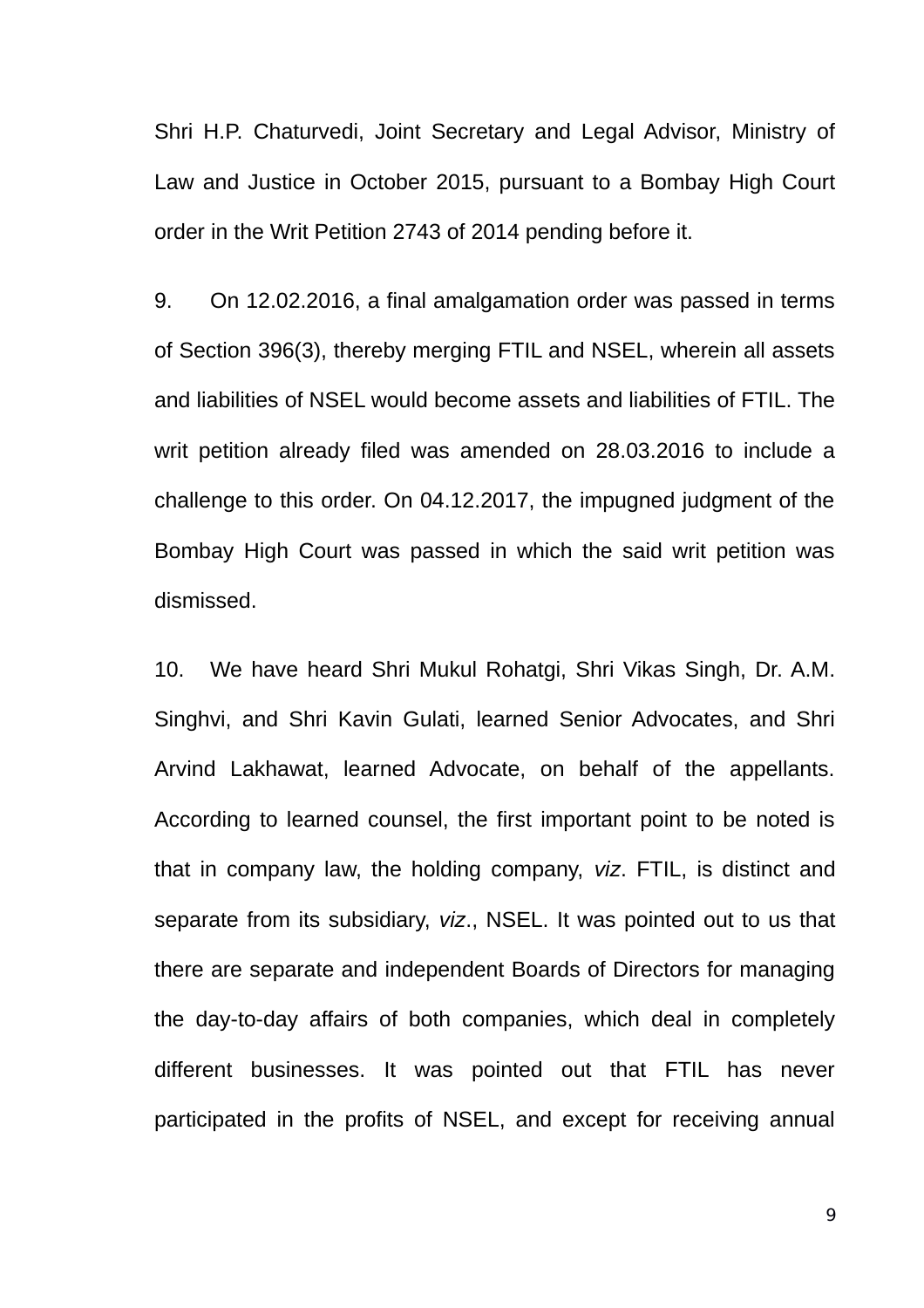maintenance charges for providing technology-related services by way of fees, FTIL has not derived any revenue from NSEL. In fact, over a long period of nine years, FTIL has received only a sum of INR 84 crore from NSEL which, in any case, is deposited by FTIL in the Bombay High Court pursuant to an order dated 12.06.2015 in Writ Petition No. 2187 of 2015. Learned counsel were also at pains to point out that NSEL has not defrauded anybody since it is only a platform. Currently, the business of NSEL is closed, whereas, on the other hand, the business of FTIL is flourishing. A compulsory amalgamation order would be *ultra vires* Section 396 if the only object is to foist unadjudicated liability of NSEL on FTIL. It was also pointed out that the basis of the amalgamation order was a letter by the FMC, which in turn was based on a "forensic" audit report of 2013 by Grant Thornton. The so-called report itself stated that there is no independent verification of information provided, and consequently, would not constitute an audit, let alone a forensic audit. It also stated that should additional information become available, which impacts upon conclusions reached in the report, Grant Thornton reserved the right to amend their findings, which are not intended to be interpreted to be either legal advice or opinion; in short, that the findings themselves were inconclusive.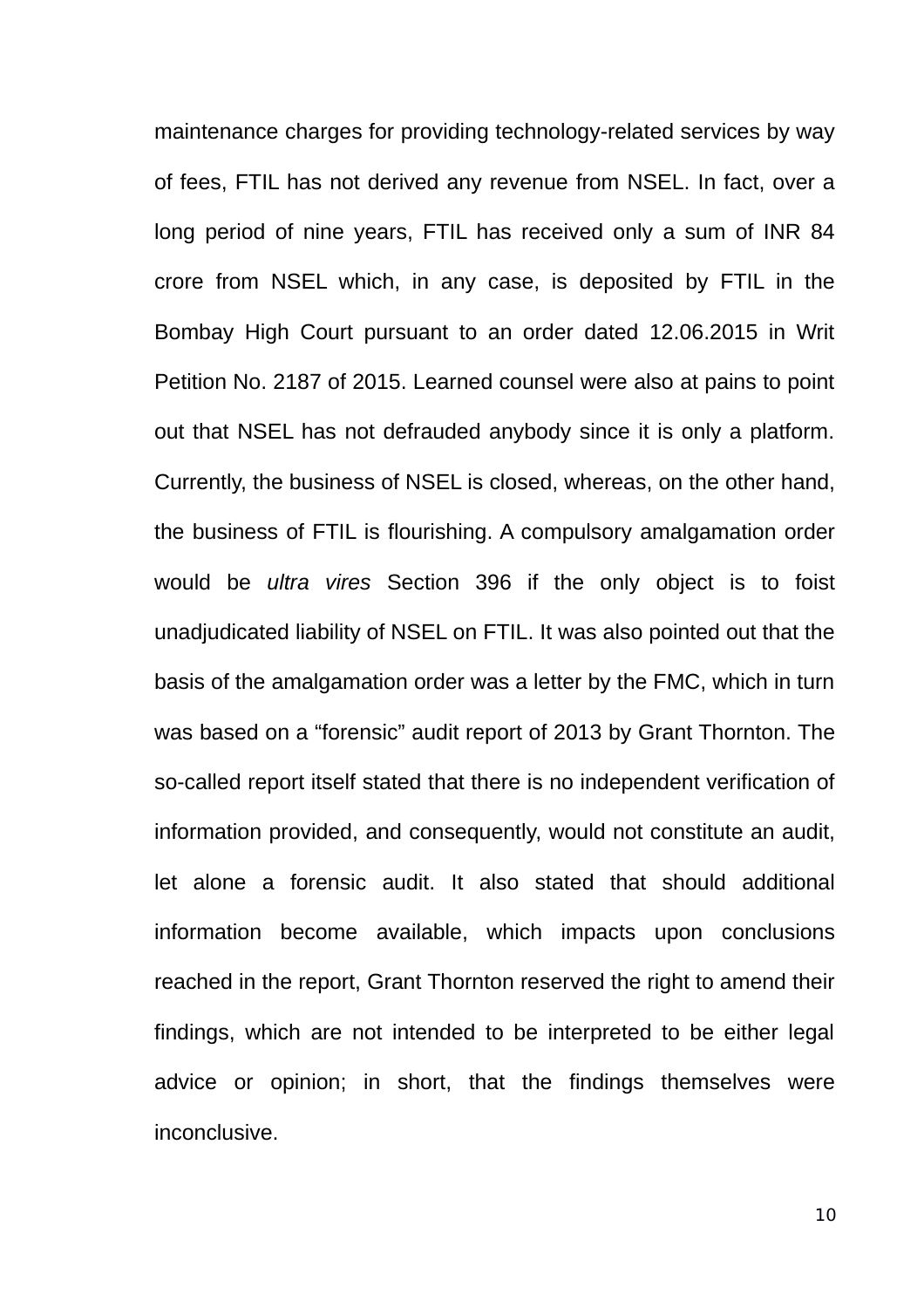11. Learned counsel have argued that the impugned order is *ultra vires* Section 396 for many reasons. First and foremost, the condition precedent to passing an amalgamation order is that compensation be assessed under Section 396(3) of the Act. Compensation has to be assessed *qua* both the transferor and transferee company. In the present case, compensation has been assessed only for NSEL or its shareholders, without any compensation being awarded to FTIL or its shareholders. Secondly, a member or creditor is required to be placed in the same position "as nearly as possible". In the present case, the amalgamated company would become a company of negative net worth upon amalgamation, having had a positive net worth of almost INR 2800 crore pre-amalgamation. This being so, the very basis for application of Section 396 would disappear as the amalgamated company, i.e., the transferee company would have to pay the compensation that is assessed. This obviously cannot be done when the amalgamated company itself becomes a negative net worth company. It was then argued that the amalgamation order interfered with the judicial process in that decrees and arbitral awards obtained by NSEL against defaulters are wholly ignored. Further, the process of adjudication, which will determine whether there are defaults and whether they need to be paid back, has been short-circuited by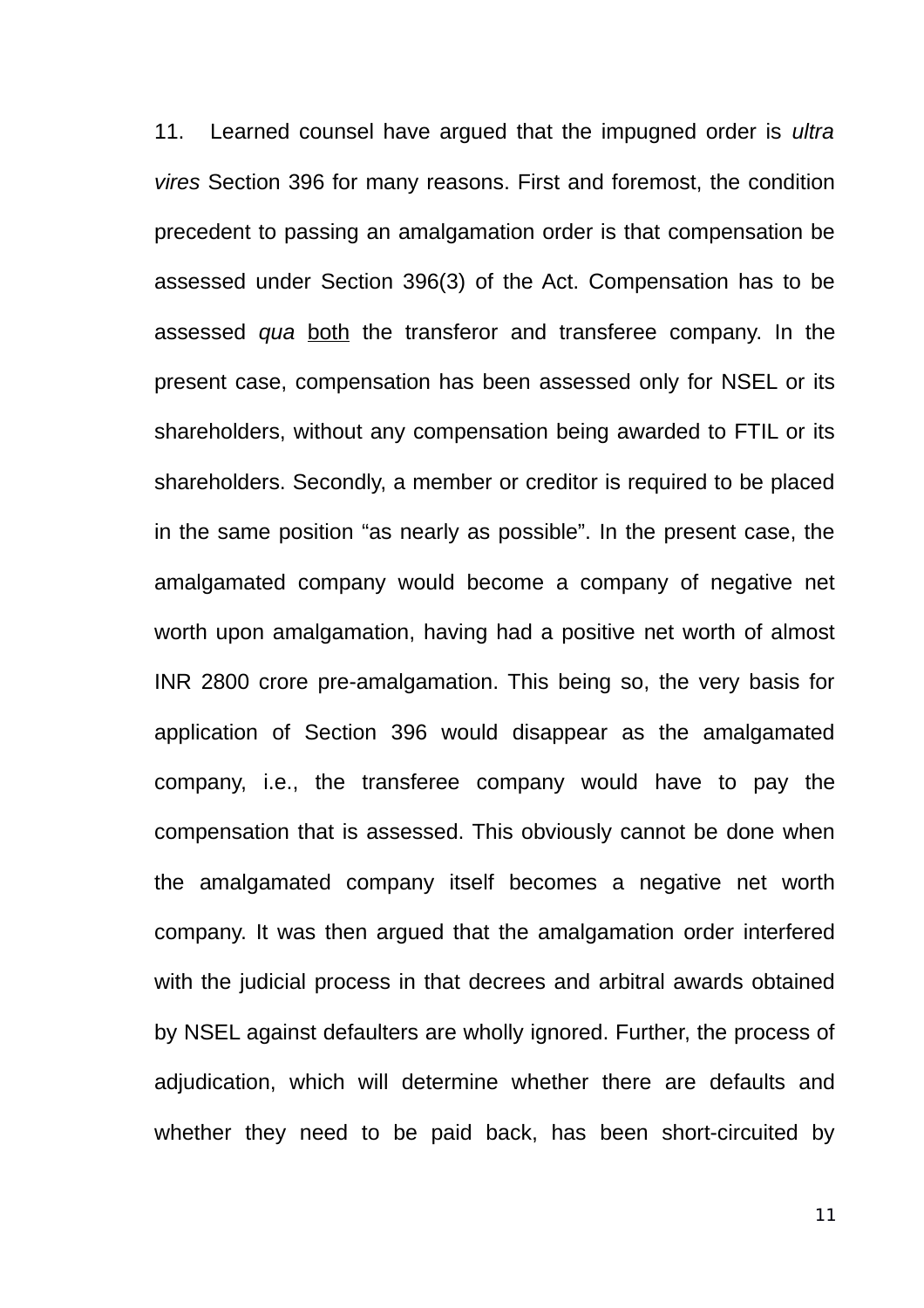amalgamating NSEL with FTIL. Thus, the learned counsel have all argued that various conditions precedent for applicability of Section 396 are wholly absent. Also, in the present case, the Central Government has not applied its mind to whether such an order is, first of all, "essential". Secondly, unadjudicated so-called liabilities to persons who are members of one particular exchange can hardly be said to be something which requires the Central Government to amalgamate both companies in the "public interest". The public interest consists of the interests of the general public which would include, *inter alia*, the interest of the 63,000 shareholders of FTIL, who are now going to be mulcted with a huge liability which would reduce the market value of their shares to nil. They have cited several judgments to buttress these submissions.

12. Thus, the amalgamation order oversteps recognised separation of powers' limits, and is therefore, *ultra vires* both Section 396 of the Companies Act and the Constitution of India. It was then argued that there are three grounds in support of the order of amalgamation, which are to be found in the impugned judgment, namely:

A. Restoring / safeguarding public confidence in forward contracts and exchanges which are an integral and essential part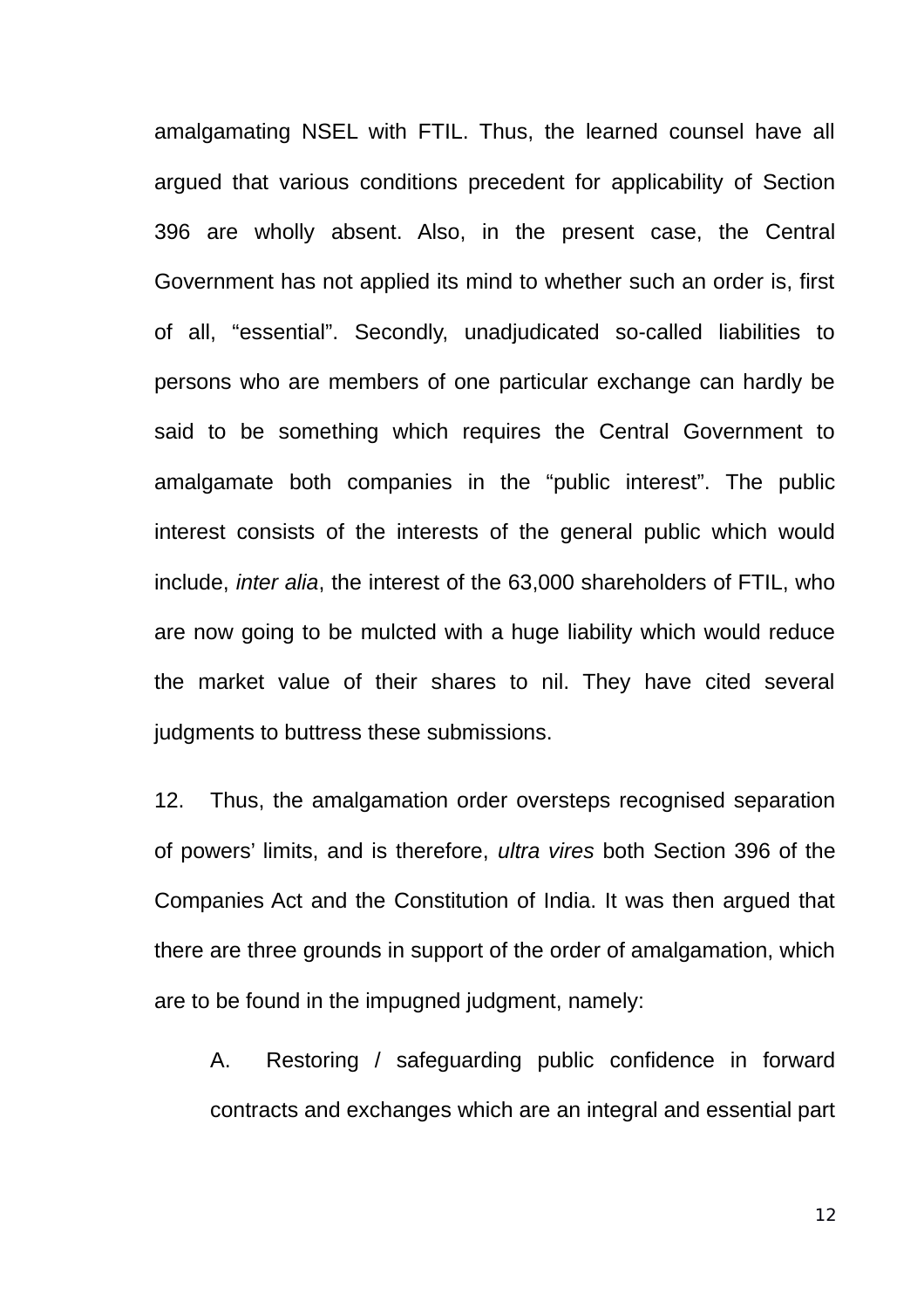of the Indian economy and financial system, by consolidating the businesses of NSEL and FTIL;

B. Giving effect to the business realities of the case by consolidating the businesses of FTIL and NSEL and preventing FTIL from distancing itself from NSEL, which is even otherwise its alter ego; and

C. Facilitating NSEL in recovering dues from the defaulters by pooling human and financial resources of FTIL and NSEL

Admittedly, reasons A and B are not in the draft order. This being so, obviously, no objections or suggestions could be made *qua* reasons A and B, as a result of which the final order would, therefore, be *ultra vires* Section 396(3) of the Companies Act.

13. All the stated objectives at page 1 of the amalgamation order itself – (a) to leverage combined assets, capital and reserves; (b) to achieve economy of scale; (c) efficient administration; (d) gainful settlement of rights and liabilities of stakeholders and creditors; (e) to consolidate businesses; and (f) to ensure coordination and policy – are totally vague and do not lead to any application of mind to such amalgamation order being essential in public interest. Article 31A of the Constitution of India was relied upon, and it was argued that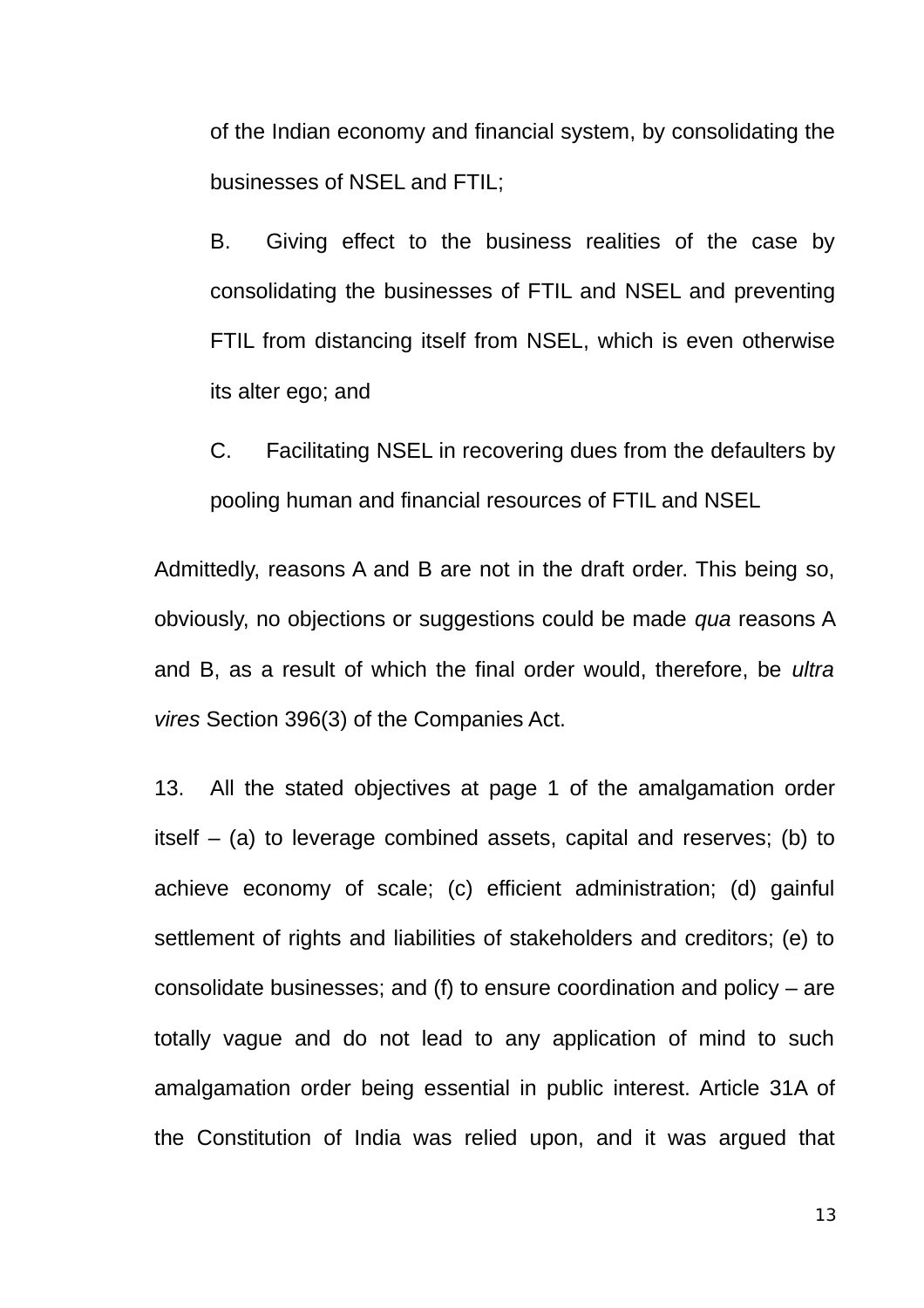amalgamation under Article 31A(1)(c) of two or more corporations can only be made in public interest or in order to secure proper management of any of the corporations, which is wholly missing in the present case. It was also argued that only Shri Pritam Singh had signed the order which dismissed the objections, even though the objections were heard by a two-member committee. They also made submissions that even otherwise, the impugned order was violative of natural justice and of Articles 14, 19, and 300A of the Constitution of India. Also, since the amalgamation order is based upon an order of the FMC, which in turn is based upon the Grant Thornton report, which was delivered in a great hurry, and with such disclaimers that it could never be relied upon to render final findings, as has been done by the amalgamation order, the amalgamation order itself would be without application of mind, excessive and arbitrary, and violative of Article 14 of the Constitution of India on this score alone.

14. When it came to the impugned judgment, the learned counsel for the appellants were at pains to point out that when the impugned judgment held that no compensation need be paid to FTIL as the number of shares in the amalgamated company of shareholders remain the same, economic value or market value of the shares was totally ignored. Thus, in ignoring economic value, a totally artificial,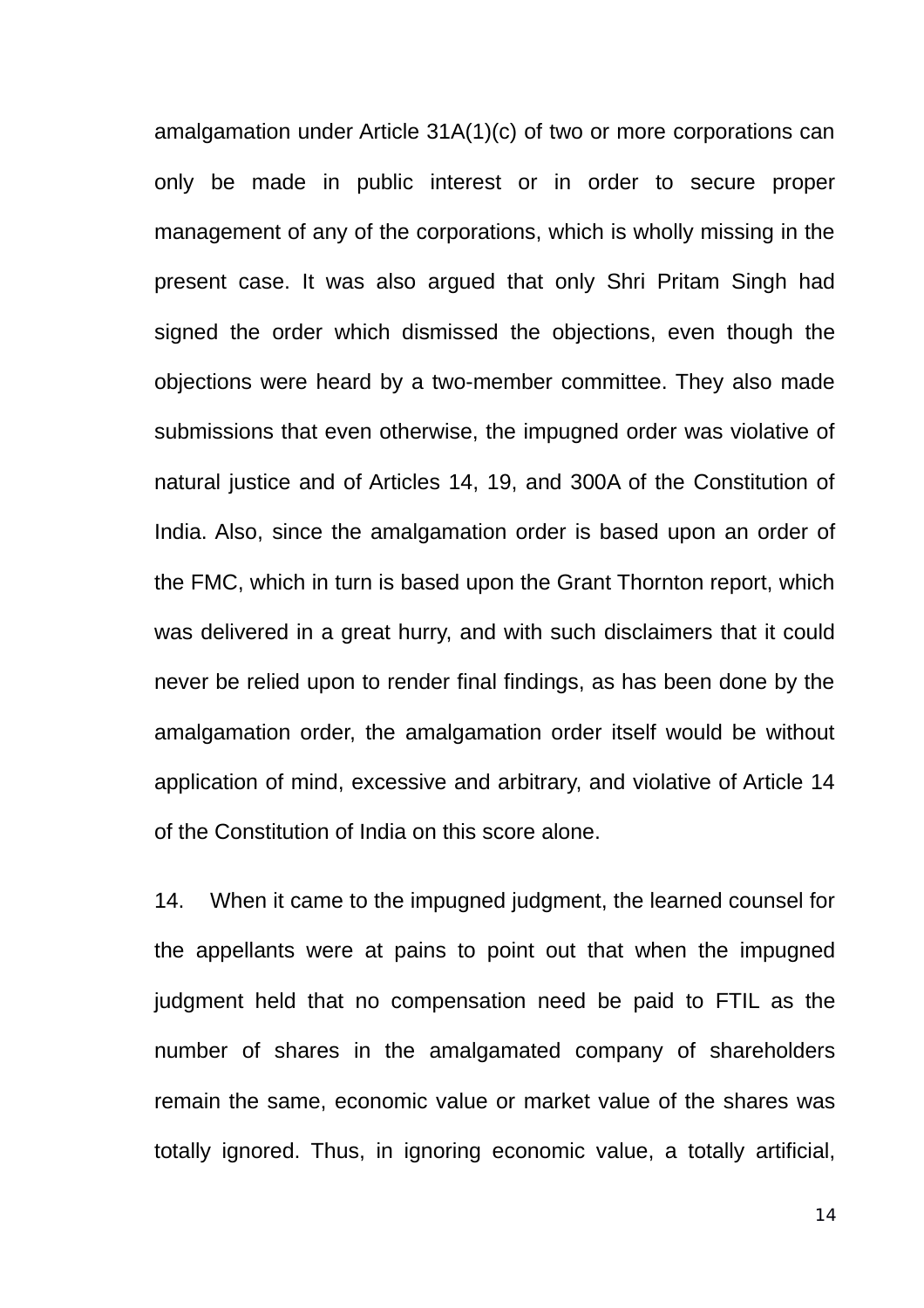formal, and non-substantial test has been applied by the Bombay High Court, which says that there is no necessity to compensate the shareholders of FTIL, even though once they become members of the amalgamated company, their shares would be worth nil on the date of amalgamation. And, in the event of winding up, they would get back nothing. It was also pointed out that the three grounds of the amalgamation order, being reasons for the amalgamation order, which were accepted by the Bombay High Court, are grounds which do not exist. In ground A, for example, restoring / safeguarding public confidence in forward contracts and exchanges which are an integral and essential part of the Indian economy, does not obtain as there were only three commodity exchanges in the country, all of which were shut down w.e.f. September 2014. No similar exchanges have been created subsequently. In any case, the business done at such exchanges cannot be said to be an integral and essential part of the Indian economy. Reason B, which is that NSEL is an alter ego of FTIL, is pending adjudication in the suits filed in the Bombay High Court. To come to a conclusion that one is the alter ego of the other is not only contrary to the facts pointed out hereinabove, namely, that the businesses of the two companies are entirely different and the management of both companies is by completely different and distinct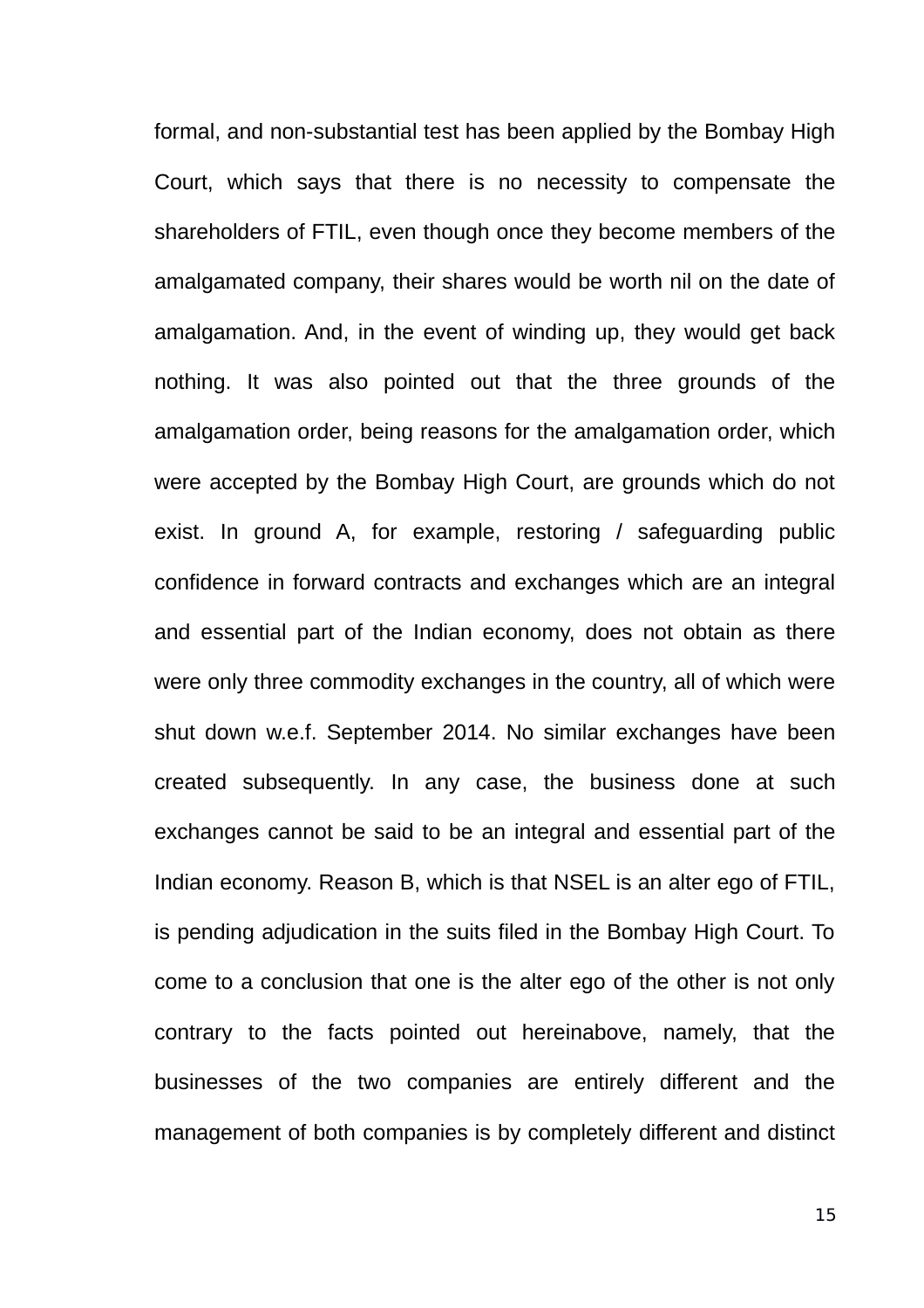Boards of Directors. Thus, to arrive at the conclusion that one company is the alter ego of the other, without adjudication, would itself be arbitrary and violative of Article 14 of the Constitution of India. The only reason which would remain, therefore, would be reason C, which is that the real object of the entire exercise to recover alleged dues from alleged defaulters pre-adjudication and pending adjudication, which would be looking at the problem in a wholly one-sided way, and would be an excessive invasion of the rights of the shareholders and creditors of FTIL, all of whom have overwhelmingly voted against amalgamation. In fact, it is pointed out that there is no question of "public interest" and Section 396 is actually used in order to penalise "Ram", namely, NSEL and FTIL, for the default of "Shyam", namely, the 24 alleged defaulters, when not even a single default or any civil or criminal wrong can be attributed either to FTIL or to NSEL. The impugned order would therefore also fail on the ground of proportionality, which is a facet of Article 14. For all these reasons, in addition, the impugned order ought to be struck down as *ultra vires* Article 31A of the Constitution of India and Section 396 of the Companies Act, and be declared to be violative of Article 14, Article 19 and Article 300A of the Constitution of India.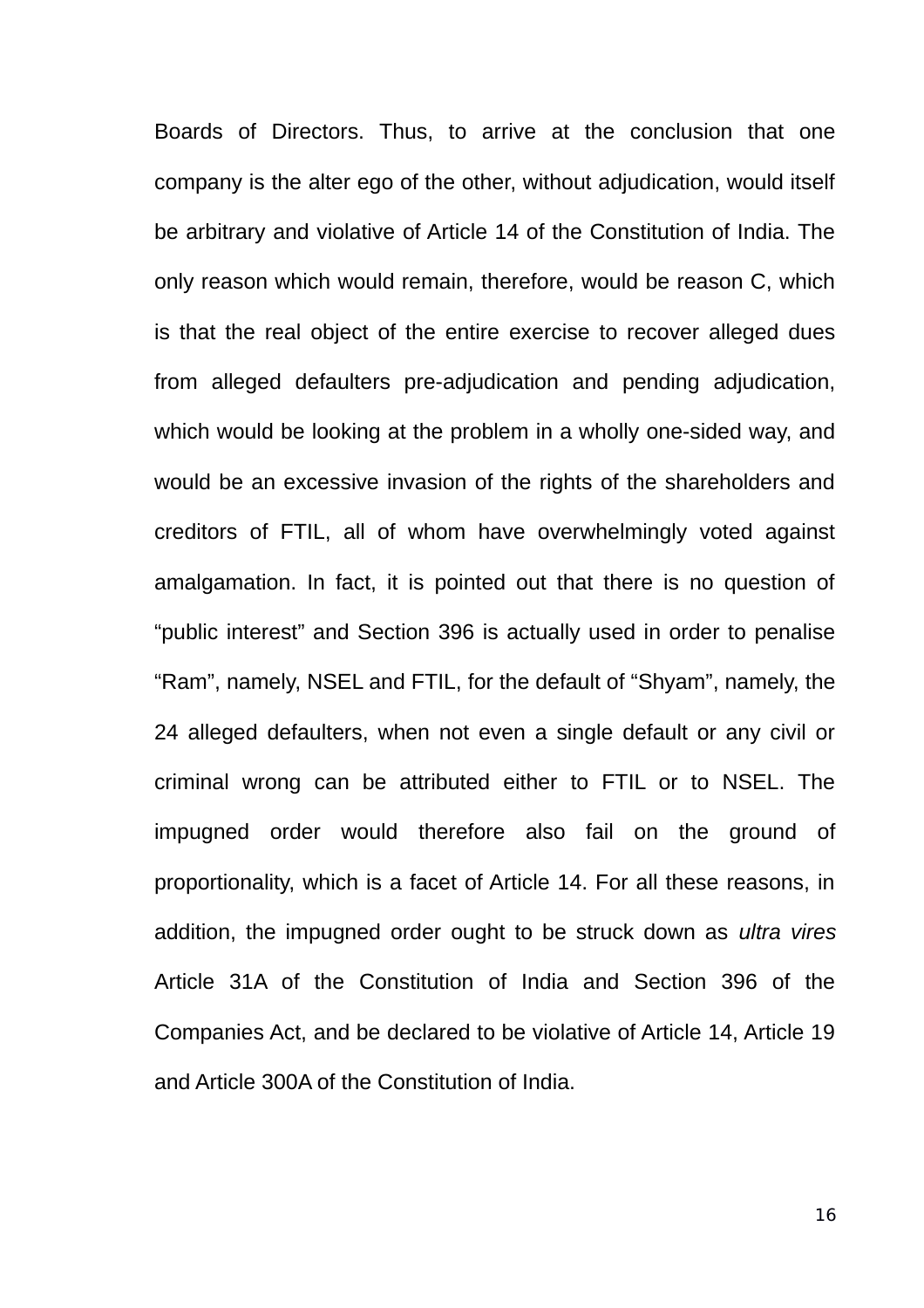15. Shri Shyam Divan, learned Senior Advocate appearing on behalf of Respondent No. 4, NSEL Investors Action Group, supported the impugned judgment in its entirety. According to the learned Senior Advocate, it must never be forgotten that FTIL held 99.9998% of NSEL's shares, and that NSEL was promoted by and is part of the FTIL group. The Board of Directors of NSEL is entirely under the control of FTIL. NSEL's exchange was treated, held out, and represented by FTIL to be its own, and was part of its "exchange verticals". Shri Jignesh Shah is the common linchpin of both the companies. He holds 45% shares of FTIL and is its Chairman-cum-Managing Director. He is also Vice Chairman on the Board of NSEL, being one of the "key managerial personnel" of the aforesaid company. He also was a member of the Audit Committee of NSEL. All the minutes of the Board meetings of NSEL were regularly tabled at the Board meetings of FTIL, showing therefore, that FTIL has full knowledge of the goings-on in NSEL. NSEL's outward emails were routed through an outbox called "FT outbox" through which all emails of all FTIL-group companies were routed. What is clear, therefore, is that on a reading of the Grant Thornton report, NSEL has, at least from 2009, promoted what are called "paired contracts" in commodities which were, in fact, financing transactions, which were totally distinct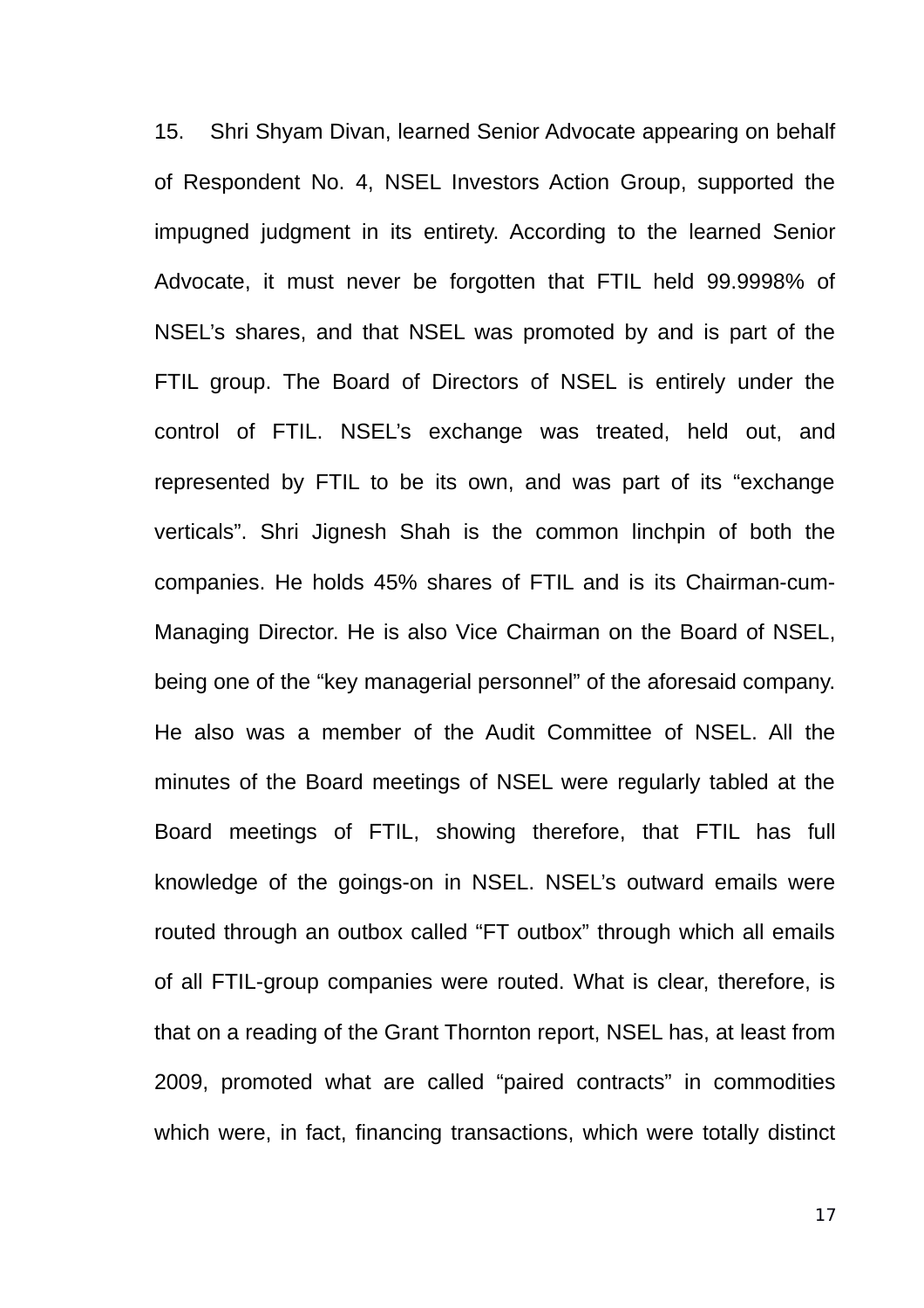from sale and purchase transactions in commodities. In fact, by April to July, 2013, 99% of the turnover of NSEL was made up of such paired contracts. This mechanism was in breach of the conditions of exemption granted to NSEL dated 05.06.2007, and in breach of the provisions of the FCRA. Contrary to what was actually going on in NSEL, NSEL kept inducing persons to come to its platform by reiterating that they deal only with commodities and spot delivery of the same. It is only in 2012 that the FMC, being apprised of the real activities of NSEL, wrote to the DCA, indicating that its business was in complete breach of the FCRA. What is extremely important is that Shri Jignesh Shah made representations to the DCA and the FMC on 10.07.2013, in which he stated that NSEL had full stock of commodities as collateral and had 10-20% of open position as margin money. He also stated that the stock currently held in NSEL's 120 warehouses was valued at around INR 6000 crore. It is in July, 2013 that the payment crisis of INR 5600 crore arose on NSEL, FTIL admitting that this was the result of a fraud. On 14.08.2013, NSEL wrote to the FMC, setting out a detailed settlement plan. The plan indicated the period within which the entire dues would be paid, with simple interest at 8% to 16% per annum. This plan was an abject failure. As a result, a forensic audit was conducted by Grant Thornton,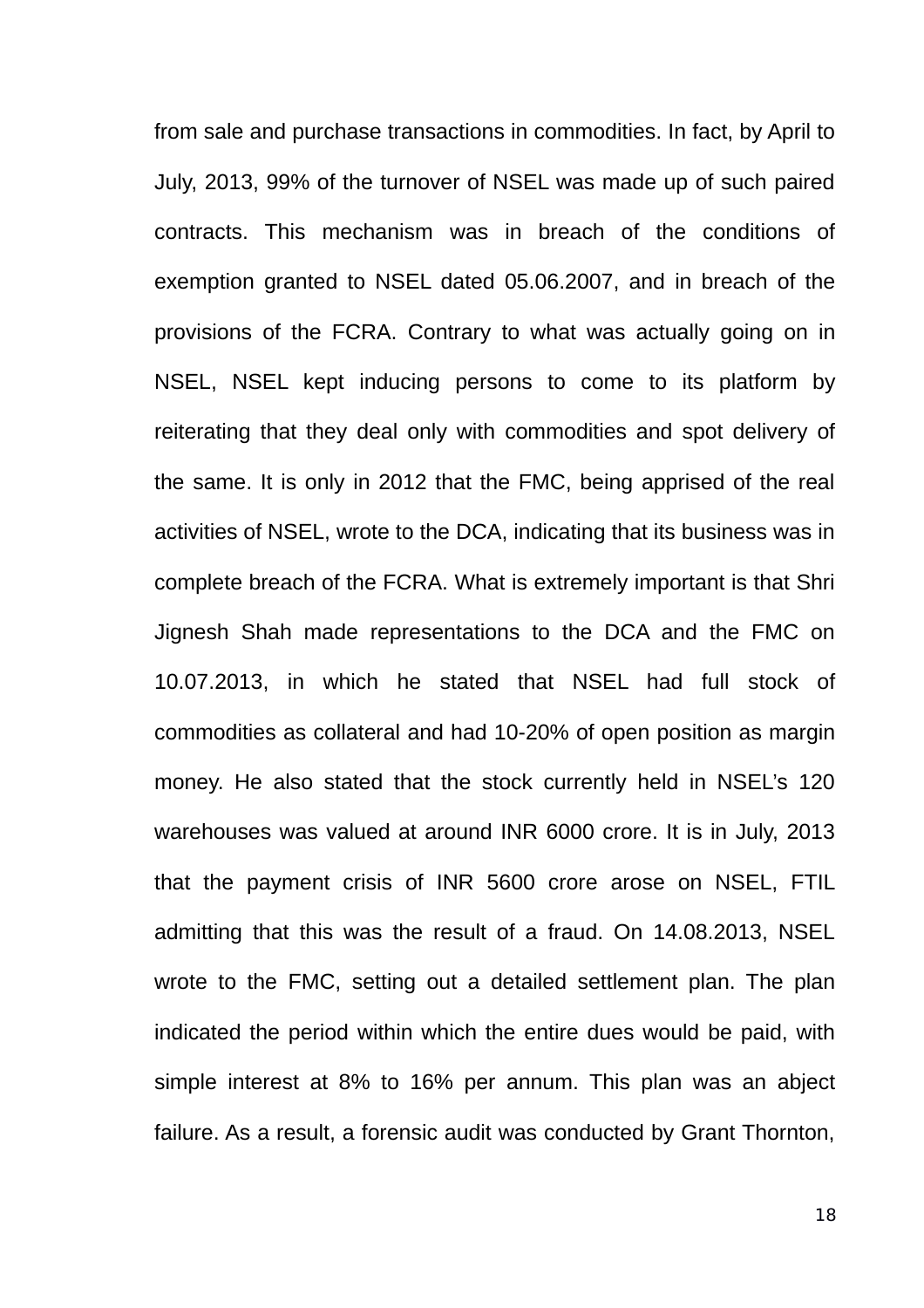which in its report dated 21.09.2013, came out with damning facts and figures as to the real operations of NSEL, namely, that they are not a commodity exchange, but a finance exchange, and that no commodities were really in stock. As a result, the FMC issued show cause notices and then passed its order dated 17.12.2013 based on the aforesaid report, in which it found NSEL guilty of severe malpractice. Based on this order, the draft order and final order of amalgamation were then made. Shri Divan was at pains to point out that as early as on 18.08.2014, the FMC had written a detailed letter to the Secretary, Ministry of Corporate Affairs, in which it indicated that as NSEL was financially incapable of repaying all those investors/traders who allegedly got duped, it would be expedient in public interest to amalgamate NSEL with its parent, FTIL, so that its parent's resources could be used to repay these debts. He then argued that the reason for the amalgamation order was not merely the repayment of debts of the allegedly duped investors/traders, but to instil confidence in commodity markets, for it is only when their debts are immediately paid would persons come forward to platforms like NSEL to trade in commodities. According to the learned Senior Advocate, there was no breach of natural justice in passing the final amalgamation order as FTIL and NSEL were both heard pursuant to a Bombay High Court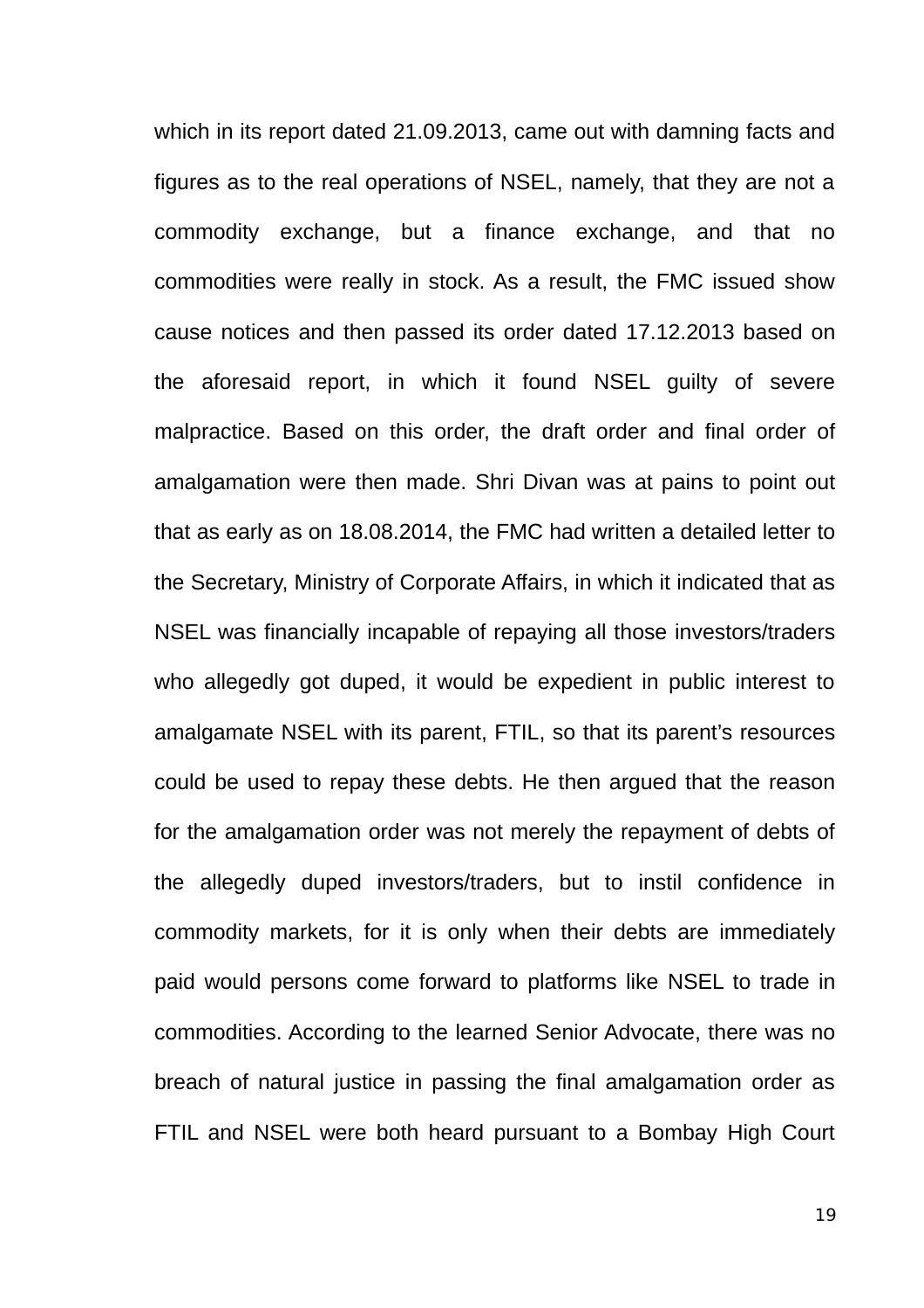order, even though Section 396 of the Companies Act does not require any hearing. He also argued that the order of amalgamation is of the nature of delegated legislation and is not an administrative order, as a result of which, the immunity granted by Article 31A to "all laws" dealing with such amalgamation from challenge on the ground of Articles 14 and 19 would come into full play. This being so, none of the grounds taken up by the appellants could be gone into as they all pertained to infractions of Articles 14 and 19 of the Constitution of India. According to the learned Senior Advocate, the order was passed after being satisfied on the objective facts set out hereinabove that it was essential in public interest to pass such order and could not, therefore, be held to be ultra vires. He also supported the judgment of the High Court when it stated that the economic value of shares of FTIL is not the subject matter of Section 396, and that, therefore, it was not necessary to provide FTIL's shareholders any compensation under Section 396(3).

16. Shri Rakesh Dwivedi, learned Senior Advocate also appearing on behalf of Respondent No.4, supplemented the submissions of Shri Divan. According to him, nowhere does the Central Government order direct any payment to be made by the amalgamated company. The amalgamation is only so that the finances of FTIL can be used to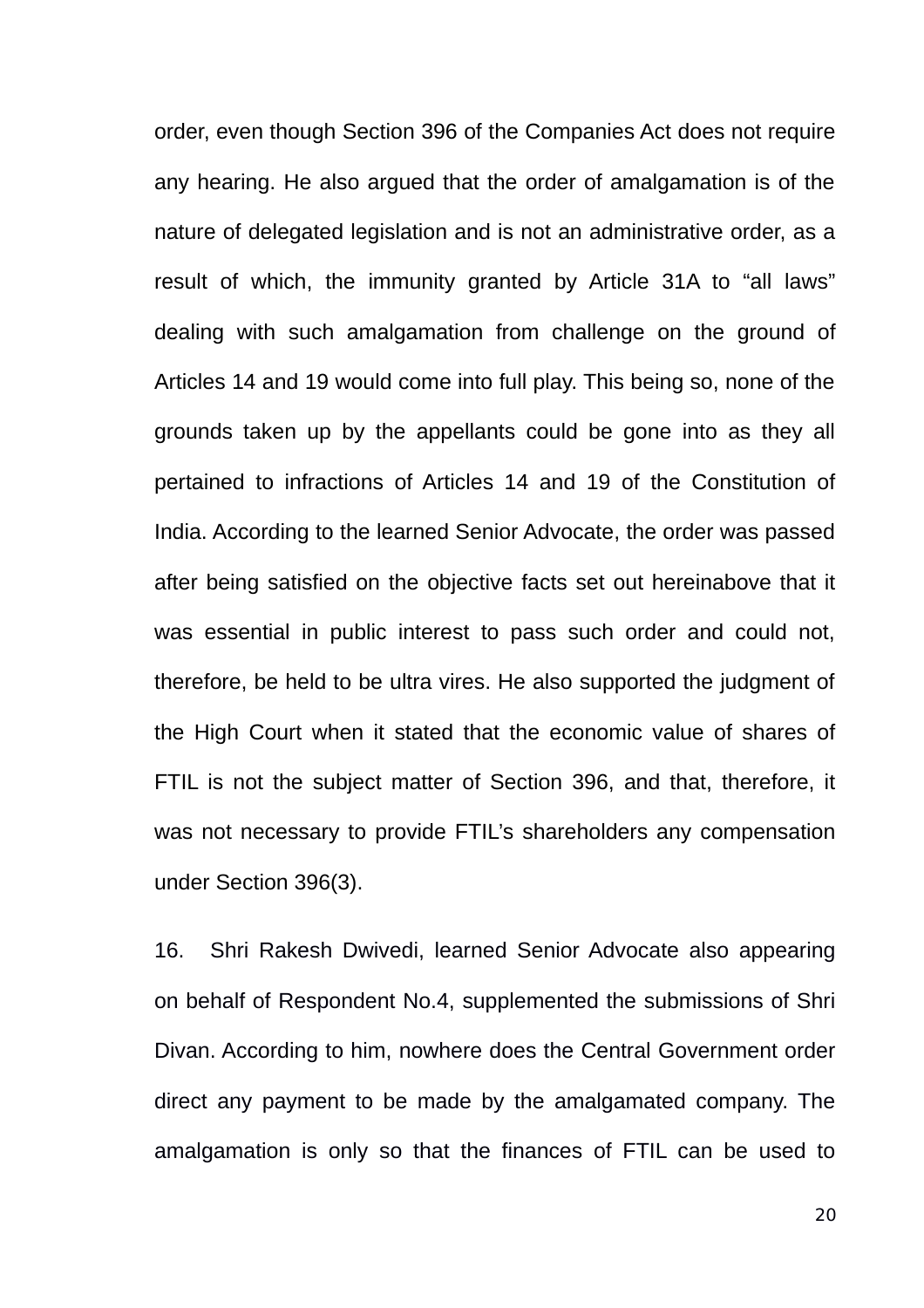pursue on-going litigation as NSEL does not have the wherewithal to do so. Thus, it is wholly incorrect for the appellants to say that FTIL will become mulcted with the liabilities of NSEL, as a result of which the shareholders of FTIL will suffer. He added that the overwhelming majority of shares in FTIL are owned by Shri Jignesh Shah and his family (45%) and by Shri Ravi Sheth and Shri Bharat Sheth (8%). Thus, the majority shares held in FTIL are by two masterminds of the scam. That apart, after the scam, 24% of the shares have been purchased by speculators, taking advantage of the low price at which such shares were offered. Such persons, therefore, are purely speculative investors who do not need to be compensated under Section 396 of the Act. Also, the economic value of shares, if at all it is to be taken into account, is an uncertain and fluctuating phenomenon. As examples, he stated that the book value of a share of FTIL, after the scam broke out, was only INR 2/-, whereas the listed value actually went up after the FMC order of 17.12.2013. All this, therefore, is dependent on market forces, and share price varies according to market forces and not as a result of any amalgamation that is effected. He also added that it is incorrect to state that one of the conditions precedent for applicability of Section 396 was absent. Even if a compensation order was made awarding nil compensation to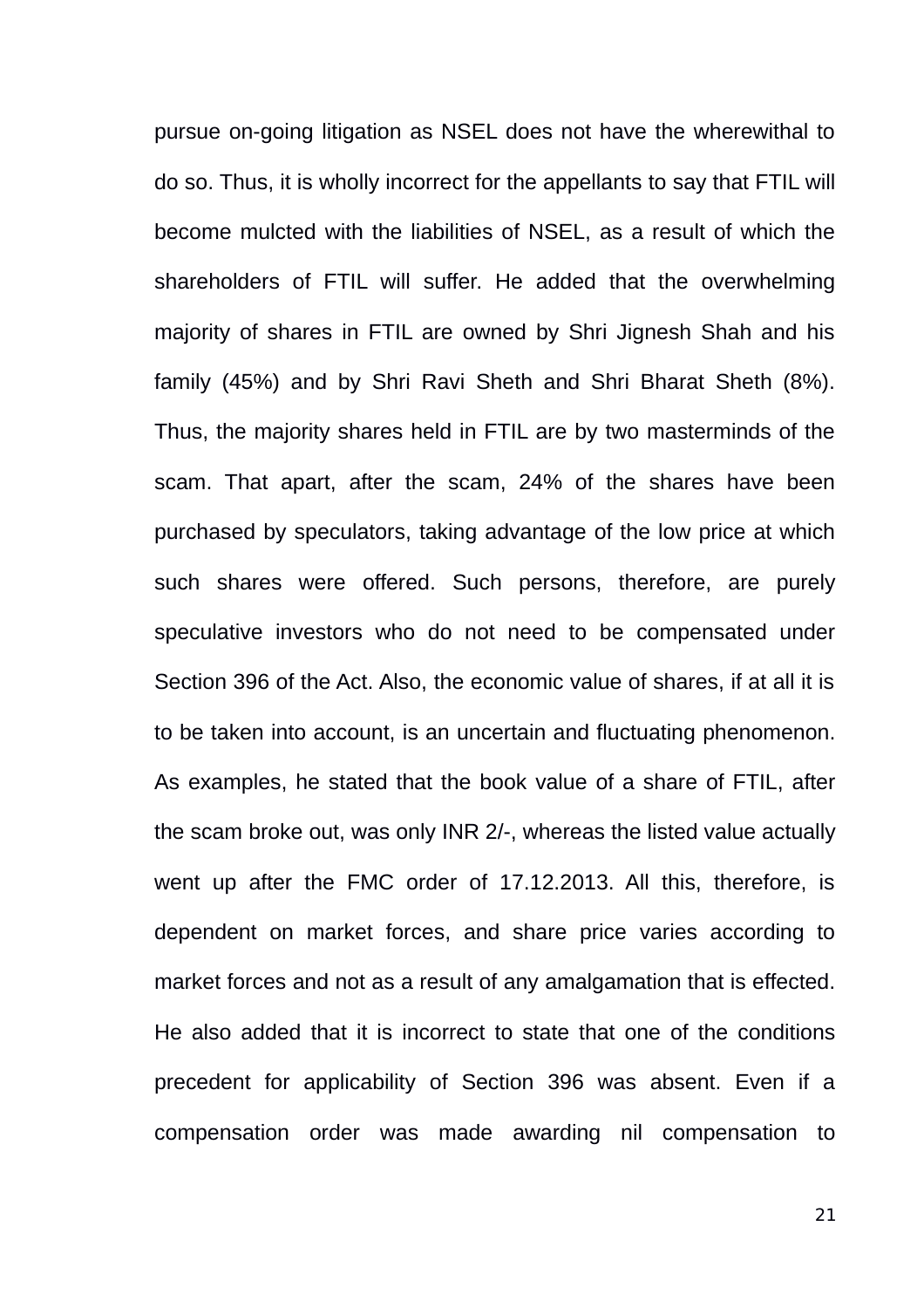shareholders and creditors of FTIL, they could have appealed against the same. Not having done so, it cannot be said that the Central Government order was passed without adhering to the provisions of Section 396(3) and (4) of the Act. When it came to the three grounds of public interest stated by the High Court, the learned Senior Advocate argued that grounds (a) and (b) are only inferences to be drawn from facts which are all stated in the order, and therefore, need not have been in the draft order. There is thus no infirmity or breach of principles of natural justice as provided in Section 396(3) and (4). He was at pains to analyse Article 31A, and stated that the expression "public interest" contained in Article 31A will have to be construed broadly. Equally, the word "essential" in Section 396 is essentiality according to the Central Government, and thus, very wide latitude needs to be extended to the Government when it exercises its discretion, stating that it is essential in public interest to amalgamate two companies. He laid great emphasis on the judgment in **Ganesh Bank of Kurundwad Ltd. v. Union of India**, (2006) 10 SCC 645 ["**Ganesh Bank**"], stressing that amalgamations that are made under Section 45 of the Banking Regulation Act, like amalgamations made under Section 396, can be made so that a weak entity merge with a strong entity in the interest of the depositors of the weak entity. He also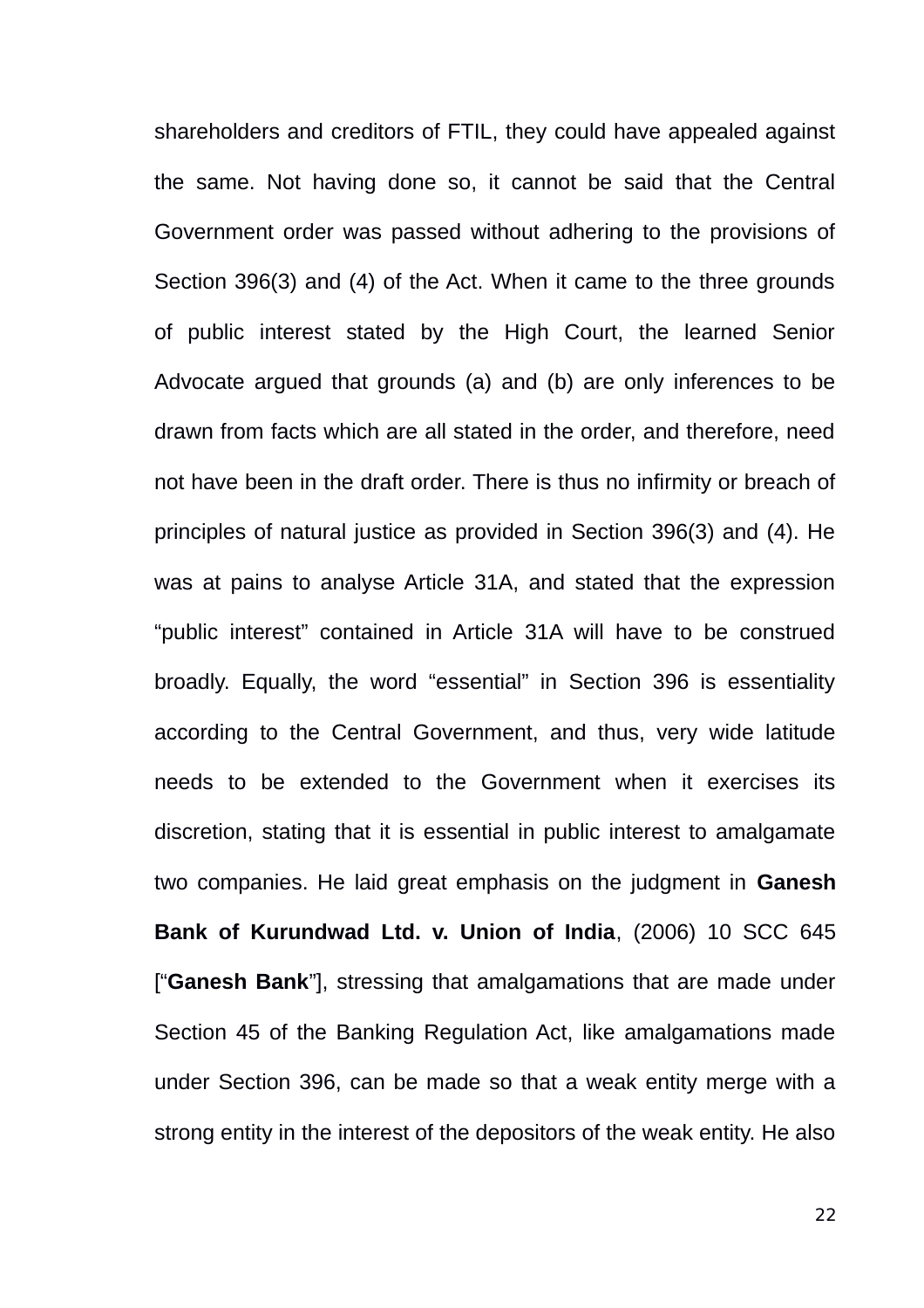cited various judgments to show that stock exchanges are intimately linked with the economy of the country, and therefore, if anything goes wrong with them, there is a direct link with public interest. He emphasized the fact that in Section 396(3), the shareholders of FTIL only need to be compensated "as nearly as may be" and that mathematical precision is not necessary. He then distinguished the judgment in **Mohinder Singh Gill v. Chief Election Commissioner**, (1978) 1 SCC 405 ["**Mohinder Singh Gill**"], cited by the appellants, stating that where larger public interest is involved, the ratio of that judgment will not apply. He cited two judgments in support of this proposition. He also went on to cite certain judgments which distinguished **K.I. Shephard v. Union of India**, (1987) 4 SCC 431 ["**K.I. Shephard**"], and therefore, argued that the Central Government order passed under Section 396 is really in the nature of delegated legislation and need not conform to any natural justice outside what is provided for in the Section itself. He then cited certain judgments on lifting of the corporate veil, and ended by saying that as was held in **J.K. (Bombay) (P) Ltd. v. New Kaiser-i-Hind Spinning and Weaving Co. Ltd.**, [1969] 2 SCR 866 ["**J.K. (Bombay) (P) Ltd.**"], the Central Government order would have statutory force, and therefore, cannot be said to be a mere administrative order.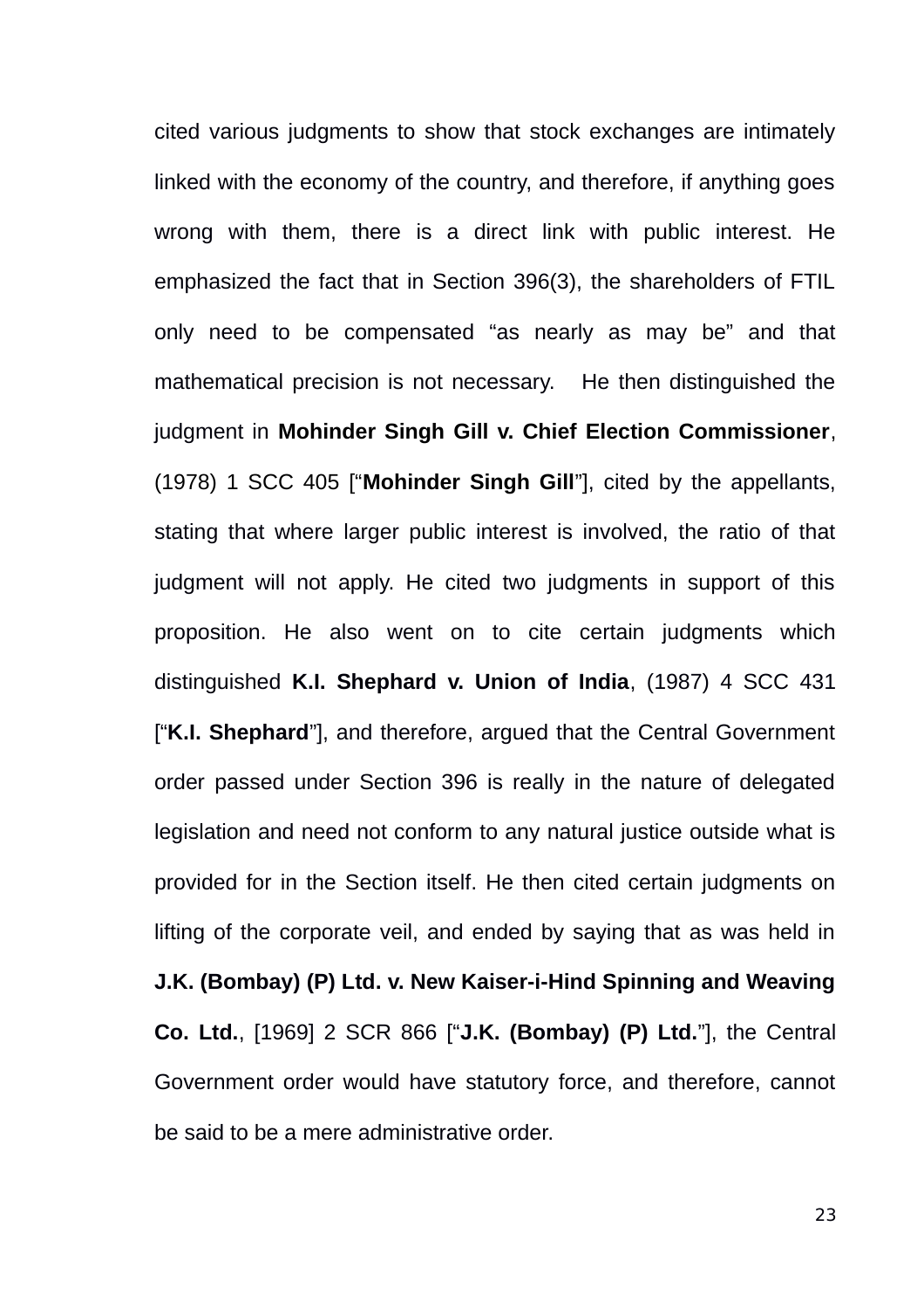17. Shri Arvind Datar, learned Senior Advocate appearing on behalf of SEBI, fully supported the impugned judgment and took us through various portions of it. He was at pains to point out that the Grant Thornton report was a report of a forensic auditor chosen by NSEL itself, though required to do so by the FMC. He took us through the FMC order dated 17.12.2013 meticulously, and said that none of the findings therein could be assailed by either FTIL or NSEL. He then referred to the Central Government order and supported the High Court judgment's upholding of it. He then relied upon the Director's Report of NSEL dated 20.07.2015, and balance sheet as on 31.03.2015 to show that no potential liability of INR 5600 crore is at all referred to in the Director's Report or in the balance sheet. He was at pains to point out, therefore, that NSEL itself was an exchange which made it clear that it would not be responsible for any liabilities incurred by its members except to the extent of the SG fund created out of the members' contribution. He then argued that given the magnitude of the scam that broke out in July 2013, the Government had to act. It could have chosen one of many ways in which to act, but since it had *bona fide* chosen the amalgamation route provided by Section 396 of the Companies Act, it is obvious that in dealing with a scam of this magnitude, the Government has acted in public interest.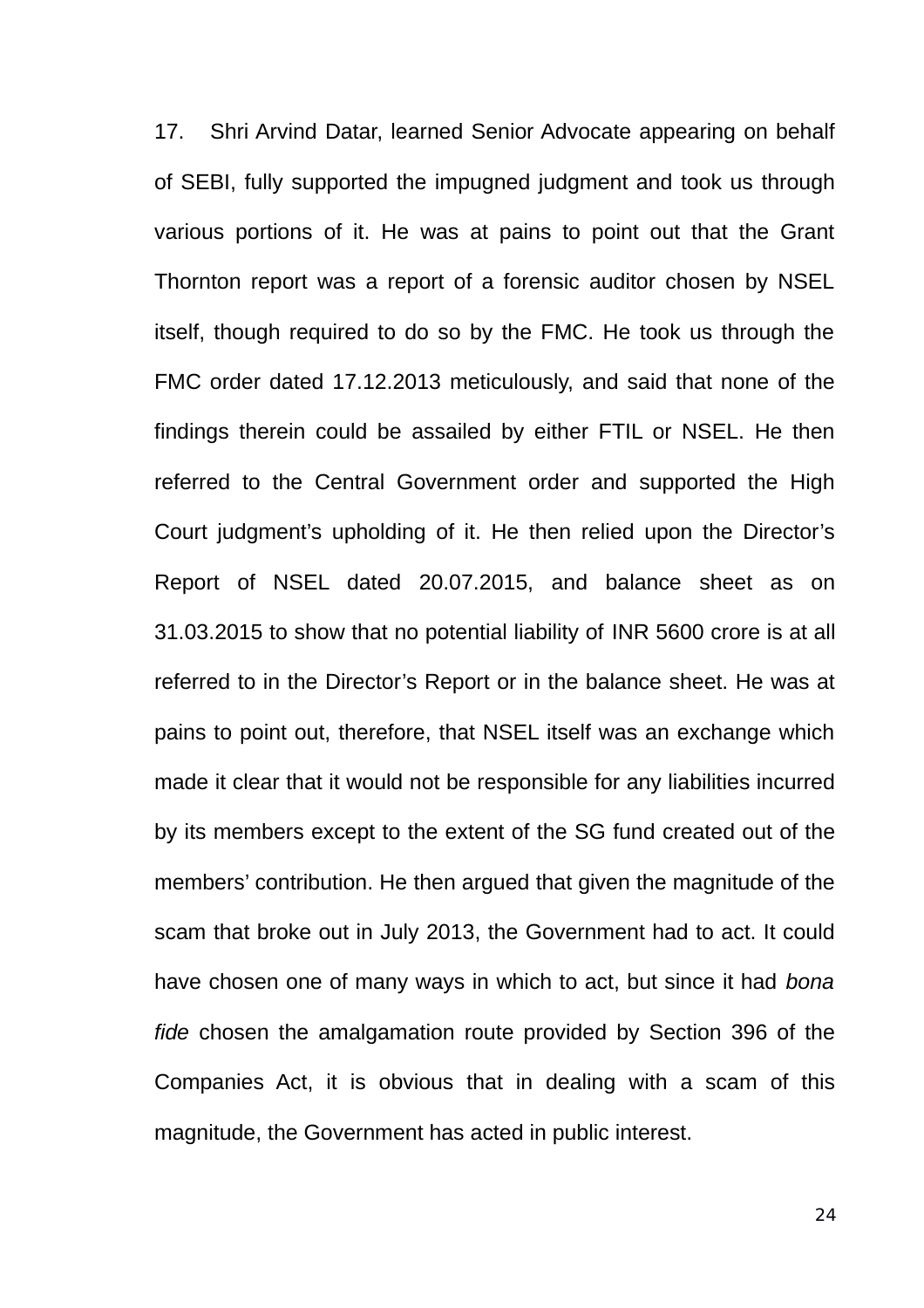18. Ms. Pinky Anand, learned Additional Solicitor General appearing on behalf of the Union of India, meticulously took us through a long list of dates and events which showed that NSEL had flouted the conditions of its exemption order and had never really carried out ready delivery or spot delivery contracts in goods. Indeed, according to her, NSEL never had a single registered warehouse in its name as the Warehousing Development and Regulatory Authority had rejected NSEL's application for registration of its warehouses as far back as on 16.05.2011. Therefore, NSEL stating that it had 120 warehouses owned by itself was a misrepresentation made to the public from the very beginning. It is also clear, that when the scam broke out, Grant Thornton, as forensic auditor, went into the affairs of NSEL and came out with a number of key findings, which she referred to and took us through portions of the Grant Thornton report. The FMC order dated 17.12.2013 was also referred to and relied upon by her. She also referred to the fact that the exemption order dated 05.06.2007 granted to NSEL was withdrawn on 19.09.2014 as commodities markets which were supposed to be markets where spot delivery of goods took place, had never in fact taken place and therefore, exemption granted to all spot exchanges dealing in commodities, including two other spot exchanges that existed, were withdrawn. However, the Bombay Stock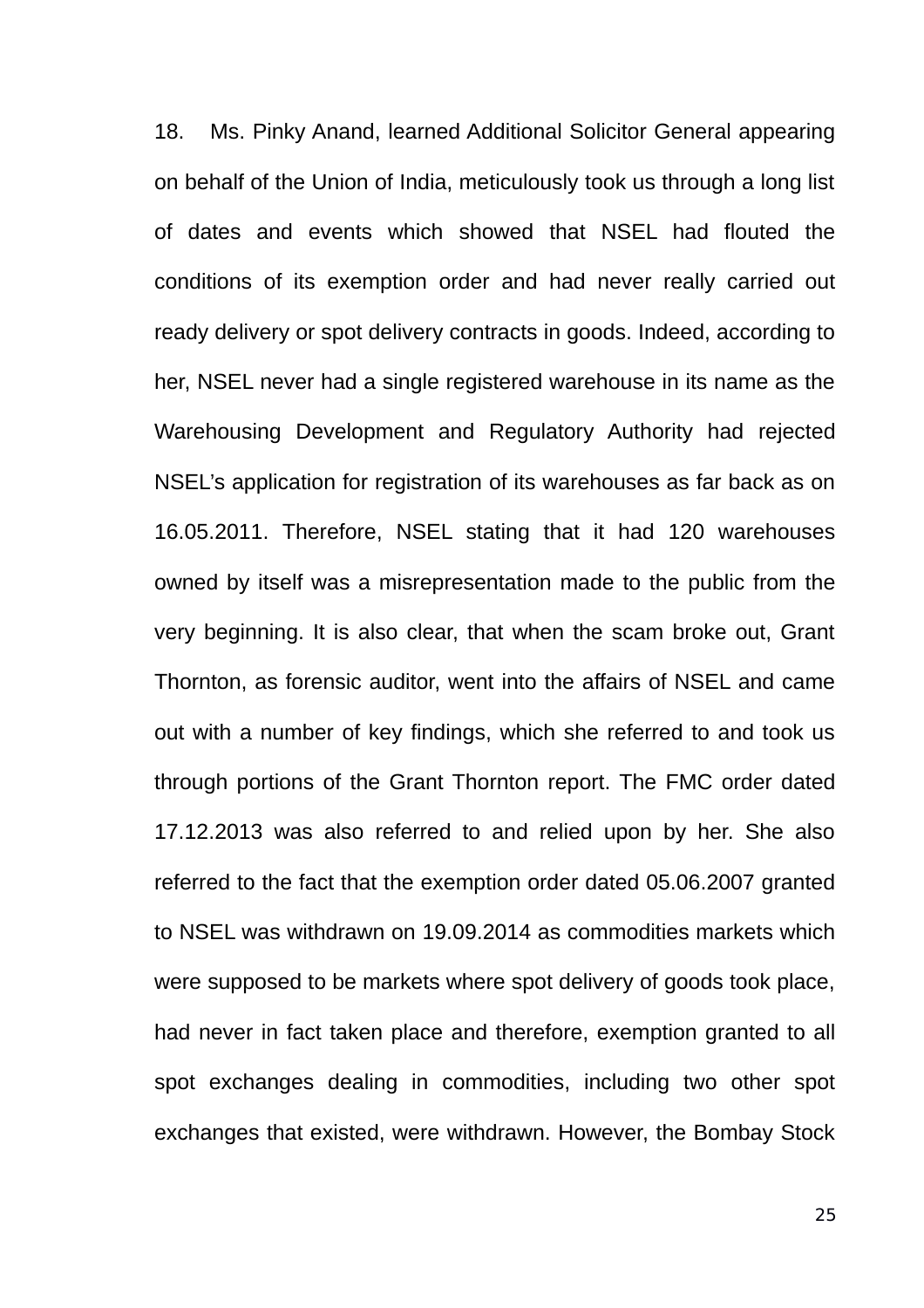Exchange Ltd. (BSE), the National Stock Exchange of India Ltd. (NSE), and MCX continued with commodity trading, but not on a spot basis. She also referred us to a subsequent event, that is an event subsequent even to the impugned judgment, namely, to a serious fraud investigation report dated 31.08.2018 which, according to her, corroborated all the findings made by Grant Thornton, the FMC, and the Central Government by its final order. She then argued that Section 396 of the Companies Act is a special, self-contained, standalone code by itself and must be read as such, and that all procedural aspects of Section 396 have been complied with on the facts of the present case. The satisfaction of the Central Government that it is essential in public interest to act under Section 396 is purely subjective satisfaction. She referred to and relied upon **Bacha F. Guzdar v. Commissioner of Income Tax**, [1955] 1 SCR 876 ["**Bacha F. Guzdar**"], to support the reasoning of the High Court on the compensation order. She also referred to and relied upon the share market prices to show that market fluctuations took place on their own, and that share prices plummeted only as a result of the scam which came to light in July, 2013. She also stated that since neither FTIL nor its shareholders and creditors filed any appeal against the compensation order, they waived their right to do so. She then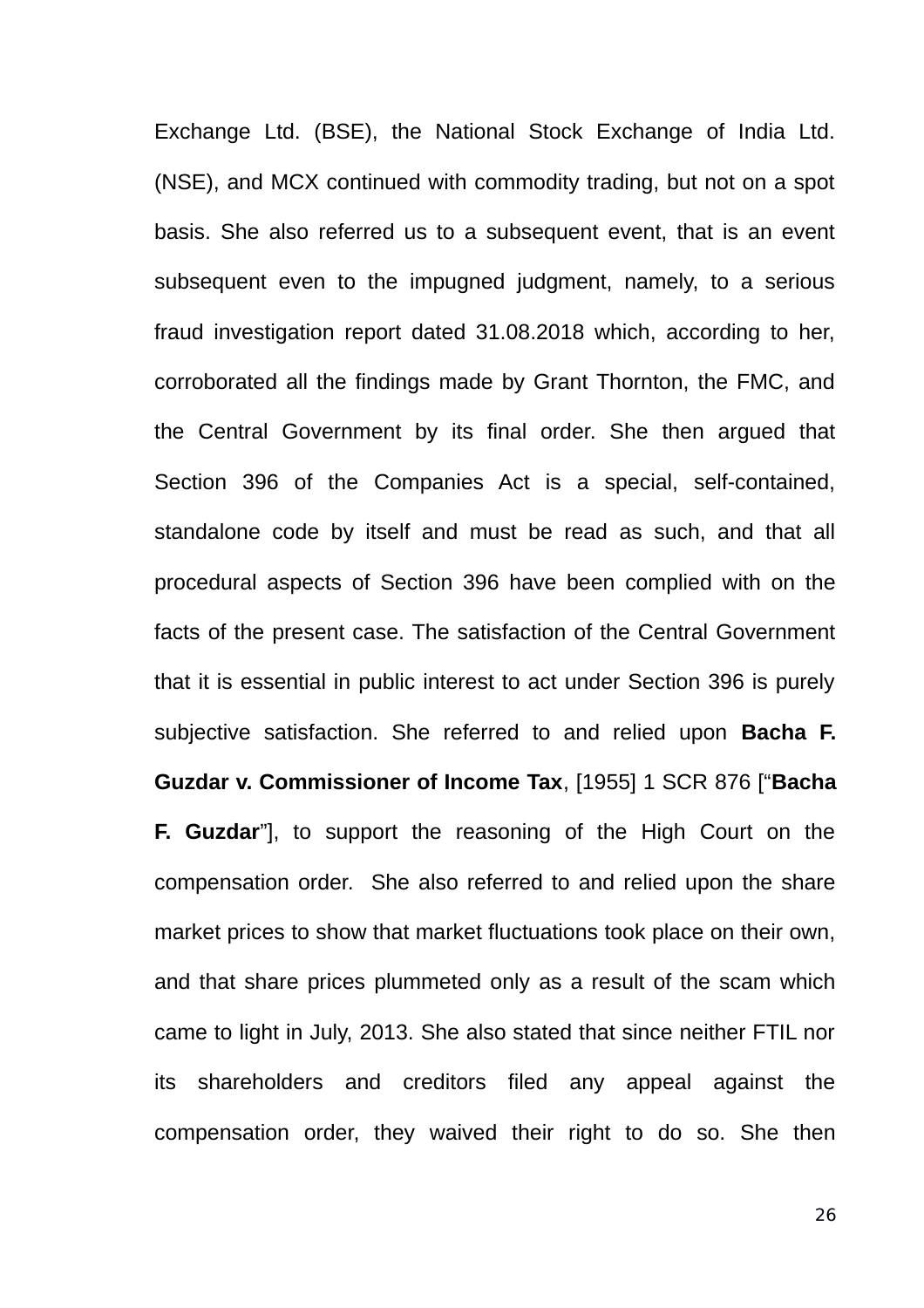supported the final amalgamation order and stated that it was manifest that it was made in "public interest". For this, she relied upon a number of judgments to support her contention that "public interest" has to be given a broad connotation. She also countered the submission of Shri Rohatgi that of the two persons who heard the objections, only one person signed, and therefore, their report would be non-est. She stated that this technical objection cannot stand in the way of the final government order which took into account all objections and suggestions made, and answered all of them. She also referred to the role of stock markets in the national economy and stated that to prop up stock and commodities exchanges is certainly in public interest. The three distinct grounds on public interest, found by the High Court, are more than sufficient to sustain the impugned Central Government order. Finally, in her last written argument, she relied upon two judgments of this Court, namely, **Union of India v. G. Ganayutham**, (1997) 7 SCC 463 and **Om Kumar v. Union of India**, (2001) 2 SCC 386, stating the current position of the doctrine of proportionality in administrative law.

19. Shri Tushar Mehta, learned Solicitor General for India, who also appeared on behalf of the Union of India, re-emphasised the facts which led to the final amalgamation order. According to him, the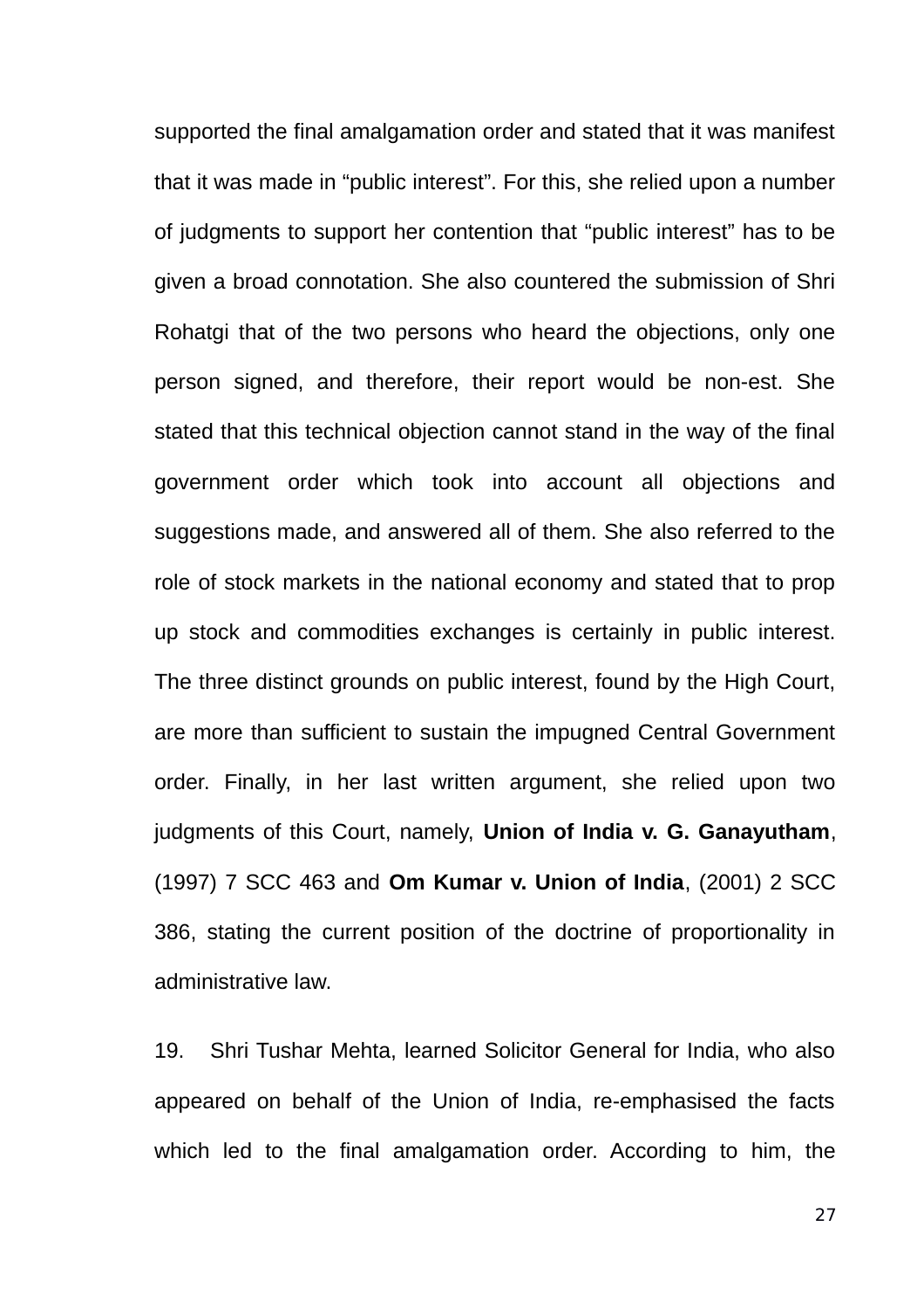impugned order dated 12.02.2016 is based on public interest as it reflects the Government's reaction to a large scam which broke in the year 2013, and which effected the commodities market generally. He dwelt at some length on subjective satisfaction and judicial review, and referred to **Barium Chemicals Ltd. v. Company Law Board**, [1966] Supp SCR 311 ["**Barium Chemicals**"], **Rohtas Industries Ltd. v. S.D. Agarwal**, [1969] 3 SCR 108 ["**Rohtas Industries**"], and other judgments to emphasise that it was not for the Court to sit in judgment over the sufficiency of the reasons for which the Central Government passed its order in public interest. He also stated that the right to choose between different courses of action is a right inherent in a responsive government, and it is only when such choice is so unfair or unreasonable that no reasonable person would have taken such action, that the Court can intervene. For this purpose, he cited **Haryana Financial Corporation v. Jagdamba Oil Mills**, (2002) 3 SCC 496. According to him, essentiality is not reviewable except by the Wednesbury test, and the Court should ask itself the question as to whether no reasonable person could have concluded that the impugned order was essential in the public interest. He reiterated that the order dated 12.02.2016 is not *ultra vires* Section 396 as several findings which show that amalgamation is essential in public interest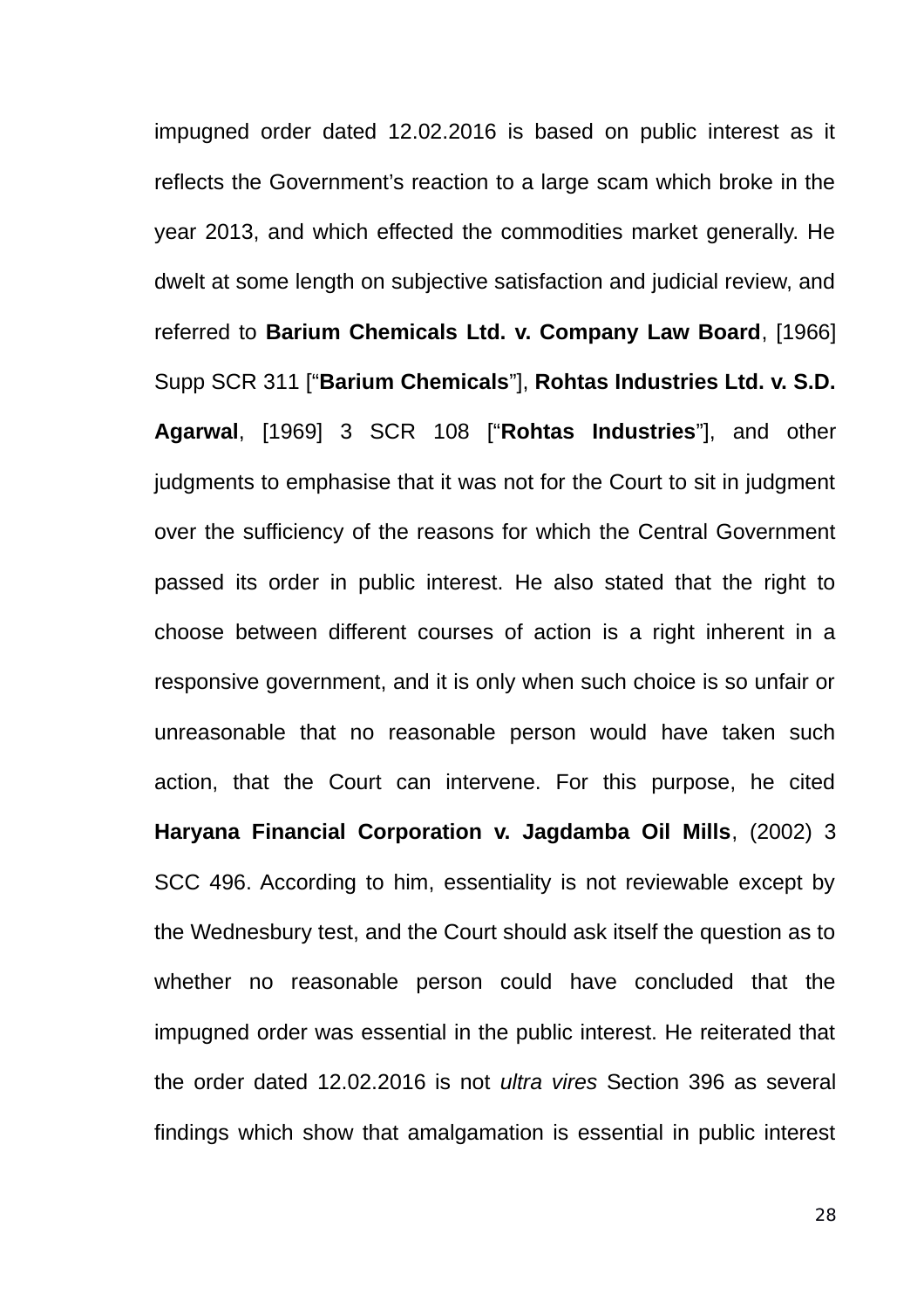has been arrived at on the basis of undisputed facts, and that therefore, the said order should be upheld. He also argued that such order, if passed, is in the nature of delegated legislation, and therefore, does not have to satisfy any rules of natural justice outside what is prescribed by Section 396 itself which, according to him, has been procedurally and substantively complied with, as reflected in the order dated 12.02.2016.

20. Shri Neeraj Kishan Kaul, learned Senior Advocate, also appearing on behalf of some of the alleged duped investors/traders, referred to the Maharashtra Protection of Interest of Depositors (in Financial Establishments) Act, 1999, and stated that the persons who had invested monies in the commodities exchange of NSEL have been held to be "depositors" by a judgment dated 01.10.2015 of the High Court of Bombay, from which an SLP has been dismissed by this Court. He also brought to our notice another judgment dated 01.11.2018, also of the Bombay High Court, in which NSEL and FTIL had breached an injunction order, and had to apologise and pay back monies in order to avoid being held guilty of contempt of court. He also stressed that "economic value" of shares is a stranger to Section 396(3) of the Companies Act. He then relied upon two reports of the RBI, both of which say that the modern trend in corporate law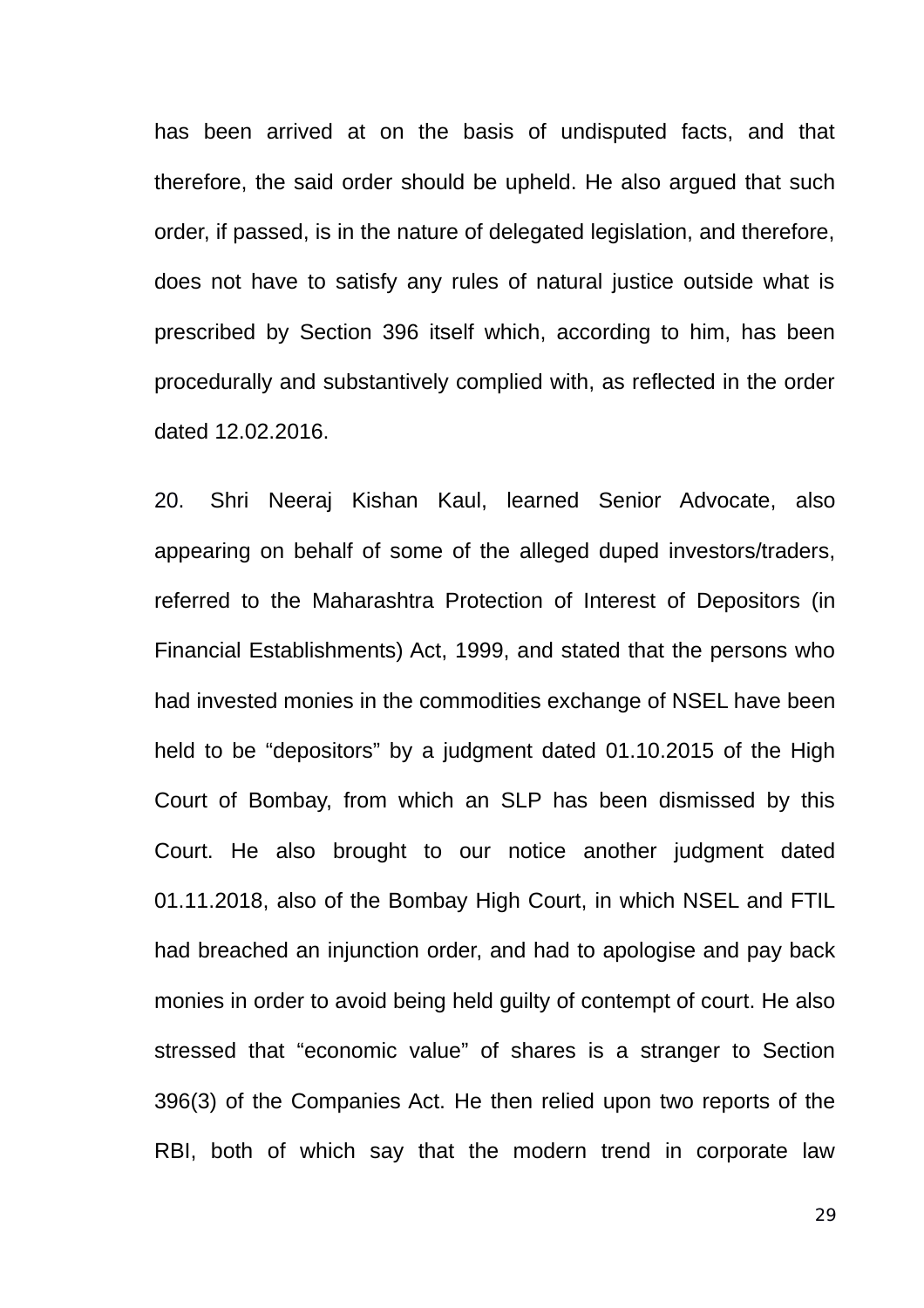worldwide is that if losses are borne by a corporation, it is the shareholders who should bear the brunt.

21. Having heard learned counsel for all the parties, it is necessary at this juncture to first set out Article 31A of the Constitution of India, which states:

"**31A. Saving of laws providing for acquisition of estates, etc**.—(1) Notwithstanding anything contained in Article 13, no law providing for—

xxx xxx xxx

(*c*) the amalgamation of two or more corporations either in the public interest or in order to secure the proper management of any of the corporations, or

xxx xxx xxx

shall be deemed to be void on the ground that it is inconsistent with, or takes away or abridges any of the rights conferred by article 14 or article 19.

xxx xxx xxx"

"Law" has been defined in Article 13(3) as follows:

## "**13. Laws inconsistent with or in derogation of the fundamental rights**.—

xxx xxx xxx

—

(3) In this article, unless the context otherwise requires,

(*a*) "law" includes any Ordinance, order, byelaw, rule, regulation, notification, custom or usage having in the territory of India the force of law;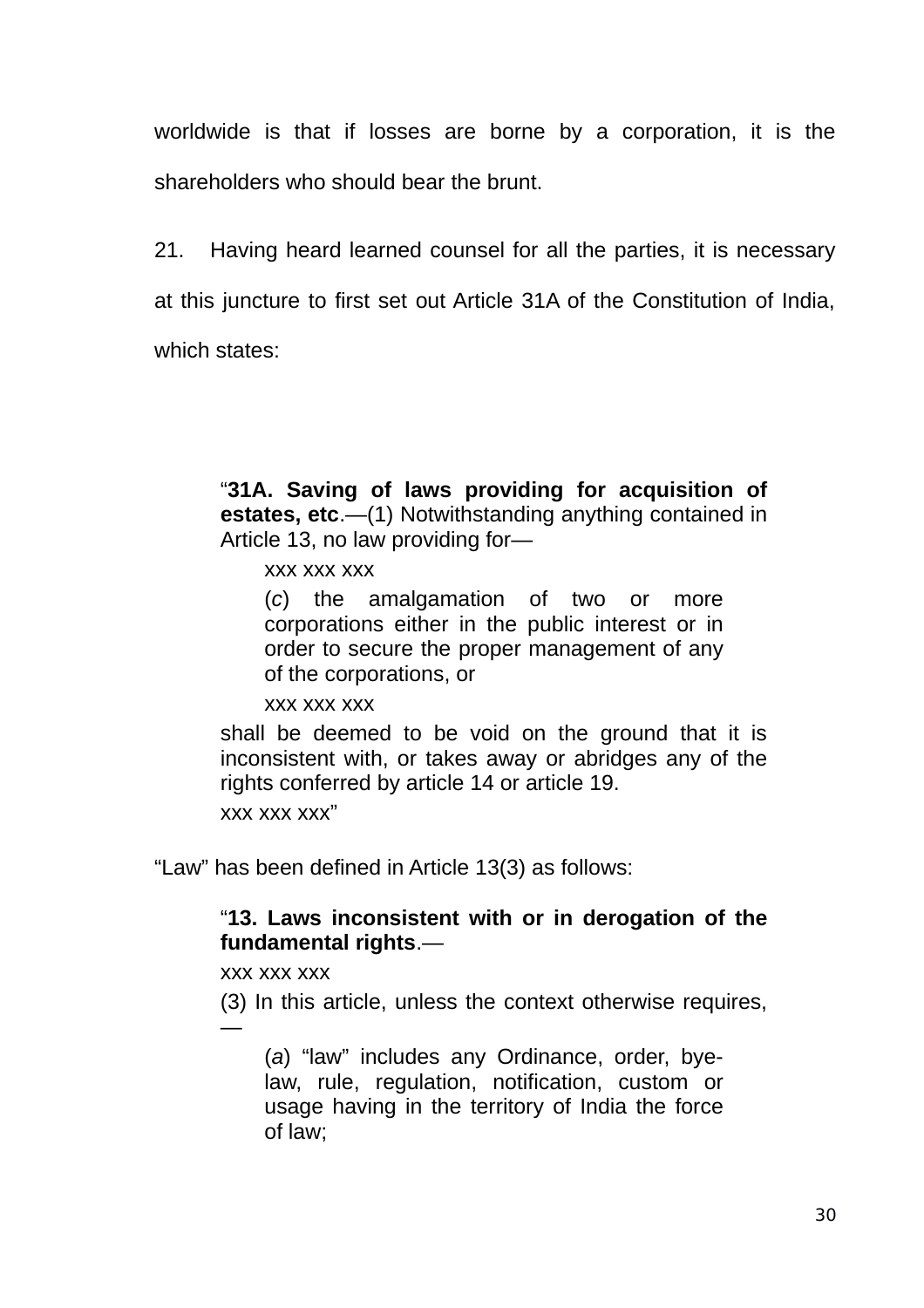#### xxx xxx xxx"

It will thus be seen that any "law" providing for the amalgamation of two or more corporations in public interest is immune from challenge on grounds relatable to Article 14 or Article 19 of the Constitution of India. It is not disputed that Section 396 of the Companies Act is such a law.

22. Section 396 of the Companies Act, 1956, reads as under:

"**396. Power of Central Government to provide for amalgamation of companies in public interest**.—(1) Where the Central Government is satisfied that it is essential in the public interest that two or more companies should amalgamate, then, notwithstanding anything contained in Sections 394 and 395 but subject to the provisions of this section, the Central Government may, by order notified in the Official Gazette, provide for the amalgamation of those companies into a single company with such constitution; with such property, powers, rights, interests, authorities and privileges; and with such liabilities, duties, and obligations; as may be specified in the order.

(2) The order aforesaid may provide for the continuation by or against the transferee company of any legal proceedings pending by or against any transferor company and may also contain such consequential, incidental and supplemental provisions as may, in the opinion of the Central Government, be necessary to give effect to the amalgamation.

(3) Every member or creditor (including a debenture holder) of each of the companies before the amalgamation shall have, as nearly as may be, the same interest in or rights against the company resulting from the amalgamation as he had in the company of which he was originally a member or creditor; and to the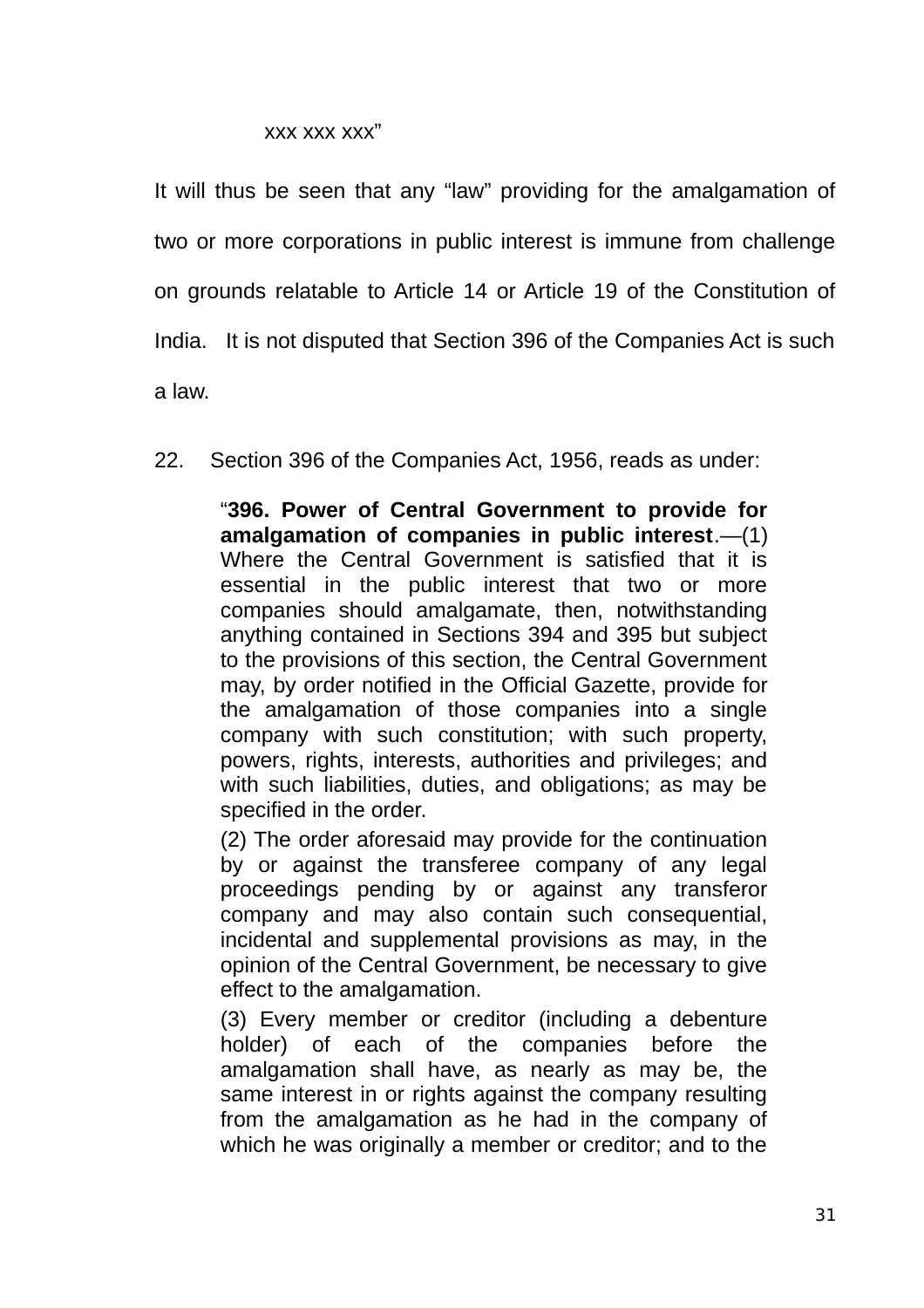extent to which the interest or rights of such member or creditor in or against the company resulting from the amalgamation are less than his interest in or rights against the original company, he shall be entitled to compensation which shall be assessed by such authority as may be prescribed and every such assessment shall be published in the Official Gazette.

The compensation so assessed shall be paid to the member or creditor concerned by the company resulting from the amalgamation.

(3A) Any person aggrieved by any assessment of compensation made by the prescribed authority under sub-section (3) may, within thirty days from the date of publication of such assessment in the Official Gazette, prefer an appeal to the Tribunal and thereupon the assessment of the compensation shall be made by the Tribunal.

(4) No order shall be made under this section, unless:

(*a*) a copy of the proposed order has been sent in draft to each of the companies concerned;

(*aa*) the time for preferring an appeal under sub-section (3A) has expired, or where any such appeal has been preferred, the appeal has been finally disposed of; and

(*b*) the Central Government has considered, and made such modifications, if any, in the draft order as may seem to it desirable in the light of any suggestions and objections which may be received by it from any such company within such period as the Central Government may fix in that behalf, not being less than two months from the date on which the copy aforesaid is received by that company, or from any class of shareholders therein, or from any creditors or any class of creditors thereof.

(5) Copies of every order made under this section shall, as soon as may be after it has been made, be laid before both Houses of Parliament."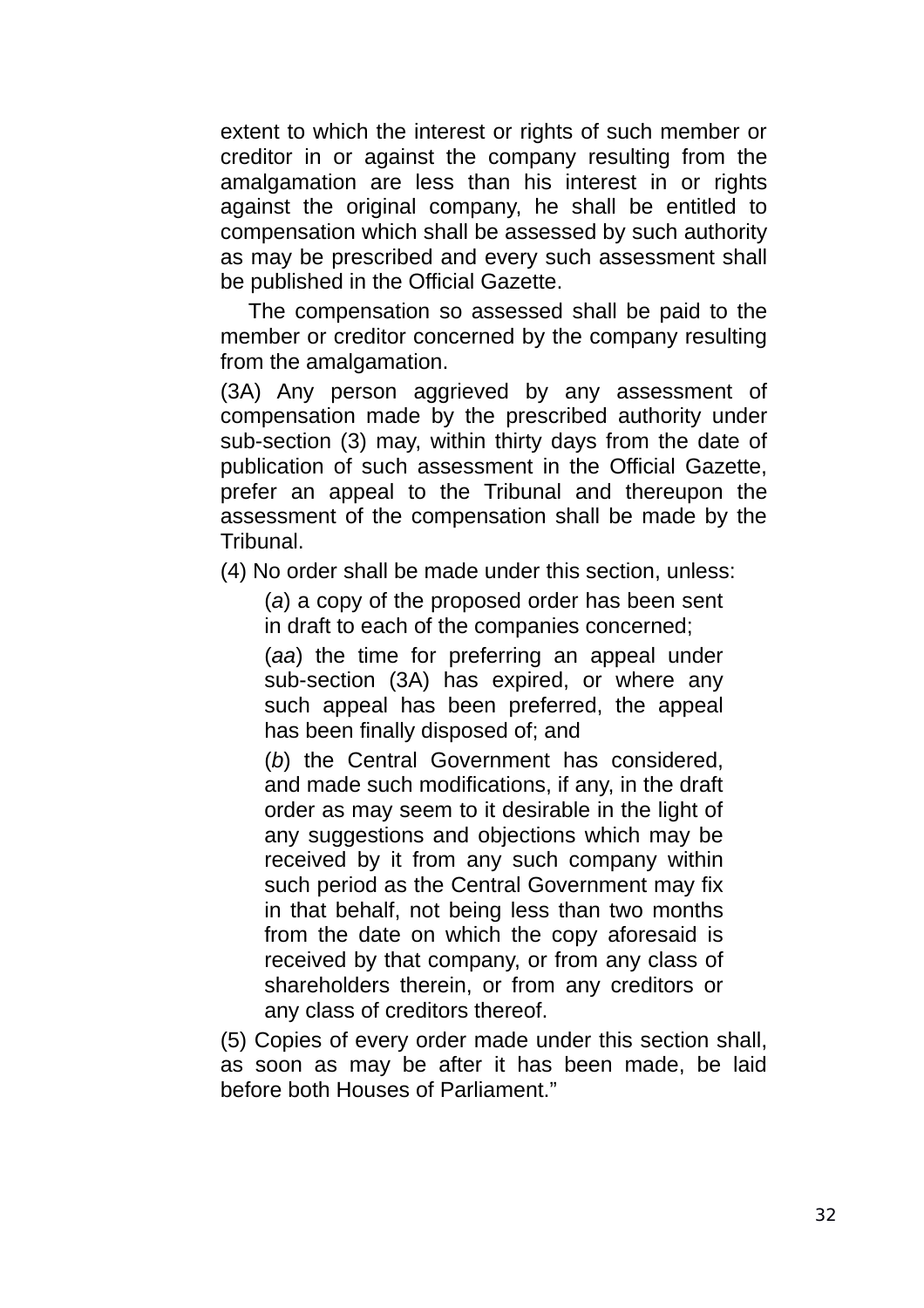It will be seen that Section 396 provides for compulsory amalgamation of companies in public interest. The said Section occurs in Chapter V of the Companies Act which reads, "arbitrations, compromises, arrangements and reconstructions". Sections 391 to 394 deal with voluntary compromises and arrangements, including amalgamation of two or more companies. By way of contrast, Section 396 deals with compulsory amalgamation of companies.

#### **INTERPRETATION OF SECTION 396**

23. There is no doubt whatsoever that Section 396 cannot be challenged on the ground of Article 14 or Article 19, given Article 31A of the Constitution of India. However, this does not mean that Section 396 must be construed in such a fashion that it would lead to arbitrary or unreasonable results. In **Prem Nath Raina v. State of Jammu & Kashmir and Ors.**, (1983) 4 SCC 616, this Court, in dealing with a challenge to the J&K Agrarian Reforms Act, 1976, which was protected by Article 31A, held:

"**9.** ……The exclusion of a constitutional challenge under Articles 14, 19 and 31 which is provided for by Article 31A does not justify in equity the irrational violation of these articles. This Court did observe in *Waman Rao* [*Waman Rao* v. *Union of India*, (1981) 2 SCC 362 : AIR 1981 SC 271 : (1981) 2 SCR 1] that: "It may happen that while existing inequalities are being removed, new inequalities may arise marginally and incidentally" but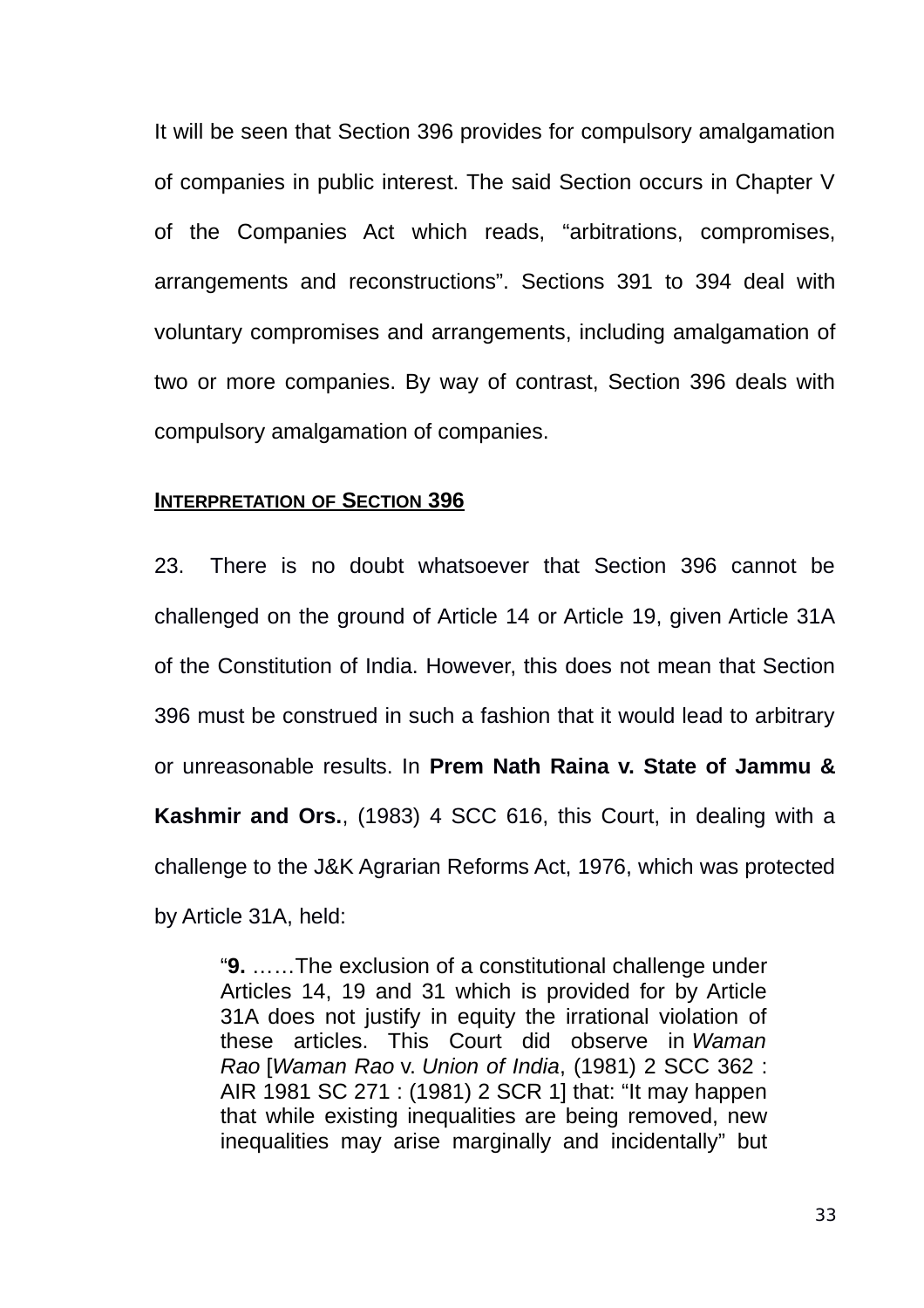the legislature has to take care to see that even marginal and incidental inequalities are not created without rhyme or reason. The Government of J&K would do well to give fresh consideration to the provisions contained in Section 7(2) and modify the provisions regarding residence in order that they may accord with reason and commonsense. Article 31A does not frown upon reason and commonsense."

### Equally, in **Budhan Singh and Anr. v. Nabi Bux and Anr.**, [1970] 2

SCR 10, this Court, while construing Section 90 of the U.P. Zamindari

Abolition and Land Reforms Act, 1950, held:

"Before considering the meaning of the word "held" in Section 9, it is necessary to mention that it is proper to assume that the law-makers who are the representatives of the people enact laws which the society considers as honest, fair and equitable. The object of every legislation is to advance public welfare. In other words as observed by Crawford in his book on Statutory Constructions that the entire legislative process is influenced by considerations of justice and reason. Justice and reason constitute the great general legislative intent in every piece of legislation. Consequently where the suggested construction operates harshly, ridiculously or in any other manner contrary to prevailing conceptions of justice and reason, in most instances, it would seem that the apparent or suggested meaning of the statute, was not the one intended by the law-makers. In the absence of some other indication that the harsh or ridiculous effect was actually intended by the legislature, there is little reason to believe that it represents the legislative intent." (at pp. 15-16)

#### **DERIVATIVE IMMUNITY OF THE CENTRAL GOVERNMENT ORDER**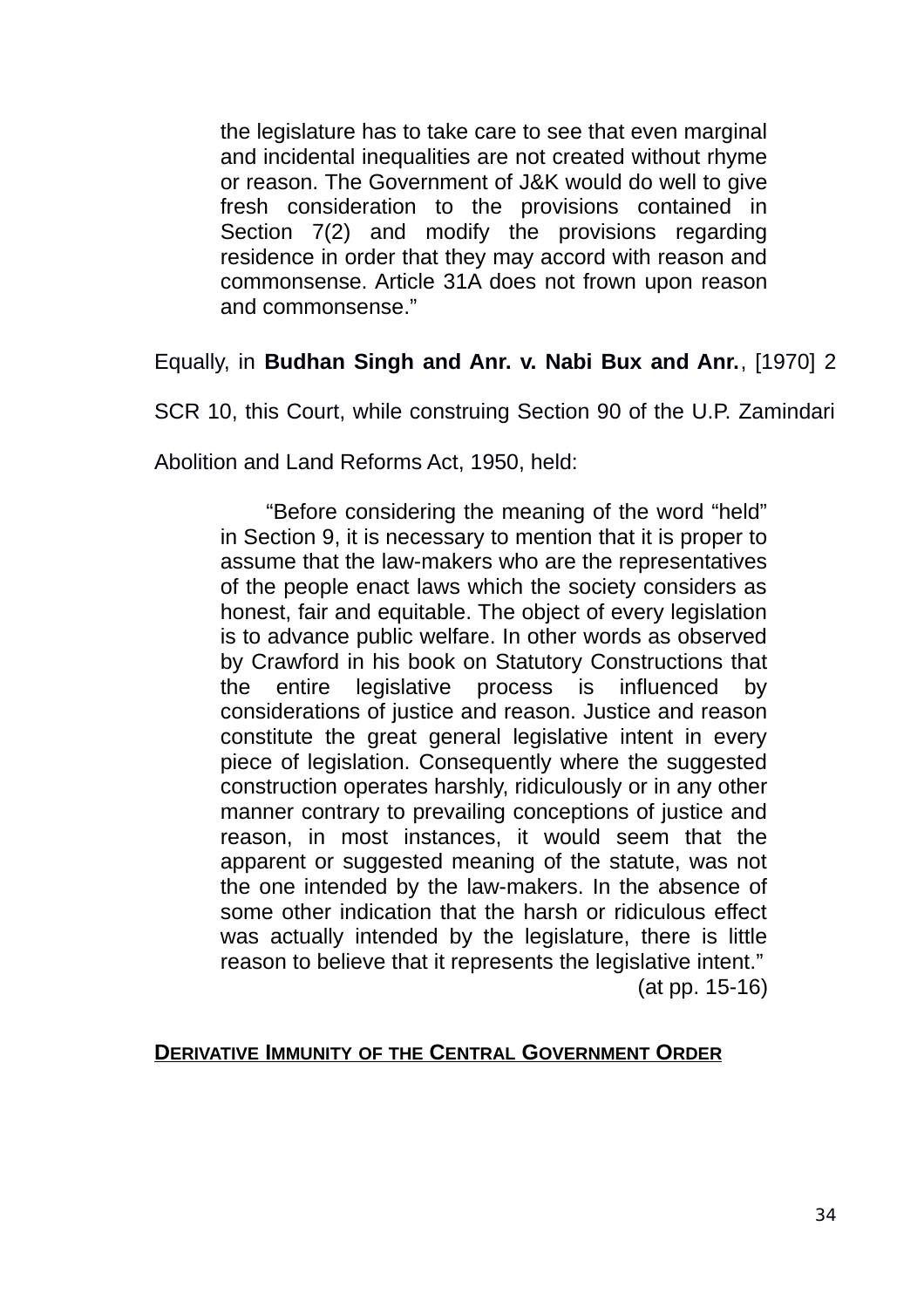24. The next question is whether the Central Government's order made under Section 396 would also receive the protective umbrella of Article 31A, given the fact that Section 396 is undoubtedly protected by Article 31A.

25. A similar question was raised and considered with respect to an order passed under the Essential Commodities Act, 1955. In **Prag Ice & Oil Mills v. Union of India**, (1978) 3 SCC 459 ["**Prag Ice & Oil Mills**"], by a majority judgment, it was held that the Mustard Oil (Price Control) Order, 1977, passed under Section 3 of the Essential Commodities Act, 1955 did not receive the immunity of Article 31B. This Court held:

"**46.** Article 31A of the Constitution saves laws which provide for matters mentioned in clauses (*a*) to (*e*) thereof from a challenge under Articles 14, 19 or 31 notwithstanding anything contained in Article 13 of the Constitution. Article 31B which was introduced by the Constitution (First Amendment) Act, 1951, validates certain Acts and Regulations by providing that without prejudice to the generality of the provisions contained in Article 31A, "none of the Acts and Regulations specified in the Ninth Schedule nor any of the provisions thereof" shall be deemed to be void, or ever to have become void, on the ground that such Act, Regulation or provision is inconsistent with, or takes away or abridges any of the rights conferred by, any provisions of Part III. On a plain reading of this article it seems to us impossible to accept that the protective umbrella of the Ninth Schedule takes in its everwidening wings not only the Acts and Regulations specified therein but also Orders and Notifications issued under those Acts and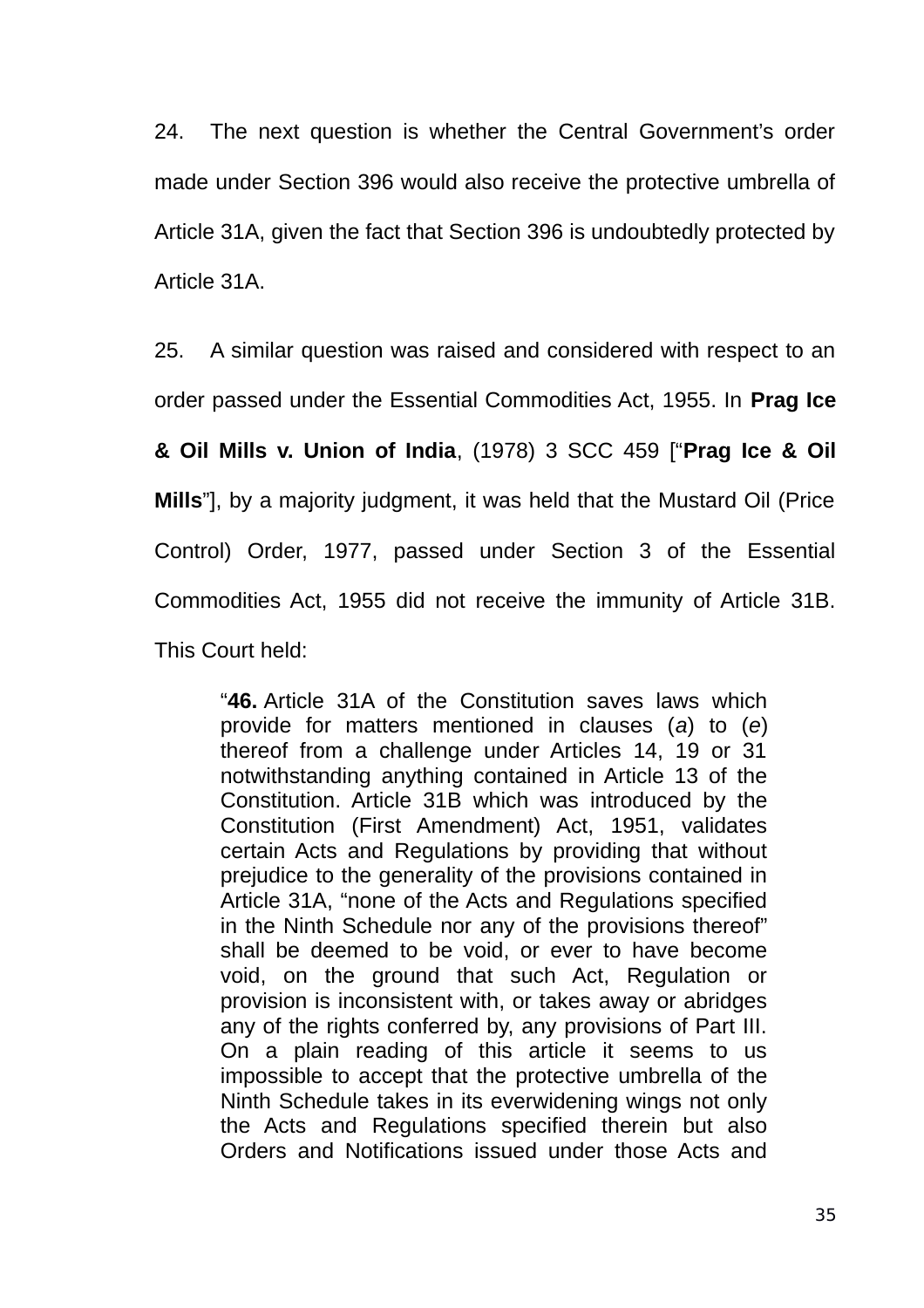Regulations. Article 31B constitutes a grave encroachment on fundamental rights and doubtless as it may seem that it is inspired by a radiant social philosophy, it must be construed as strictly as one may, for the simple reason that the guarantee of fundamental rights cannot be permitted to be diluted by implications and inferences. An express provision of the Constitution which prescribes the extent to which a challenge to the constitutionality of a law is excluded, must be construed as demarcating the farthest limit of exclusion. Considering the nature of the subject-matter which Article 31B deals with, there is, in our opinion, no justification for contending by judicial interpretation the provisions of the field which is declared by that article to be immune from challenge on the ground of violation or abridgement of fundamental rights. The article affords protection to Acts and Regulations *specified* in the Ninth Schedule. Therefore, whenever a challenge to the constitutionality of a provision of law on the ground that it violates any of the fundamental rights conferred by Part III is sought to be repelled by the State on the plea that the law is placed in the Ninth Schedule, the narrow question to which one must address oneself is whether the impugned law is specified in that Schedule. If it is, the provisions of Article 31B would be attracted and the challenge would fail without any further inquiry. On the other hand, if the law is not specified in the Ninth Schedule, the validity of the challenge has to be examined in order to determine whether the provisions thereof invade in any manner any of the fundamental rights conferred by Part III. It is thus no answer to say that though the particular law, as for example a Control Order, is not specified in the Ninth Schedule, the parent Act under which the Order is issued is specified in that Schedule."

26. In the present case, this judgment has no direct application except to say that Article 31A also constitutes a grave encroachment on fundamental rights, and must be construed strictly. The expression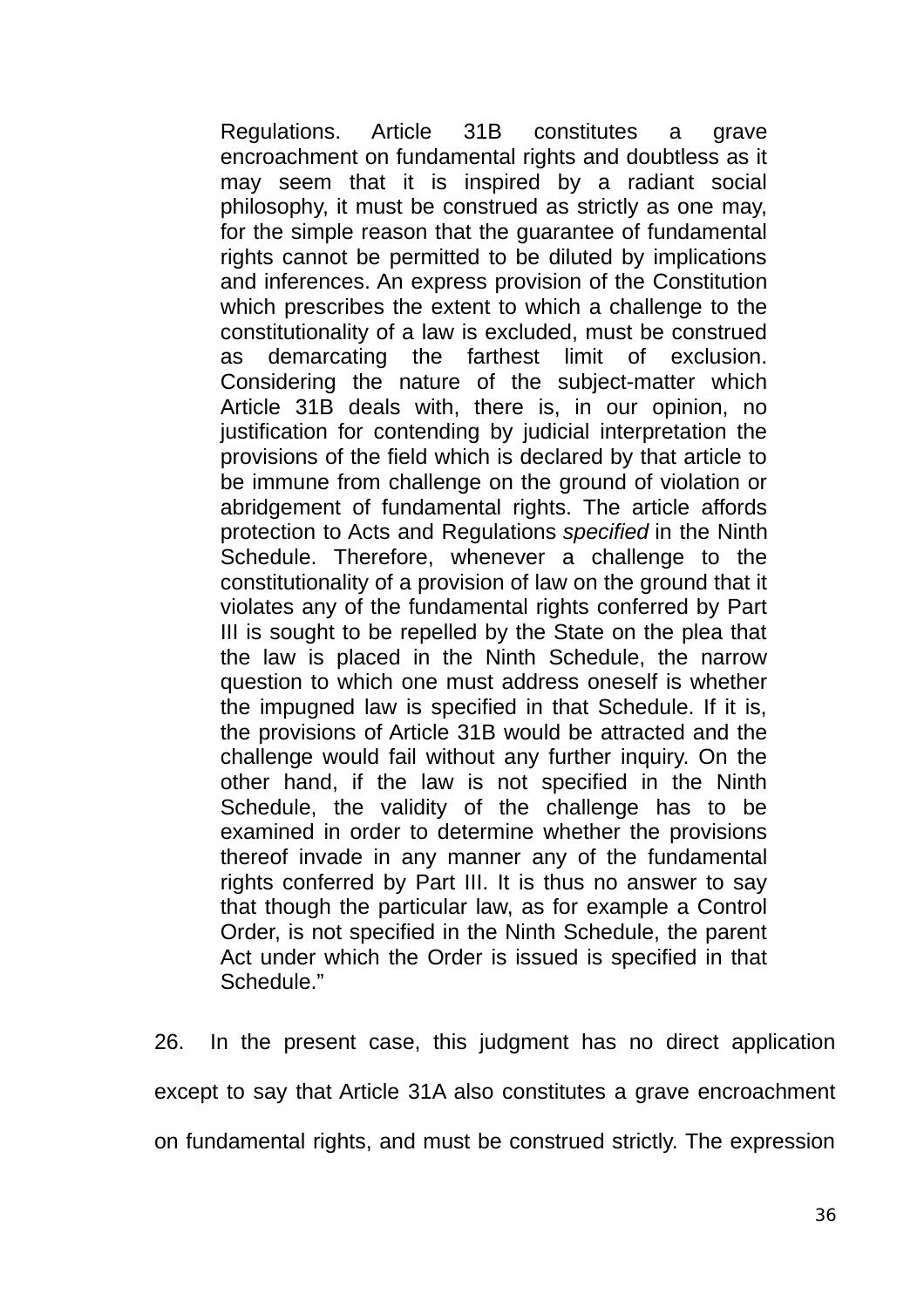used in Article 31A is "law", for which, one is to see the definition contained in Article 13(3). "Law" in Article 13(3) certainly includes "order". The only question is whether this would include an administrative order as well.

27. It is clear, on a reading of Article 13(3), that the expression "law", as defined in Article 13(3)(a), includes an Ordinance, rule, regulation, notification, and custom or usage having in the territory of India the force of law. Obviously, therefore, when the expression "order" is used, it would take colour from Ordinance, rule, regulation, notification, which are all legislative in nature, and not administrative. Even custom or usage having the force of law refers to general rules of conduct, as opposed to administrative orders passed on the facts of a given case. Construing Article 31A in the light of Article 13(3)(a), it is clear that the "order" referred to, can therefore, only be a legislative order. Examples of legislative orders are of the kind dealt with in **Prag Ice & Oil Mills** (supra) and **Union of India and Anr. v. Cynamide India Ltd. and Anr.**, (1987) 2 SCC 720 ["**Cynamide India**"], namely, orders passed under statutes which are in the nature of subordinate legislation, which deal generally with a whole class of persons who are governed by the same in which general rules of conduct are laid down.

37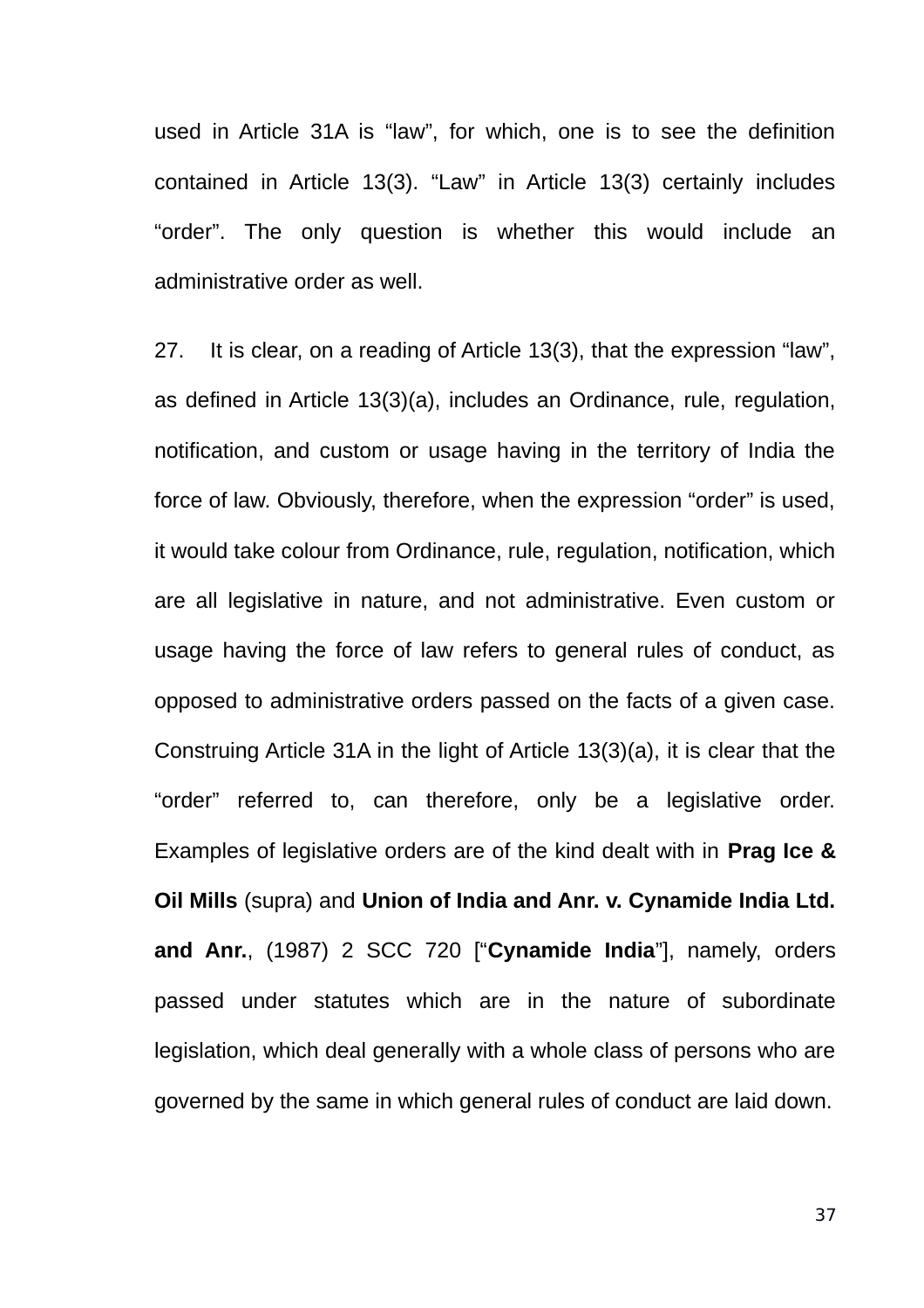# **WHETHER THE CENTRAL GOVERNMENT ORDER IS ADMINISTRATIVE IN NATURE**

28. This brings us to what is the nature of the order of the Central Government that is passed under Section 396. It has been argued on behalf of the Union of India, relying upon a number of judgments, that the nature of the order passed under Section 396 is that of delegated legislation. This being the case, it would, therefore, get immunity from challenge on the ground of Articles 14 and 19 of the Constitution of India, as it would then amount to a "law" within the meaning of Article 31A read with Article 13(3)(b).

29. The difference between an order which is legislative in nature and that which is administrative in nature has been discussed in some of our judgments. Thus, in **Cynamide India** (supra), this Court drew a distinction between administrative and legislative orders thus:

"**7.** …… Any attempt to draw a distinct line between legislative and administrative functions, it has been said, is 'difficult in theory and impossible in practice'. Though difficult, it is necessary that the line must sometimes be drawn as different legal rights and consequences may ensue. The distinction between the two has usually been expressed as 'one between the general and the particular'. 'A legislative act is the creation and promulgation of a general rule of conduct without reference to particular cases; an administrative act is the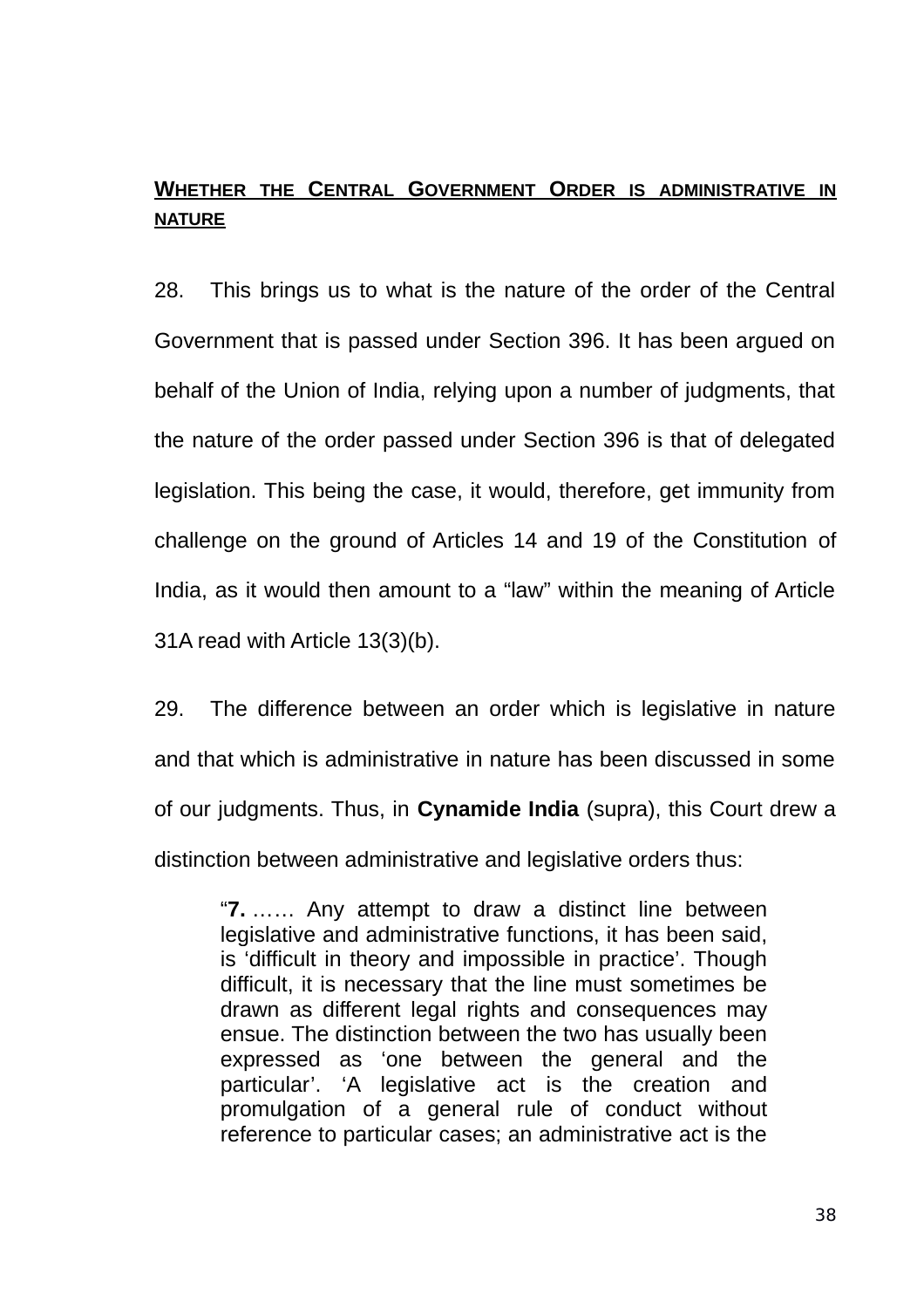making and issue of a specific direction or the application of a general rule to a particular case in accordance with the requirements of policy'. 'Legislation is the process of formulating a general rule of conduct without reference to particular cases and usually operating in future; administration is the process of performing particular acts, of issuing particular orders or of making decisions which apply general rules to particular cases.' It has also been said: 'Rule-making is normally directed toward the formulation of requirements having a general application to all members of a broadly identifiable class' while, 'an adjudication, on the other hand, applies to specific individuals or situations'. But, this is only a broad distinction, not necessarily always true. Administration and administrative adjudication may also be of general application and there may be legislation of particular application only. That is not ruled out. Again, adjudication determines past and present facts and declares rights and liabilities while legislation indicates the future course of action. Adjudication is determinative of the past and the present while legislation is indicative of the future.……"

In **K.I. Shephard** (supra), this Court dealt with a scheme for amalgamation of three private banks with Punjab National Bank, Canara Bank, and State Bank of India, in terms of separate schemes drawn, merging each private bank with state banks under Section 45 of the Banking Regulation Act. It was urged that the order passed by the Reserve Bank of India amalgamating these banks was legislative in nature, as a result of which the principle of natural justice will not apply. In turning down this contention, this Court held:

"**9.** …… Learned counsel for RBI and the transferee banks have taken the stand that the scheme-making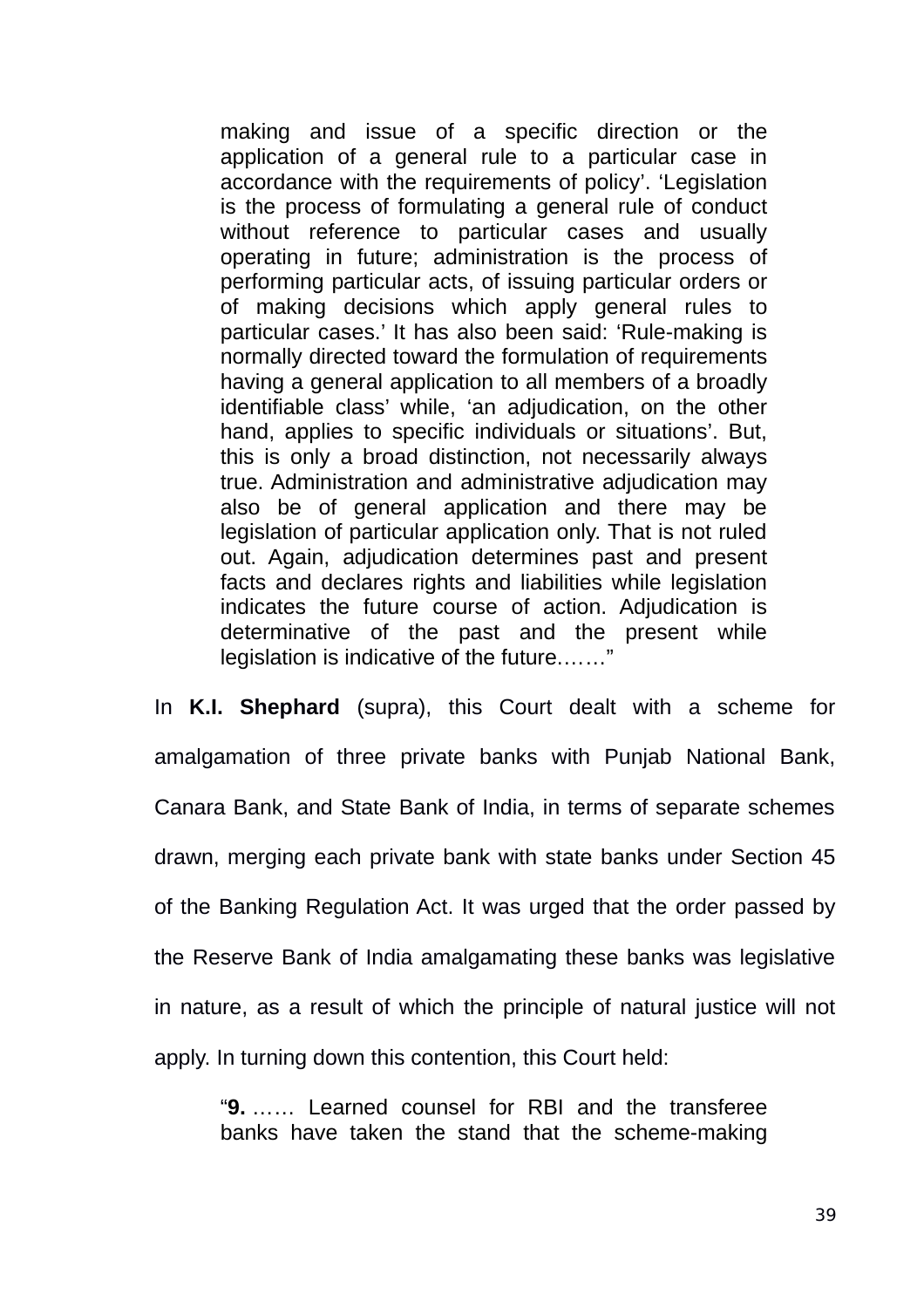process under Section 45 is legislative in character and, therefore, outside the purview of the ambit of natural justice under the protective umbrella whereof the need to put the excluded employees to notice or enquiry arose. It is well settled that natural justice will not be employed in the exercise of legislative power and Mr Salve has rightly relied upon a recent decision of this Court being *Union of India* v. *Cynamide India Ltd.* [(1987) 2 SCC 720] in support of such a position. But is the scheme-making process legislative? Power has been conferred on the RBI in certain situations to take steps for applying to the Central Government for an order of moratorium and during the period of moratorium to propose either reconstruction or amalgamation of the banking company. A scheme for the purposes contemplated has to be framed by RBI and placed before the Central Government for sanction. Power has been vested in the Central Government in terms of what is ordinarily known as a Henry VIII clause for making orders for removal of difficulties. Section 45(11) requires that copies of the schemes as also such orders made by the Central Government are to be placed before both Houses of Parliament. We do not think this requirement makes the exercise in regard to schemes a legislative process. It is not necessary to go to any other authority as the very decision relied upon by Mr Salve in the case of *Cynamide India Ltd.* [(1987) 2 SCC 720] lays down the test. In para 7 of the judgment it has been indicated: (SCC pp. 735-36)

"Any attempt to draw a distinct line between legislative and administrative functions, it has been said, is 'difficult in theory and impossible in practice'. Though difficult, it is necessary that the line must sometimes be drawn as different legal rights and consequences may ensue. The distinction between the two has usually been expressed as 'one between the general and the particular'. 'A legislative act is the creation and promulgation of a general rule of conduct without reference to particular cases; an administrative act is the making and issue of a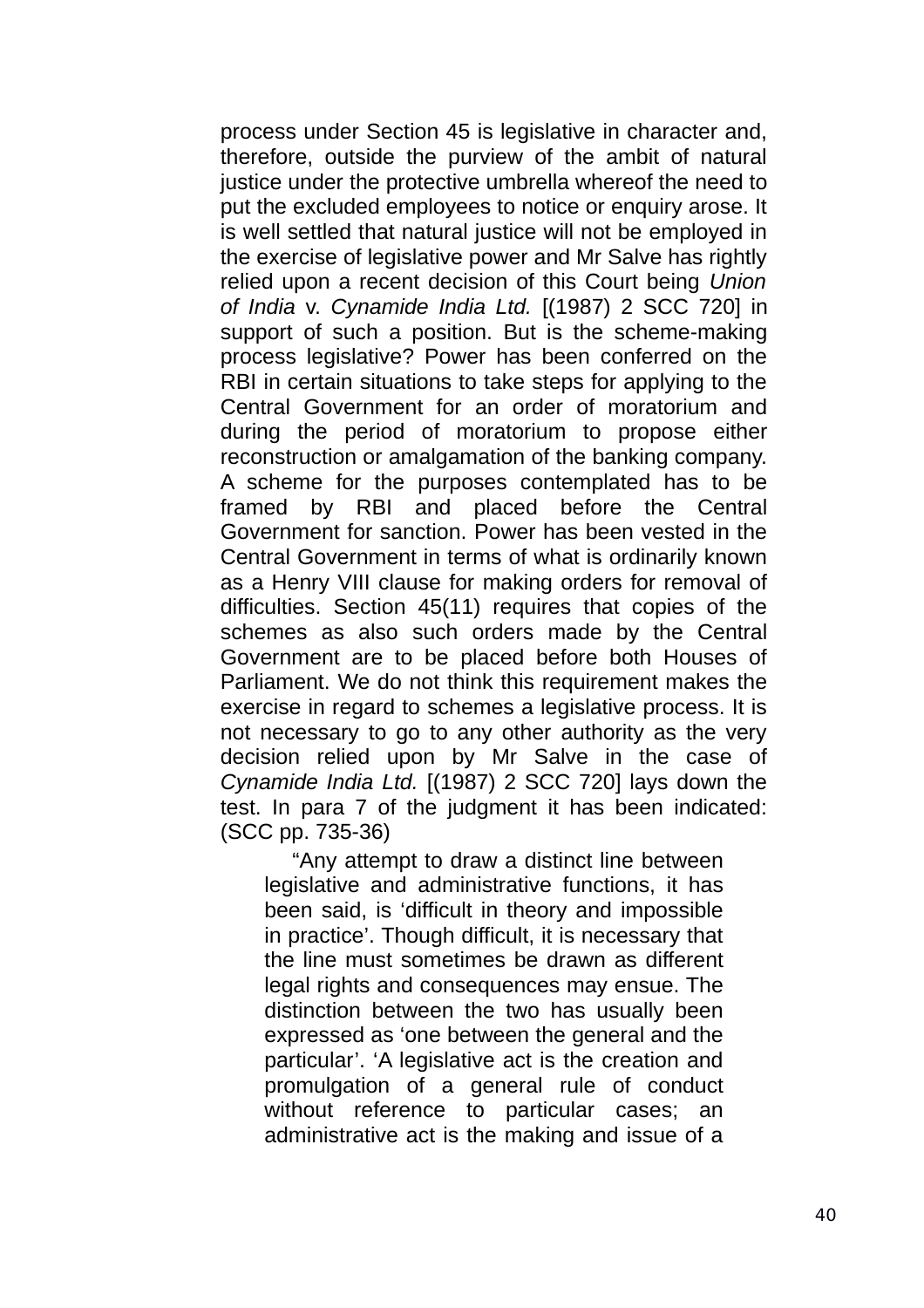specific direction or the application of a general rule to a particular case in accordance with the requirements of policy'. 'Legislation is the process of formulating a general rule of conduct without reference to particular cases and usually operating in future; administration is the process of performing particular acts, of issuing particular orders or of making decisions which apply general rules to particular cases.' It has also been said: 'Rule-making is normally directed towards the formulation of requirements having a general application to all members of a broadly identifiable class' while, 'an adjudication, on the other hand, applies to specific individuals or situations'. But, this is only a broad distinction, not necessarily always true."

Applying these tests it is difficult to accept Mr Salve's contention that the framing of the scheme under Section 45 involves a legislative process. There are similar statutory provisions which require placing of material before the two Houses of Parliament yet not involving any legislative activity. The fact that orders made by the Central Government for removing difficulties as contemplated under sub-clause (10) are also to be placed before the two Houses of Parliament makes it abundantly clear that the placing of the scheme before the two Houses is not a relevant test for making the scheme-framing process legislative. We accordingly hold that there is no force in the contention of Mr Salve that the process being legislative, rules of natural justice were not applicable."

The fact that, under Section 396(5), the Central Government order has

to be laid before the Houses of Parliament also does not detract from

the fact that this order is administrative and not legislative in character.

Applying these judgments to the Central Government's order passed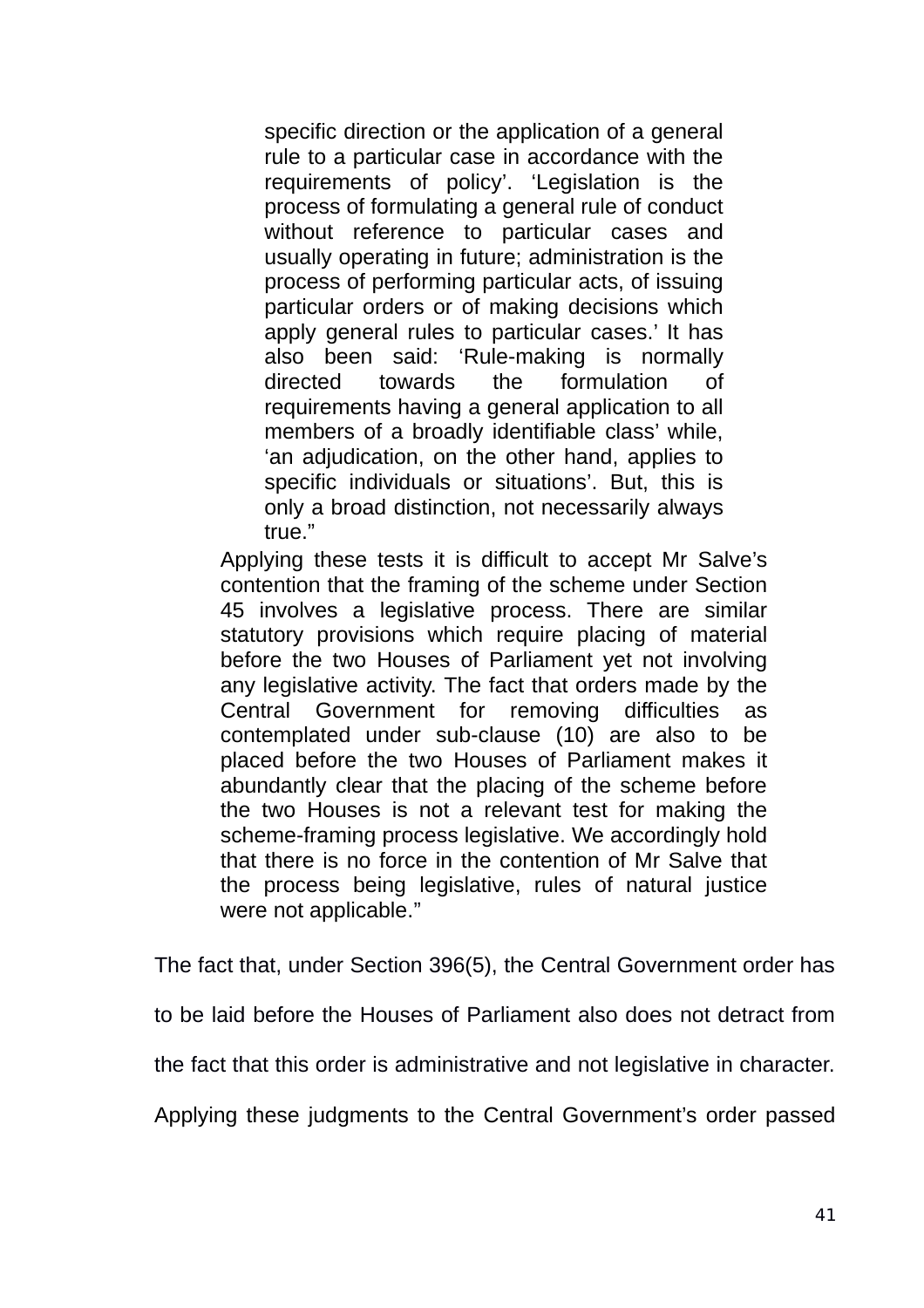under Section 396, it is clear that the order directly impacts the rights and liabilities of the companies, their shareholders and creditors, sought to be amalgamated under the order. Such order is not an order in general which applies to all such companies, but only to the particular companies sought to be amalgamated. There is no general rule of conduct, without reference to the particular case that is laid down by such an order. The Central Government order, ultimately, makes a specific direction *qua* two specific companies which are to be amalgamated. It is clear that such an order is not in the nature of legislation or delegated legislation.

30. Learned counsel appearing on behalf of the respondents have cited **New Bank of India Employees' Union and Anr. v. Union of India and Ors.**, (1996) 8 SCC 407 ["**New Bank of India Employees' Union**"], which is a judgment which has distinguished **K.I. Shephard** (supra). This judgment was concerned with Section 9 of the Banking Companies (Acquisition and Transfer of Undertakings) Act, 1980 ["**Acquisition Act**"], which requires schemes that have been framed under the said Act to be laid before each House of Parliament for a total period of thirty days, in which, Parliament is then given the power to make any modification therein. Given the difference in language between the provisions, namely, Section 45 of the Banking Regulation

42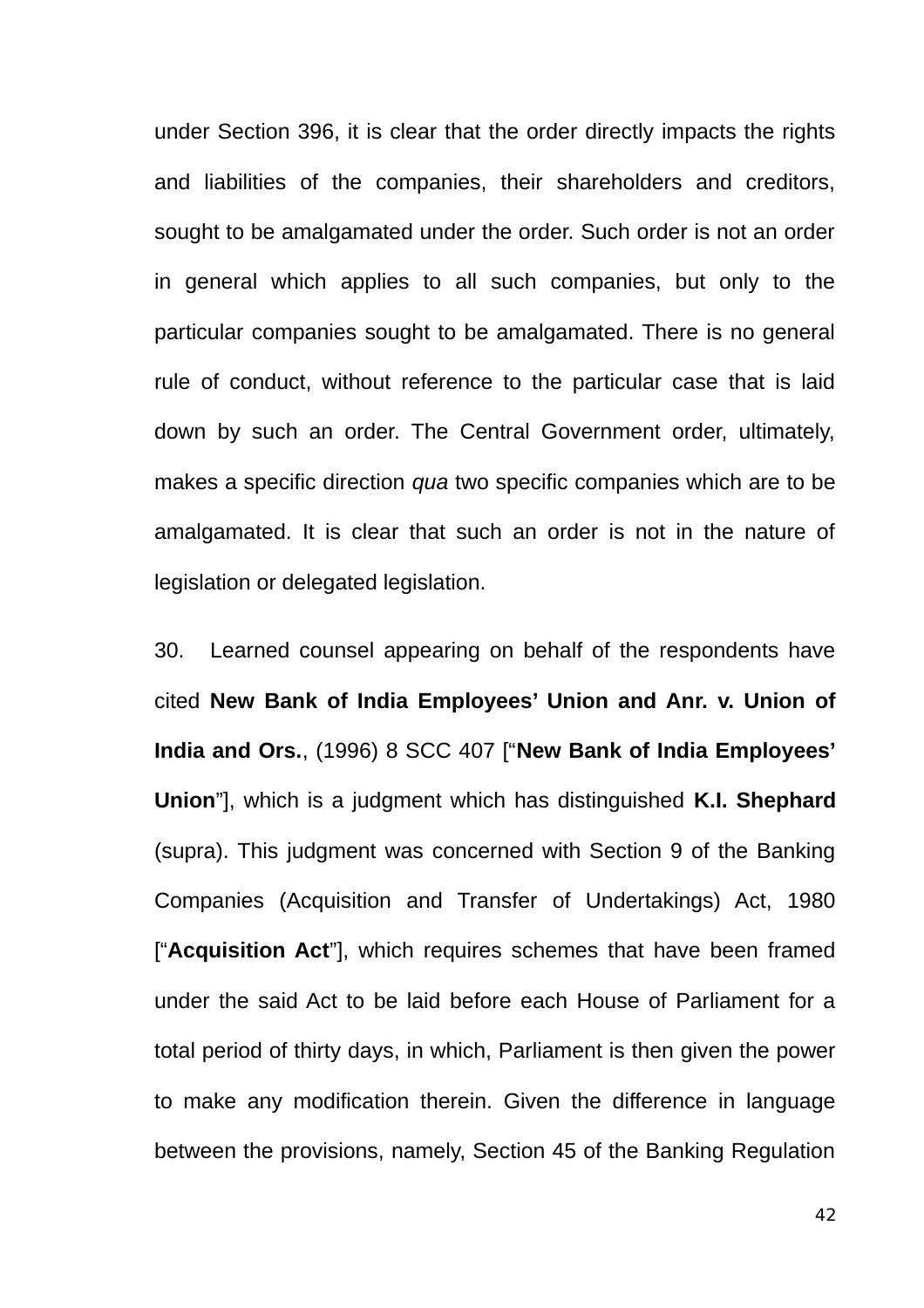Act and Section 9 of the Acquisition Act, this Court distinguished the

judgment of **K.I. Shephard** (supra) thus:

"**32.** The only other question which remains for consideration is whether the conclusion of the High Court that the scheme-making process under Section 9 of the Acquisition Act is not legislative is correct in law. In view of our conclusions on the four questions formulated, this question is not of much relevance but since the High Court has recorded a conclusion and the learned Additional Solicitor General and Shri Salve advanced the argument we think it appropriate to answer this question also. The High Court relied upon the decision in *Shephard case* [(1987) 4 SCC 431 : 1987 SCC (L&S) 438 : (1988) 1 SCR 188] and came to hold that the provisions of Section 45 of the Banking Regulation Act being in *pari materia* with Section 9 of the Banking Companies (Acquisition and Transfer of Undertakings) Act, 1980, and the scheme framed under Section 45 of the Banking Regulation Act, 1949 having been held by this Court to be not legislative, the scheme framed under the Acquisition Act as in the present case, must also be held to be not a legislative one. It is undisputed that in *Shephard case* [(1987) 4 SCC 431 : 1987 SCC (L&S) 438 : (1988) 1 SCR 188] the amalgamation was of a private bank with a nationalised bank and the provisions of the Banking Regulation Act, 1949 applied. This Court in *Shephard case* [(1987) 4 SCC 431 : 1987 SCC (L&S) 438 : (1988) 1 SCR 188] on examining Section 45(11) of the Banking Regulation Act, 1949 came to hold that merely because a scheme framed is required to be laid before both the Houses of Parliament after the same has been sanctioned by the Central Government the scheme cannot be held to be legislative in nature. But in our considered opinion the High Court has failed to notice the fundamental distinction between the provisions of Section 45 of the Banking Regulation Act, 1949 and Section 9 of the Acquisition Act. Under Section 9 of the Acquisition Act under which Act the impugned scheme has been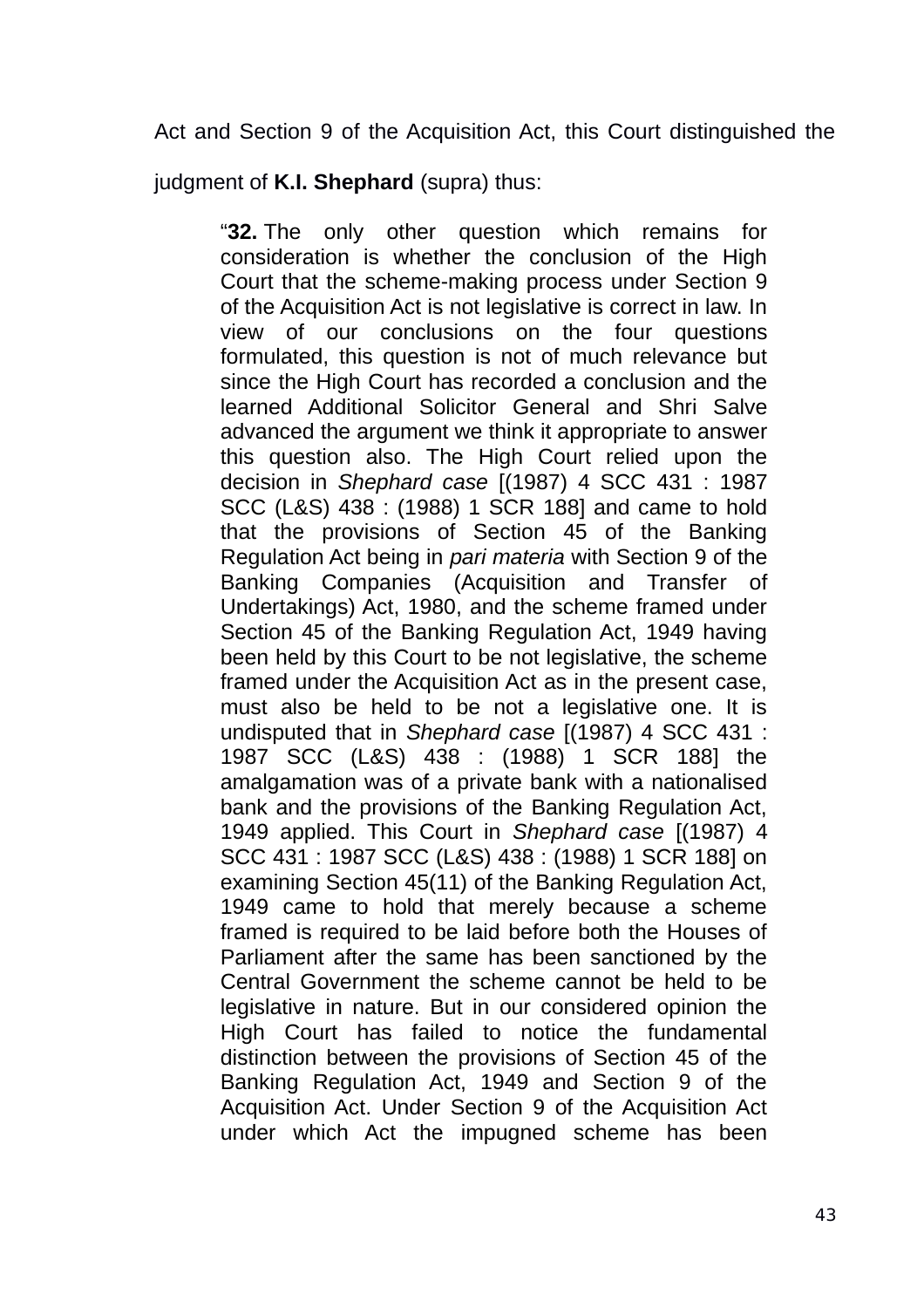framed, every scheme framed by the Central Government has to be laid before each House of Parliament for a total period of 30 days and Parliament has the power to agree to the scheme and making any modification or in giving to a decision that the scheme should not be made and it is only thereafter the scheme has the effect either in the modified form or does not agree (*sic*). The essential distinction between the two provisions therefore, is that whereas under the Banking Regulation Act, 1949 the scheme framed has merely to be placed before Parliament and nothing further but under the Acquisition Act the scheme becomes effective only after the same is placed before both the Houses of Parliament and after Parliament makes such modification and agrees to the scheme. In this view of the matter the decision of this Court in *Shephard case* [(1987) 4 SCC 431 : 1987 SCC (L&S) 438 : (1988) 1 SCR 188] has no application to a scheme framed under the provisions of the Acquisition Act and in our considered opinion, a scheme framed under Section 9 of the Banking Companies Acquisition and Transfer of Undertakings Act, 1980, is a legislative one. The High Court was in error in holding the scheme not to be a legislative one."

Since Section 396(5) of the Companies Act is a provision akin to the

provision considered in the case of **K.I. Shephard** (supra), the ratio of

**K.I. Shephard** (supra) squarely applies. The judgment in **New Bank of**

**India Employees' Union** (supra), therefore, is of no assistance, given

the statutory provision in the present case.

31. Learned Senior Advocates on behalf of the respondents then

cited the judgment in **Quarry Owners' Association v. State of Bihar**

**and Ors.**, (2000) 8 SCC 655. This judgment, in paragraphs 45 and 55,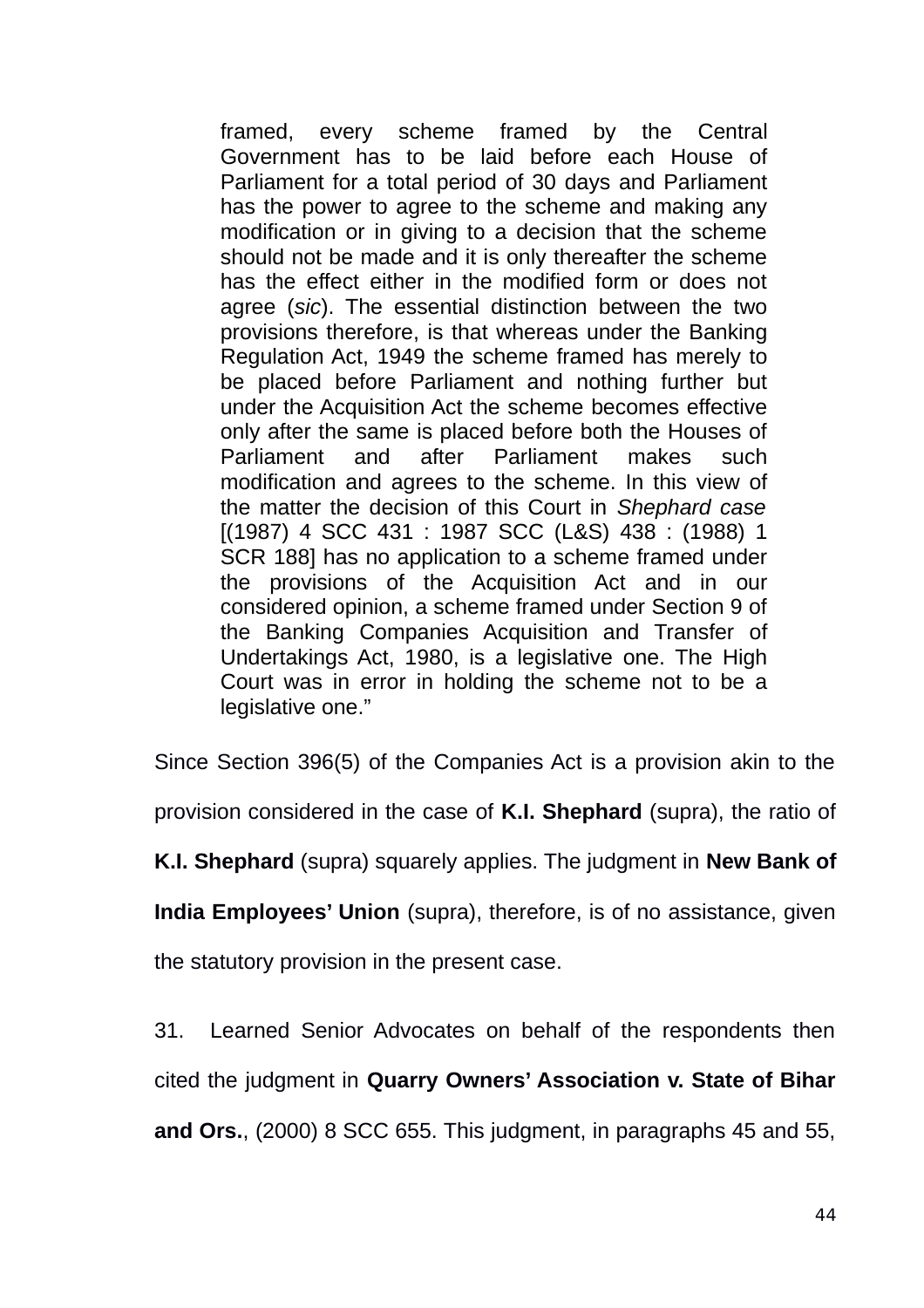held that even a simple laying of an order before Parliament is a mandatory condition to be observed, and ordered that the particular order in that case be laid before the legislature as it had not so been laid earlier. This judgment again has nothing to do with whether, on account of laying before the legislature, an order is administrative or legislative in nature. This judgment also, therefore, does not carry us very much further.

32. Learned Senior Advocates on behalf of the respondents then cited a passage from **J.K. (Bombay) (P) Ltd.** (supra), and paragraph 23 in particular, in which this Court observed that an order made under Section 391 of the Companies Act has statutory force. The fact that a similar order made under Section 396 may also have statutory force again does not answer the precise question before us, namely, as to whether such orders having statutory force are administrative or legislative in nature. This observation again does not carry the matter very much further.

33. The order passed under Section 396 is *qua* particular companies and does not lay down any general rule of conduct by itself, but in fact, follows the general rule of conduct laid down by Section 396. Thus, the Central Government order, made under Section 396, must conform to

45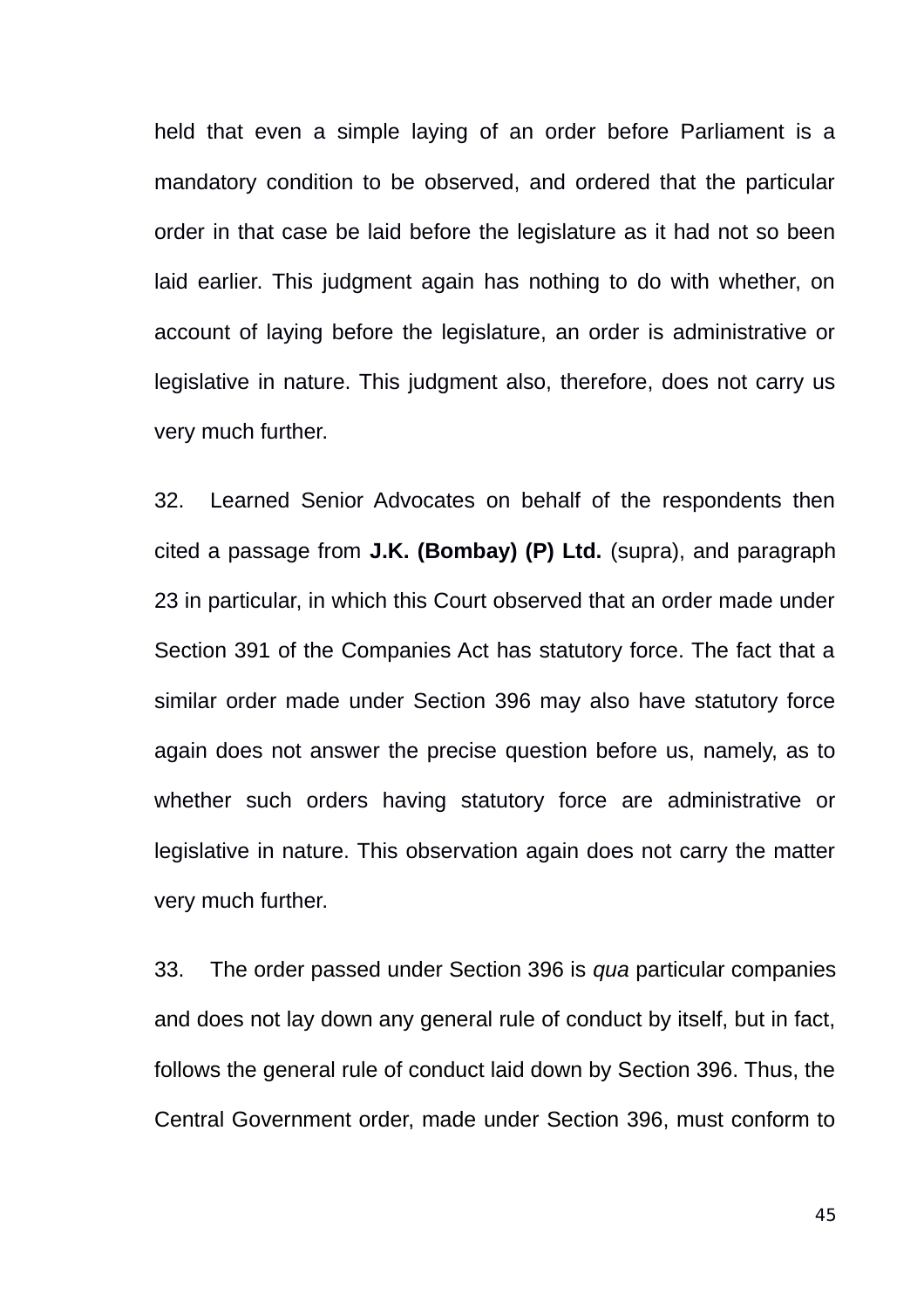the fundamental rights guaranteed by Articles 14 and 19(1)(g) of the Constitution of India. This Court has held in a catena of decisions that it is the substance of what is effected that counts when it comes to infraction of a fundamental right, and not the form. Thus, in **Thomas Dana v. State of Punjab**, [1959] Supp (1) SCR 274, Subba Rao, J., in

his dissenting opinion, stated:

"A fundamental right is transcendental in nature and it controls both the legislative and the executive acts. Article 13 explicitly prohibits the State from making any law which takes away or abridges any fundamental right and declares the law to the extent of the contravention as void. The law therefore must be carefully scrutinized to ascertain whether a fundamental right is infringed. It is not the form but the substance that matters. If the legislature in effect constitutes a judicial tribunal, but calls it an authority, the tribunal does not become any the less a judicial tribunal. Therefore, the correct approach is first to ascertain with exactitude the content and scope of the fundamental right and then to scrutinize the provisions of the Act to decide whether in effect and substance, though not in form, the said right is violated or curtailed. Otherwise the fundamental right will be lost or unduly restricted in our adherence to the form to the exclusion of the content."

(at p. 303)

## Likewise, in **Hamdard Dawakhana (Wakf) Lal Kuan, Delhi and Anr.**

**v. Union of India and Ors.**, [1960] 2 SCR 671, it was held as under:

"In the present case therefore (*1*) the advertisements affected by the Act do not fall within the words freedom of speech within Article 19(1)(*a*); (*2*) the scope and object of the Act, its true nature and character is not interference with the right of freedom of speech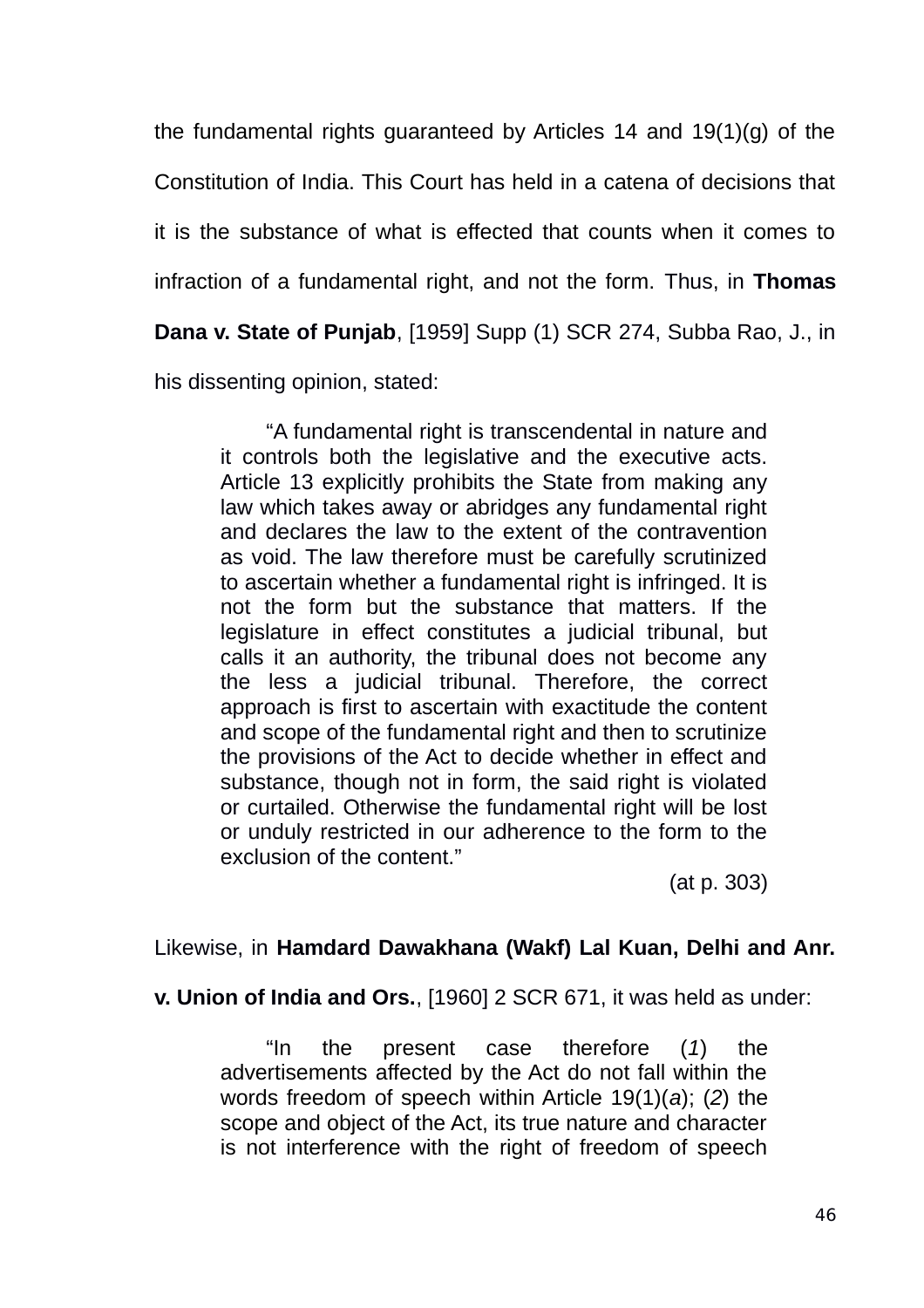but it deals with trade or business; and (*3*) there is no direct abridgement of the right of free speech and a mere incidental interference with such right would not alter the character of the law; *Ram Singh* v. *State of Delhi* [(1951) SCR 451-455]; *Express Newspapers (Private) Ltd.* v. *Union of India* [(1959) SCR 12, 123-133]

It is not the form or incidental infringement that determines the constitutionality of a statute in reference to the rights guaranteed in Art. 19(1), but the reality and substance. The Act read as a whole does not merely prohibit advertisements relating to drugs and medicines connected with diseases expressly mentioned in s. 3 of the Act but they cover all advertisements which are objectionable or unethical and are used to promote selfmedication or self-treatment. This is the content of the Act. Viewed in this way, it does not select any of the elements or attributes of freedom of speech falling within Art. 19(1)(a) of the Constitution."

(at pp. 690-691)

#### Likewise, in **Sakal Papers (P) Ltd. and Ors. v. Union of India**, [1962]

3 SCR 842, this Court held:

"It must be borne in mind that the Constitution must be interpreted in a broad way and not in a narrow and pedantic sense. Certain rights have been enshrined in our Constitution as fundamental and, therefore, while considering the nature and content of those rights the Court must not be too astute to interpret the language of the Constitution in so literal a sense as to whittle them down. On the other hand the Court must interpret the Constitution in a manner which would enable the citizen to enjoy the rights guaranteed by it in the fullest measure subject, of course, to permissible restrictions. Bearing this principle in mind it would be clear that the right to freedom of speech and expression carries with it the right to publish and circulate one's ideas, opinions and views with complete freedom and by resorting to any available means of publication, subject again to such restrictions as could be legitimately imposed under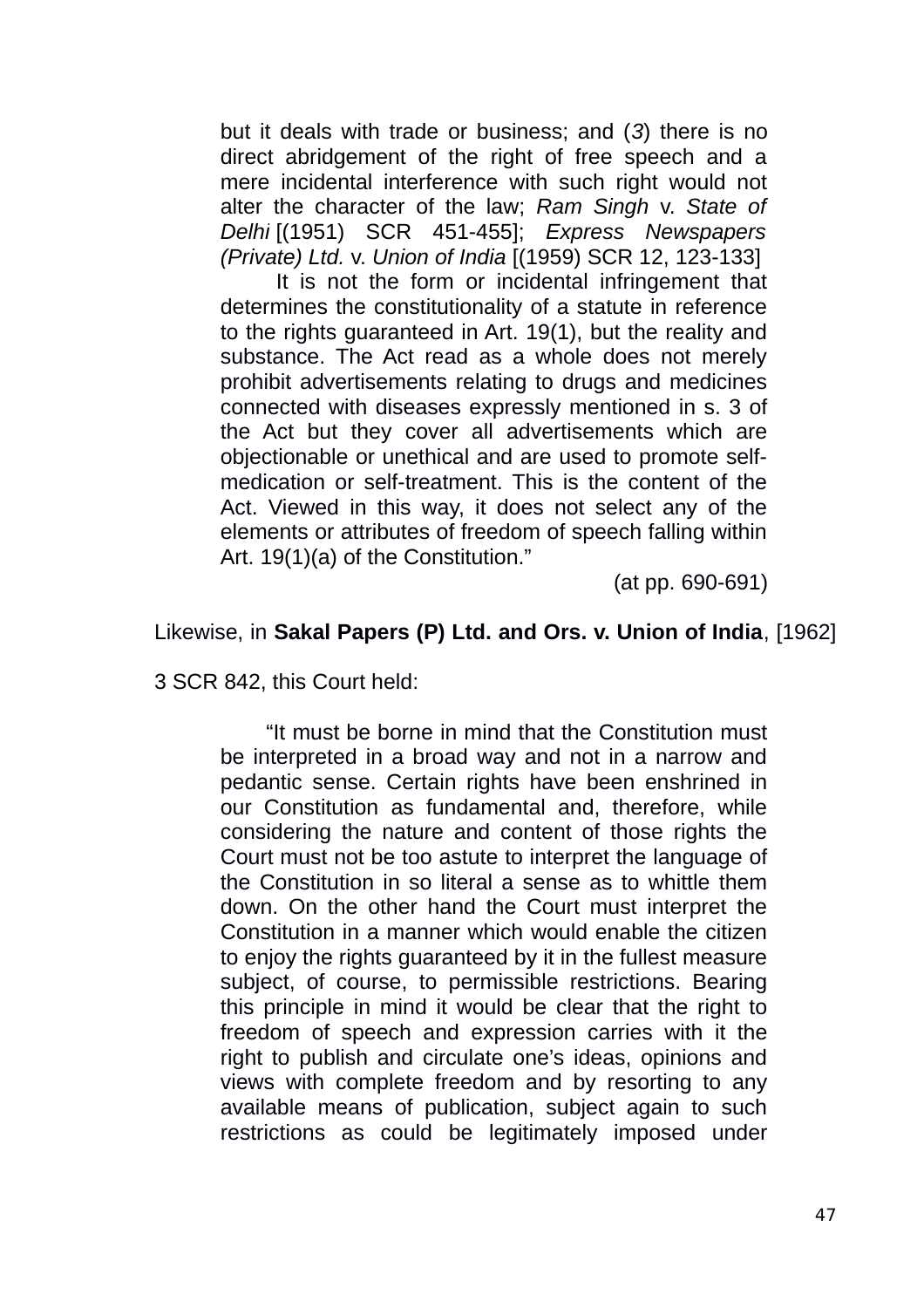clause (2) of Article 19. ……… In *Dwarkadas Shrinivas v. Sholapur Spinning & Weaving Co. Ltd.* [(1954) SCR 674] this Court has pointed out that in construing the Constitution it is the substance and the practical result of the act of the State that should be considered rather than its purely legal aspect. The correct approach in such cases should be to enquire as to what in substance is the loss or injury caused to the citizen and not merely what manner and method has been adopted by the State in placing the restriction."

(at pp. 857-858)

### A Constitution Bench in **Ajay Hasia and Ors. v. Khalid Mujib**

#### **Sehravardi and Ors.**, (1981) 1 SCC 722 also stated:

"**7.** While considering this question it is necessary to bear in mind that an authority falling within the expression "other authorities" is, by reason of its inclusion within the definition of 'State' in Article 12, subject to the same constitutional limitations as the government and is equally bound by the basic obligation to obey the constitutional mandate of the Fundamental Rights enshrined in Part III of the Constitution. We must therefore give such an interpretation to the expression "other authorities" as will not stultify the operation and reach of the fundamental rights by enabling the government to its obligation in relation to the Fundamental Rights by setting up an authority to act as its instrumentality or agency for carrying out its functions. Where constitutional fundamentals vital to the maintenance of human rights are at stake, functional realism and not facial cosmetics must be the diagnostic tool, for constitutional law must seek the substance and not the form. Now it is obvious that the Government may act through the instrumentality or agency of natural persons or it may employ the instrumentality or agency of juridical persons to carry out its functions. In the early days when the Government had limited functions, it could operate effectively through natural persons constituting its civil service and they were found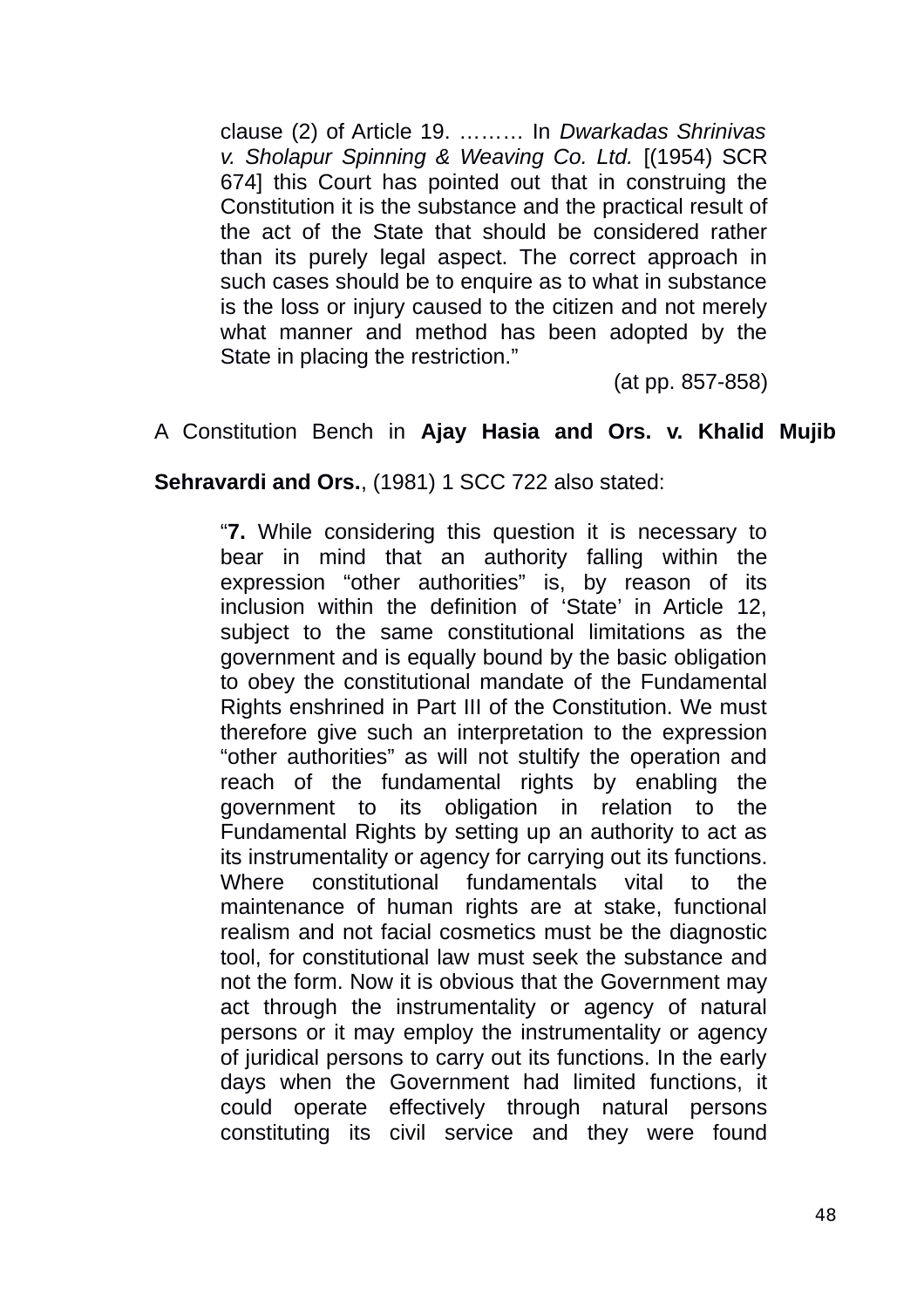adequate to discharge governmental functions which were of traditional vintage. But as the tasks of the government multiplied with the advent of the welfare State, it began to be increasingly felt that the framework of civil service was not sufficient to handle the new tasks which were often specialised and highly technical in character and which called for flexibility of approach and quick decision making. The inadequacy of the civil service to deal with these new problems came to be realised and it became necessary to forge a new instrumentality or administrative device for handling these new problems. It was in these circumstances and with a view to supplying this administrative need that the corporation came into being as the third arm of the government and over the years it has been increasingly utilised by the government for setting up and running public enterprises and carrying out other public functions. ……"

### Also, in **M.C. Mehta and Anr. v. Union of India and Ors. (Shriram –**

**Oleum Gas)**, (1987) 1 SCC 395, this Court held:

"**2.** Mr Divan, learned counsel appearing on behalf of Shriram raised a preliminary objection that the court should not proceed to decide these constitutional issues since there was no claim for compensation originally made in the writ petition and these issues could not be said to arise on the writ petition. Mr Divan conceded that the escape of oleum gas took place subsequent to the filing of the writ petition but his argument was that the petitioner could have applied for amendment of the writ petition so as to include a claim for compensation for the victims of oleum gas but no such application for amendment was made and hence on the writ petition as it stood, these constitutional issues did not arise for consideration. We do not think this preliminary objection raised by Mr Divan is sustainable. It is undoubtedly true that the petitioner could have applied for amendment of the writ petition so as to include a claim for compensation but merely because he did not do so, the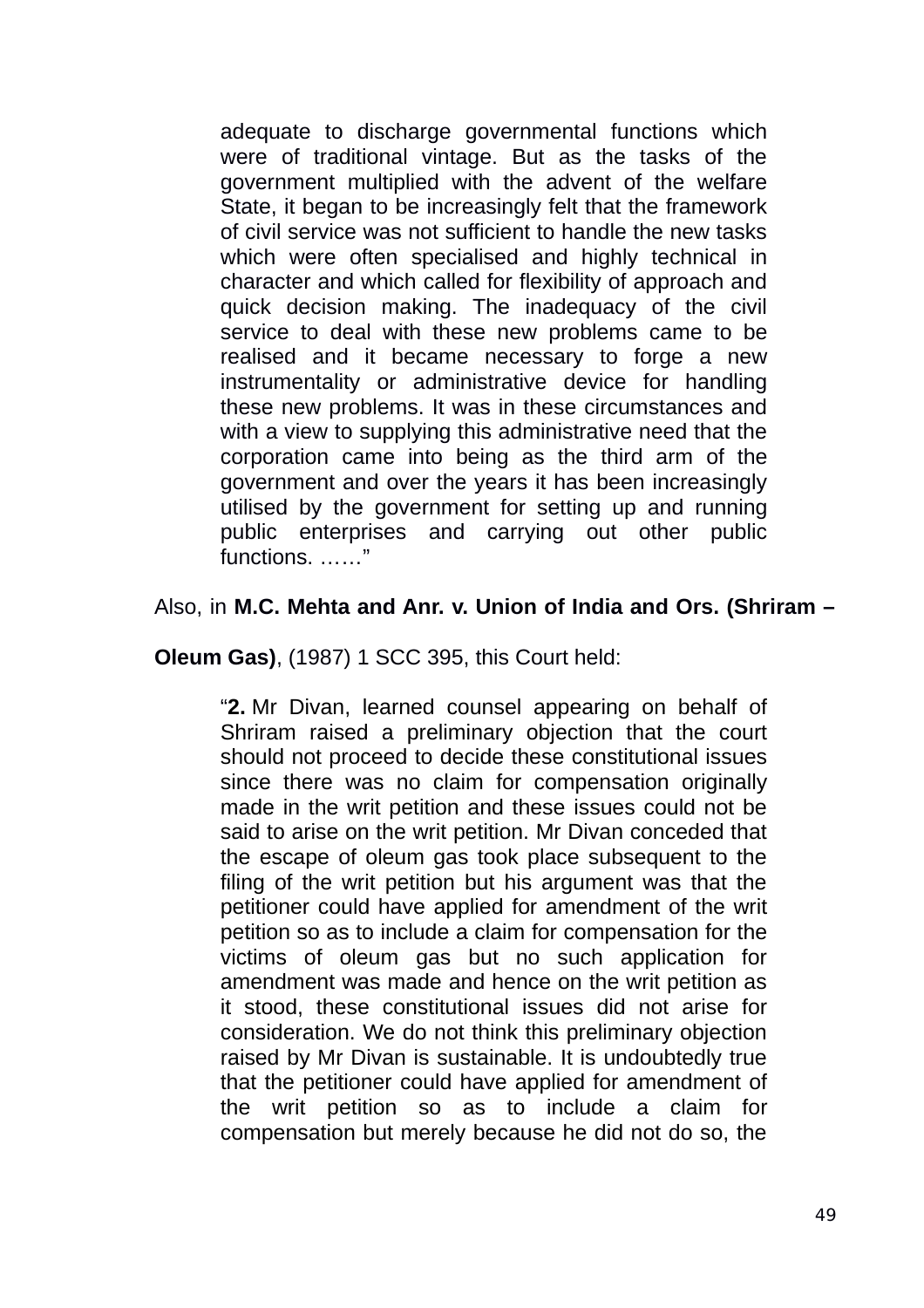applications for compensation made by the Delhi Legal Aid and Advice Board and the Delhi Bar Association cannot be thrown out. These applications for compensation are for enforcement of the fundamental right to life enshrined in Article 21 of the Constitution and while dealing with such applications, we cannot adopt a hyper-technical approach which would defeat the ends of justice. This Court has on numerous occasions pointed out that where there is a violation of a fundamental or other legal right of a person or class of persons who by reason of poverty or disability or socially or economically disadvantaged position cannot approach a court of law for justice, it would be open to any public spirited individual or social action group to bring an action for vindication of the fundamental or other legal right of such individual or class of individuals and this can be done not only by filing a regular writ petition but also by addressing a letter to the court. If this Court is prepared to accept a letter complaining of violation of the fundamental right of an individual or a class of individuals who cannot approach the court for justice, there is no reason why these applications for compensation which have been made for enforcement of the fundamental right of the persons affected by the oleum gas leak under Article 21 should not be entertained. The court while dealing with an application for enforcement of a fundamental right must look at the substance and not the form. We cannot therefore sustain the preliminary objection raised by Mr Divan."

34. Various pre-requisites contained in the said Section must first be satisfied before the Section can be said to operate. First and foremost, the Central Government has to be "satisfied", meaning thereby, that it must, on certain objective facts, come to a conclusion that amalgamation between two or more companies is necessary. This can only be done if the Central Government finds it "essential", i.e.,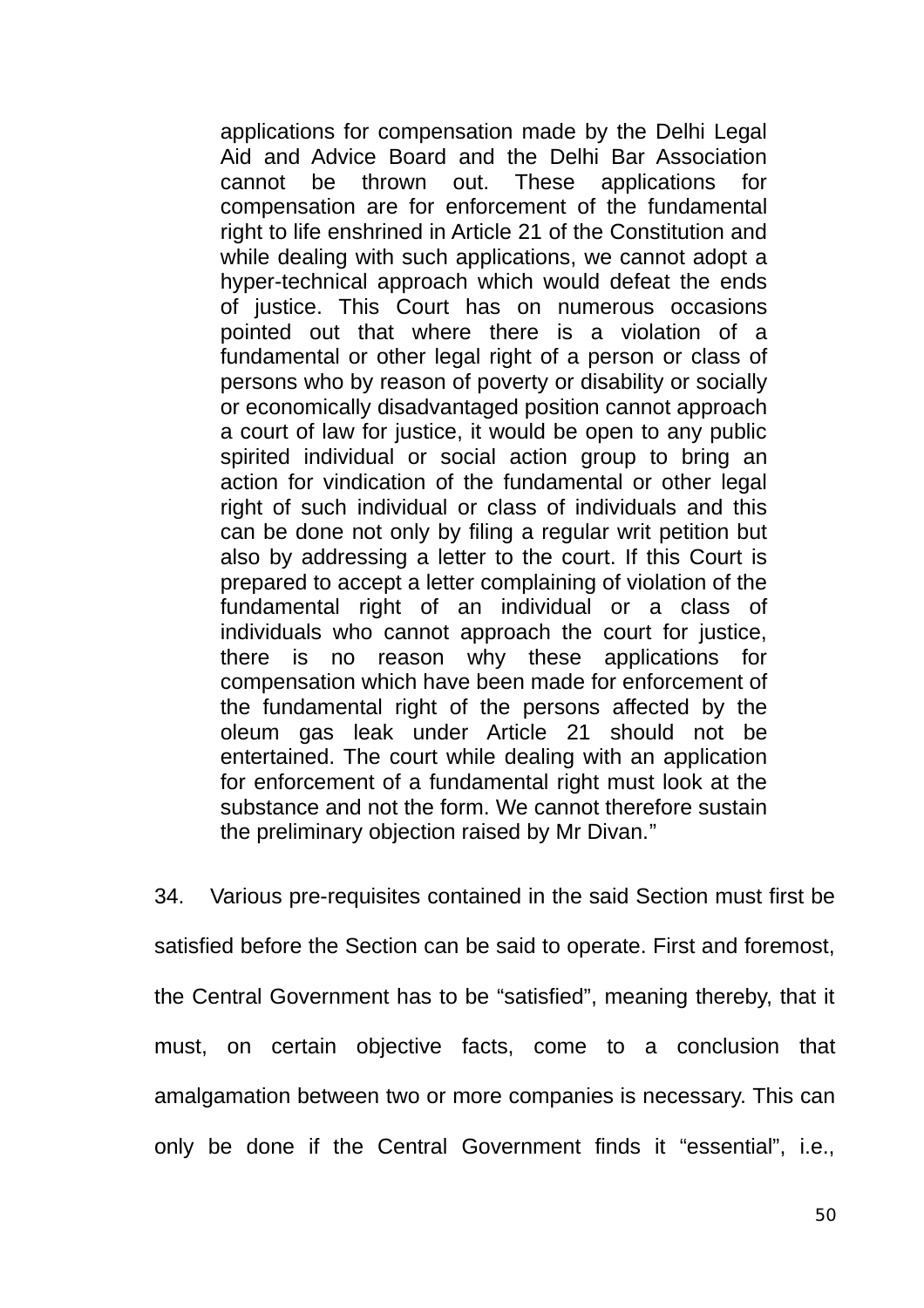necessary to do so. Also, this can only be done in "public interest" (the Section originally contained the expression "national interest". By Amendment Act 65 of 1960, "national interest" was substituted by "public interest").

35. The Notes on Clauses relating to the original Section 396 reads as follows:

"**Clause 366**—This is a new provision and it is intended to provide, at the instance of the Government, for the amalgamation of two or more companies in the national interest. Occasionally, cases arise where such an amalgamation in the national interest is clearly a necessity. The observance of the usual procedure prescribed by the existing Act in such cases will lead to prolonged delays which will be detrimental to the national interest. It has been made clear that any order made by the Government should provide for the old shareholders, and the old debenture holders and other creditors, having the same interest in the company resulting from the amalgamation as they had in the original companies. Any order made by the Government under this clause will be laid on the table of both Houses of Parliament and will therefore be subject to the Parliamentary scrutiny."

What is important from the Notes on Clauses is the fact that it is only "occasionally" that cases arise where an amalgamation in national interest is "clearly a necessity". It is made clear that the reason for Section 396 is that the observance of the usual procedure prescribed by the existing Act (namely, that contained in Sections 391 to 394) in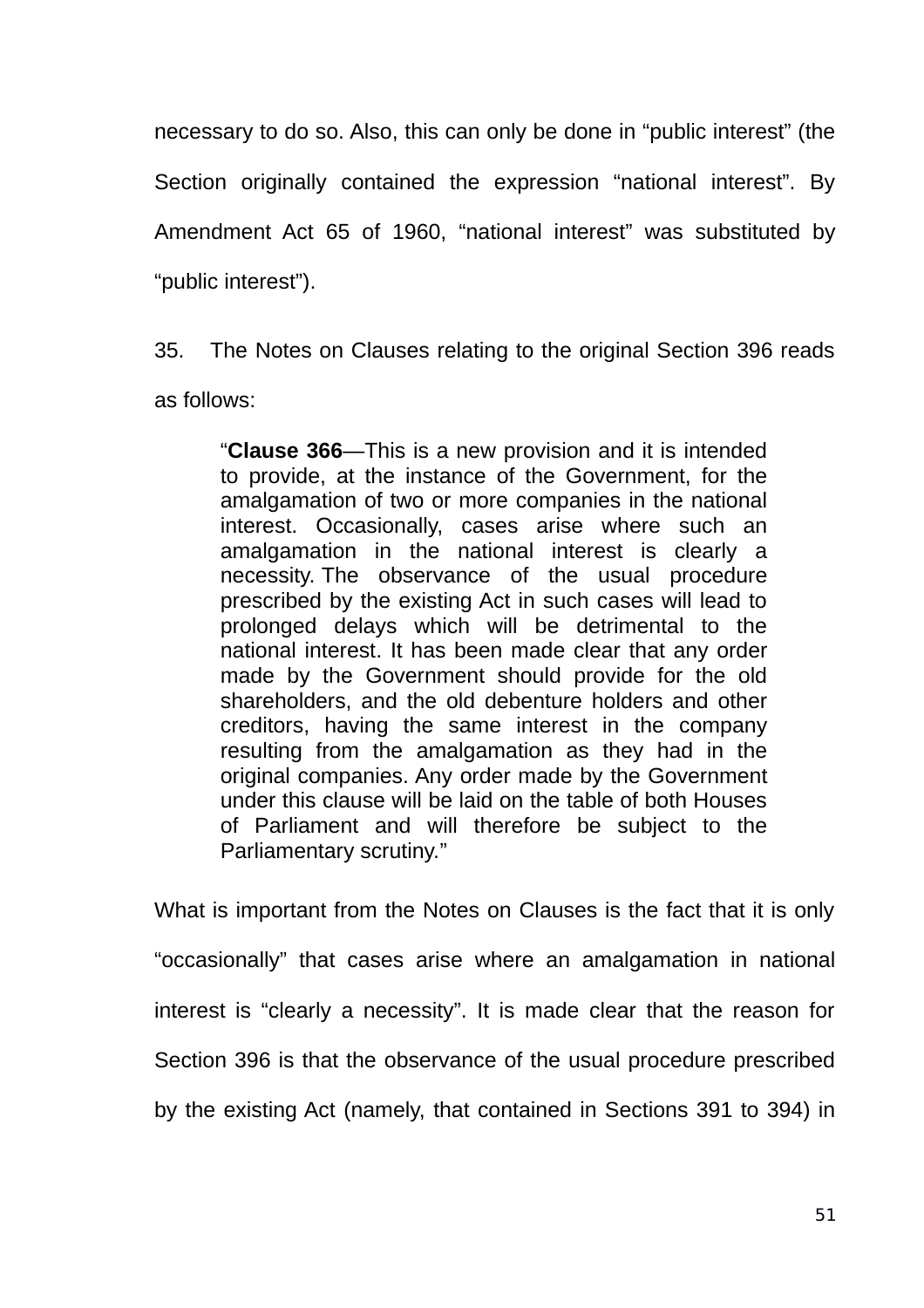such cases will lead to prolonged delays, which will be detrimental to national interest. The fact that the procedure contained in Sections 394 and 395 need not be carried out is made clear in the non-obstante clause contained in Section 396(1).

36. Section 396(3), (3A), and (4) are also important. A condition precedent to the passing of an order by the Central Government under this Section is that every member or creditor of each of the companies before amalgamation shall have, as nearly as may be, the same interest in or rights against the company resulting from the amalgamation as he had in the erstwhile company either as a member or a creditor, and if this is not so, such member or creditor shall be entitled to compensation which is to be assessed by such authority as may be prescribed. From the order of such assessment, an appeal is provided by sub-section (3A). What is important is the mandatory language contained in sub-section (4), which states that no order shall be made under the Section unless the time for preferring an appeal under sub-section (3A) has expired, or where any such appeal has been preferred, the appeal has been finally disposed of. This makes it clear that unless an order of compensation is first made under subsection (3), and an appeal therefrom has either not been filed or has been disposed of, no order of amalgamation can be made. Another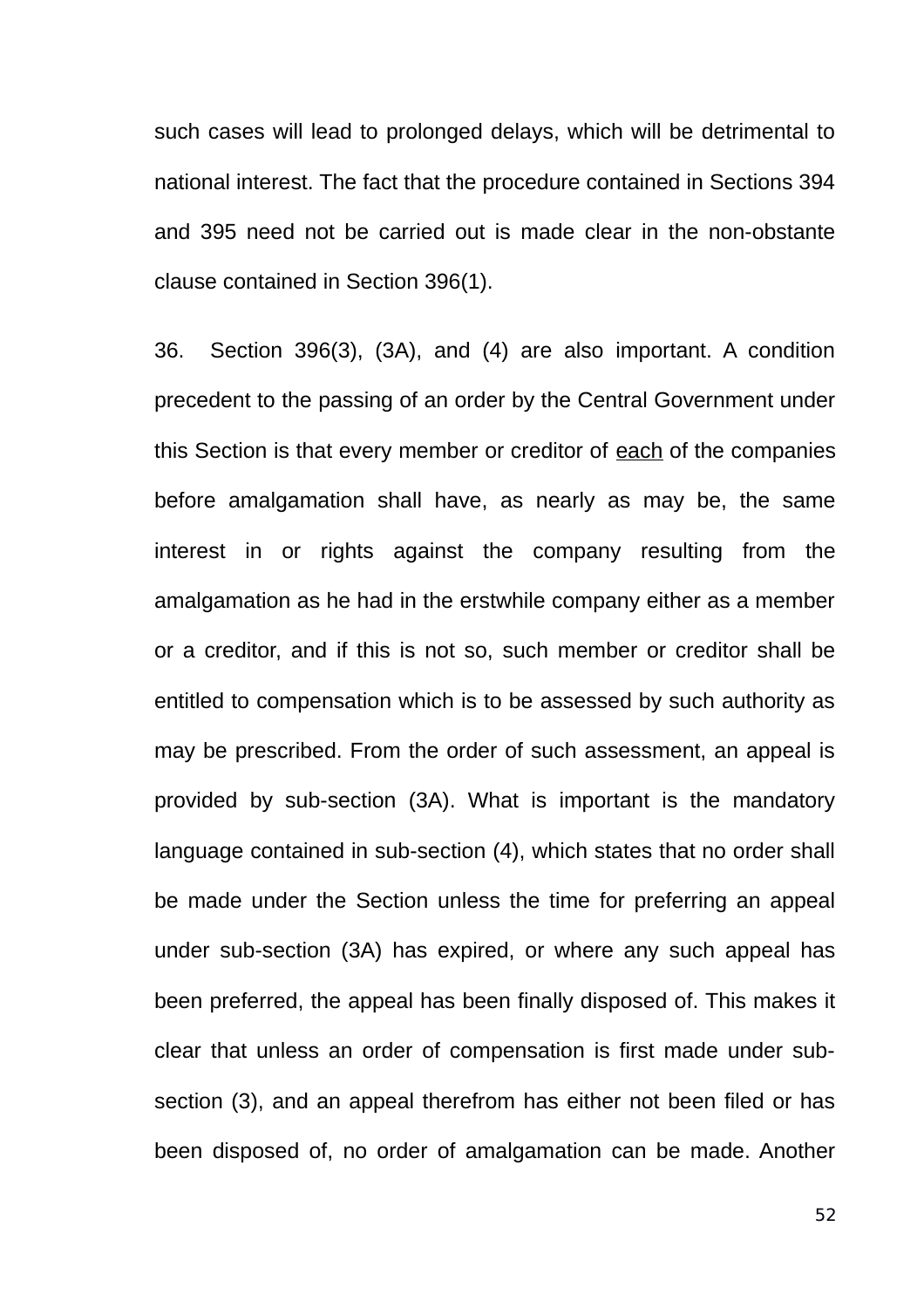condition precedent is an inbuilt provision for natural justice, namely, that a proposed draft order has first been sent to each of the companies concerned. The companies may then send suggestions or objections to the Central Government, which the Central Government must first consider before passing the final order. Such objections and suggestions can also be sent from any class of shareholders of either of the companies, or from any creditors or class of creditors of either of the companies.

#### **" WHERE THE CENTRAL GOVERNMENT IS SATISFIED"**

37. With regard to similar language that is contained in Section 237(b) of the Companies Act, 1956, this Court, in **Barium Chemicals** (supra), contained separate opinions as to what the phrase "in the opinion of" contained in Section 237(b) meant. In **Rohtas Industries** (supra), this Court adopted the test laid down by Hidayatullah, J. (as he then was) and Shelat, J. as follows:

"Before taking action under Section 237(*b*)(*i*) and (*ii*), the Central Government has to form an opinion that there are circumstances suggesting that the business of the company is being conducted with intent to defraud its creditors, members or any other persons, or otherwise for a fraudulent or unlawful purpose or in a manner oppressive to any member or that the company was formed for any fraudulent or unlawful purpose or that the persons concerned in the formation or the management of its affairs have in connection therewith been guilty of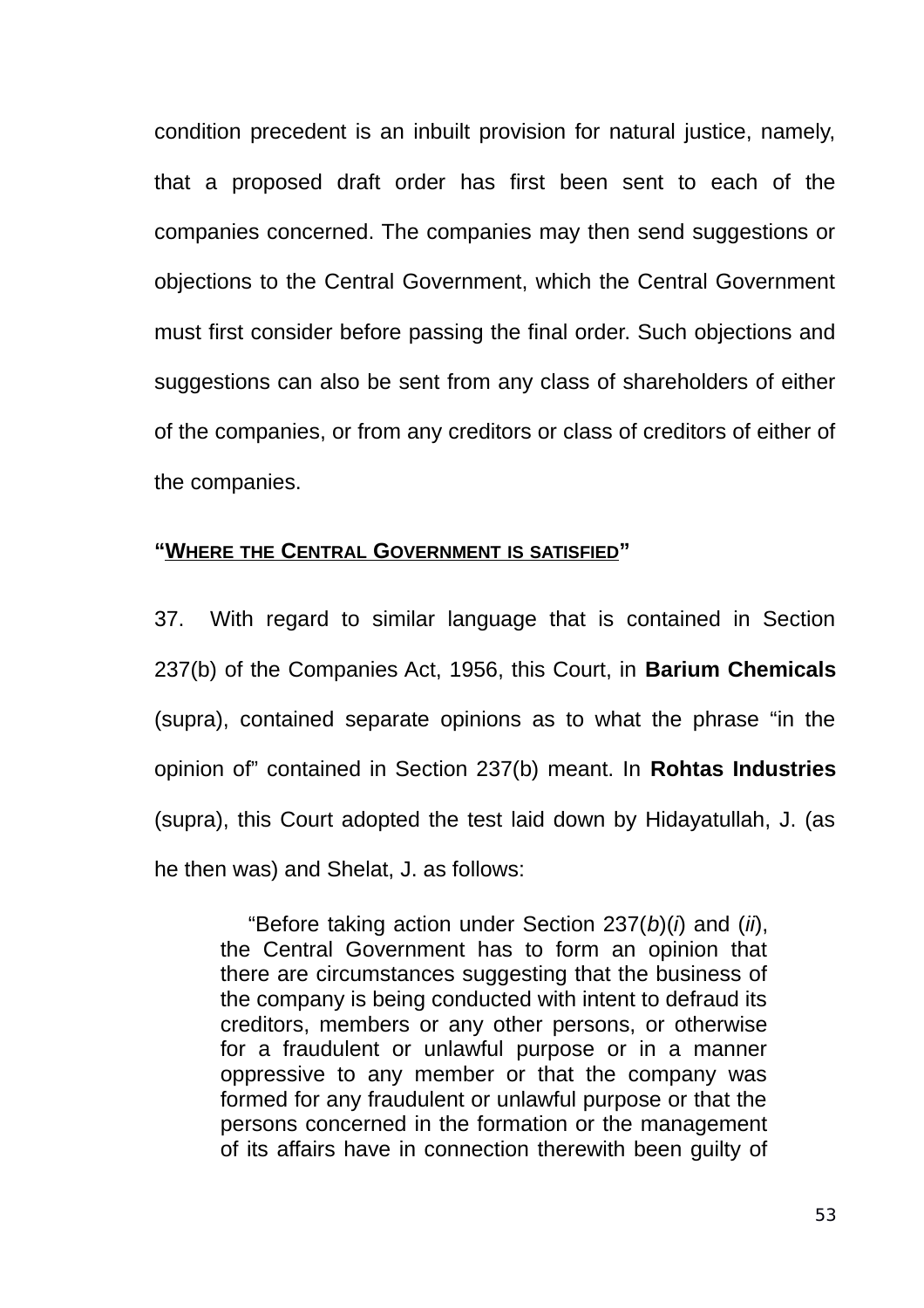fraud, misfeasance or other misconduct towards the company or towards any of its members.

From the facts placed before us, it is clear that the Government had not bestowed sufficient attention to the material before it before passing the impugned order. It seems to have been oppressed by the opinion that it had formed about Shri S.P. Jain. From the arguments advanced by Mr Attorney, it is clear that but for the association of Mr S.P. Jain with the appellant-company, the investigation in question, in all probabilities would not have been ordered. Hence, it is clear that in making the impugned order irrelevant considerations have played an important part.

The power under Sections 235 to 237 has been conferred on the Central Government on the faith that it will be exercised in a reasonable manner. The department of the Central Government which deals with companies is presumed to be an expert body in company law matters. Therefore, the standard that is prescribed under Section 237(*b*) is not the standard required of an ordinary citizen but that of an expert. The learned Attorney did not dispute the position that if we come to the conclusion that no reasonable authority would have passed the impugned order on the material before it, then the same is liable to be struck down. This position is also clear from the decision of this Court in *Barium Chemicals and Anr.* v. *Company Law Board and Anr.* [(1966) Supp SCR 311].

(at p. 119)

#### xxx xxx xxx

The decision of this Court in *Barium Chemicals* case which considered the scope of Section 237(*b*) illustrates that difficulty. In that case Hidayatullah, J. (our present Chief Justice) and Shelat, J. came to the conclusion that though the power under Section 237(*b*) is a discretionary power the first requirement for its exercise is the honest formation of an opinion that the investigation is necessary and the further requirement is that "there are circumstances suggesting" the inference set out in the section; an action not based on circumstances suggesting an inference of the enumerated kind will not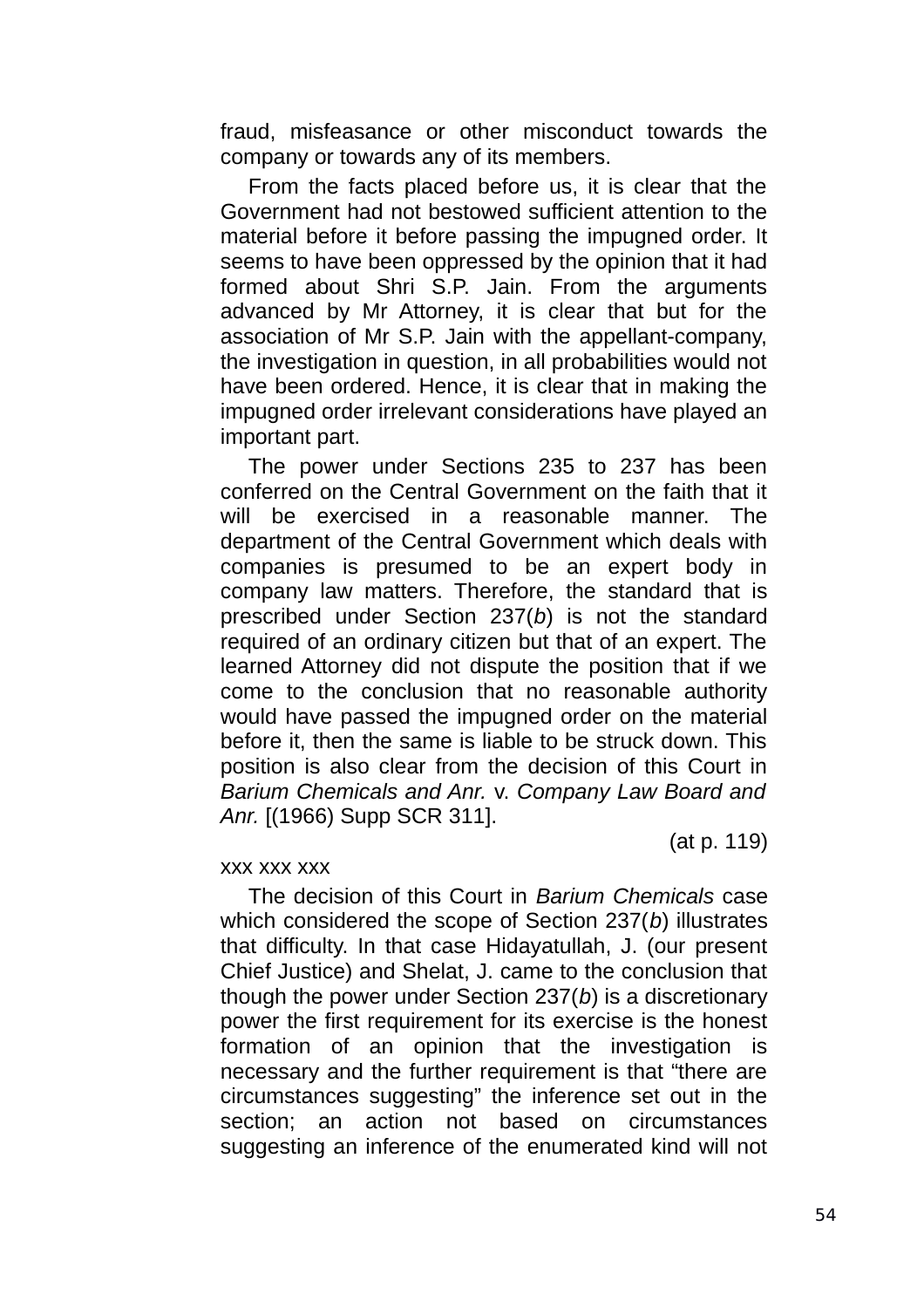be valid; the formation of the opinion is subjective but the existence of the circumstances relevant to the inference as the *sine qua non* for action must be demonstratable; if their existence is questioned, it has to be proved at least *prime facie*; it is not sufficient to assert that those circumstances exist and give no clue to what they are, because the circumstances must be such as to lead to conclusions of certain definiteness; the conclusions must relate to an intent to defraud, a fraudulent or unlawful purpose, fraud or misconduct. In other words they held that although the formation of opinion by the Central Government is a purely subjective process and such an opinion cannot be challenged in a court on the ground of propriety, reasonableness or sufficiency, the authority concerned is nevertheless required to arrive at such an opinion from circumstances suggesting the conclusion set out in sub-clauses (*i*), (*ii*) and (*iii*) of Section 237(b) and the expression "circumstances suggesting" cannot support the construction that even the existence of circumstances is a matter of subjective opinion. Shelat, J. further observed that it is hard to contemplate that the Legislature could have left to the subjective process both the formation of opinion and also the existence of circumstances on which it is to be founded; it is also not reasonable to say that the clause permitted the Authority to say that it has formed the opinion on circumstances which in its opinion exist and which in its opinion suggest an intent to defraud or a fraudulent or unlawful purpose.

On the other hand Sarkar, C.J. and Mudholkar, J. held that the power conferred on the Central Government under Section 237(*b*) is a discretionary power and no facet of that power is open to judicial review. Our Brother Bachawat, J., the other learned Judge in that Bench did not express any opinion on this aspect of the case. Under these circumstances it has become necessary for us to sort out the requirements of Section 237(*b*) and to see which of the two contradictory conclusions reached in *Barium Chemicals* case is in our judgment, according to law. But before proceeding to analyse Section 237(*b*) we should like to refer to certain decisions cited at the bar bearing on the question under consideration.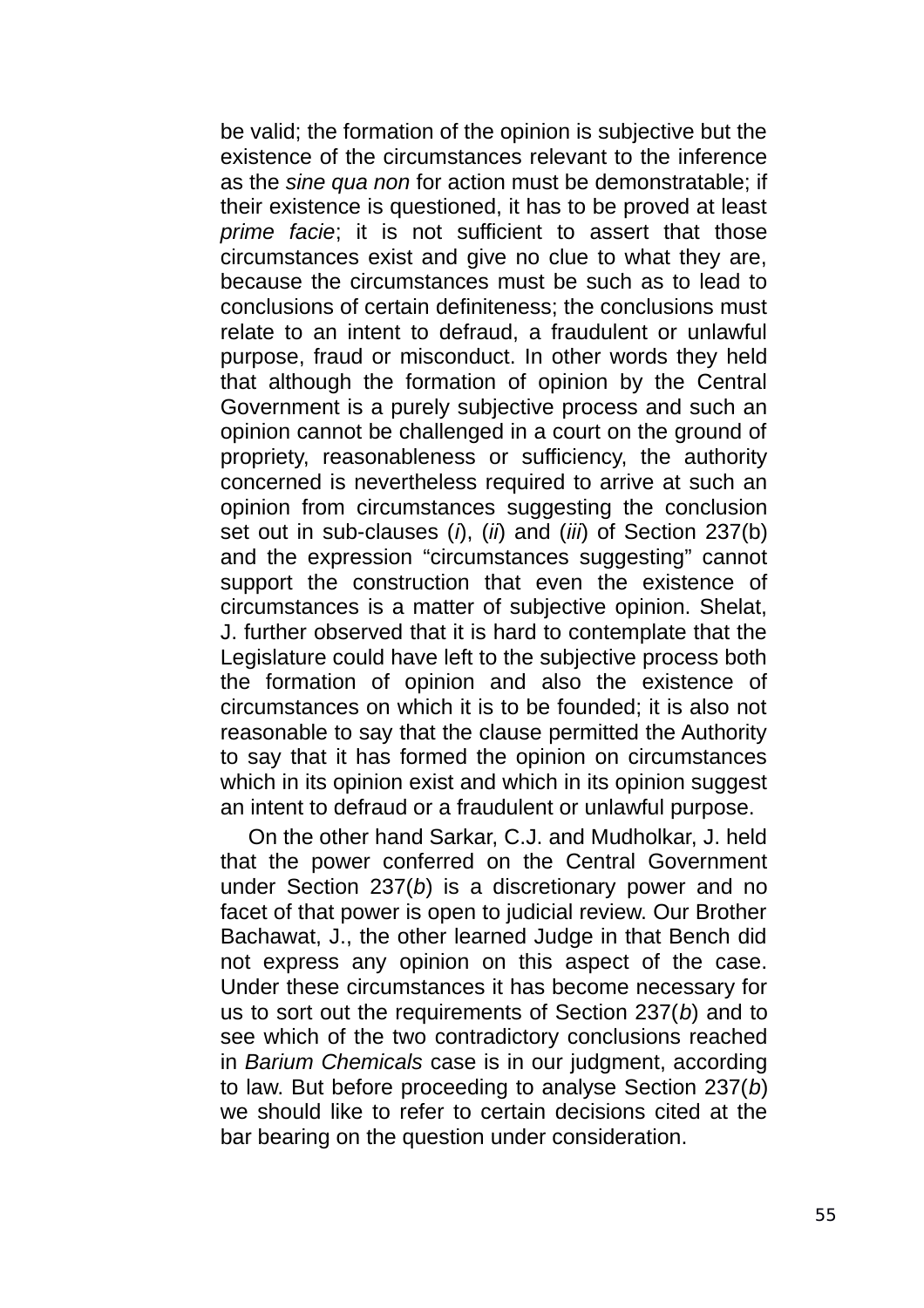#### xxx xxx xxx

"Coming back to Section 237(*b*), in finding out its true scope we have to bear in mind that that section is a part of the scheme referred to earlier and therefore the said provision takes its colour from Sections 235 and 236. In finding out the legislative intent we cannot ignore the requirements of those sections. In interpreting Section 237(*b*) we cannot ignore the adverse effect of the investigation on the company. Finally we must also remember that the section in question is an inroad on the powers of the company to carry on its trade or business and thereby an infraction of the fundamental right guaranteed to its shareholders under Article 19(1) (*g*) and its validity cannot be upheld unless it is considered that the power in question is a reasonable restriction in the interest of the general public. In fact the *vires* of that provision was upheld by majority of the Judges constituting the Bench in *Barium Chemicals* case principally on the ground that the power conferred on the Central Government is not an arbitrary power and the same has to be exercised in accordance with the restraints imposed by law. For the reasons stated earlier we agree with the conclusion reached by Hidayatullah, J. and Shelat, JJ. in *Barium Chemicals* case that the existence of circumstances suggesting that the company's business was being conducted as laid down in sub-clause(1) or the persons mentioned in sub-clause (2) were guilty of fraud or misfeasance or other misconduct towards the company or towards any of its members is a condition precedent for the Government to form the required opinion and if the existence of those conditions is challenged, the courts are entitled to examine whether those circumstances were existing when the order was made. In other words, the existence of the circumstances in question are open to judicial review though the opinion formed by the Government is not amenable to review by the courts. As held earlier the required circumstances did not exist in this case."

(at pp. 128-129)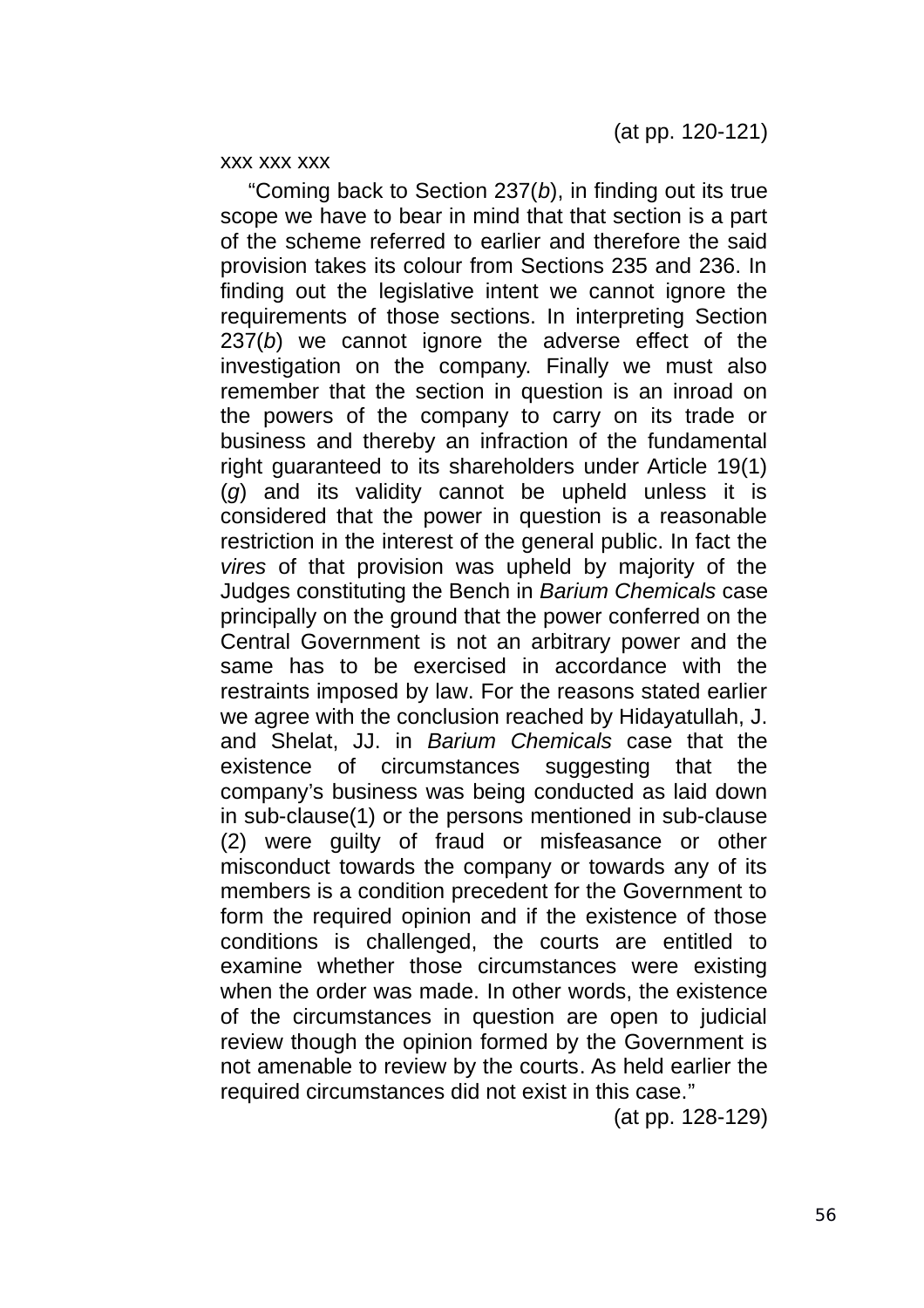38. In **Western U.P. Electric Power & Supply Co. Ltd. v. State of U.P. and Anr.**, (1969) 1 SCC 817, this Court dealt with a situation where the Indian Electricity Act, 1910 was amended by the U.P. Act 30 of 1961, by which, Section 3(2)(e)(ii) provided that the grant of a licence shall not, in any way, hinder or restrict the supply of energy by the State Government or the State Electricity Board within the same area where the State Government deems such supply "necessary in public interest". In that case, the High Court had observed that the State Government was the sole judge of whether the direct supply of energy was or was not in public interest, the nature of the power being subjective. This Court, in upsetting the High Court's view, held:

"**11.** We are unable to agree with that view. By Section 3(2)(*e*) as amended by the U.P. Act 30 of 1961, the Government is authorised to supply energy to consumers within the area of the licensee in certain conditions: exercise of the power is conditioned by the Government deeming it necessary in public interest to make such supply. If challenged, the Government must show that exercise of the power was necessary in public interest. The Court is thereby not intended to sit in appeal over the satisfaction of the Government. If there be *prima facie* evidence on which a reasonable body of persons may hold that it is in the public interest to supply energy directly to the consumers, the requirements of the statute are fulfilled. Normally a licensee of electrical energy, though he has no monopoly, is the person through whom electrical energy would be distributed within the area of supply, since the licensee has to lay down electric supply-lines for transmission of energy and to maintain its establishment. An inroad may be made in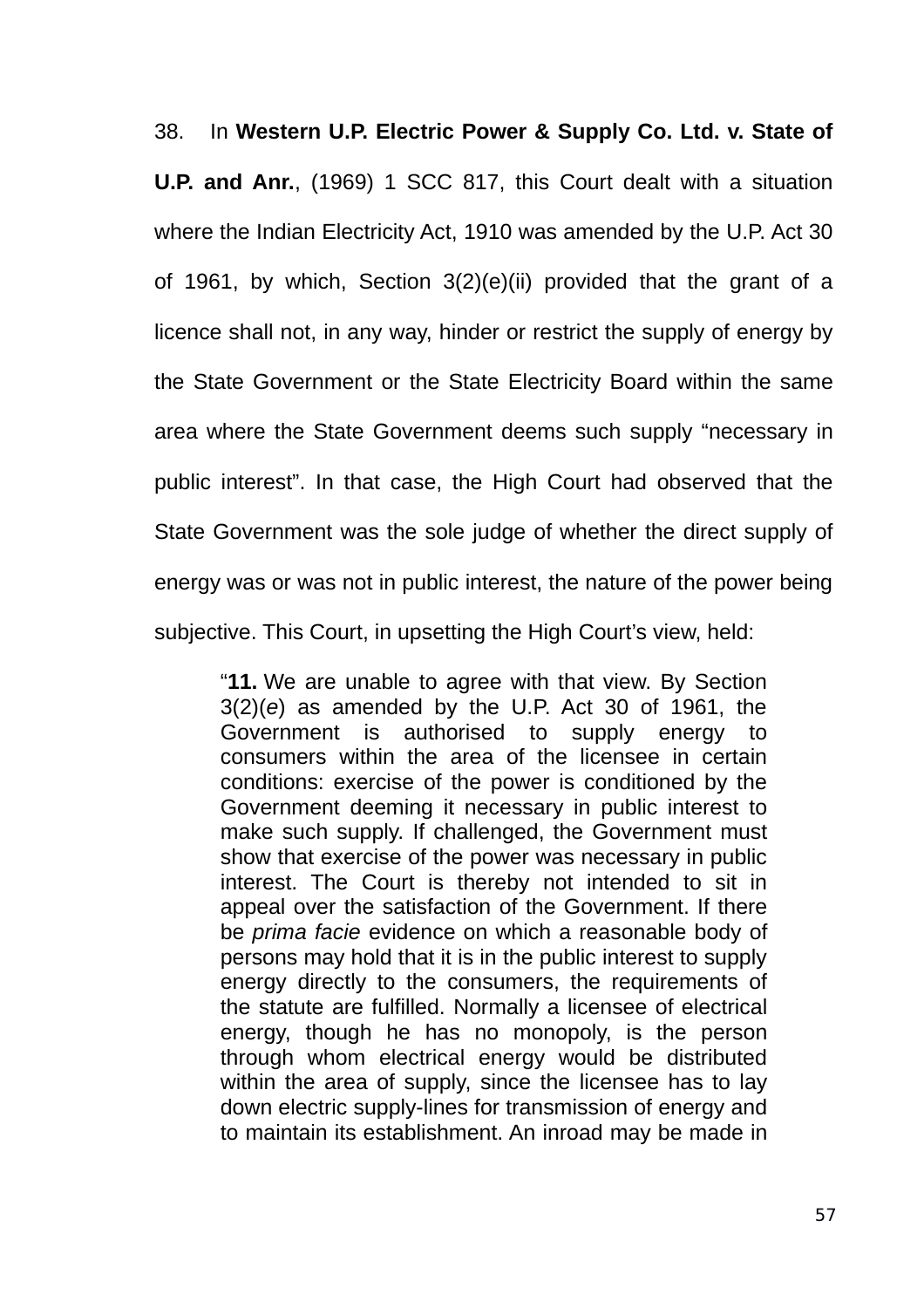that right in the conditions which are statutorily prescribed. In our judgment, the satisfaction of the Government that the supply is necessary in the public interest is in appropriate cases not excluded from judicial review."

39. Close upon the heels of these judgments, this Court, after

considering **Barium Chemicals** (supra) and **Rohtas Industries**

(supra), restated the test as to judicial review of administrative action

in **Rampur Distillery Co. Ltd. v. Company Law Board**, [1970] 2 SCR

177 as follows:

"The scheme of the section implies investigation and a decision on the matters set out therein. Section 326 lays down conditions by sub-section (1)(*a*) in which the Central Government may override the resolution of the general body of share-holders in certain specified conditions. Upon the Central Government is imposed a duty not to accord approval to the appointment or reappointment of a proposed managing agent in the light of clauses (*a*), (*b*) and (*c*) of sub-section (2). Though the sub-section is enacted in form negative, in substance it confers power upon the Government subject to the restrictions imposed by clauses (*a*), (*b*) and (*c*), to refuse to accord approval. Sub-section (2) imposes upon the Central Government the duty not to accord approval to appointment or re-appointment of a proposed managing agent unless the Government is satisfied that the managing agent is a fit and proper person to be appointed, that the conditions of the managing agency agreement are fair and reasonable and that the managing agent has fulfilled the conditions which the Central Government required him to fulfil. Thereby the Central Government is not made the final arbiter of the existence of the grounds on which the satisfaction may be founded. The satisfaction of the Government which is determinative is satisfaction as to the existence of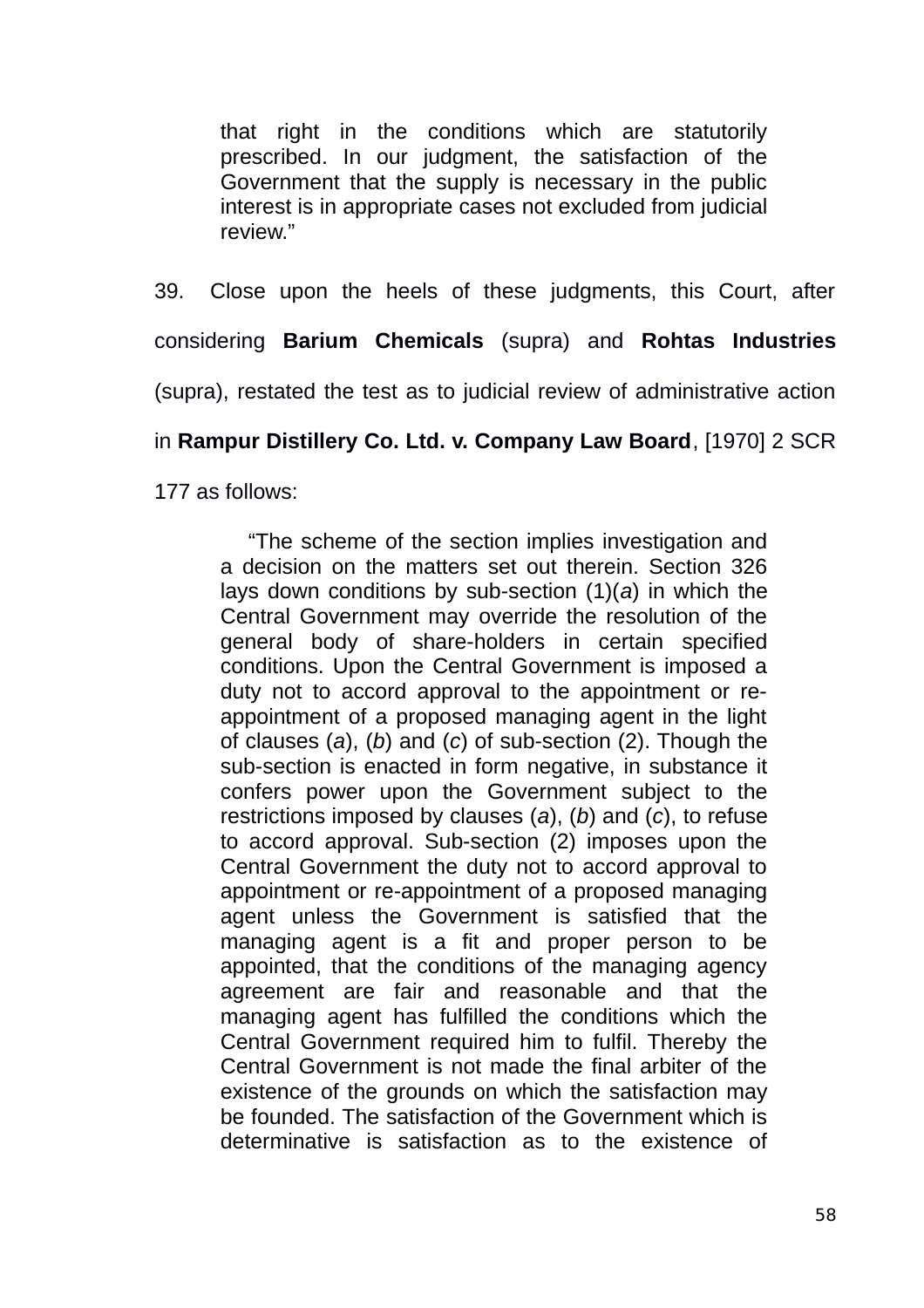certain objective facts. The recital about satisfaction may be displaced by showing that the conditions did not exist, or that no reasonable body of persons properly versed in law could have reached the decision that they did.

The Courts, however, are not concerned with the sufficiency of the grounds on which the satisfaction is reached. What is relevant is the satisfaction of the Central Government about the existence of the conditions in clauses (*a*), (*b*) and (*c*) of sub-section (2) of Section 326. The enquiry before the Court, therefore, is whether the Central Government was satisfied as to the existence of the conditions. The existence of the satisfaction cannot be challenged except probably on the ground that the authority acted mala fide. But if in reaching its satisfaction the Central Government misapprehended the nature of the conditions, or proceeded upon irrelevant materials, or ignores relevant materials, the jurisdiction of the Courts to examine the satisfaction is not excluded. ……"

(at p. 183)

### In **M.A. Rasheed and Ors. v. State of Kerala**, [1975] 2 SCR 93, after

following **Rohtas Industries** (supra), the test for judicial review of

administrative decisions was stated most felicitously by Ray, C.J. thus:

"Administrative decisions in exercise of powers even if conferred in subjective terms are to be made in good faith on relevant consideration. The courts inquire whether a reasonable man could have come to the decision in question without misdirecting himself on the law or the facts in a material respect. The standard of reasonableness to which the administrative body is required to conform may range from the courts' own opinion of what is reasonable to the criterion of what a reasonable body might have decided. The courts will find out whether conditions precedent to the formation of the opinion have a factual basis."

(at p. 99)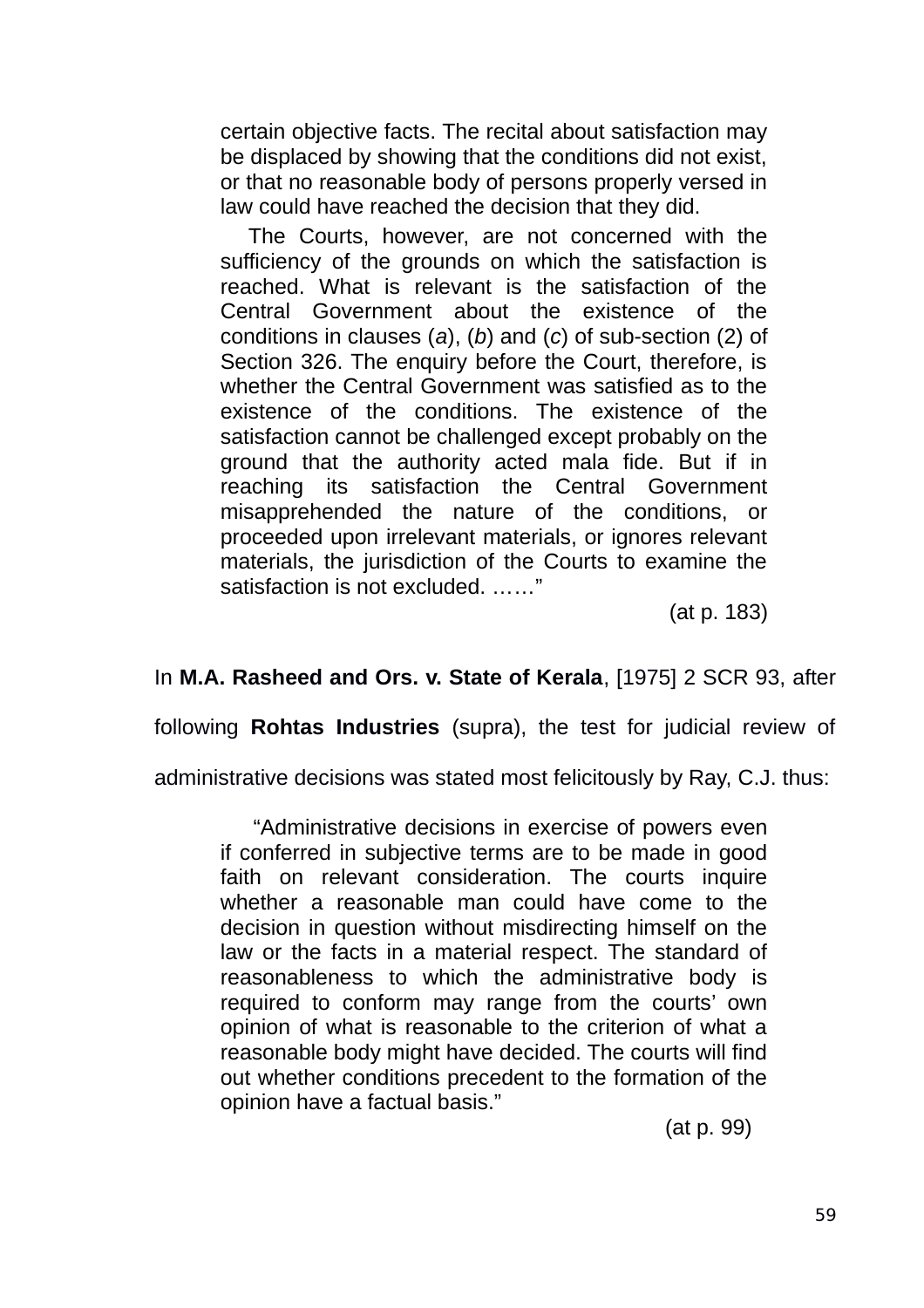In **Khudiram Das v. State of West Bengal**, (1975) 2 SCC 81, this Court exhaustively set out parameters for judicial review of the subjective satisfaction of the detaining authority in a preventive detention case. This Court held:

"**9.** But that does not mean that the subjective satisfaction of the detaining authority is wholly immune from judicial reviewability. The courts have by judicial decisions carved out an area, limited though it be, within which the validity of the subjective satisfaction can yet be subjected to judicial scrutiny. The basic postulate on which the courts have proceeded is that the subjective satisfaction being a condition precedent for the exercise of the power conferred on the Executive, the Court can always examine whether the requisite satisfaction is arrived at by the authority : if it is not, the condition precedent to the exercise of the power would not be fulfilled and the exercise of the power would be bad. There are several grounds evolved by judicial decisions for saying that no subjective satisfaction is arrived at by the authority as required under the statute. The simplest case is whether the authority has not applied its mind at all; in such a case the authority could not possibly be satisfied as regards the fact in respect of which it is required to be satisfied. *Emperor* v. *Shibnath Bannerji* [AIR 1943 FC 75 : 1944 FCR 1 : 45 Cri LJ 341] is a case in point. Then there may be a case where the power is exercised dishonestly or for an improper purpose : such a case would also negative the existence of satisfaction on the part of the authority. The existence of "improper purpose", that is, a purpose not contemplated by the statute, has been recognised as an independent ground of control in several decided cases. The satisfaction, moreover, must be a satisfaction of the authority itself, and therefore, if, in exercising the power, the authority has acted under the dictation of another body as the Commissioner of Police did in *Commissioner of Police* v. *Gordhandas Bhanji* [AIR 1952 SC 16 : 1952 SCR 135]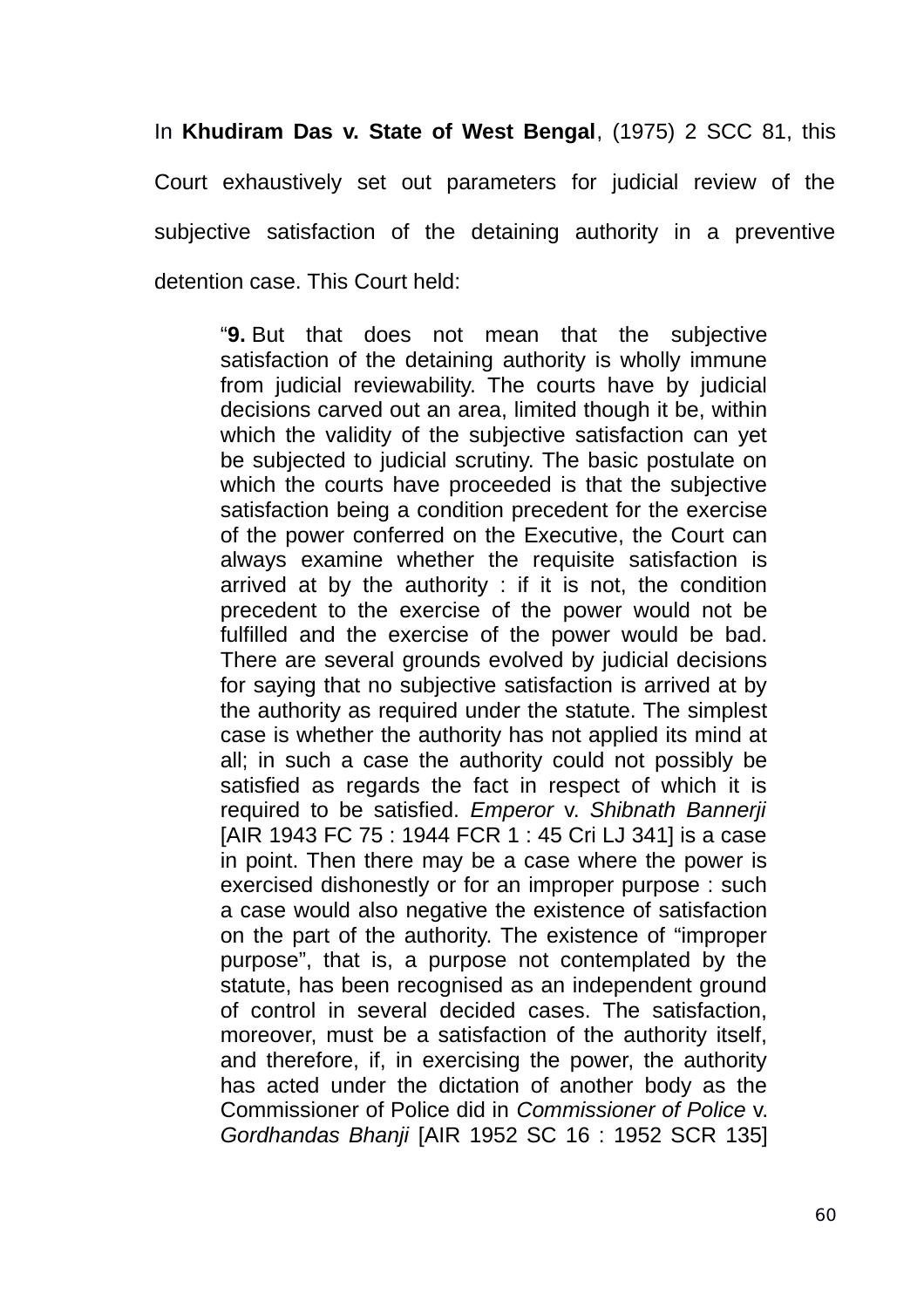and the officer of the Ministry of Labour and National Service did in *Simms Motor Units Ltd.* v. *Minister of Labour and National Service* [(1946) 2 All ER 201] the exercise of the power would be bad and so also would the exercise of the power be vitiated where the authority has disabled itself from applying its mind to the facts of each individual case by self-created rules of policy or in any other manner. The satisfaction said to have been arrived at by the authority would also be bad where it is based on the application of a wrong test or the misconstruction of a statute. Where this happens, the satisfaction of the authority would not be in respect of the thing in regard to which it is required to be satisfied. Then again, the satisfaction must be grounded "on materials which are of rationally probative value". *Machindar* v. *King* [AIR 1950 FC 129 : 51 Cri LJ 1480 : 1949 FCR 827]. The grounds on which the satisfaction is based must be such as a rational human being can consider connected with the fact in respect of which the satisfaction is to be reached. They must be relevant to the subject-matter of the inquiry and must not be extraneous to the scope and purpose of the statute. If the authority has taken into account, it may even be with the best of intention, as a relevant factor something which it could not properly take into account in deciding whether or not to exercise the power or the manner or extent to which it should be exercised, the exercise of the power would be bad. *Pratap Singh* v. *State of Punjab* [AIR 1964 SC 72 : (1964) 4 SCR 733]. If there are to be found in the statute expressly or by implication matters which the authority ought to have regard to, then, in exercising the power, the authority must have regard to those matters. The authority must call its attention to the matters which it is bound to consider."

## In **Tata Cellular v. Union of India** (1994) 6 SCC 651, after an

exhaustive review of the latest English judgments, this Court held:

 "**77.** The duty of the court is to confine itself to the question of legality. Its concern should be: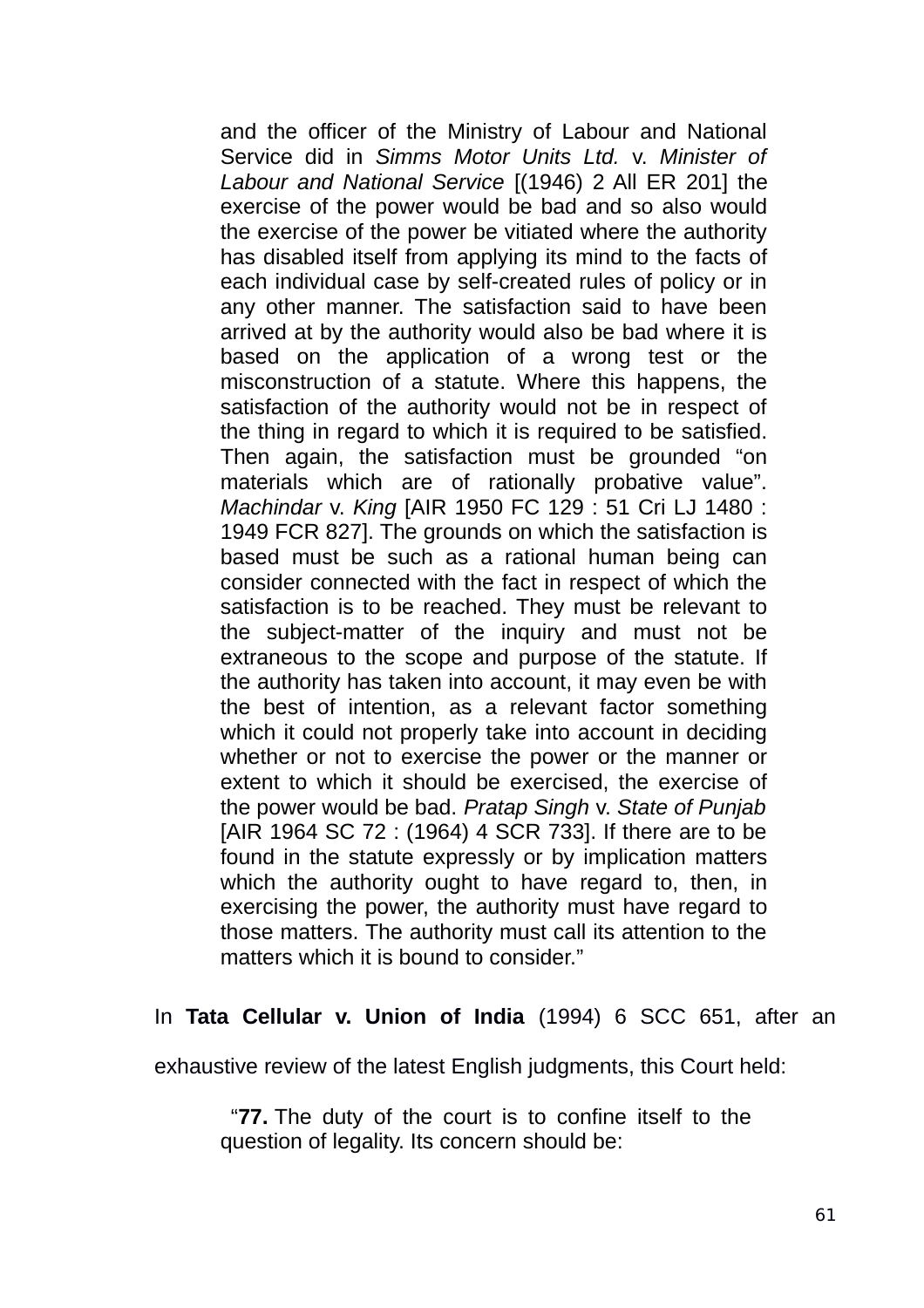- 1. Whether a decision-making authority exceeded its powers?
- 2. committed an error of law,
- 3. committed a breach of the rules of natural justice.
- 4. reached a decision which no reasonable tribunal would have reached or,
- 5. abused its powers.

Therefore, it is not for the court to determine whether a particular policy or particular decision taken in the fulfilment of that policy is fair. It is only concerned with the manner in which those decisions have been taken. The extent of the duty to act fairly will vary from case to case. Shortly put, the grounds upon which an administrative action is subject to control by judicial review can be classified as under:

- (i) Illegality: This means the decision-maker must understand correctly the law that regulates his decision-making power and must give effect to it.
- (ii) Irrationality, namely, Wednesbury unreasonableness.
- (iii) Procedural impropriety.

The above are only the broad grounds but it does not rule out addition of further grounds in course of time. As a matter of fact, in *R.* v. *Secretary of State for the Home Department, ex Brind* [(1991) 1 AC 696], Lord Diplock refers specifically to one development, namely, the possible recognition of the principle of proportionality. In all these cases the test to be adopted is that the court should, "consider whether something has gone wrong of a nature and degree which requires its intervention"."

## 40. In **Bhikhubhai Vithlabhai Patel v. State of Gujarat**, (2008) 4

SCC 144, this Court, in an elaborate judgment, referred to and followed several judgments, including **Barium Chemicals** (supra), in the context of Section 17 of the Gujarat Town Planning and Urban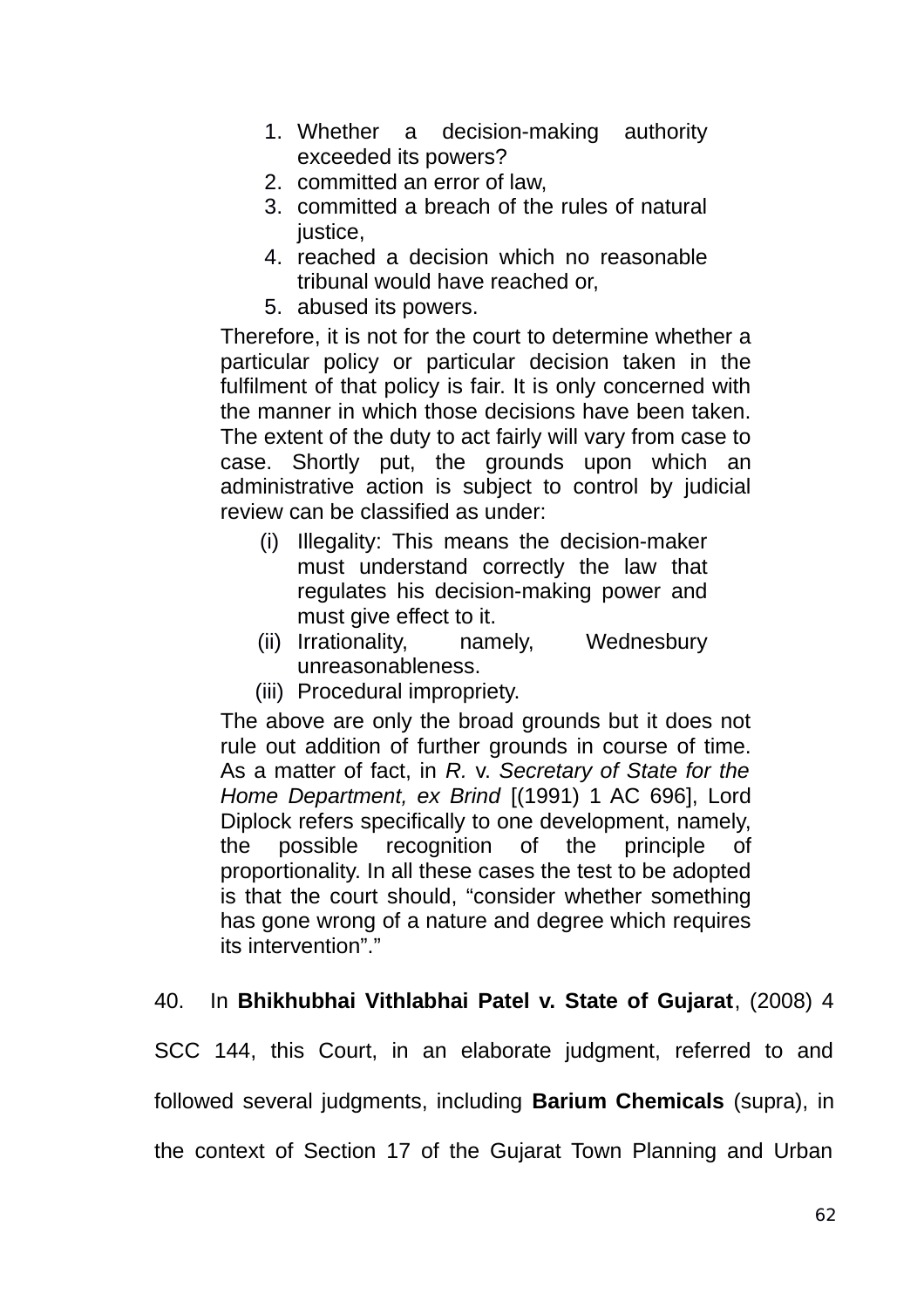Development Act, 1976, by which, if the State Government is of

opinion that substantial modifications in the draft development plan are

necessary, it may publish such modifications. This Court held:

"**20.** The State Government is entitled to publish the modifications provided it is of opinion that substantial modifications in the draft development plan are necessary. The expression "'is of opinion' that substantial modifications in the draft development plan are necessary" is of crucial importance. Is there any material available on record which enabled the State Government to form its opinion that substantial modifications in the draft development plan were necessary? The State Government's jurisdiction to make substantial modifications in the draft development plan is intertwined with the formation of its opinion that such substantial modifications are necessary in the draft development plan. The State Government without forming any such opinion cannot publish the modifications considered necessary along with notice inviting suggestions or objections. We have already noticed that as on the day when the Minister concerned took the decision proposing to designate the land for educational use the material available on record were:

(*a*) the opinion of the Chief Town Planner;

(*b*) note dated 23-4-2004 prepared on the basis of the record providing the entire background of the previous litigation together with the suggestion that the land should no more be reserved for the purpose of South Gujarat University and after releasing the lands from reservation, the same should be placed under the residential zone.

**21.** It is true that the State Government is not bound by such opinion and is entitled to take its own decision in the matter provided there is material available on record to form opinion that substantial modifications in the draft development plan were necessary. Formation of opinion is a condition precedent for setting the law in motion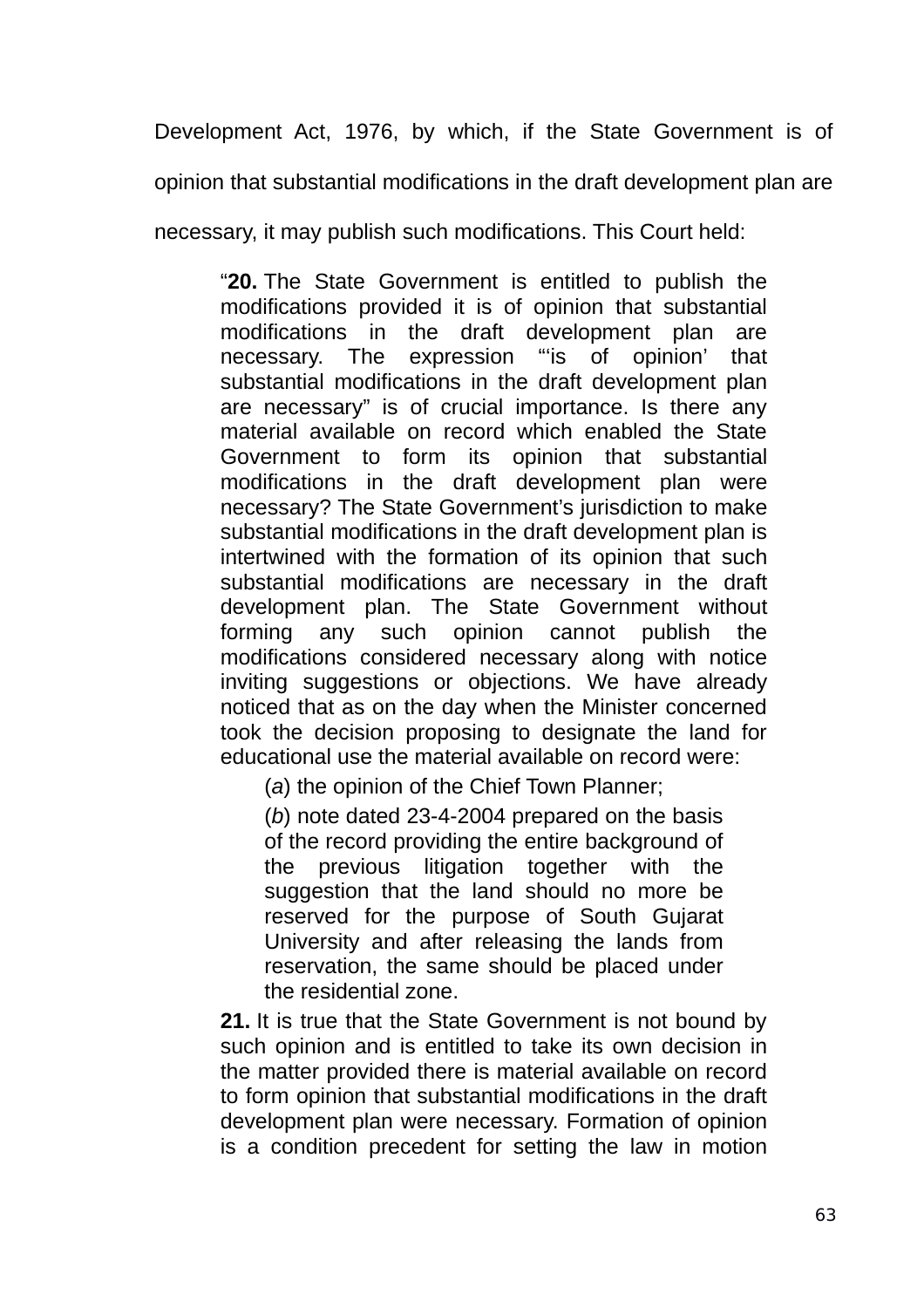proposing substantial modifications in the draft development plan.

**22.** Any opinion of the Government to be formed is not subject to objective test. The language leaves no room for the relevance of a judicial examination as to the sufficiency of the grounds on which the Government acted in forming its opinion. But there must be material based on which alone the State Government could form its opinion that it has become necessary to make substantial modification in the draft development plan.

**23.** The power conferred by Section 17(1)(*a*)(*ii*) read with proviso is a conditional power. It is not an absolute power to be exercised in the discretion of the State Government. The condition is formation of opinion subjective, no doubt—that it had become necessary to make substantial modifications in the draft development plan. This opinion may be formed on the basis of material sent along with the draft development plan or on the basis of relevant information that may be available with the State Government. The existence of relevant material is a precondition to the formation of opinion. The use of word "may" indicates not only a discretion but an obligation to consider that a necessity has arisen to make substantial modifications in the draft development plan. It also involves an obligation to consider which of the several steps specified in sub-clauses (*i*), (*ii*) and (*iii*) should be taken.

**24.** The proviso opens with the words "where the State Government is of opinion that substantial modifications in the draft development plan and regulations are necessary, …". These words are indicative of the satisfaction being subjective one but there must exist circumstances stated in the proviso which are conditions precedent for the formation of the opinion. Opinion to be formed by the State Government cannot be on imaginary grounds, wishful thinking, however laudable that may be. Such a course is impermissible in law. The formation of the opinion, though subjective, must be based on the material disclosing that a necessity had arisen to make substantial modifications in the draft development plan.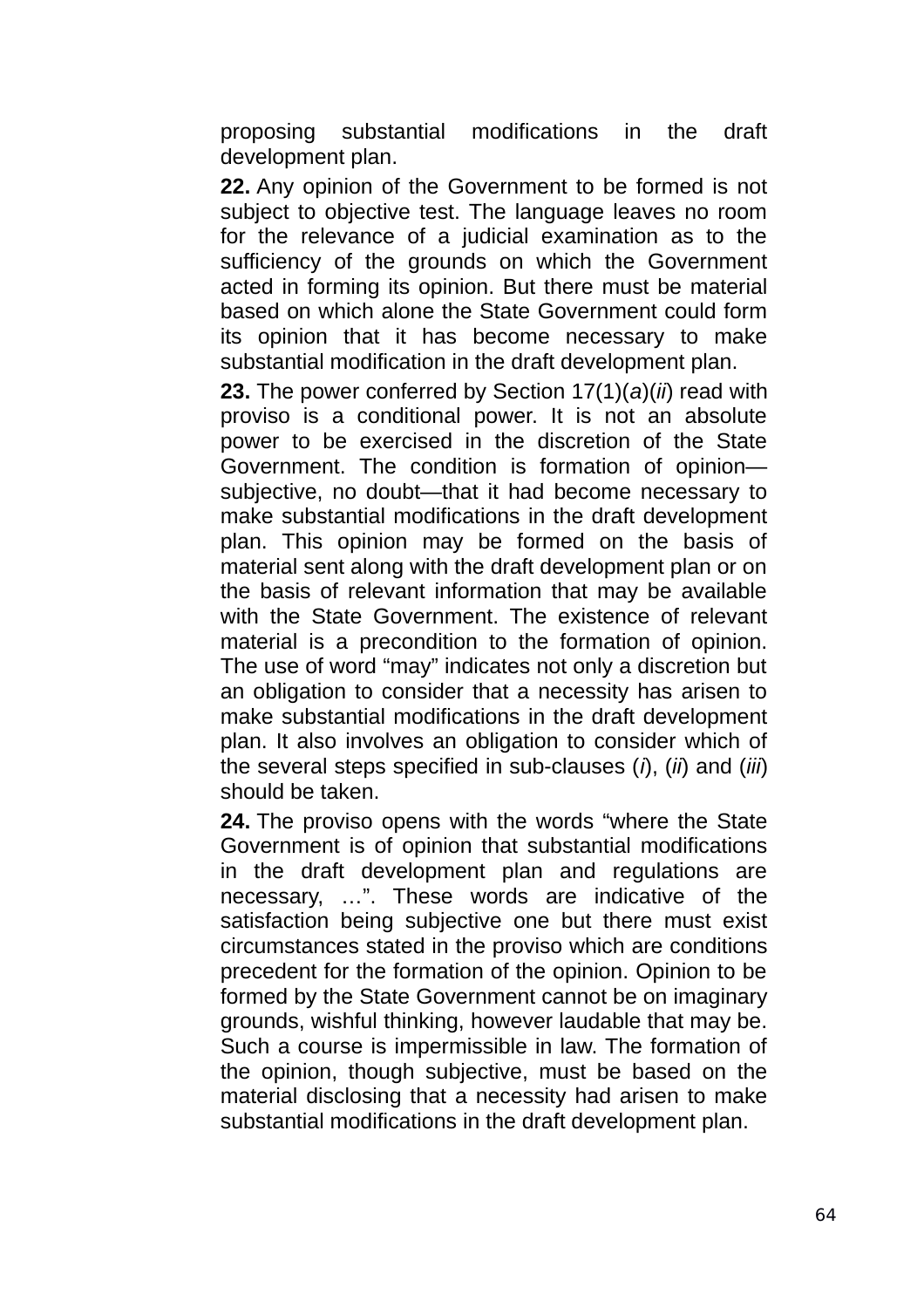**25.** The formation of the opinion by the State Government is with reference to the necessity that may have had arisen to make substantial modifications in the draft development plan. The expression: "as considered necessary" is again of crucial importance. The term "consider" means to think over; it connotes that there should be active application of the mind. In other words, the term "consider" postulates consideration of all the relevant aspects of the matter. A plain reading of the relevant provision suggests that the State Government may publish the modifications only after consideration that such modifications have become necessary. The word "necessary" means indispensable, requisite, indispensably requisite, useful, incidental or conducive, essential, unavoidable, impossible to be otherwise, not to be avoided, inevitable. The word "necessary" must be construed in the connection in which it is used. (See *Advanced Law Lexicon*, P. Ramanatha Aiyar, 3rd Edn., 2005.)

**26.** The formation of the opinion by the State Government should reflect intense application of mind with reference to the material available on record that it had become necessary to propose substantial modifications to the draft development plan."

41. However, Shri Tushar Mehta, learned Solicitor General for India,

relied upon **M. Jhangir Bhatusha and Ors. v. Union of India and**

**Ors.**, 1989 Supp (2) SCC 201, in particular, the passage at page 208

which reads as follows:

"**13.** …… Now it is the Central Government which has to be satisfied, as the authority appointed by Parliament under Section 25(2), that it is necessary in the public interest to make the special orders of exemption. It has set out the reasons which prompted it to pass the orders. In our opinion, the circumstances mentioned in those notifications cannot be said to be irrelevant or unreasonable. It is not for this Court to sit in judgment on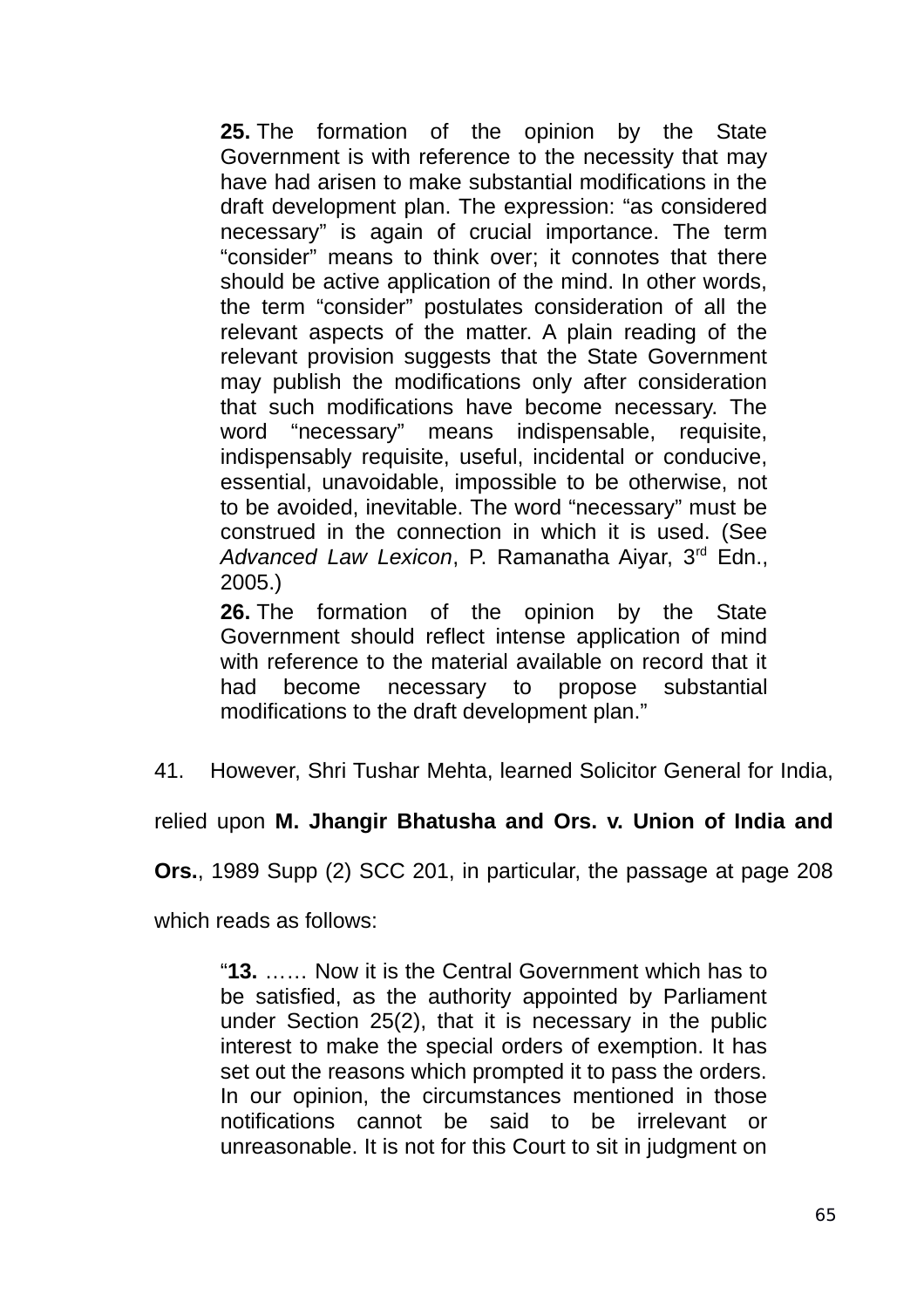the sufficiency of those reasons. The limitations on the jurisdiction of the court in cases where the satisfaction has been entrusted to executive authority to judge the necessity for passing orders is well defined and has been long accepted."

These observations were made in the context of an argument that differential treatment was accorded to the State Trading Corporation vis-à-vis private importers in that the customs duty for the State Trading Corporation had been reduced by notification under Section 25(2) of the Customs Act, 1962. What is important to note is that judicial review consisted of examining whether the reasons which prompted the Government to pass the exemption orders could be said to be irrelevant or unreasonable. If so, the orders would be struck down in exercise of judicial review.

42. Thus, at the very least, it is clear that the Central Government's satisfaction must be as to the conditions precedent mentioned in the Section as correctly understood in law, and must be based on facts that have been gathered by the Central Government to show that the conditions precedent exist when the order of the Central Government is made. There must be facts on which a reasonable body of persons properly instructed in law may hold that it is essential in public interest to amalgamate two or more companies. The formation of satisfaction

66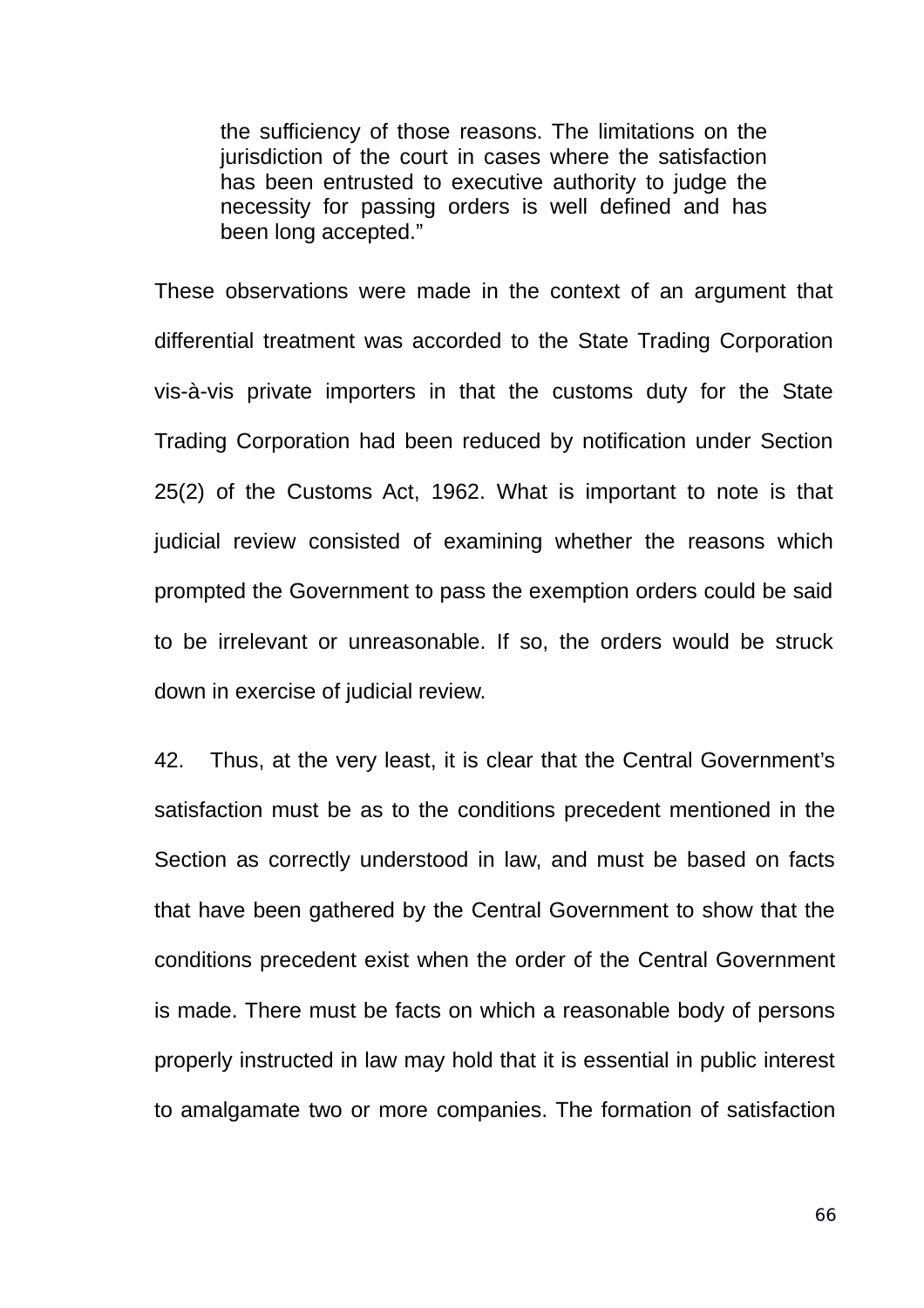cannot be on irrelevant or imaginary grounds, as that would vitiate the exercise of power.

#### **" ESSENTIAL"**

43. The expression "essential" has been defined in P. Ramanath Aiyer's Law Lexicon  $(4<sup>th</sup>$  Edn.) as follows:

"**Essential**. Indispensably necessary; important in the highest degree: requisite that which is required for the continued existence of a thing."

Black's Law Dictionary  $(10<sup>th</sup>$  Edn.) defines "essential" as follows:

"**essential**, adj. (14c) **1**. Of, relating to, or involving the essence or intrinsic nature of something. **2**. Of the utmost importance; basic and necessary. **3.** Having real existence; actual."

44. In **J. Jayalalitha v. Union of India**, (1999) 5 SCC 138, this Court dealt with an argument that there is no guideline contained in Section 3(1) of the Prevention of Corruption Act, 1988, when the Section empowers the Government to appoint as many Special Judges "as may be necessary". It was stated that this word has a precise meaning and means "what is indispensable, needful or essential" [*see* paragraph 14]. It is thus clear that the Central Government's mind has to be applied to whether a compulsory amalgamation under Section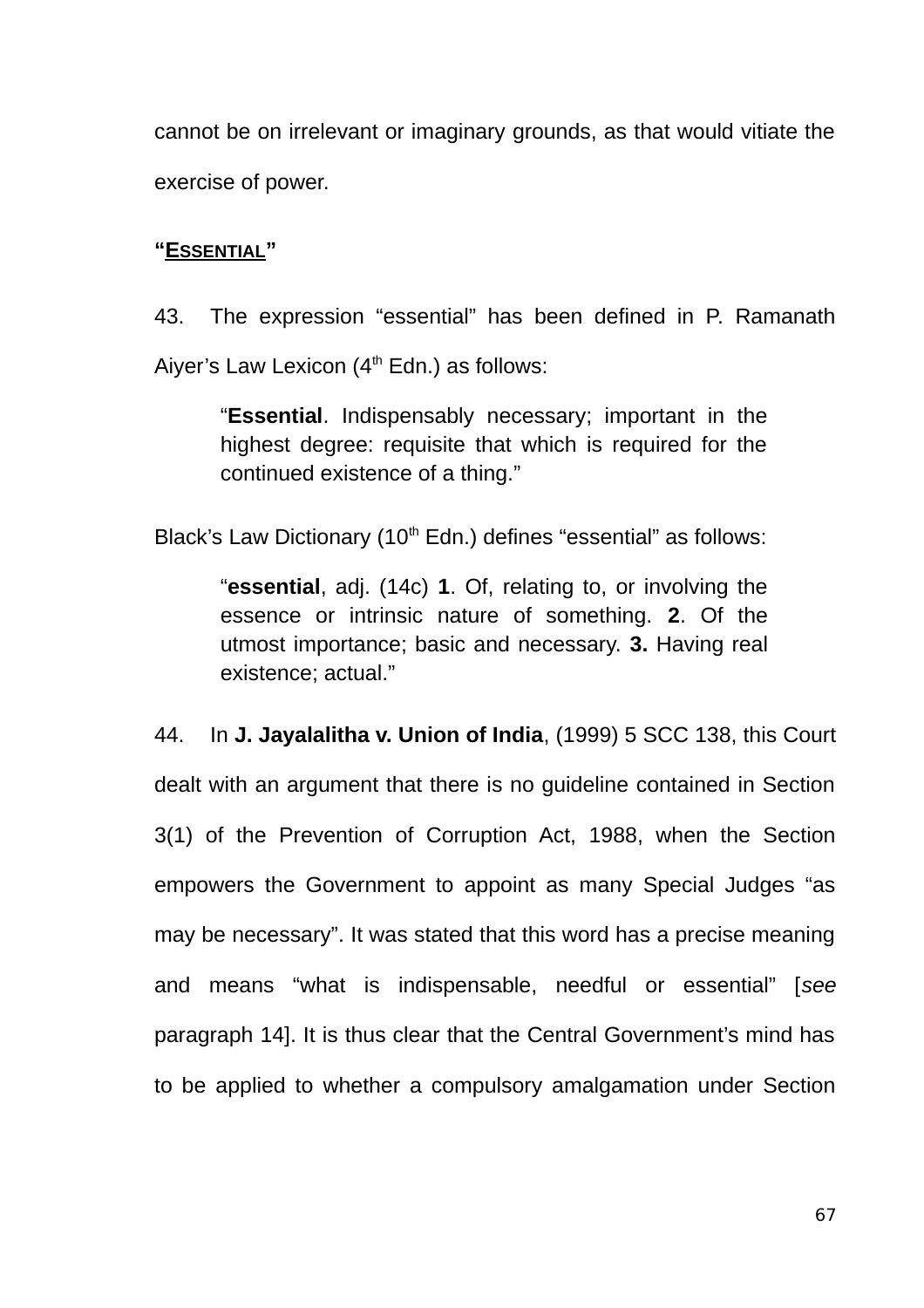396 is indispensably necessary, important in the highest degree, and whether such amalgamation is both basic and necessary.

#### **" PUBLIC INTEREST"**

45. The third pre-requisite of Section 396 is that the Central Government must apply its mind when compulsorily amalgamating two or more companies in the public interest. "Public interest" is an expression which is wide and amorphous and takes colour from the context in which it is used. However, like the expression "public purpose", what is important to be noted is that public interest is the general interest of the community, as distinguished from the private interest of an individual [*see* **State of Bihar v. Maharajadhiraja Sir Kameshwar Singh of Darbhanga and Ors.**, [1952] 3 SCR 889 at pp. 1073-1075].

46. This is echoed in **Manimegalai v. Special Tehsildar (Land Acquisition Officer) Adi Dravidar Welfare**, (2018) 13 SCC 491 as follows:

"**14.** Similarly, public purpose is not capable of precise definition. Each case has to be considered in the light of the purpose for which acquisition is sought for. It is to serve the general interest of the community as opposed to the particular interest of the individual. Public purpose broadly speaking would include the purpose in which the general interest of the society as opposed to the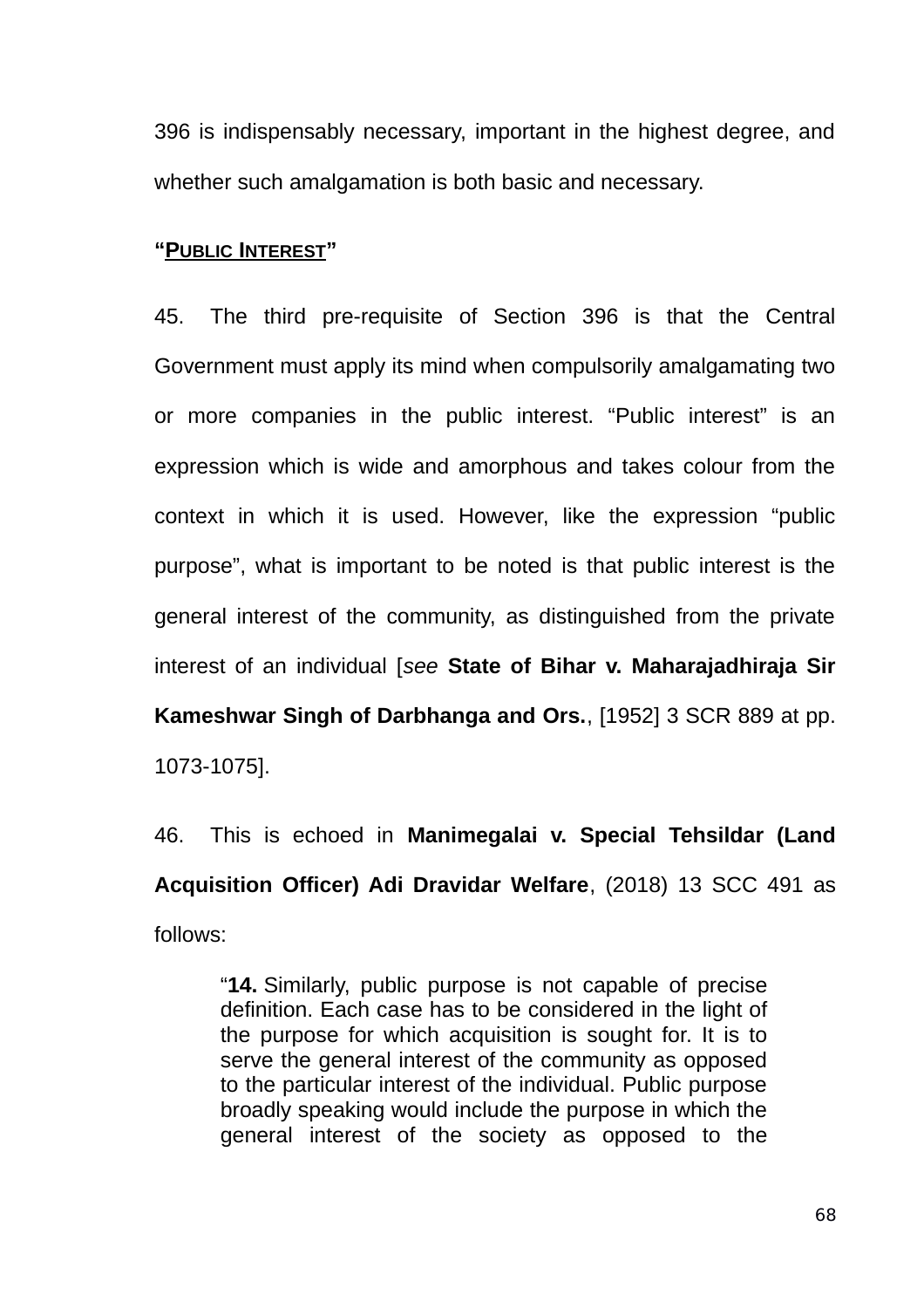particular interest of the individual is directly and vitally concerned. Generally, the executive would be the best judge to determine whether or not the impugned purpose is a public purpose. Yet it is not beyond the purview of judicial scrutiny. The interest of a section of the society may be public purpose when it is benefitted by the acquisition. The acquisition in question must indicate that it was towards the welfare of the people and not to benefit a private individual or group of individuals joined collectively. Therefore, acquisition for anything which is not for a public purpose cannot be done compulsorily." (emphasis supplied)

## 47. In the context of the Motor Vehicles Act, 1939, in **Rameshwar**

### **Prasad and Ors. v. State of U.P. and Ors.**, (1983) 2 SCC 195, this

Court held:

"**19.** ……… What does Section 43-A(1) after all say? It says that the State Government may issue such directions of a general character as it may consider necessary in the public interest. What is the meaning of the term "public interest"? In the context of the Act, it takes within its fold several factors such as, the maximum number of permits that may be issued on a route or in any area having regard to the needs and convenience of the travelling public, the non-availability of sufficient number of stage carriage services in other routes or areas which may be in need of running of additional services, the problems of law and order, availability of fuel, problems arising out of atmospheric pollution caused by a large number of motor vehicles operating in any route or area, the condition of roads and bridges on the routes, uneconomic running of stage carriage services leading to elimination of small operators and employment of more capital than necessary in any sector leading to starvation of capital investment in other sectors etc. Public interest under the Act does not mean the interest of the operators or of the passengers only. We have to bear in mind that like every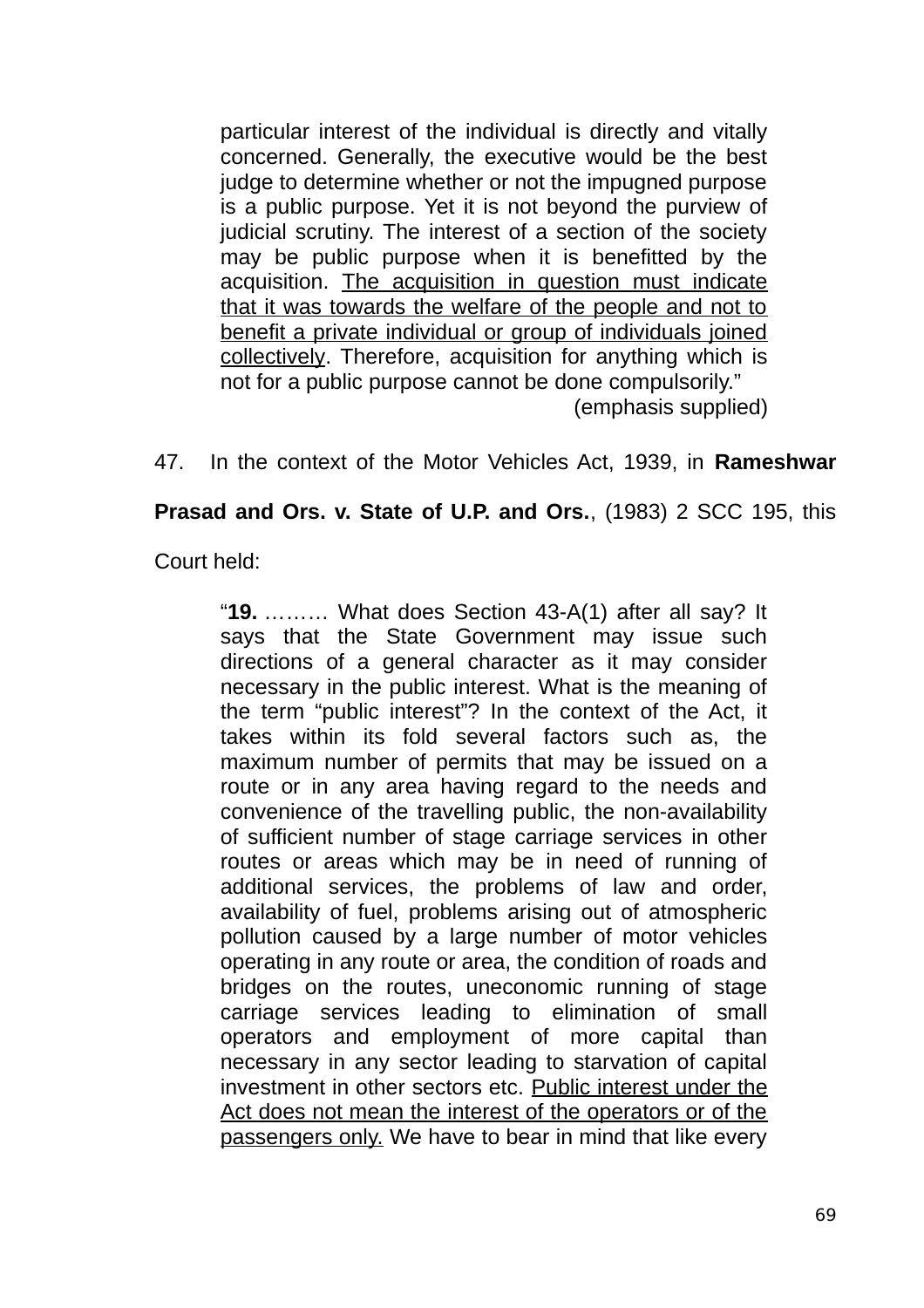other economic activity the running of stage carriage service is an activity which involves use of scarce or limited productive resources. Motor transport involves a huge capital investment on motor vehicles, training of competent drivers and mechanics, establishment of workshops, construction of safe roads and bridges, deployment of sufficient number of policemen to preserve law and order and several other matters. To say that larger the number of stage carriages in any route or area more convenient it would be to the members of the public is an oversimplification of a problem with myriad facets affecting the general public. If we run through the various provisions of the Act it becomes clear how much attention is given by it to various matters affecting public interest. There are provisions relating to licensing of drivers on the basis of their competence, licensing of conductors, specifications to which the motor vehicles should conform, coordination of road and rail transport, prevention of deterioration of the road system, prevention of uneconomic competition among motor vehicles, fixation of reasonable fare, compliance by motor vehicles with the prescribed timetable, construction of bus stands with necessary amenities, maintenance of standards of comfort and cleanliness in the vehicles, development of inter-state tourist traffic and several other matters with the object of making available adequate and efficient transport facilities to all parts of the country. Any direction given by the State Government under Section 43-A of the Act should, therefore, be in conformity with all matters regarding which the statute has made provision. In this situation to say that any number of permits can be issued to any eligible operator without any upper limit is to overstep the limits of delegation of statutory power and to make a mockery of an important economic activity like the motor transport."

(emphasis supplied)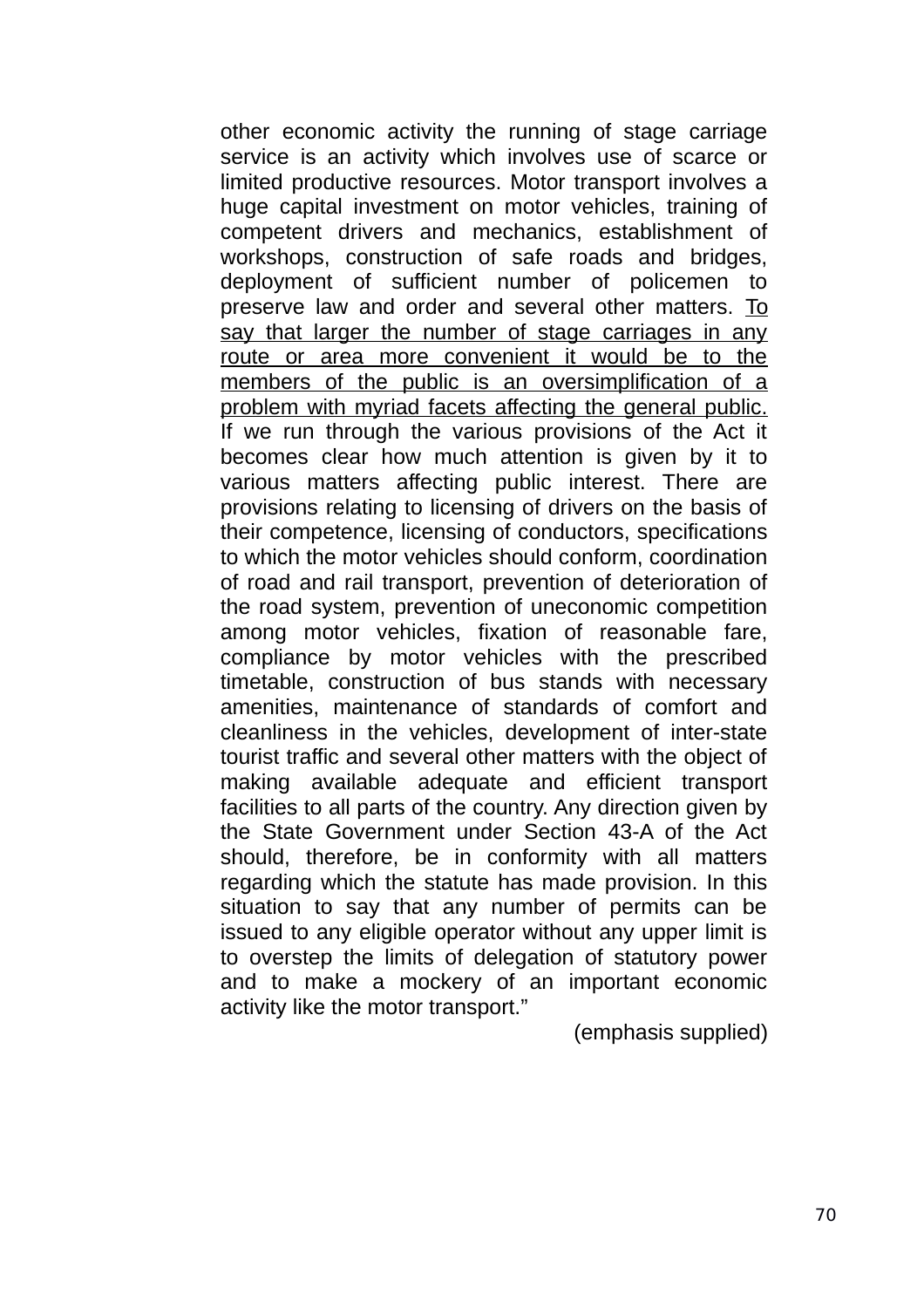## 48. In **Janata Dal v. H.S. Chowdhary and Ors.**, (1992) 4 SCC 305,

this Court referred to Stroud's Judicial Dictionary, which defines "public

interest" thus:

"**51.** In *Stroud's Judicial Dictionary*, Vol. IV (4th edn.) 'public interest' is defined thus:

"Public interest — 1. A matter of public or general interest does not mean that which is interesting as gratifying curiosity or a love of information or amusement; but that in which a class of the community have a pecuniary interest, or some interest by which their legal rights or liabilities are affected." (Per Cambel C.J., in *R.* v. *Bedfordshire* [24 LJ QB 84] ).

**52.** In *Black's Law Dictionary* (6<sup>th</sup> edn.), 'public interest' is defined as follows:

"Public Interest — Something in which the public, the community at large, has some pecuniary interest, or some interest by which their legal rights or liabilities are affected. It does not mean anything so narrow as mere curiosity, or as the interests of the particular localities, which may be affected by the matters in question. Interest shared by citizens generally in affairs of local, state or national government ……"

## 49. In **Municipal Corporation of the City of Ahmedabad and Ors.**

**v. Jan Mohd. Usmanbhai and Anr.**, (1986) 3 SCC 20, this Court

stated that the expression "in the interest of the general public" is of

wide import comprehending public order, public health, public security,

morals, economic welfare of the community, and the objects

mentioned in Part IV of the Constitution of India [*see* paragraph 19].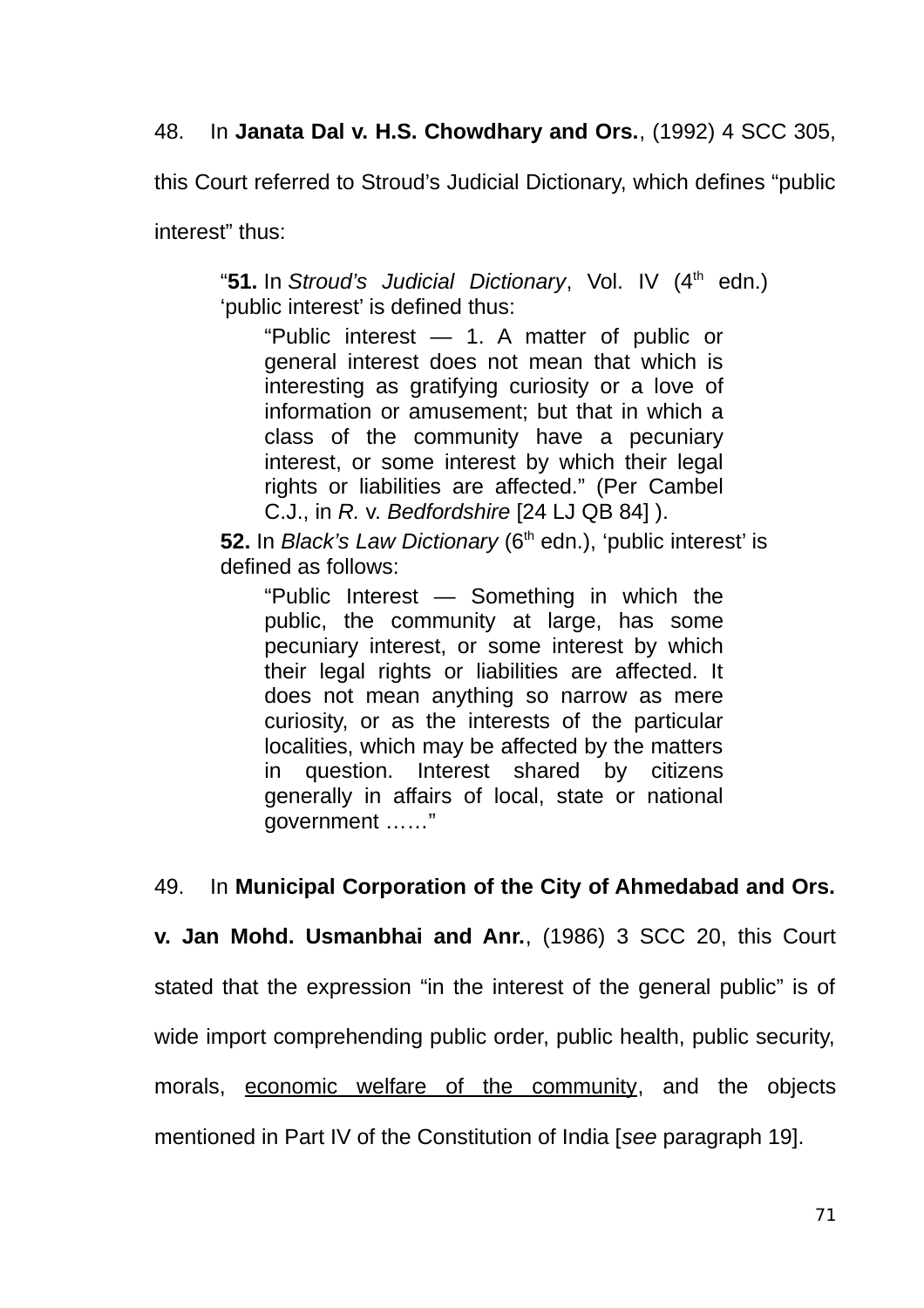### 50. Likewise, in **B.P. Sharma v. Union of India and Ors.**, (2003) 7

SCC 309, this Court held:

"**15.** …… The phrase "in the interest of the general public" has come to be considered in several decisions and it has been held that it would comprise within its ambit interests like public health and morals (refer to *State of Maharashtra* v. *Himmatbhai Narbheram Rao* [AIR 1970 SC 1157 : (1969) 2 SCR 392]), economic stability (*State of Assam* v. *Sristikar Dowerah* [AIR 1957 SC 414]), stability of the country, equitable distribution of essential commodities at fair prices (*Union of India* v. *Bhanamal Gulzarimal Ltd.* [AIR 1960 SC 475 : 1960 Cri LJ 664]) for maintenance of purity in public life, prevention of fraud and similar considerations. ……"

51. Coming nearer home, **Hindustan Lever Employees' Union v.**

**Hindustan Lever Ltd. and Ors.**, 1995 Supp (1) SCC 499, Sahai, J., in

a concurring judgment, referred to "public interest" in Section 394 of

the Companies Act as follows:

"**5.** What requires, however, a thoughtful consideration is whether the company court has applied its mind to the public interest involved in the merger. In this regard the Indian law is a departure from the English law and it enjoins a duty on the court to examine objectively and carefully if the merger was not violative of public interest. No such provision exists in the English law. What would be public interest cannot be put in a strait-jacket. It is a dynamic concept which keeps on changing. It has been explained in *Black's Law Dictionary* as:

"Something in which the public, the community at large, has some pecuniary interest, or some interest by which their legal rights or liabilities are affected. It does not mean anything so narrow as mere curiosity, or as the interests of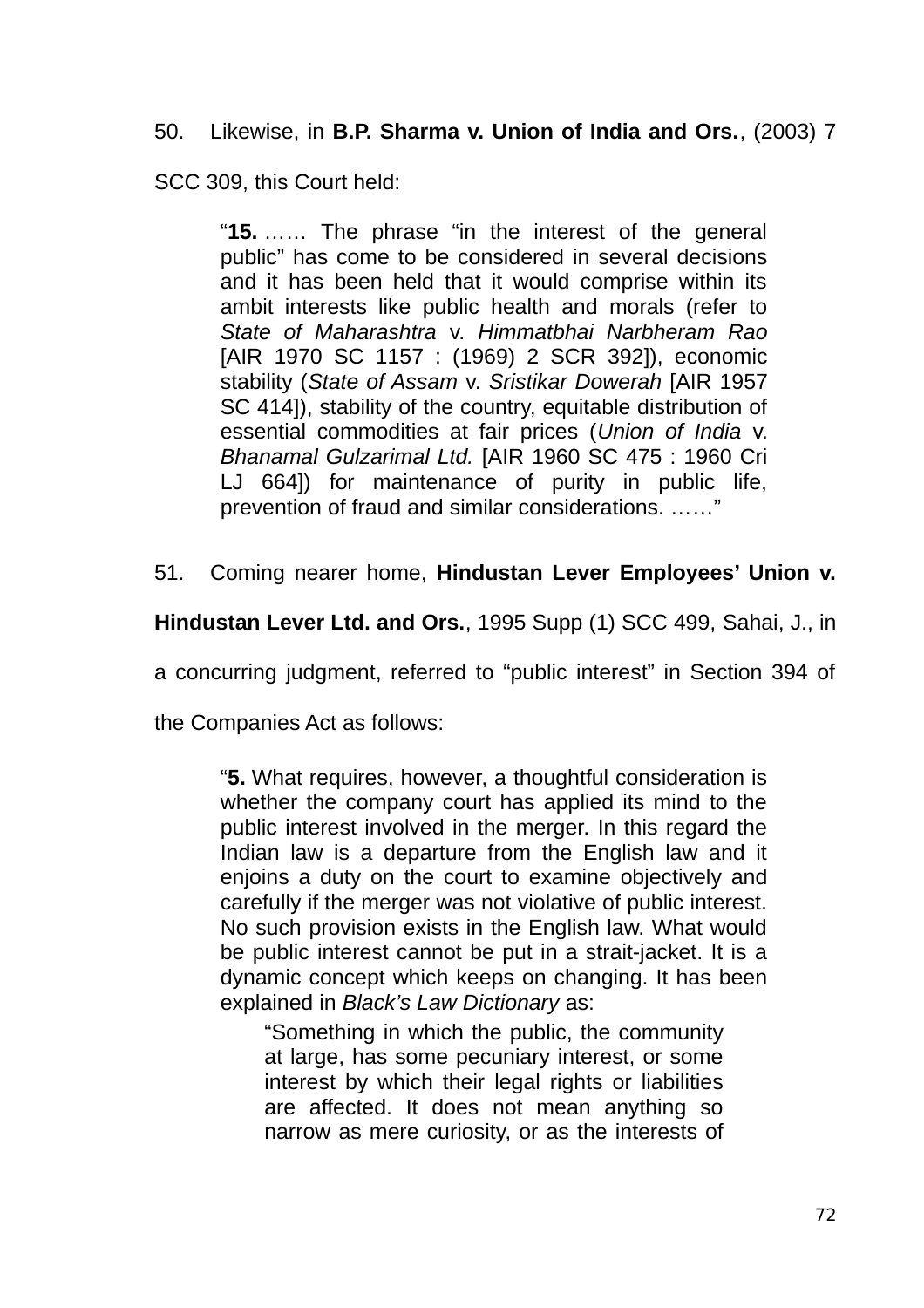the particular locality which may be affected by the matters in question. Interest shared by citizens generally in affairs of local, State or national Government."

It is an expression of wide amplitude. It may have different connotation and understanding when used in service law and a yet different meaning in criminal law than civil law and its shade may be entirely different in company law. Its perspective may change when merger is of two Indian companies. But when it is with subsidiary of foreign company the consideration may be entirely different. It is not the interest of shareholders or the employees only but the interest of society which may have to be examined. And a scheme valid and good may yet be bad if it is against public interest.

**6.** Section 394 casts an obligation on the court to be satisfied that the scheme for amalgamation or merger was not contrary to public interest. The basic principle of such satisfaction is none other than the broad and general principles inherent in any compromise or settlement entered between parties that it should not be unfair or contrary to public policy or unconscionable. In amalgamation of companies, the courts have evolved, the principle of "prudent business management test" or that the scheme should not be a device to evade law. But when the court is concerned with a scheme of merger with a subsidiary of a foreign company then the test is not only whether the scheme shall result in maximising profits of the shareholders or whether the interest of employees was protected but it has to ensure that merger shall not result in impeding promotion of industry or shall obstruct growth of national economy. Liberalised economic policy is to achieve this goal. The merger, therefore, should not be contrary to this objective. Reliance on English decisions *Hoare & Co. Ltd., Re* [1933 All ER Rep 105, Ch D] and *Bugle Press Ltd., Re* [1961 Ch 270 : (1960) 1 All ER 768 : (1960) 2 WLR 658] that the power of the court is to be satisfied only whether the provisions of the Act have been complied with or that the class or classes were fully represented and the arrangement was such as a man of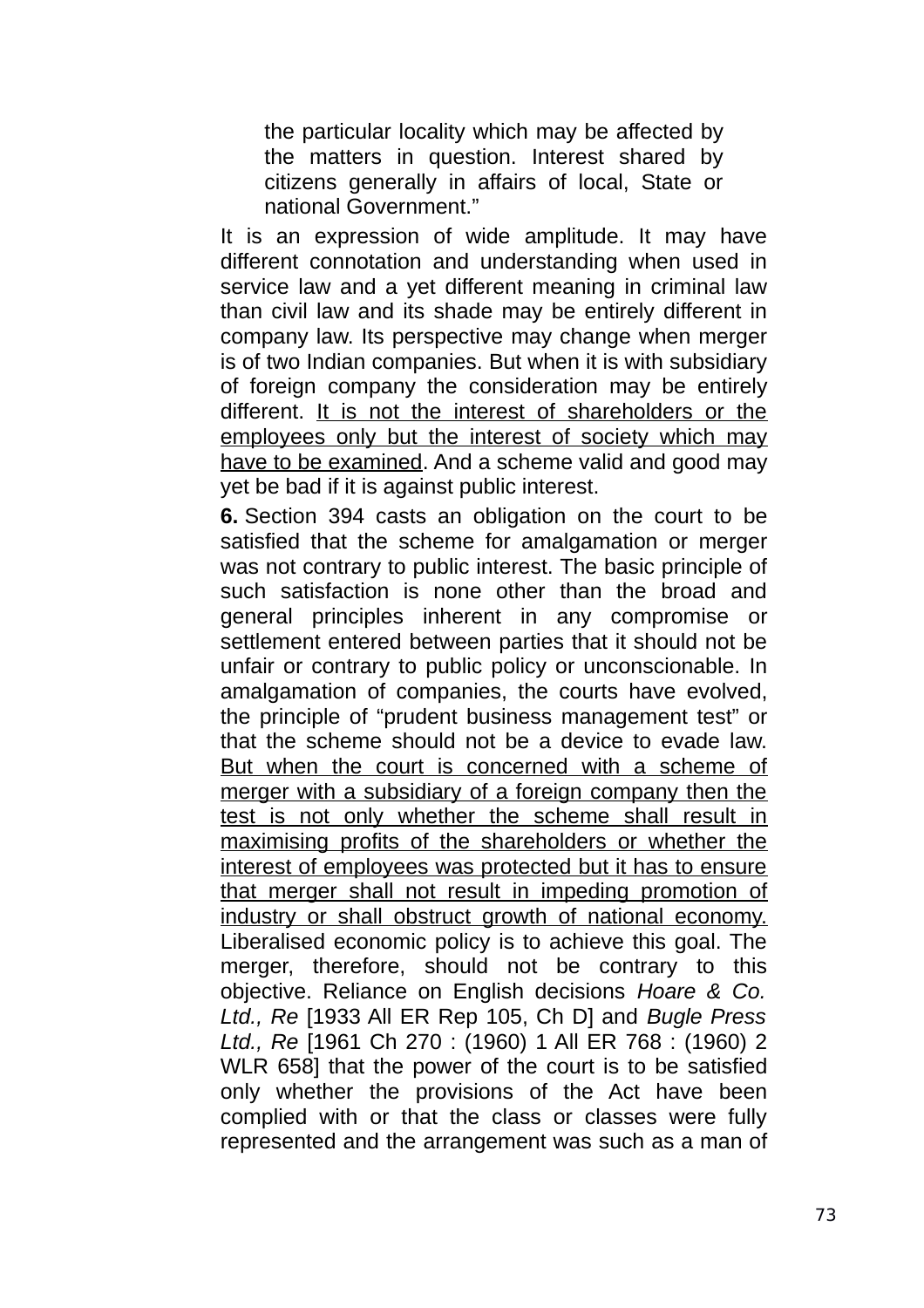business would reasonably approve between two private companies may be correct and may normally be adhered to but when the merger is with a subsidiary of a foreign company then economic interest of the country may have to be given precedence. The jurisdiction of the court in this regard is comprehensive."

(emphasis supplied)

# 52. In **Bihar Public Service Commission v. Saiyed Hussain**

**Abbas Rizwi and Anr.**, (2012) 13 SCC 61, this Court referred to

"public interest" in the context of service law as follows:

"**22.** The expression "public interest" has to be understood in its true connotation so as to give complete meaning to the relevant provisions of the Act. The expression "public interest" must be viewed in its strict sense with all its exceptions so as to justify denial of a statutory exemption in terms of the Act. In its common parlance, the expression "public interest", like "public purpose", is not capable of any precise definition. It does not have a rigid meaning, is elastic and takes its colour from the statute in which it occurs, the concept varying with time and state of society and its needs (*State of Bihar* v. *Kameshwar Singh* [AIR 1952 SC 252]). It also means the general welfare of the public that warrants recognition and protection; something in which the public as a whole has a stake [*Black's Law Dictionary* (8th Edn.)]."

# 53. In **R.R. Tripathi v. Union of India**, (2010) 1 Bom CR 513, the

Bombay High Court referred to the Business Dictionary, which defines

"public interest" as follows:

"welfare of the general public (in contrast to the selfish interest of a person, group, or firm) in which the whole society has a stake and which warrants recognition, promotion, and protection by the government and its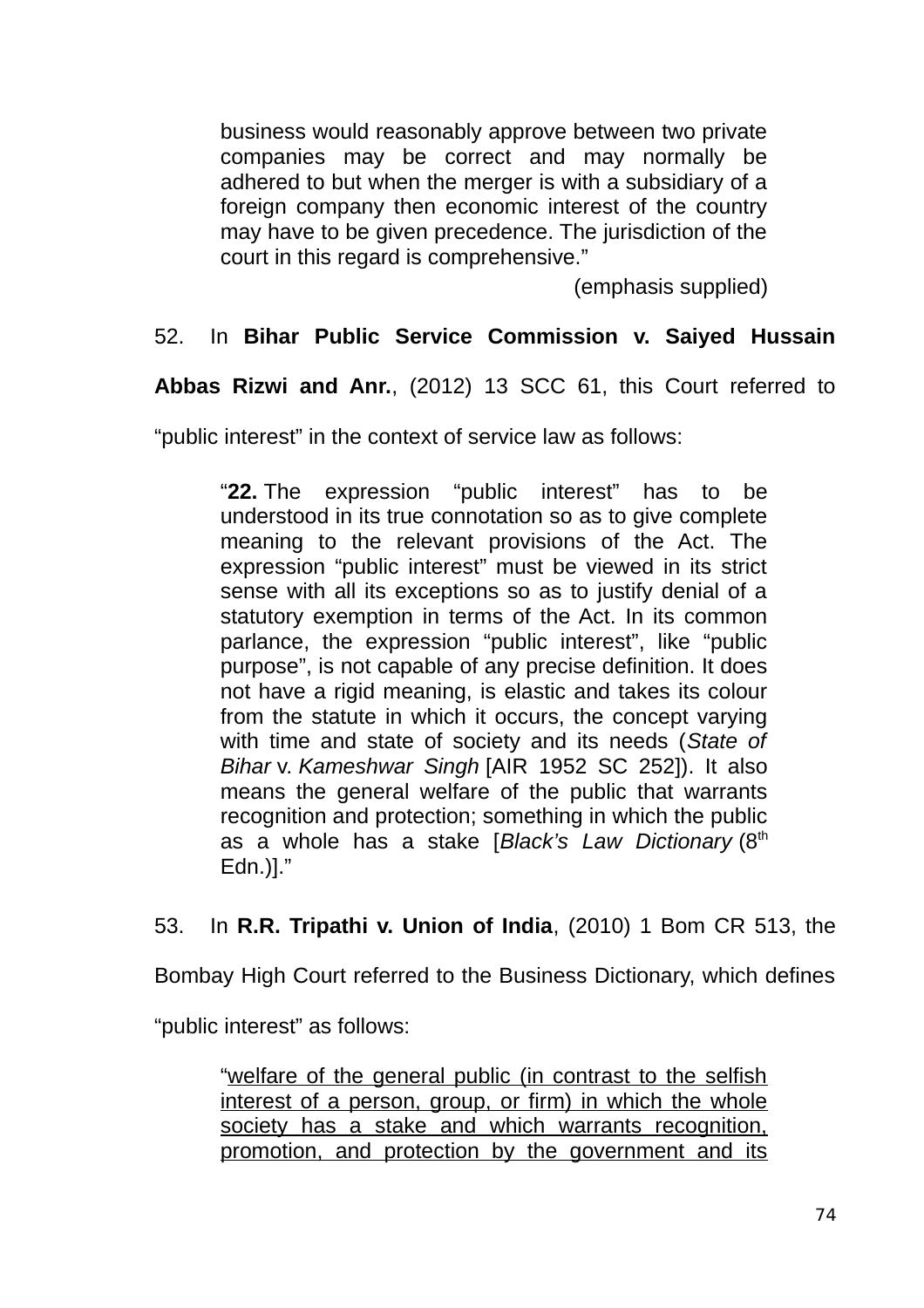agencies. Despite the vagueness of the term, public interest is claimed generally by governments in matters of state secrecy and confidentiality. It is approximated by comparing expected gains and potential costs or losses associated with a decision, policy, program, or project." (emphasis supplied)

54. In the context of compulsory amalgamation of two or more companies, the expression "public interest" would mean the welfare of the public or the interest of society as a whole, as contrasted with the "selfish" interest of a group of private individuals. Thus, "public interest" may have regard to the interest of production of goods or services essential to the nation so that they may contribute to the nation's welfare and progress, and in so doing, may also provide much needed employment. "Public interest" in this context would, therefore, mean the combining of resources of two or more companies so as to impact production and consumption of goods and services and employment of persons relatable thereto for the general benefit of the community. Conversely, any action that impedes promotion of industry or obstructs growth which is in national or public interest would run counter to public interest as mentioned in this Section.

55. At this juncture, we must first see whether each of the conditions precedent to the applicability of Section 396 applies to the facts of the present case. Insofar as the Central Government being "satisfied" is

75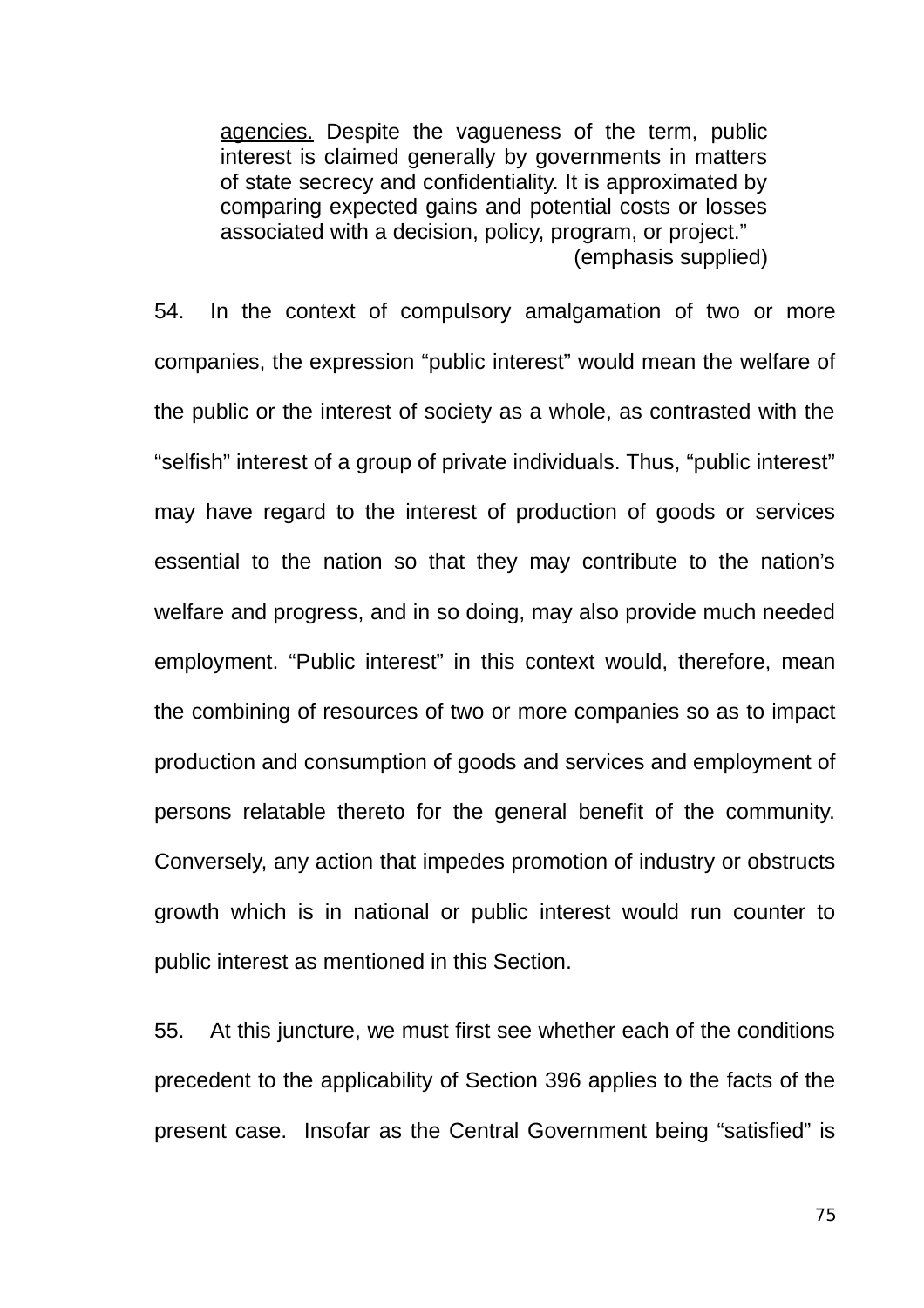concerned, the following facts which the Central Government has

taken into account, based upon the Grant Thornton report and the

FMC order dated 17.12.2013, are as follows:

55.1. The Grant Thornton report does indeed begin with a disclaimer,

which reads as follows:

# "**4. Limitations**

4.1. Our findings are based upon the information made available to us and we have not independently verified or validated the information.

4.2. Our work did not constitute an audit under any accounting standards and the scope of our work was significantly different from that of a statutory audit. Hence it cannot be relied upon to provide the same level of assurance as a statutory audit.

4.3. Work done by us was as considered necessary at that point of time to reflect the scope of work and rigour required.

# **5. Restrictions**

5.1. Our reports and comments are confidential in nature and not intended for general circulation or publication, nor are they to be quoted or referred to in whole or in part, without our prior consent in each specific instance. Such consent shall not be unreasonably withheld. NSEL and FMC shall have no authority or ability to modify our findings in any manner. We disclaim all responsibility or liability for any costs, damages, losses, liabilities, expenses incurred by anyone as a result of circulation, publication, reproduction or use of our reports contrary to the provisions of this paragraph. Should additional information or documentation become available which impacts upon conclusions reached in our reports, we reserve the right to amend our findings and reporting accordingly. Further, comments in our reports are not intended, nor should they be interpreted to be, legal advice or opinion."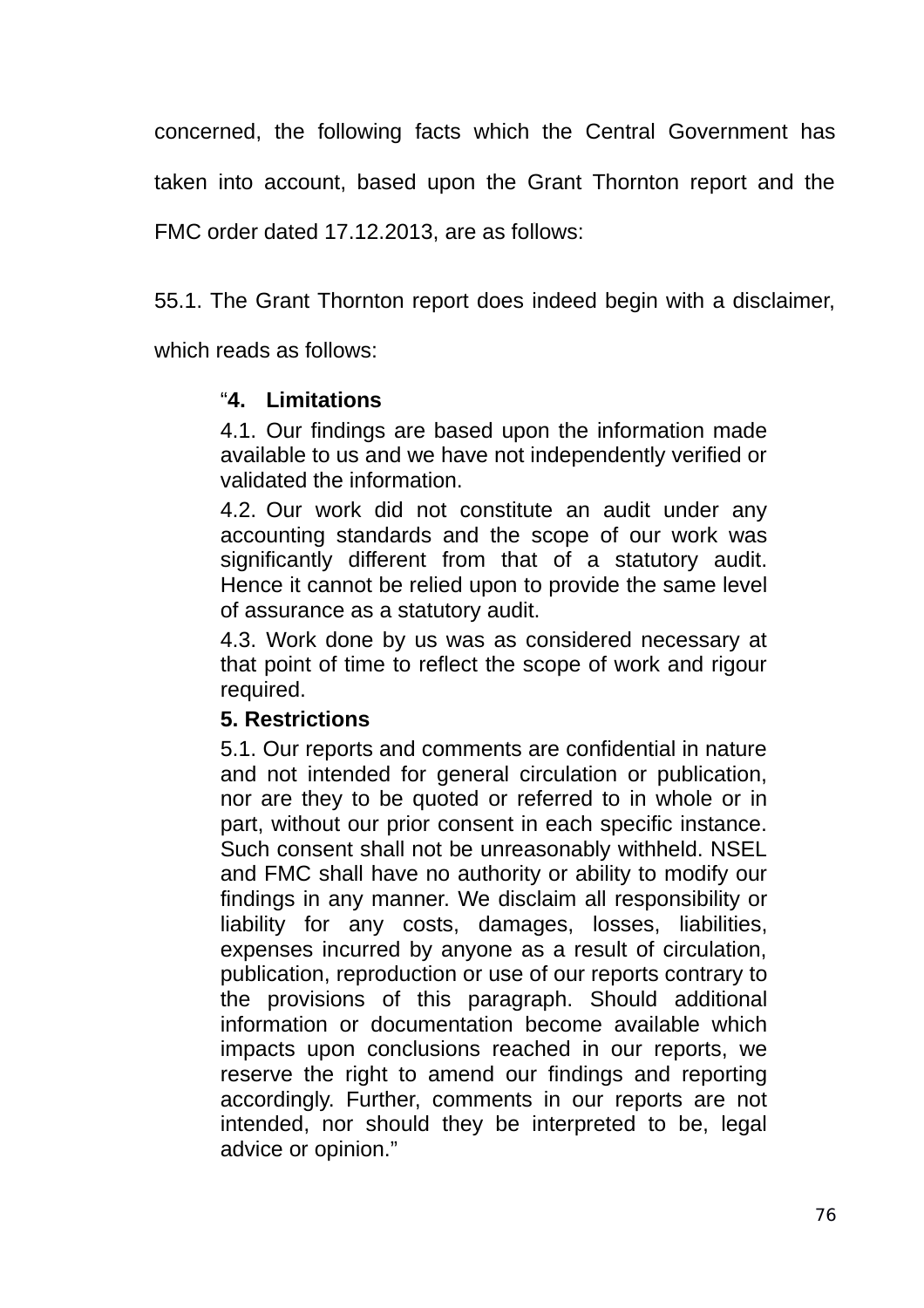However, the said report in the executive summary states:

## "B. *Executive Summary*

This executive summary is to be read in conjunction with the whole report and should not be treated as a standalone document.

## *Financing Business*

1.1 The NSEL exchange platform was being used to conduct a financing business.

Indian Bullion Market Association ('IBMA') enabled large volumes of trading by a related party on FTIL group exchanges (NSEL and Multi-Commodity Exchange of India Limited ('MCX').)

This is illustrated as per the diagram below:—



1.2 Grant Thornton observed that a large volume of NSEL exchange trades were carried out with paired back-to-back contracts. Investors simultaneously entered into a short term buy contract (e.g. T+2 – i.e. 2 day settlement) and a long-term sell contract (e.g. T+25 i.e. 25 day settlement). The contracts were taken by the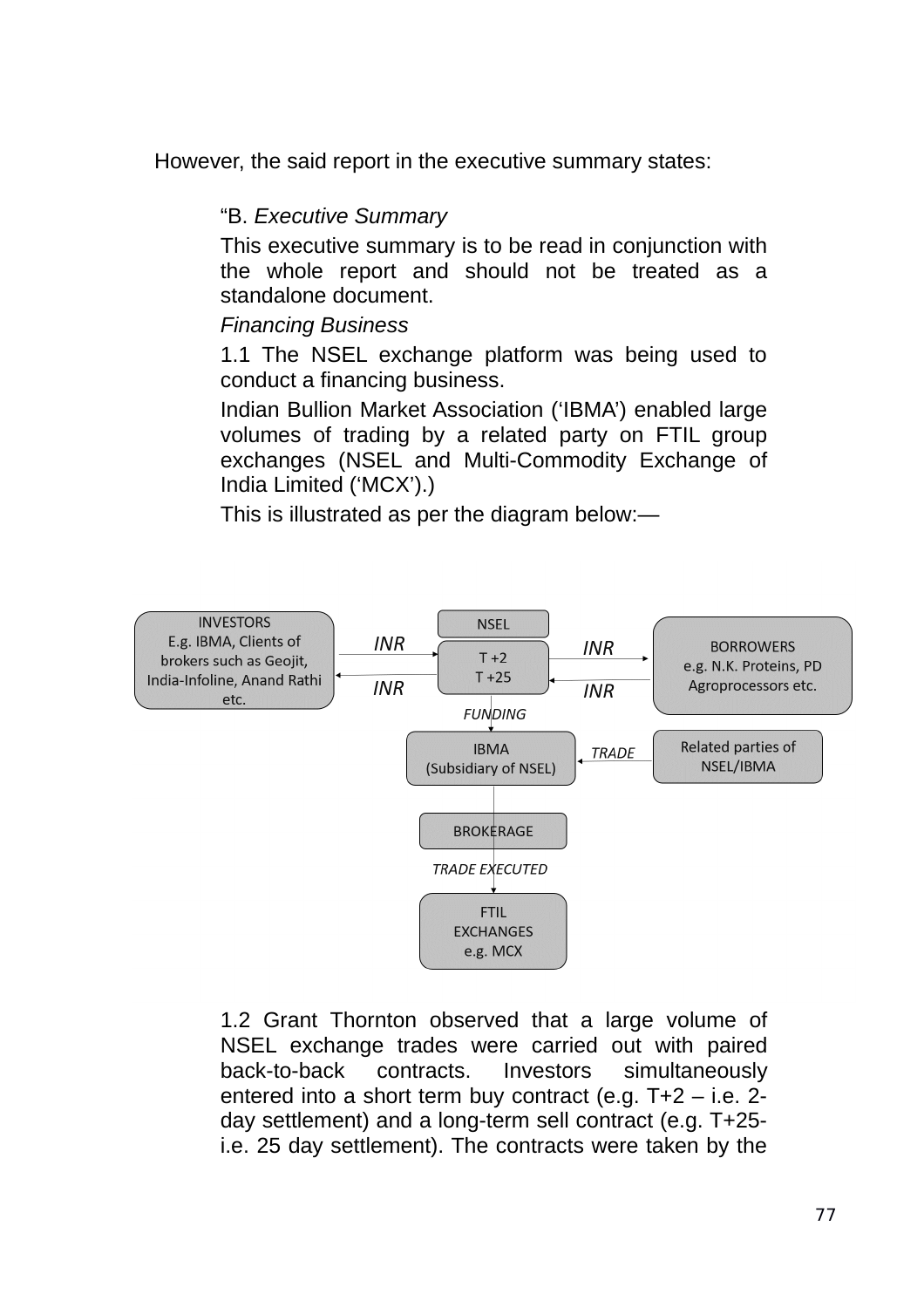same parties at a pre-determined price and always registering a profit on the long-term positions as illustrated below:

| le.<br><b>Date No</b> |    | <b>/Sell</b> r ID |       | <b>Trad Dea Buy Membe Name of Member</b>         |        | <b>Contract</b><br>Code      | <b>Sub</b><br><b>Broker</b> al ID<br>No. | <b>Termin</b> Trade | <b>Price</b> | <b>Trade</b><br>Value |
|-----------------------|----|-------------------|-------|--------------------------------------------------|--------|------------------------------|------------------------------------------|---------------------|--------------|-----------------------|
| 02<br>April<br>2012   | 87 | lS                | 13790 | PD.<br><b>AGROPROCESSOR</b><br>S PVT. LTD.       | DLF002 | <b>PDY1121</b><br>HR2        | 474                                      | 13791               | 2400.00      | 360,000               |
| 02 <br>April<br>2012  | 87 | B                 | 10570 | ANAND RATHI<br><i>COMMODITIES</i><br>LTD.        |        | <b>HNR320 PDY1121</b><br>HR2 | 232                                      | 10575               | 2400.00      | 360,000               |
| 02 <br>April<br>2012  | 88 | lS                | 10570 | <b>ANAND RATHI</b><br><b>COMMODITIES</b><br>LTD. |        | HNR320 PY1121H 232<br>R25    |                                          | 10575               | 2450.70      | 367,605               |
| 02<br>April<br>2012   | 88 | <b>B</b>          | 13790 | PD<br><i>AGROPROCESSOR</i><br>S PVT. LTD.        | DLC001 | PY1121H<br>R25               | 474                                      | 13791               | 2450.70      | 367.605               |

1.3 These long-term contracts (e.g. T+25) were first traded on the NSEL exchange in September 2009. The Board of NSEL ratified the circulars introducing such long-term contracts over a period beginning November 2009.

1.4 Further evidence was obtained with regards the existence of a financing business, such as presentations which stated that a fixed rate of return was guaranteed on investing in certain products on the NSEL exchange.

Several internal (NSEL) presentations were found, upon a review of e-mail databases, setting out a yield (e.g. 16%) as an opportunity for investors for trading in certain products on the NSEL exchange.

An external presentation was also obtained which had been made by a brokerage house (Geojit Comtrade Ltd.) for their clients claiming a fixed return on investments made on the NSEL exchange. Further, this presentation, declared that actual delivery of stocks in such transactions would not be required.

1.5 Grant Thornton also obtained evidence of repeated contraventions of NSEL exchange rules and bye-laws which facilitated such financing transactions to continue and grow in size as below: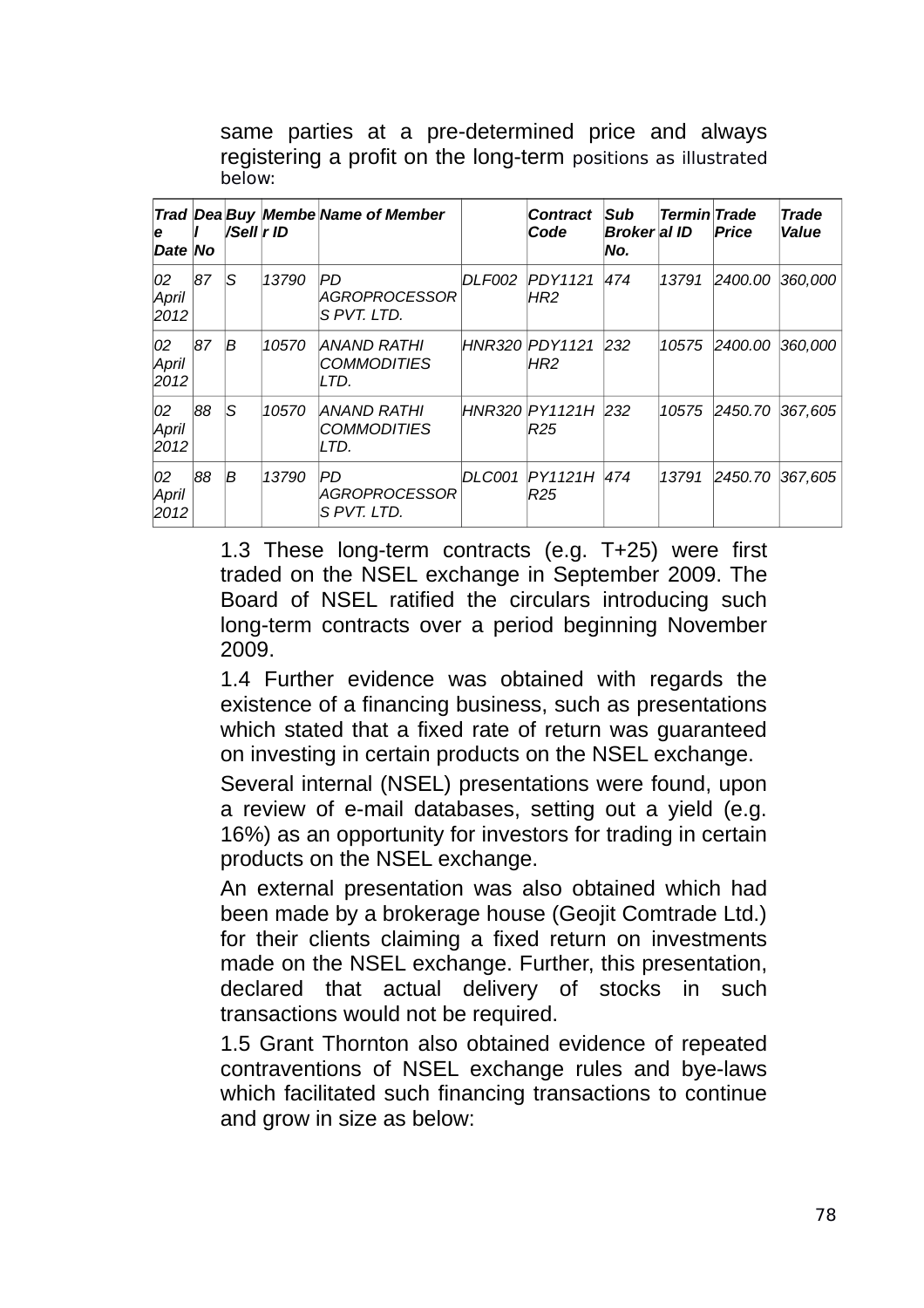Repeated Defaults: As per the NSEL exchange rules a member who does not have sufficient collateral/monies etc. to discharge his obligations would not be allowed to trade further. This rule was overridden on a recurring basis. Further despite repeated defaults members were allowed to trade and increase their expenses. For example, Lotus Refineries had defaulted, as per the Rules of the Exchange, on 198 days between the fifteenmonth period of 1 April 2012 and 30 July 2013.

Exemptions from Margin Requirements: Members who were in a default position or whom had exhausted their margin limits on trading were granted an exemption from margin requirements and thus allowed them to increase their exposure by engaging in new trades. More than 1,800 margin limit exemptions were granted between 2009 through to 2013.

Inadequate monitoring of member collateral: NSEL did not carry out any diligence to establish the existence of stock at member managed warehouses, upon which trades were being executed. Grant Thornton carried out a stock verification exercise and found significant shortages vis-à-vis expected collateral.

### **Related Party Transactions**

1.6 IBMA is registered as a client with Karvy Comtrade limited for executing trades on futures commodity exchange like MCX and NCDEX.

SNP Designs Private Limited (SNP) is a client of IBMA and the managing director of SNP is Mrs. Shalini Sinha, the wife of Mr. Anjani Sinha (CEO and MD of NSEL as well as IBMA).

Grant Thornton found evidence of a large volume of trades executed on the MCX exchange on behalf of SNP, through Karvy Comtrade Limited. Since April 2012 the total nominal value/volume traded on MCX is approximately Rs. 40,000 crore.

In spite of heavy losses over the period, trading on behalf of SNP was allowed to continue. No margin money was ever taken from SNP. As at 20 September 2013, IBMA is due to receive Rs. 77 crore on account of losses arising from trades executed on behalf of SNP.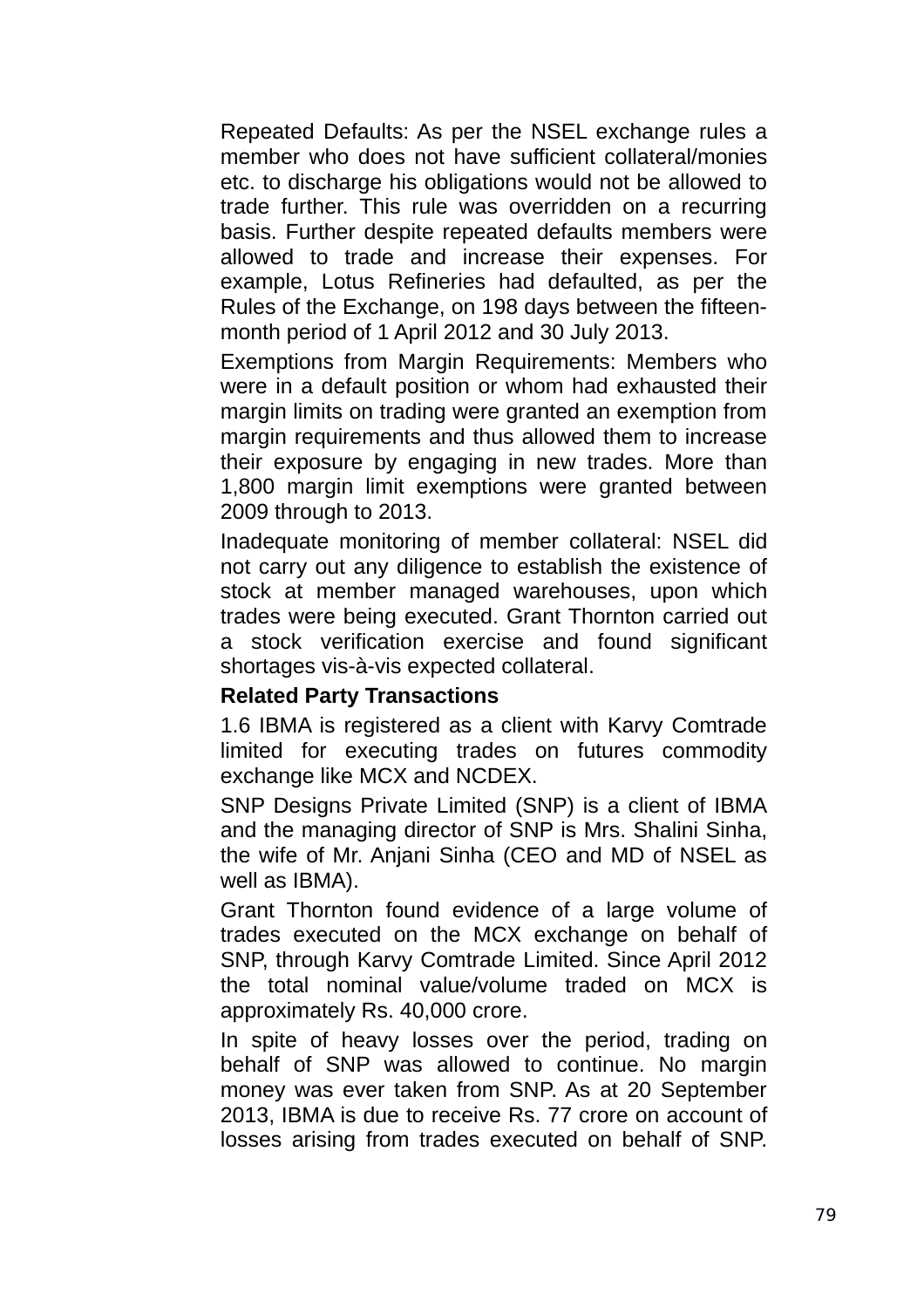No monies have been received from SNP despite substantial amounts due.

Further, evidence was obtained that Rs. 10 crore was received from Mohan India which was credited to an IBMA Bank account. This was to be adjusted against the SNP receivable balance as per an instruction made by Mr. Anjani Sinha.

1.7. IBMA is a subsidiary of NSEL and has received funding for operational needs on several occasions (including a loan of Rs. 5 crore on 5 August 2013). IBMA is also a member on the NSEL exchange and executes trades on behalf of clients. Margin limit exemptions have been granted to IBMA on a daily basis since February 2010.

#### **Corporate Governance & Risk Management**

1.8 While the Bye-laws and Rules of the Exchange mandated the formation of various Committees to effectively manage the operations of the Exchange; the Board failed to constitute 9 out of the 10 such committees. Further, there is no documentary evidence to demonstrate whether the only committee formed (Membership Committee) was ever convened and hence, met its objectives.

1.9 The Board Meeting minutes regularly (eg. 11 June 2008, 15 June 2009, 25 May 2011) stated that the Audit Committee had detailed discussions on the Annual Financial Statements, the Internal Control Systems, reviewing the scope of Internal Audit functions, the performance of the statutory and internal auditors, the scope of work for the internal auditors, the planning of the statutory audit for the current financial year, the payment of audit fees, the observations by the auditors in the draft Auditor Report etc.

Upon review of the corresponding Audit Committee minutes we noted no reference to discussions on Internal Control Systems, reviewing the scope of Internal Audit functions, performance of internal auditors and scope of work for the internal auditors.

Common members of the Board and the Audit Committee were: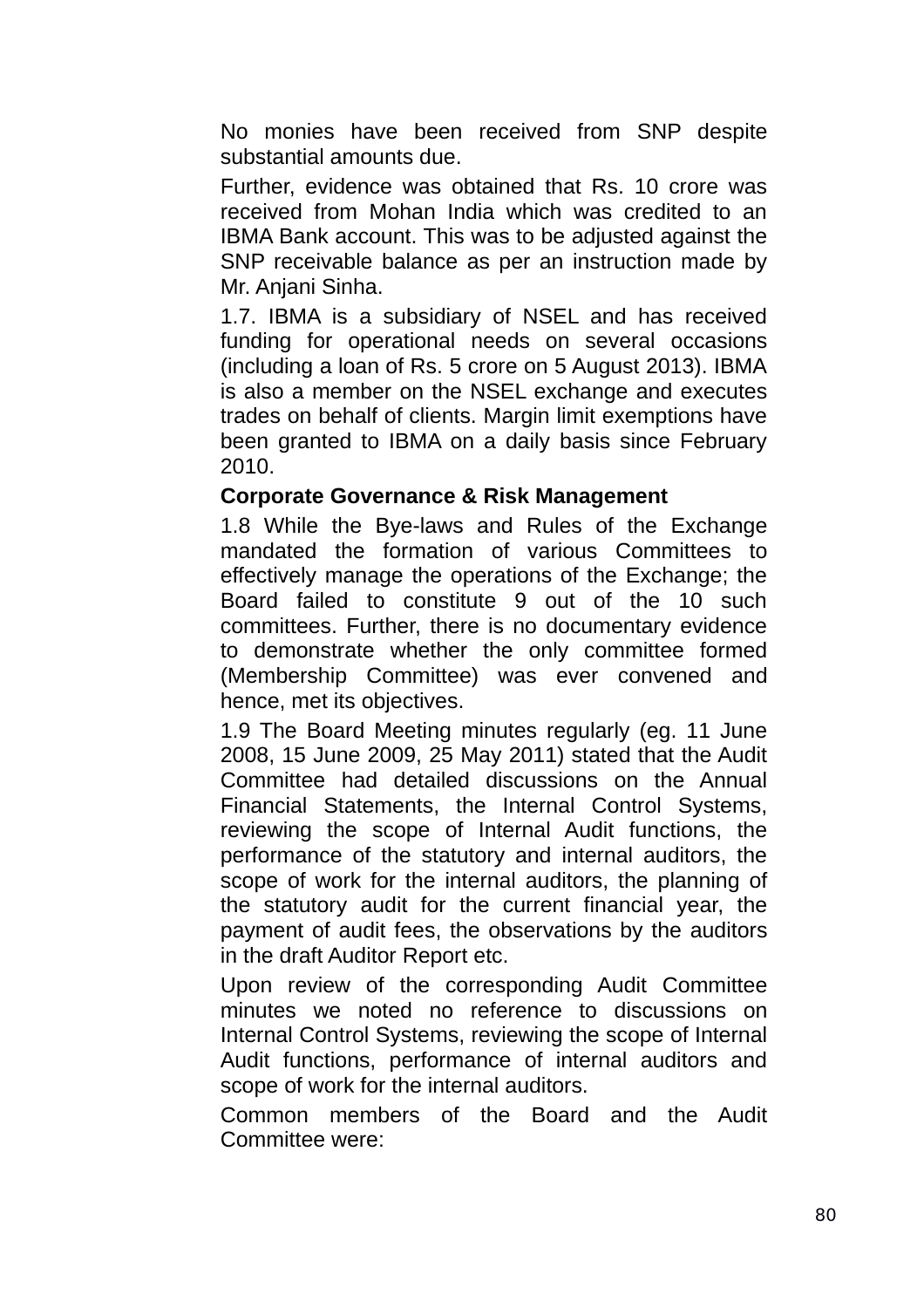Mr. Jignesh Shah

Mr. Joseph Massey

Mr. V. Hariharan

Mr. Shreekant Javalgekar

1.10 The Board Meeting minutes of 31 March 2010 and 11 August 2010 stated that the Company (NSEL) approached Karvy Financial Services Limited (KFSL) to extend credit facilities to a member, specifically N.K. Proteins. Further the Board granted and approved for issue of a guarantee to KFSL, to the extent of Rs. 14 crores, in respect of credit facilities extended to N.K. Proteins.

1.11 Our review of the Information technology identified several independent standalone systems wherein the flow of business transactions and related information between different systems required manual intervention. Given the complexity and nature of trading transaction such systems including warehouse (eWDMS), CNS, Delivery System (EMI) and trading should have been integrated.

Further, these systems did not produce/have any form of MIS operational. All reporting and analysis was done on manual worksheets. Our review of the Board minutes did not indicate any form of MIS reporting or review.

These points collectively indicate significant gaps in IT, Risk & Corporate Governance.

# **Misutilisation of client monies**

1.12 Misutilisation of client monies/settlement fund: As per the rules and bye-laws of the NSEL exchange "Margin deposits received by clearing members from their constituent members and clients in any forms shall be accounted for and maintained separately in segregated accounts and shall be used solely for the benefit of the respective constituent members' and client position."

Grant Thornton found evidence (including e-mails) that client monies/settlement fund, was used regularly for fulfilling the obligations of defaulting members.

Further, NSEL utilised client monies/settlement fund for its own business purposes on a regular basis. For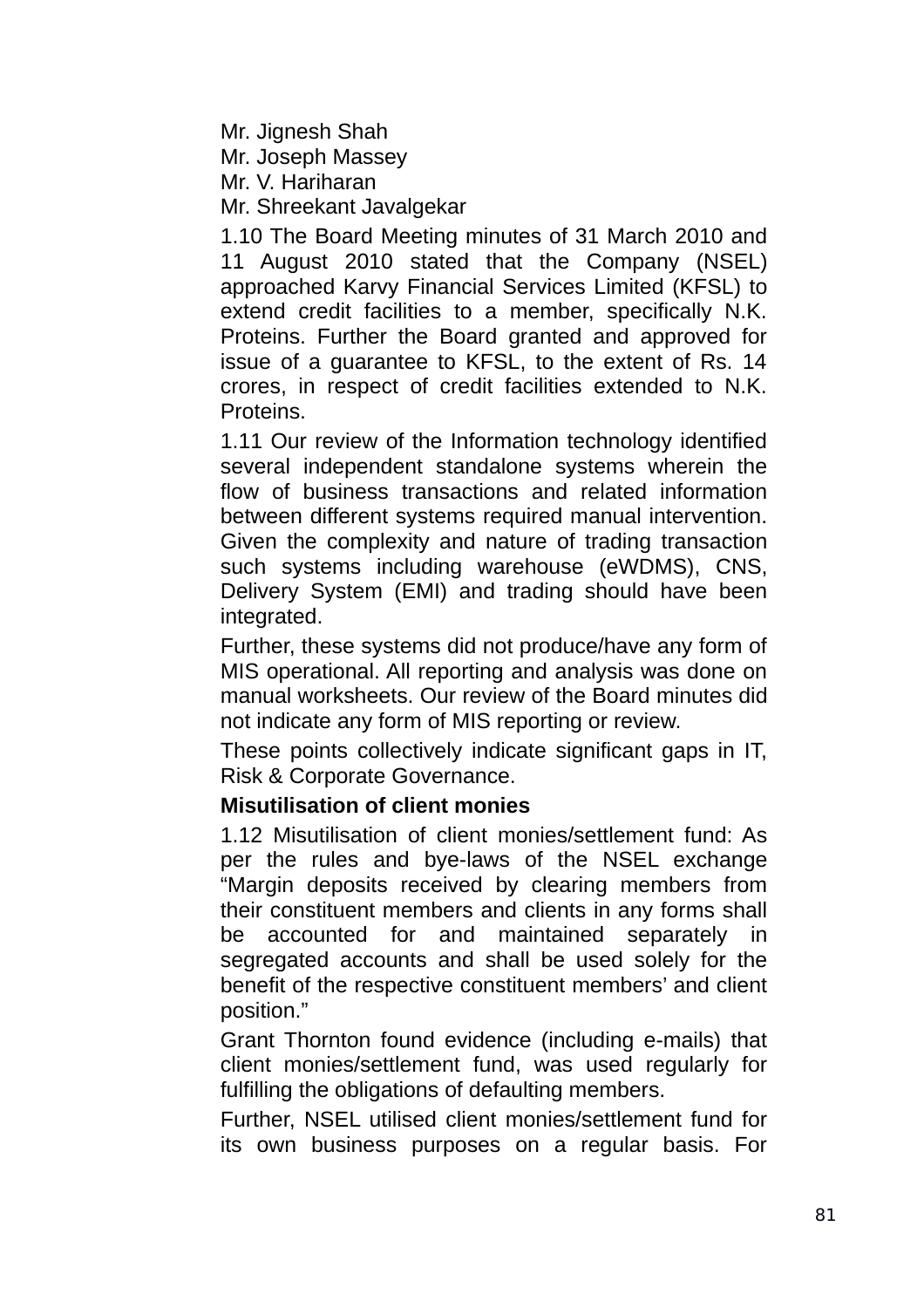example, on 28 March, 2013, Rs. 236.5 crore was withdrawn from the Settlement Fund in order to fund NSEL's own business overdraft account.

There was a running deficit in the client monies/settlement fund balance from April 2012 to June 2013. The finance team of FTIL had raised this as an area of concern on several occasions.

#### **Misrepresentations to the Regulator**

1.13 Regulatory Contraventions:

As per a Gazette Notification issued on 5 June 2007 by the Ministry of Consumer Affairs, the Government of India under Section 27 of the Forward Contracts (Regulation) Act, 1952 ("FCRA") exempted all forward contracts of one day duration for the sale and purchase of commodities traded on NSEL from the operations of the said Act. Grant Thornton's review of the type of trades executed on the NSEL exchange indicates contravention to the exemption conditions granted.

During the period January 2011 to July 2013, FMC sought several clarifications from NSEL on a number of complaints received from the public alleging forward trading and running a financing scheme. All these allegations were refuted by NSEL. Our analysis of such trades indicates misrepresentation by NSEL to FMC on several occasions."

The report then goes on to say that there was no documentation in

relation to warehouse activities for long term trades indicating that such contracts were not secured by warehouse stocks. The warehouses were customer managed warehouses and the underlying collateral were not in custody of NSEL. NSEL did not have control over these warehouses and Grant Thornton was denied access to number of warehouses. The Warehouse Development and Regulatory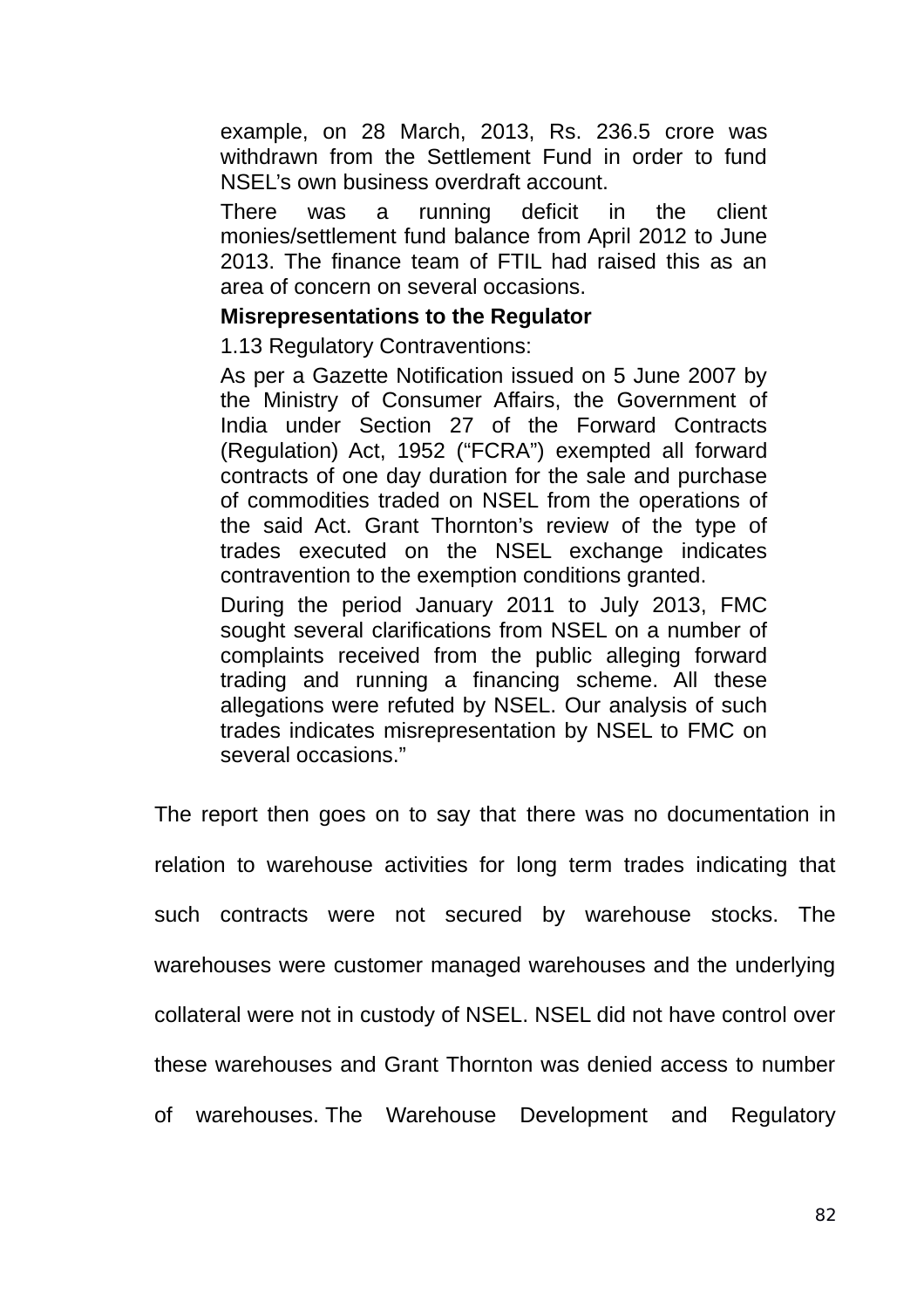Authority had in fact rejected NSEL's application for registration of its warehouses way back on 16.05.2011. Notwithstanding such rejection, NSEL's website represented that its warehouses were registered with the Authority. No verification or due diligence was ever undertaken by NSEL to ensure compliance by its members of the conditions outlined in its rules and byelaws even though in terms of NSEL byelaws, warehouse receipt issued by NSEL were meant to evidence a commodity being held in an approved warehouse. NSEL did not insist upon deposit of commodities in the warehouses prior to executing sale transactions. Instead NSEL resorted to issuing Delivery Allocation Reports (DAR) representing to genuine investors that each transaction was delivery based and backed at the time of sale by the required quantity of commodities in its warehouses.

55.2. The observations and conclusions of the FMC order dated 17.12.2013, based largely on this expert report, read as follows:

"**15. Summary Observations and Conclusion:-** After having accorded due consideration to all the objections and arguments raised by the noticees vide their written submission as well as oral presentations through their counsel, we now proceed to conclude our observations by taking a final view on the status of the four noticees as 'fit and proper persons' in the succeeding paragraphs. 15.1. **Noticee No. 1:- Financial Technologies (India) Limited (FTIL):** We have discussed the equity structure of NSEL, which is wholly owned by FTIL. We have also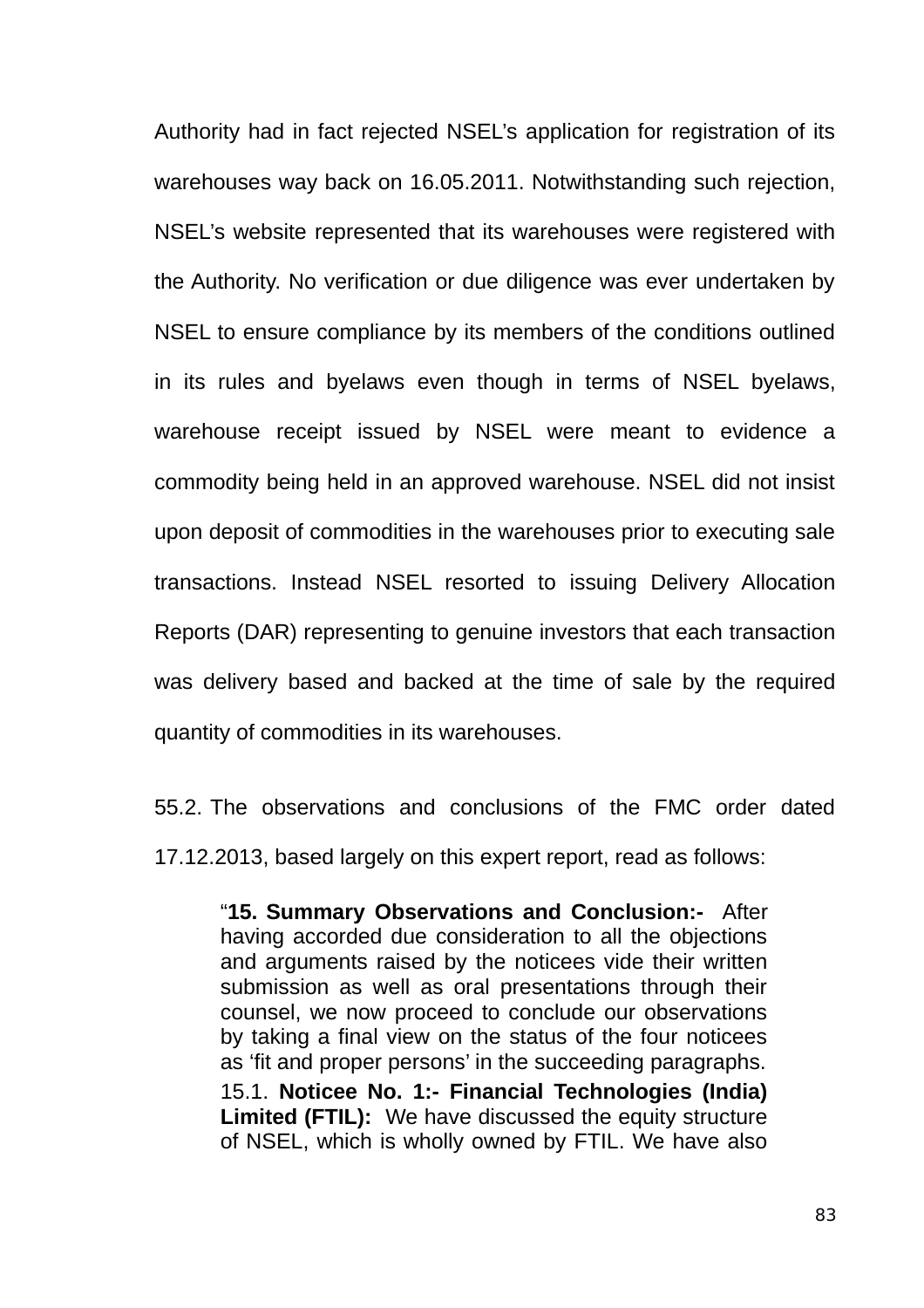pointed out that Shri Jignesh Shah, Chairman-cum-Managing Director of FTIL has been a Director on the Board and also functioning as Vice-Chairman and a key management person of NSEL since its inception. Similarly, Shri Joseph Massey and Shri Shreekant Javalgekar have been Directors of the said company from its very beginning till the settlement crisis at NSEL first came to light in July, 2013. The facts establishing the fraud involving a settlement default over Rs. 5,500 crores at NSEL have been discussed at length in the SCNs issued to the noticees as well as reiterated, albeit illustratively by us at Para No. 14.7 of this Order. The responsibility of FTIL as the holding company possessing absolute control over the governance of NSEL has also been highlighted. The control of FTIL over NSEL becomes further crystallized from the responses given by M/s. Grant Thornton before the Commission on 03.12.2013 stating that Shri Jignesh Shah, Mr. Joseph Massey and a host of other officials of FTIL reviewed the forensic audit report and it was only after obtaining their clearance, the forensic auditor finalised its report.

15.1.1. The violation of conditions prescribed in the exemption notification, trading in paired contracts to generate assured financial returns under the garb of commodity trading, admission of members who were thinly capitalised having poor net worth and giving margin exemptions to those who were repeatedly defaulting in settling their dues, poor warehousing facilities with no or inadequate stocks, no risk management practices followed, non-provision of funds in SGF, consciously appointing Shri Mukesh P. Shah as statutory auditors for F.Y. 2012-13 who was related to Shri Jignesh Shah, and apparent complicity with the defaulters to defraud the investors, etc., lead to an inescapable conclusion that a huge fraud was perpetrated by NSEL while having the presence of two Board members of FTIL on the Board of NSEL, one of whom was the Vice-Chairman of the company.

15.1.2. The facts of the case and the manner in which the business affairs of NSEL were conducted leaves no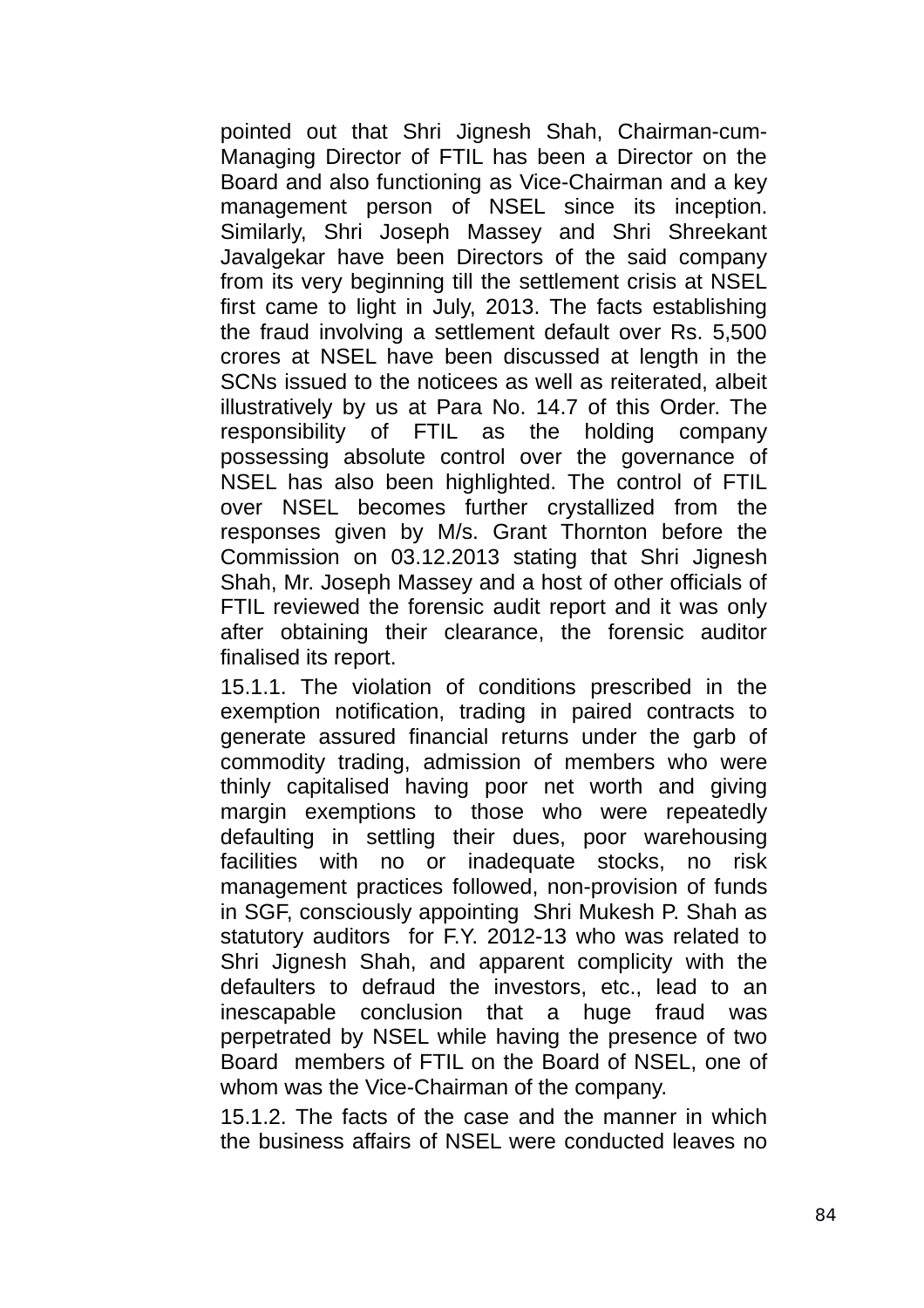doubt in our minds that FTIL, notwithstanding its contentions that it was ignorant of the affairs and conduct of NSEL, exerted a dominant influence on the management, and directed, controlled and supervised the governance of NSEL. In the face of a fraud of such a magnitude involving settlement crises of Rs. 5,500 crores owed to over 13,000 sellers/investors on the trading platform of NSEL, FTIL, cannot seek to take refuge behind the corporate veil so as to unjustifiably isolate itself from the fraudulent actions that took place at NSEL resulting in such a huge payment crisis.

15.1.3. FTIL has its principal business of development of software which has become the technology platform for almost the entire industry engaged in broking in shares and securities, commodities, foreign exchange etc. As has been demonstrated by FTIL in their written submission, FTIL has floated a number of regulated exchanges – both for securities and commodities derivatives – in India as well as abroad. NSEL was incorporated to provide a trading platform of commodity spot exchange on a pan-India basis for the purpose of which apparently it sought and was granted exemption from the operation of the FCRA, 1952. Since the objective of the NSEL was promoting spot trading in commodities on an electronic platform, its business model did not contemplate venturing into trading in forward contracts. FTIL had already promoted MCX, a regulated exchange under FCRA, 1952, for the purpose of trading in forward contracts. Therefore, having secured an exemption from the purview of FCRA, 1952 on the ground that it was intended to promote spot trading, NSEL was not authorised to allow trading in forward contracts through the scheme of paired contracts, thereby defying conditions stipulated in the exemption notification granted to it. The motive behind allowing trading in forward contracts on the NSEL platform in a circuitous manner on NSEL which was neither recognized nor registered under FCRA, 1952 indicates *mala fide* intention on the part of the promoter of FTIL to use the trading platform of its subsidiary company for illicit gains away from the eyes of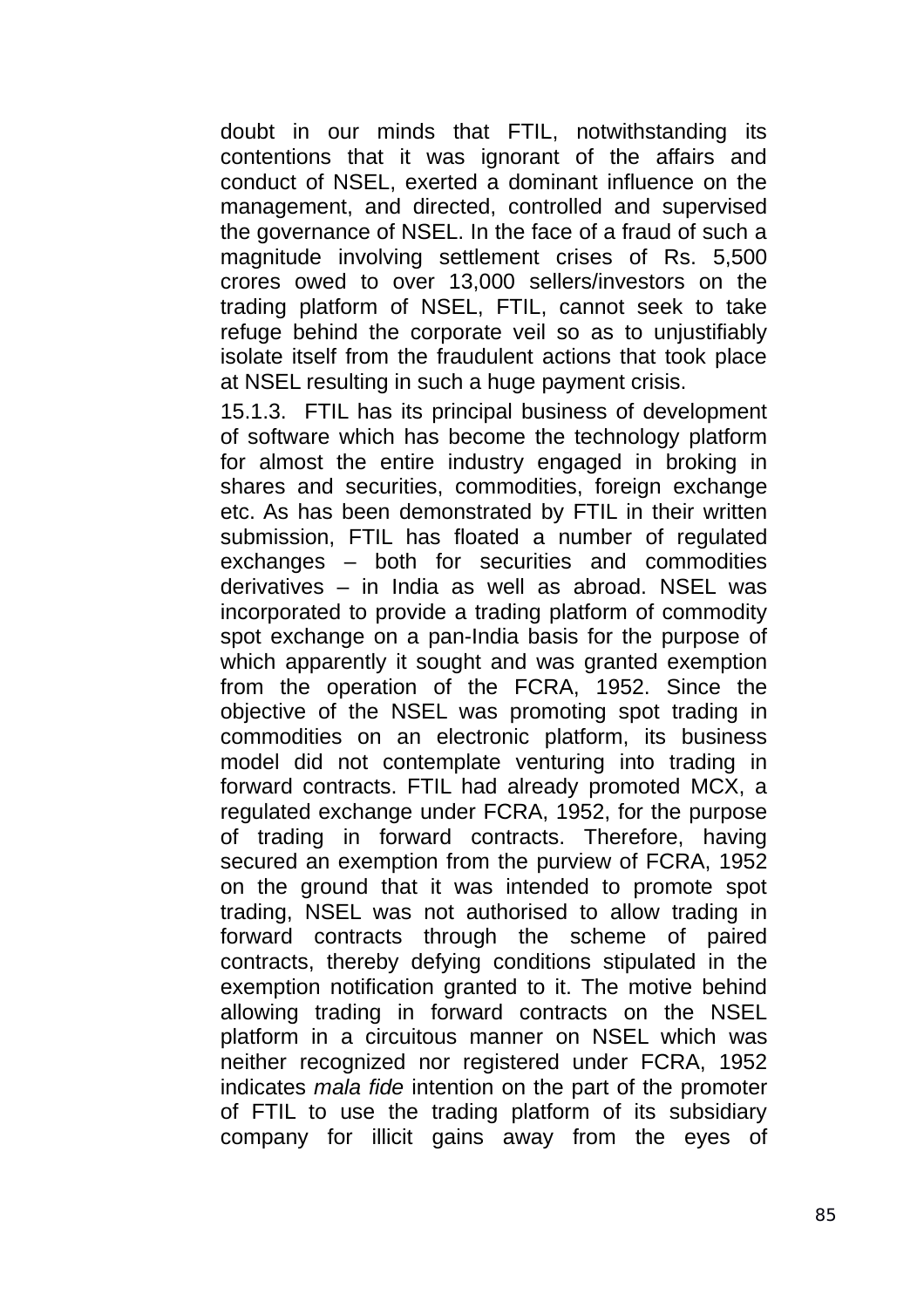Regulator. The fact that FTIL promoted NSEL sought exemption from FCRA, 1952 provisions even before they had started any trading or operation, points to their intention from the outset. In this manner, it misinterpreted the conditions stipulated in the exemption notification in collusion with a handful of members, which ultimately culminated in a massive fraud involving Rs. 5,500 crores, which has the potential effect of eroding trust and confidence in exchanges and financial markets.

15.1.4. Keeping in view the foregoing observations and the facts which reveal misconduct, lack of integrity and unfair practices on the part of FTIL in planning, directing and controlling the activities of its subsidiary company, NSEL, we conclude that FTIL, as the anchor investor in the Multi-Commodity Exchange Ltd. (MCX) does not carry a good reputation and character, record of fairness, integrity or honesty to continue to be a shareholder of the aforesaid regulated exchange. **Therefore, in the public interest and in the interest of the Commodities Derivatives Market which is regulated under FCRA, 1952, the Commission holds that Financial Technologies (India) Ltd. (FTIL) is not a 'fit and proper person' to continue to be a shareholder of 2% or more of the paid-up equity capital of MCX as prescribed under the guidelines issued by the Government of India for capital structure of commodity exchanges post 5-years of operation.** It is further ordered that neither FTIL, nor any company/entity controlled by it, either directly or indirectly, shall hold any shares in any association/Exchange recognised by the Government or registered by the FMC in excess of the threshold limit of the total paid-up equity capital of such Association/Exchange as prescribed under the commodity exchange guidelines and post 5-year guidelines."

(emphasis in original)

Based on the Grant Thornton report and the FMC order, the draft

amalgamation order dated 21.10.2014 then relied on the same facts,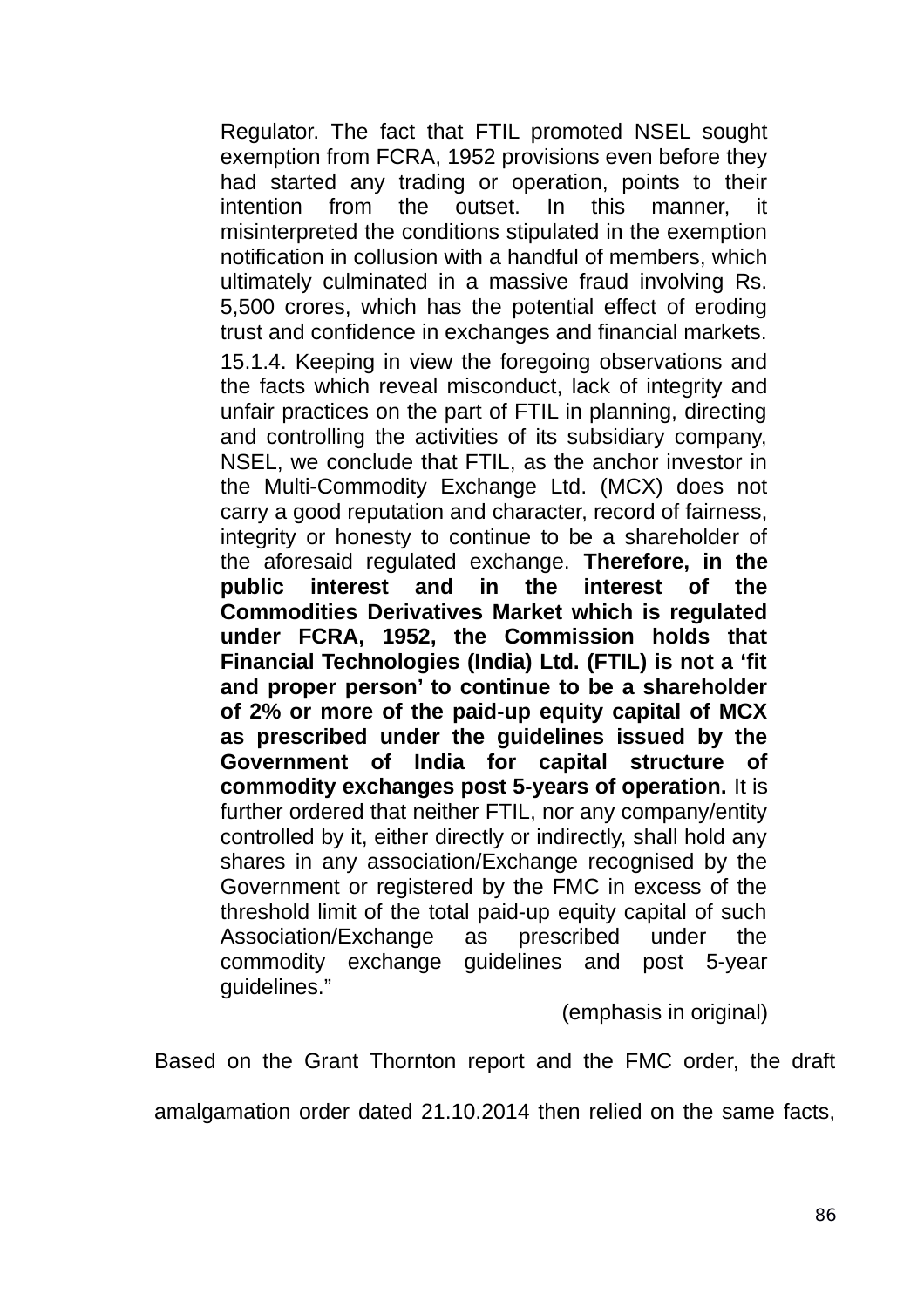as did the final assessment order. The final amalgamation order also refers to an investigation under Section 209A into the affairs of NSEL which led to infractions of Sections 211, 217 and 292A of the Companies Act. These are compoundable offences which have, in fact, been compounded by orders dated 03.03.2016 and 31.05.2016 by the concerned authority.

55.3. We have seen that neither FTIL nor NSEL has denied the fact that paired contracts in commodities were going on, and by April to July, 2013, 99% (and excluding E-series contracts), at least 46% of the turnover of NSEL was made up of such paired contracts. There is no doubt that such paired contracts were, in fact, financing transactions which were distinct from sale and purchase transactions in commodities and were, thus, in breach of both the exemptions granted to NSEL, and the FCRA. We have also seen that NSEL throughout kept representing that it was, in fact, a commodity exchange dealing with spot deliveries. Apart from the Grant Thornton report and the FMC order, we have also seen that Shri Jignesh Shah, on 10.07.2013, made representations to the DCA and the FMC, in which he stated that NSEL had full stock as collateral; 10-20% of open position as margin money; and that the stock currently held in NSEL's 120 warehouses was valued at INR 6000 crore, all of which turned out to be incorrect.

87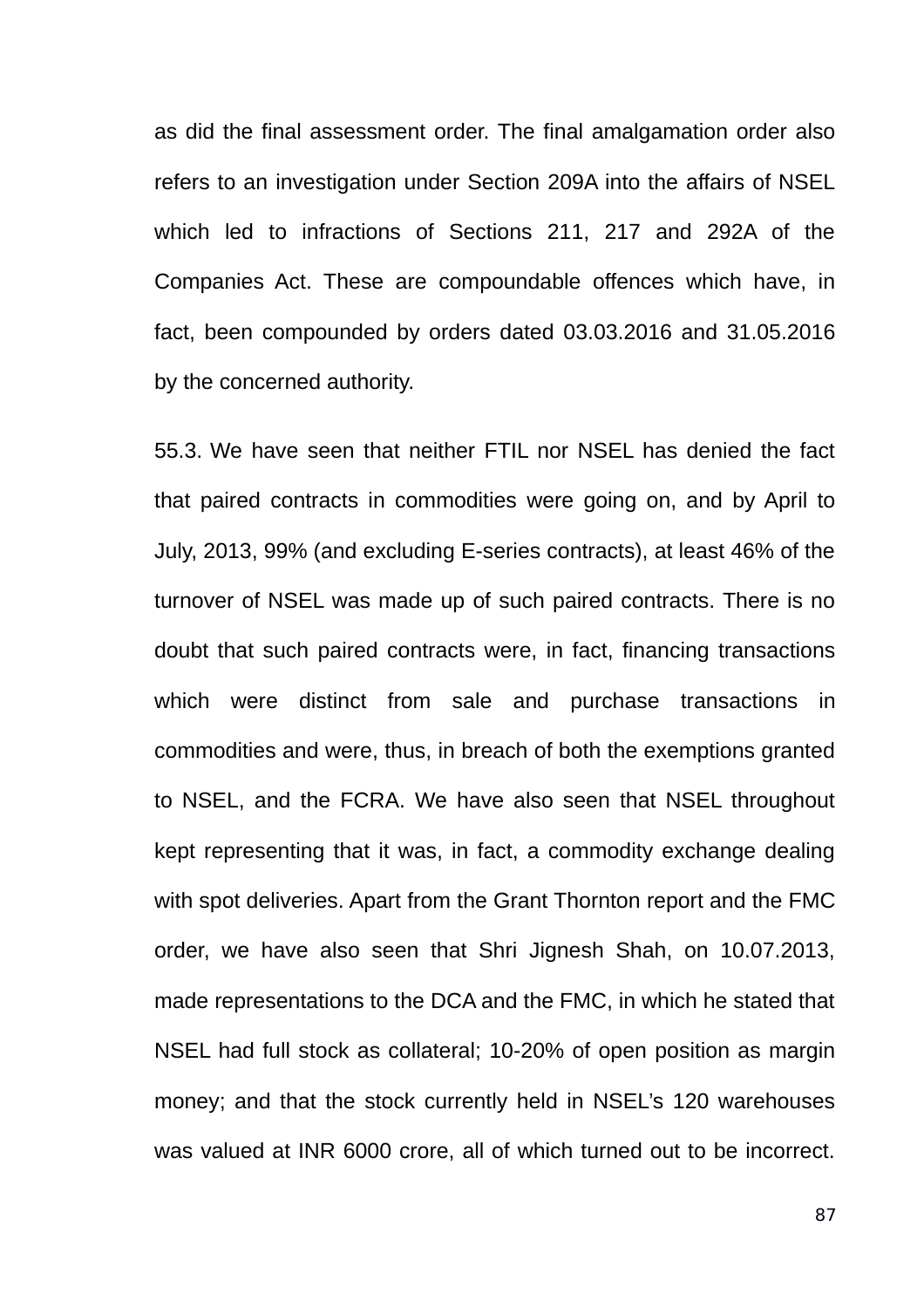Further, there is no doubt whatsoever that in July, 2013, as a result of NSEL stopping trading on its exchange, a payment crisis of approximately INR 5600 crore arose. The further question that remains is whether, given these facts, the conditions precedent for the applicability of Section 396 were followed.

56. When it comes to whether the Central Government's satisfaction as to whether it was "essential" to amalgamate the aforesaid companies, what must be borne in mind is that NSEL had itself offered a settlement scheme to pay back the persons who have allegedly been duped. It was found that this scheme could not really take off, as a result of which, large amounts continued to be owed to such persons. That this was the real concern of the FMC is clear from a letter dated 18.08.2014 addressed by the FMC to the Secretary, Ministry of Corporate Affairs. This letter states:

"xxx xxx xxx

2. As apprised earlier, consequent to the suspension of trading and a huge settlement default that took place at NSEL on 31.07.2007, the Government of India, Ministry of Consumer Affairs, Food & Public Distribution, Department of Consumer Affairs (DCA) vide its notification dated  $6<sup>th</sup>$  August, 2013 (copy enclosed as Annexure II) inter-alia provided that settlement of all outstanding one day forward contract at NSEL shall be done under the supervision of FMC. In exercise of this supervisory role, the Commission has been continuously taking all possible steps and has been regularly pursuing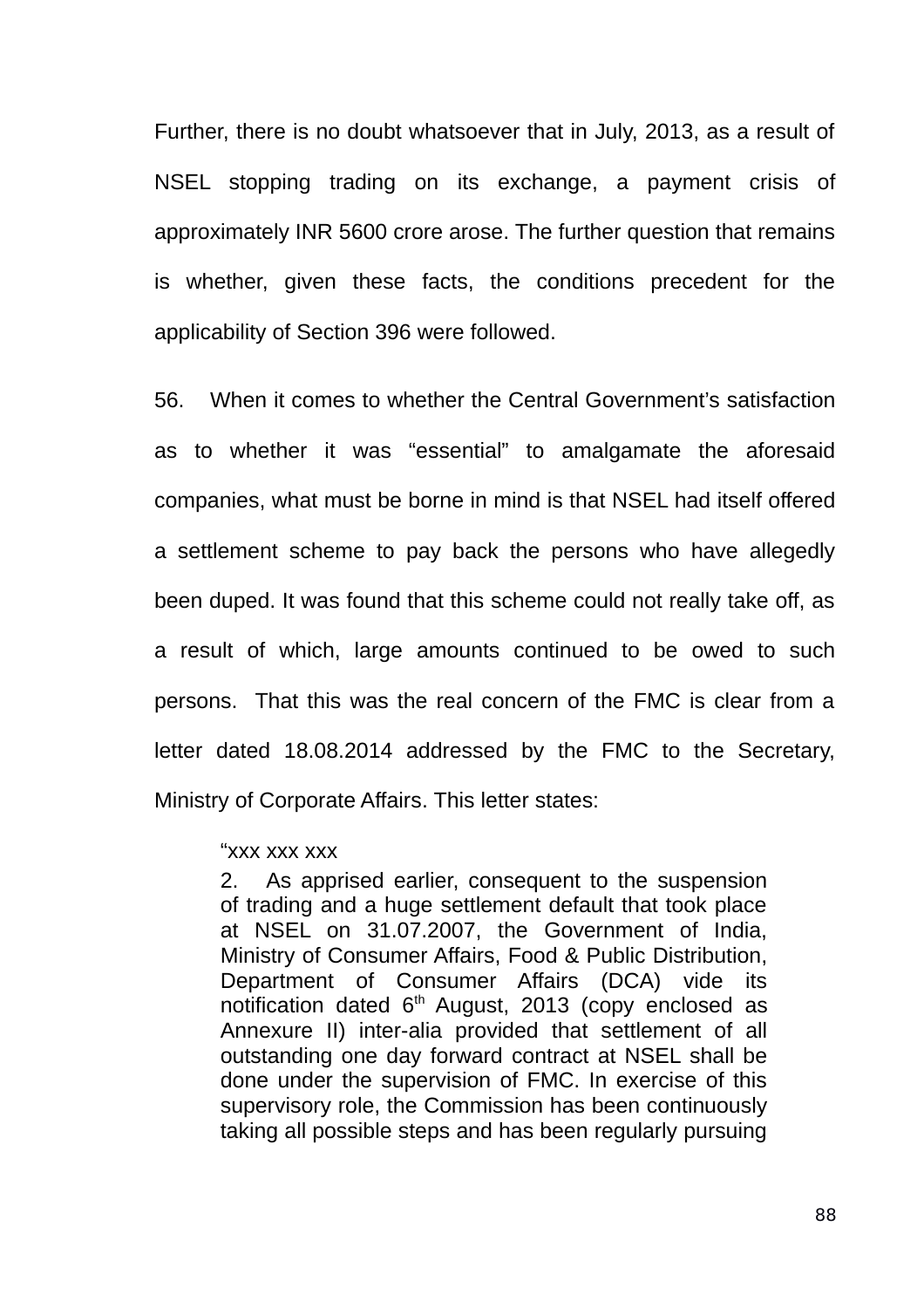with NSEL to expedite the recovery proceedings against the defaulters at its platform. To ensure better monitoring of NSEL's compliance the Commission had vide No. 8/1/2013 (1)-MD-1(1)(C)/Settlement (Vol.-IV) dated  $29<sup>th</sup>$ November, 2013 (copy enclosed as Annexure III) constituted a Monitoring & Auction Committee (MAC) comprising the representatives of various members associations and investors bodies to assist and advise the Commission on matters pertaining to the Commission's supervisory role over the settlement of outstanding contracts at NSEL.

3. It is observed that even after one year's incessant efforts and in spite of FMC's active role in supervising the settlement of contracts, the settlement plan could not result in making any substantial payment to the investors as the process of recovery of dues by NSEL from the defaulting members is very slow. It is submitted that, it is only the NSEL, which has the responsibility to take all possible coercive measures as per their rules/bye-laws and other laws of the land, to ensure that the outstanding dues of all investors are settled. However as on date, NSEL has been able to make a payment of only Rs. 538.56 crores to its members as against the payment dues of approximately Rs. 5500 crores. This amount also includes an amount of Rs. 179.26 crores borrowed by NSEL from its holding company, FTIL which was distributed to small participants. The representatives of members associations and investor bodies on the MAC in their meeting with the Commission have represented the NSEL has lost its credibility as an institution. Further the employee attrition in NSEL in the recent months has been extremely high and it is learnt that the staff strength of NSEL has come down considerably, adversely affecting the recovery process. As per the information received from NSEL, the total employee count on NSEL rolls was 193 as on 31.07.2013 (when NSEL had suspended trading in one day forward contracts) which came down to 33 on 31.07.2014. The morale of the employees at NSEL is also very low. NSEL is also confronted with a number of cases against it, which are pending in the High Courts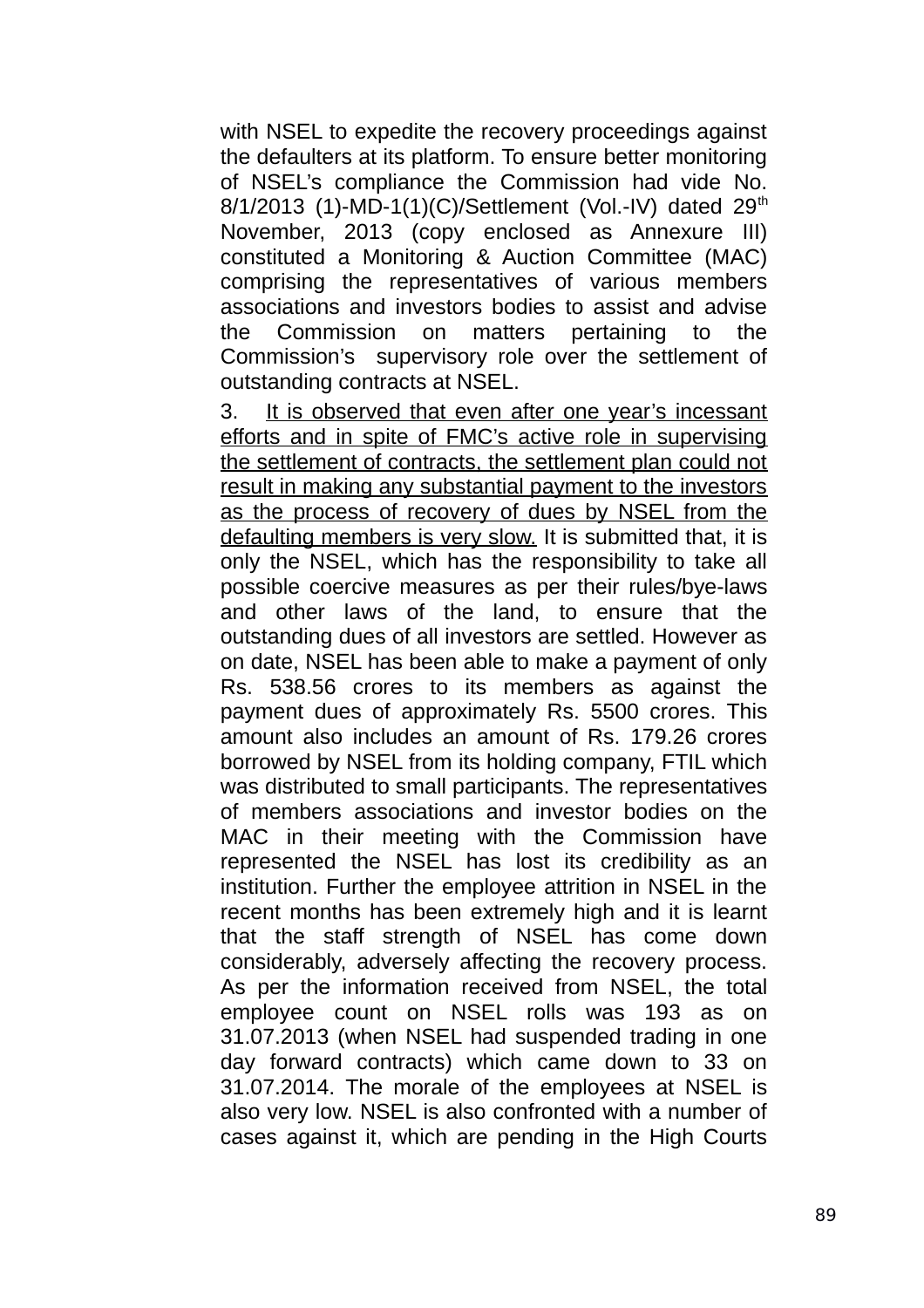and MPID Court relating to its failure to make payment to the investors. The company is hardly left with any financial resources to meet even legal expenses apart from meeting staff salaries and other expenses related to recovery process. The members of the Monitoring & Auction Committee have expressed their views that with the loss of credibility, weak Organizational structure, depletion of man-power strength and lack of financial resources, NSEL has become totally ineffective in pursuing the recovery of the defaulted amounts from the defaulter members.

4. It may be noted that NSEL is a subsidiary of Financial Technologies India Ltd. (FTIL) which holds 99.99% of the shares of NSEL. Hence, for all practical purposes NSEL is a wholly owned subsidiary of FTIL and therefore it is the primary responsibility of the parent company, i.e. FTIL to own complete responsibility for the affairs of its subsidiary company. In this regard attention is drawn to the order of the Commission No. 4/5/2013- MKT-I/B dated 17<sup>th</sup> December, 2013 (copy enclosed as Annexure IV) in the matter of "Fit and Proper Person" status of M/s FTIL (another shareholder and promoter of MCX) and in the matter of Shri Jignesh Shah & Shri Joseph Massey ex-Directors & Shri Shreekant Javalgekar ex-MD and CEO of MCX. Some of the important highlights of the said order pertaining to FTIL are as below:

(i) In para 14.2.1 of the order it is inter-alia mentioned that NSEL by virtue of being a separate legal entity cannot be said to be independent from the control of the holding/parent company i.e. FTIL which holds 99.99% of its share capital.

(ii) In para 14.5.2 it is inter-alia mentioned that since FTIL is effectively the only shareholder of NSEL, the constitution of the Board of Directors of NSEL is entirely under its control. FTIL through the Board of Directors of NSEL constituted by it possesses effectual and absolute control over its subsidiary company i.e. NSEL. Such control is further amplified and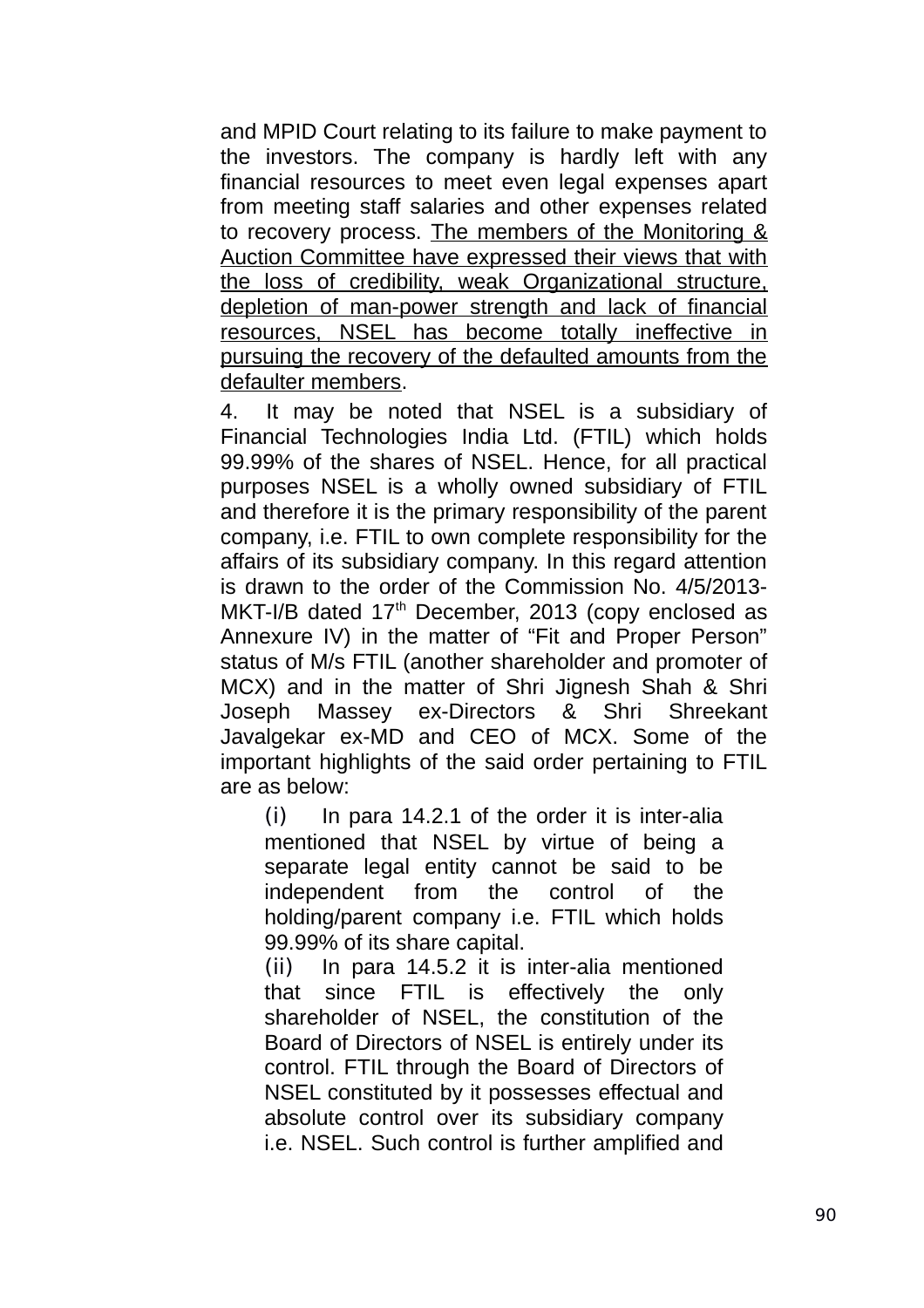accomplished by the fact that Shri Jignesh Shah, the promoter and Chairman-cum-Managing Director of FTIL has been on the Board of NSEL and functioning as Vice-Chairman of the Company since its inception. Shri Joseph Massey was also a common Director both on the Board of FTIL and NSEL, while Shri Shreekant Javalgekar continued to be a Director of NSEL till he resigned from the post in July 2013;

(iii) In para 14.5.3 of the order it is inter-alia mentioned that it is on record that all the minutes of Board meetings of NSEL were regularly tabled at the Board meetings of FTIL. FTIL kept itself apprised about the affairs of NSEL and also approved/ratified the actions of NSEL in its Board meetings on a regular basis;

(iv) In para 14.9.1 of the order it is inter-alia mentioned that it is undisputed that NSEL was an Exchange in which FTIL had ownership interest to the extent of 99.9998% leaving a negligible 0.0002% stake to NAFED. The Articles of Association of NSEL confers authority to its shareholders to appoint Directors. As the single largest shareholder, it is FTIL which has nominated all the directors on the NSEL board. As a wholly-owned subsidiary, NSEL is completely under the control of FTIL, including financial control over the affairs of NSEL. FTIL, which had the responsibility of managing the affairs of NSEL, cannot claim to be unaware of the wrong-doing and fraud committed by the management of NSEL.

 $(v)$  In para 14.10.06 of the order it is interalia mentioned that FTIL cannot shy away from its role and duty as a parent company to take reasonable care and exercise prudence in management and governance of the subsidiary company.

(vi) In para 14.10.8 of the order it is inter-alia mentioned that FTIL has not furnished any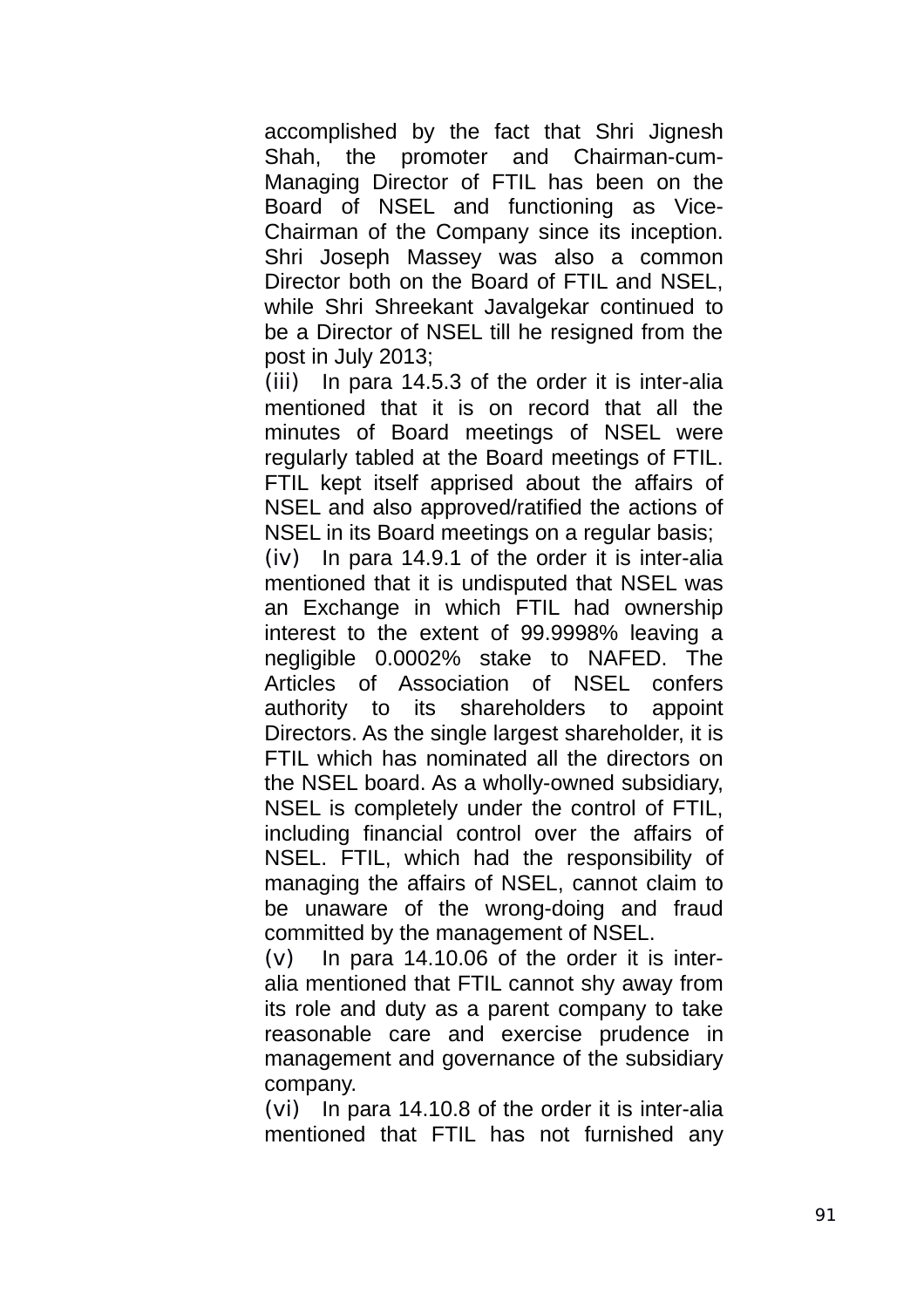explanation as to what steps have been taken by NSEL or by it as a parent company to honour the commitment of assuring safety and risk-free trading to the members and clients who have traded on their platform purely on the basis of an explicit assurance that the Exchange shall step into the shoes of counter parties should there be any default by any participant.

(vii) In para 15.1.3 of the order it is inter-alia mentioned that FTIL has its principal business of development of software which has become the technology platform for almost the entire industry engaged in broking in shares and securities, commodities, foreign exchange etc. The motive behind allowing trading in forward contracts on the NSEL platform in a circuitous manner on NSEL which was neither recognized nor registered under FCRA, 1952 indicates mala fide intention on the part of the promoter of FTIL to use the trading platform of its subsidiary company for illicit gains away from the eyes of Regulator.

5. The aforesaid facts would clearly establish that the Board of FTIL and its promoters under the leadership of Shri Jignesh Shah have been actively controlling and directing the affairs of NSEL and it is due to the poor governance and irregularities perpetrated in to the affairs of NSEL by FTIL and its promoters that the defaulting members defrauded the exchange to the extent of Rs. 5,500 crores thereby causing huge financial loss to more than 13,000 investors. It is submitted that the aforesaid order dated  $17<sup>th</sup>$  December, 2013 passed by the Commission is based on tangible facts on the role of FTIL in the affairs of NSEL, mustered by the Commission on its own and also the facts revealed by the forensic auditor M/s. Grant Thornton who were engaged by NSEL to conduct a forensic audit into the affairs of NSEL post the settlement crisis. It may be noted the Hon'ble Bombay High Court has also refused to grant any interim relief to FTIL and three other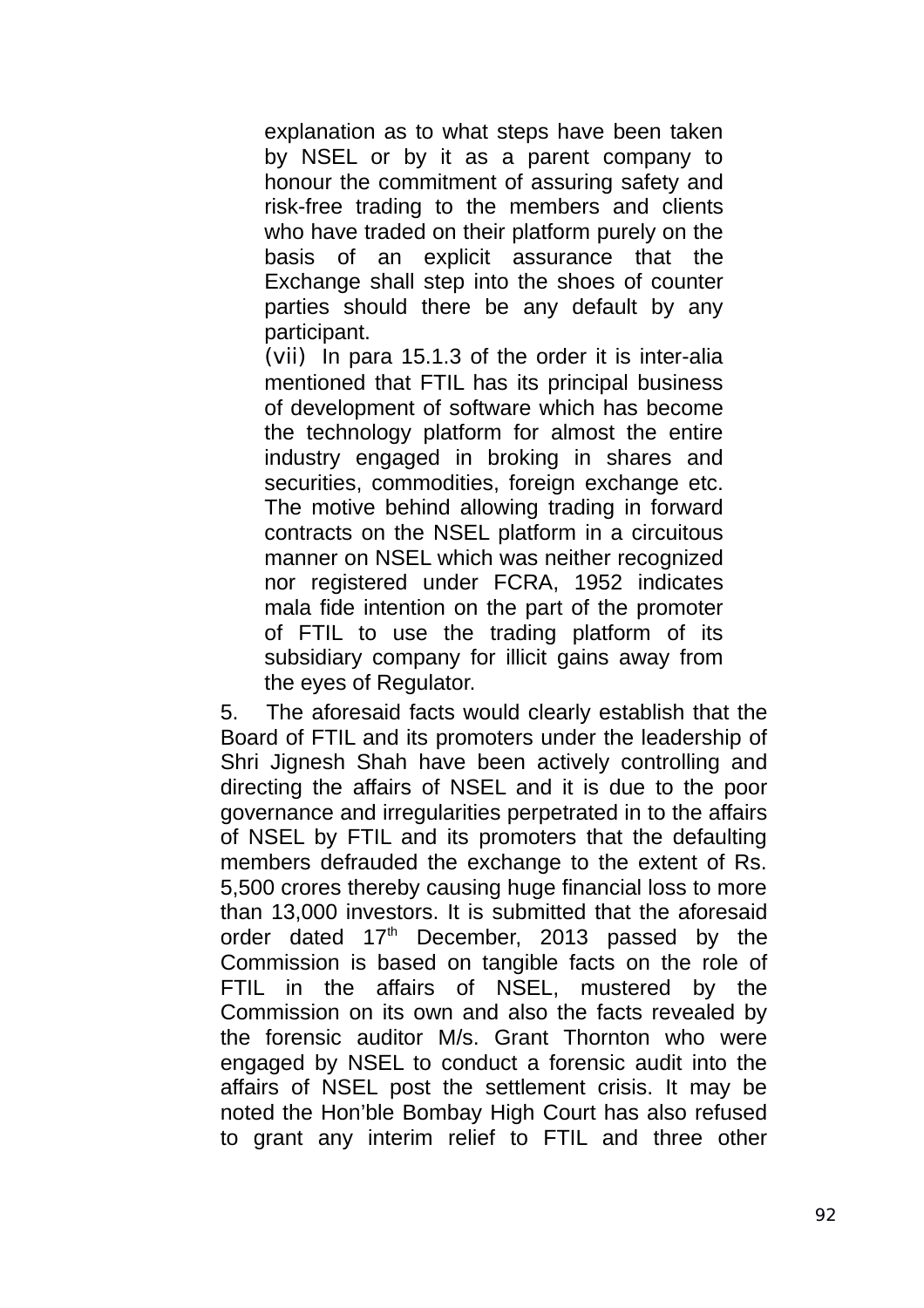individuals in respect of the aforesaid order dated  $17<sup>th</sup>$ December, 2013 passed by the Commission declaring FTIL, Shri Jignesh Shah, Shri Joseph Massey and Shri Shreekant Javalgekar as not fit and proper persons to be shareholders or a Director in any of the recognized commodity exchanges. FTIL and other three individuals have so far not challenged the above interim order of the Hon'ble High Court.

6. It is also submitted that the Working Group constituted by the Central Government under the Chairmanship of Deputy Governor, Reserve Bank of India to examine into the systematic risk arising in consequence of the NSEL settlement debacle, have inter alia recommended that the ownership, governance and management structure at FTIL and the exchanges promoted by FTIL need to be assessed and the possibility of bringing in an institutionalized framework and approach to these aspects explored.

7. It may also be noted here that pursuant to the criminal proceedings and arrest of Shri Jignesh Shah, Chairman-cum-Managing Director of FTIL who was also the Vice-Chairman of NSEL, the EOW of Mumbai Police, has since filed a chargesheet against Shri Jignesh Shah under various sections of Indian Penal Code and also the Maharashtra Protection of Interest of Depositors (MPID) Act, 1999, before the Hon'ble Sessions Judge, Special Court under MPID Act, Mumbai which vindicates the stand already taken by the Commission in its order dated  $17<sup>th</sup>$  December, 2013 pertaining to the role and responsibility of FTIL as a parent company in the affairs of its wholly owned subsidiary i.e. NSEL.

8. The aforesaid submissions would make it clear that NSEL as a corporate entity has now been rendered bereft of any credibility and now seems financially and physically incapable of effecting any substantial recovery from the defaulting members, notwithstanding all the legal and other measures taken by it against them under the instructions/supervision of the Commission. Similarly, the Board and management of FTIL, by their very conduct in managing the affairs of NSEL and continuous effort to distance themselves from their responsibility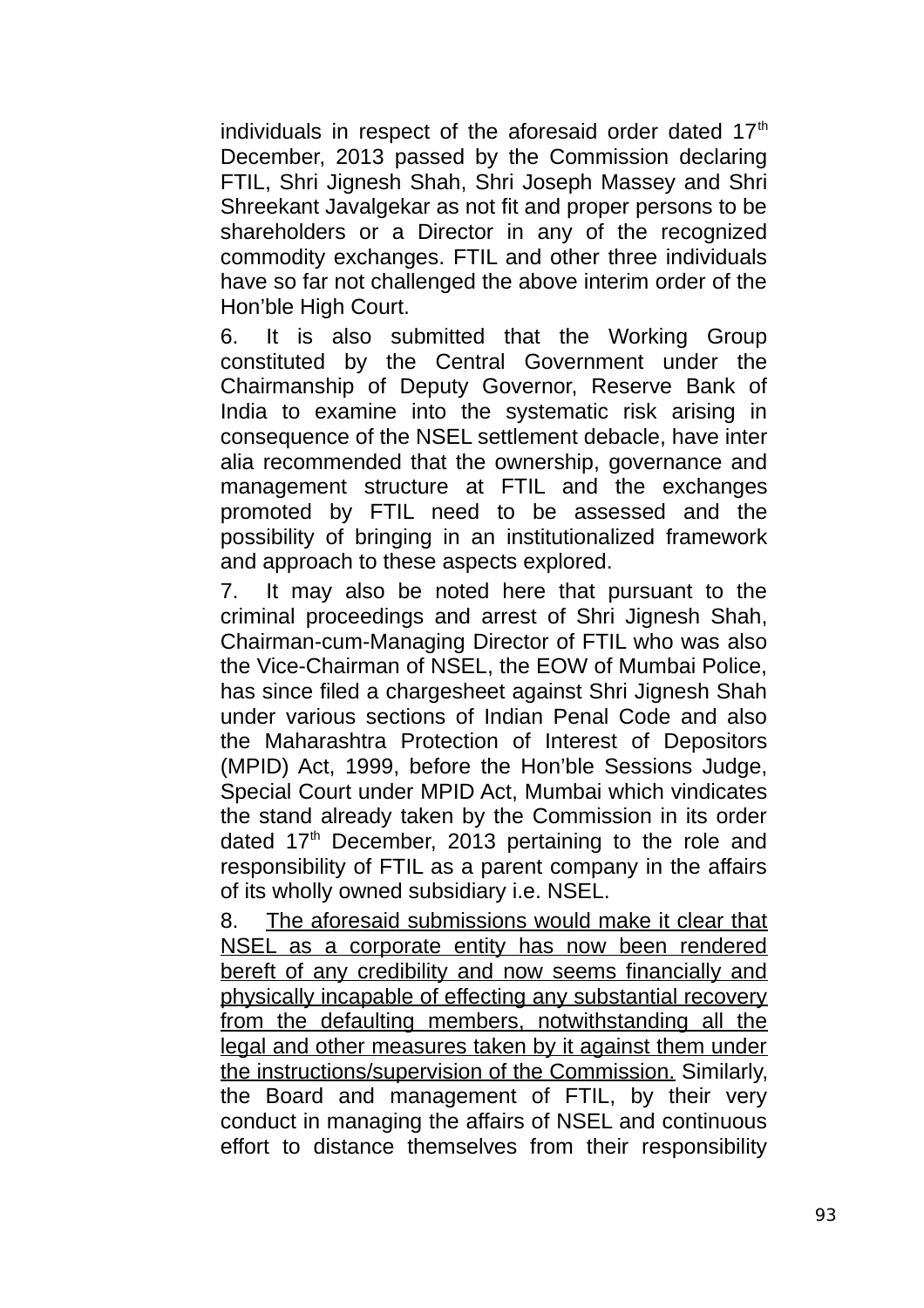towards NSEL after the settlement default, have lost their credibility as a responsive and responsible holding company.

9. Keeping the aforesaid emergency situation in view, the Commission is of the view that time has come for the Ministry of Corporate Affairs to consider:

(i) merging/amalgamating NSEL with FTIL in public interest so that the human/financial resources of FTIL are also directed towards facilitating speedy recovery of dues from the defaulters at NSEL and FTIL takes responsibility to resolve the payment crisis at NSEL at the earliest.

(ii) Further, it is suggested that together with merger/amalgamation of NSEL with FTIL, taking over of the management of FTIL may also be considered so that the affairs of FTIL can be managed in a professional way by bringing in an institutionalized framework as recommended by Working Group appointed by Government of India.

xxx xxx xxx"

(emphasis supplied)

This letter would show that the immediate reason for amalgamation, according to the FMC, and which was faithfully carried out by Government, is that NSEL, as a corporate entity, seems financially and physically incapable of effecting any substantial recovery from defaulting members. This was the "emergency situation" according to the FMC, which should lead to an order of amalgamation of the holding and subsidiary companies so that the holding company's financial resources could be used to pursue proceedings by which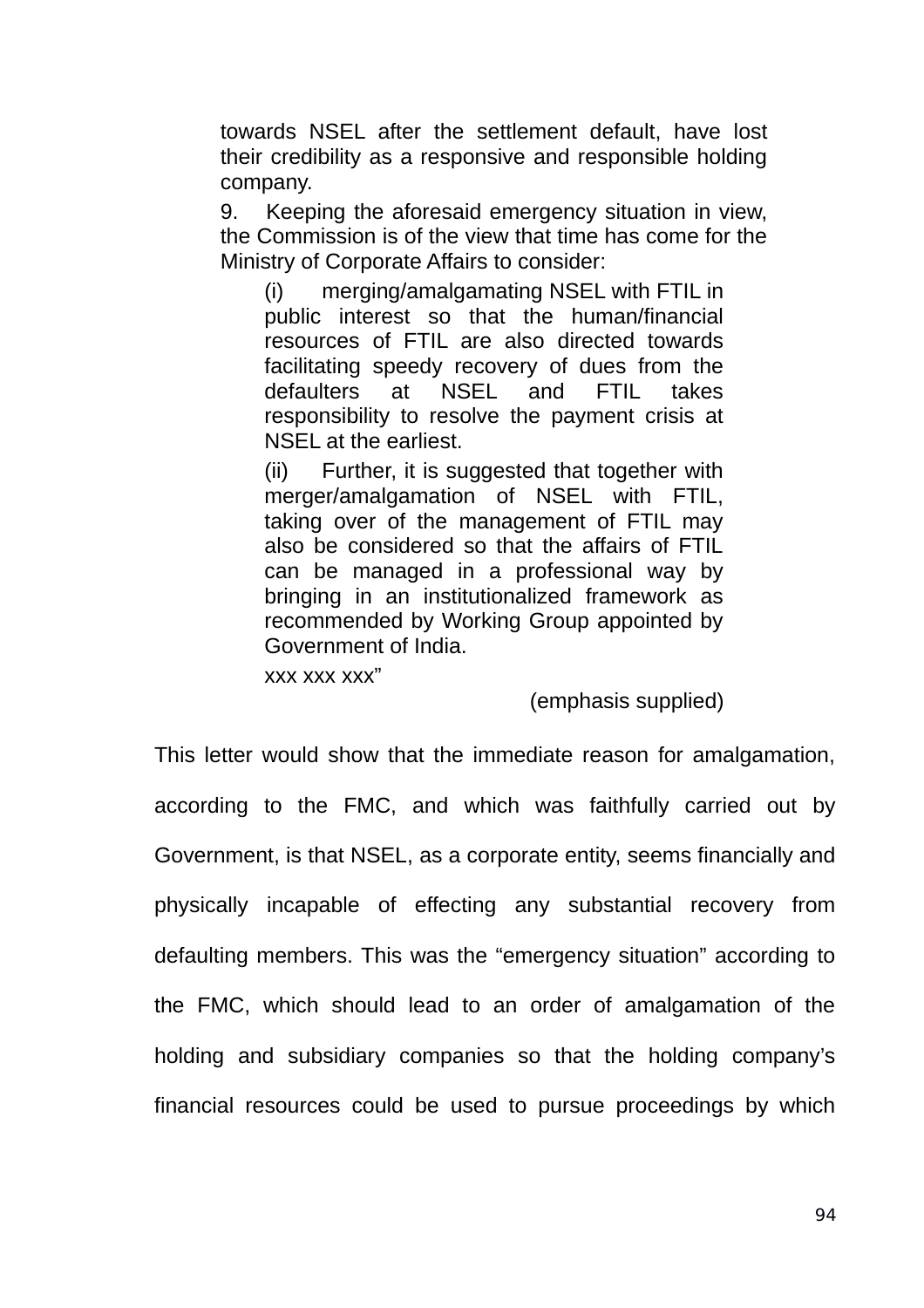monies owed to the alleged duped investors/traders could be recovered.

56.1. What is important to note is that by the time the final order of amalgamation was passed, i.e., on 12.02.2016, the final order itself records:

# "**8.1.Economic Offences Wing, Mumbai:**

- Total amount due and recoverable from 24 defaulters is Rs. 5689.95 crores.
- Injunctions against assets of defaulters worth Rs. 4400.10 crore have been obtained.
- Decrees worth Rs. 1233.02 crore have been obtained against 5 defaulters.
- Assets worth Rs. 5444.31 crore belonging to the defaulters have been attached of which assets worth Rs. 4654.62 crore have been published in Gazette under the MPID Act for liquidation under the supervision of MPID Court and balance assets worth Rs. 789.69 crore have been attached/secured for attachment by the EOW:
- Assets worth Rs. 885.32 crore belonging to the directors and employees of NSEL have been attached out of which assets worth Rs. 882.32 crores have already been published in Gazette under MPID Act for liquidation under the supervision of MPID Court and balance assets worth Rs. 3 crore have been attached/secured for attachment by the EOW;
- MPID Court has already issued notices u/s 4 & 5 of the MPID Act to the persons whose assets have been attached as above. Thus, the process of liquidation of the attached assets has started.
- Bombay High Court has appointed a 3-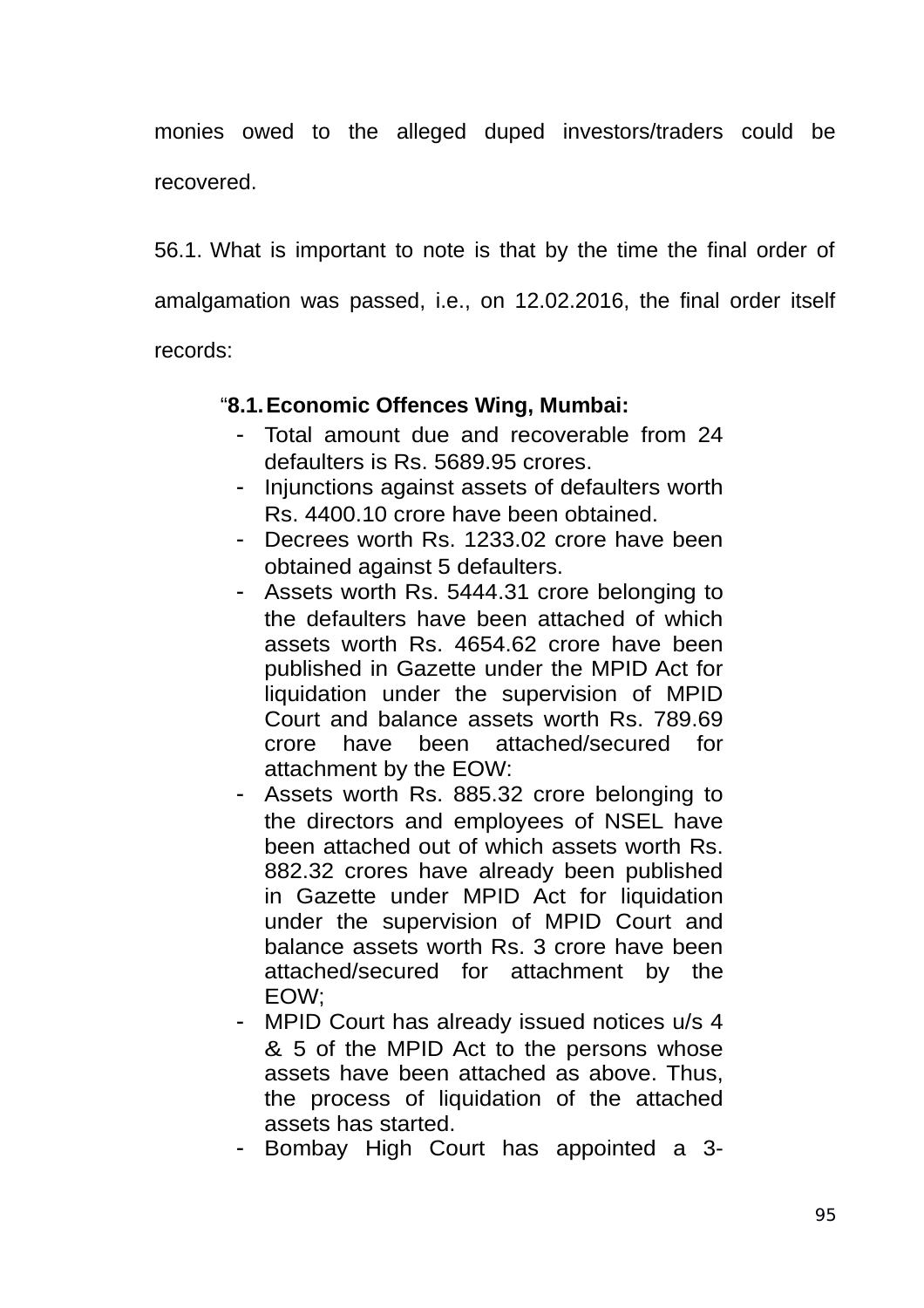member committee headed by Mr. Justice (Retd.) V.C. Daga and 2 experts in finance and law to recover and monetize the assets of the defaulters.

 Rs.558.83 crores have been recovered so far, out of which Rs. 379.83 crore have been received/recovered from the defaulters and Rs. 179 crore were disbursed by NSEL to small traders/investors.

#### **8.2. Enforcement Directorate:**

- ED has traced proceeds of crime amounting to Rs. 3973.83 crore to the 25 defaulters;
- ED has attached assets worth Rs. 837.01 crore belonging to 12 defaulters;
- As per the recent amendment in the PMLA, the assets attached by ED can be used for restitution to the victims.

**8.3.** The above status indicates that the said enforcement agencies are working as per their mandate……."

56.2. What concerned the FMC in August 2014 has, by the date of the final amalgamation order, been largely redressed without amalgamation. The "emergency situation" of 2013 which, even according to the Central Government, required the emergent step of compulsory amalgamation has, by the time of the passing of the Central Government order, disappeared. Thus, the raison d'être for applying Section 396 of the Companies Act has, by the passage of time, itself disappeared. In fact, as on today, decrees/awards worth INR 3365 crore have been obtained against the defaulters, with INR 835.88 crore crystallised by the committee set up by the High Court,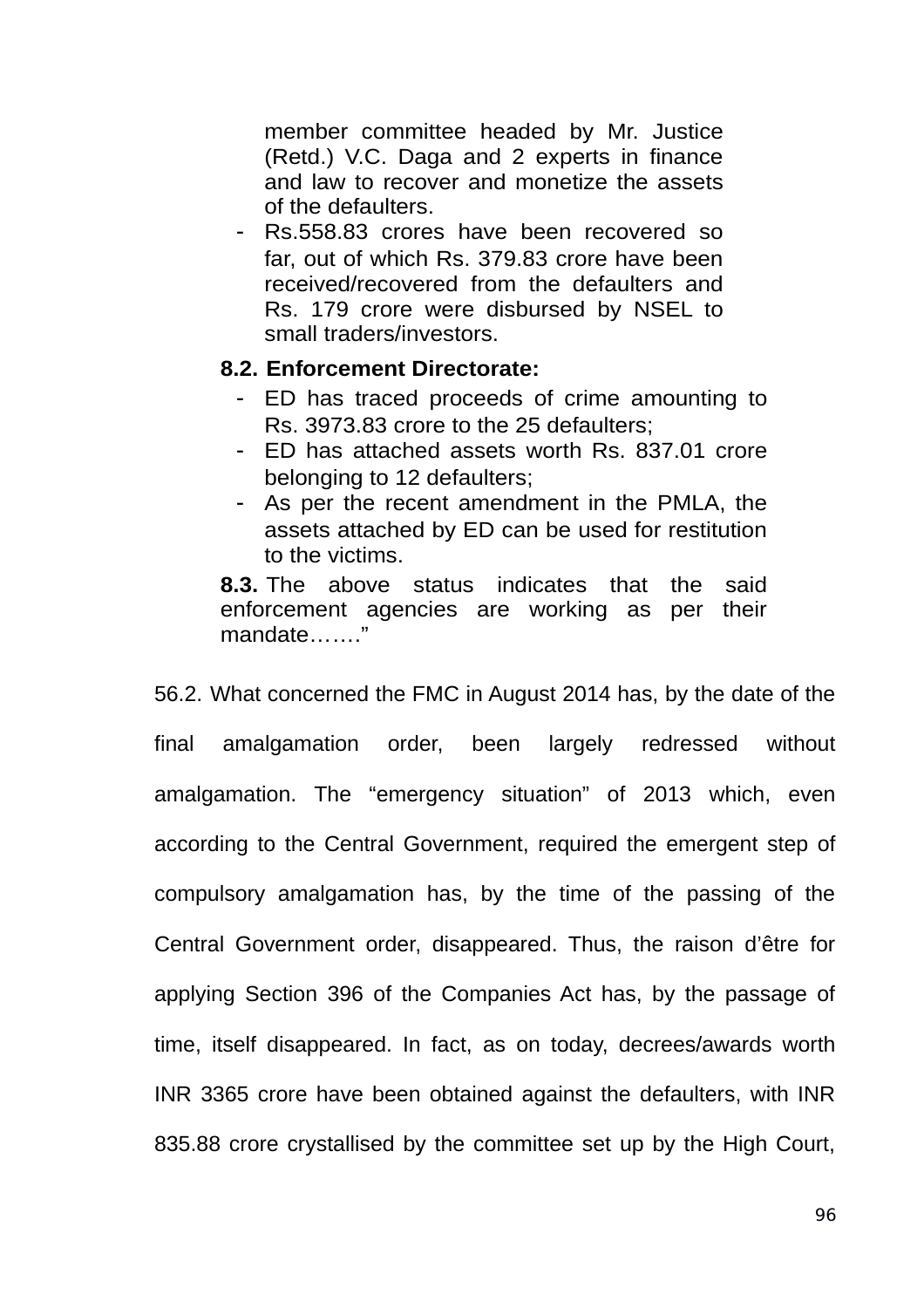pending acceptance by the High Court, even without using the financial resources of FTIL as an amalgamated company. What is, therefore, important to note is that what was emergent, and therefore, essential, even according to the FMC and the Government in 2013- 2014, has been largely redressed in 2016, by the time the amalgamation order was made. Also, the Central Government order does not apply its mind to the essentiality aspect of Section 396 at all. In fact, in several places, it refers to "essential public interest" as if "essential" goes with "public interest" instead of being a separate and distinct condition precedent to the exercise of power under Section 396. On facts, therefore, it is clear that the essentiality test, which is the condition precedent to the applicable to Section 396, cannot be said to have been satisfied.

57. During the course of proceedings before the Division Bench of the Bombay High Court, FTIL tendered an affidavit dated 04.07.2017, to place on record its resolution dated 28.03.2016 to infuse a sum of upto INR 50 crore for each of the financial years 2016-2017 to 2018- 2019 to support NSEL to recover dues from defaulters, defend various cases, and continue taking necessary legal action against various parties to recover amounts from defaulters. The Division Bench refers to this affidavit as follows:

97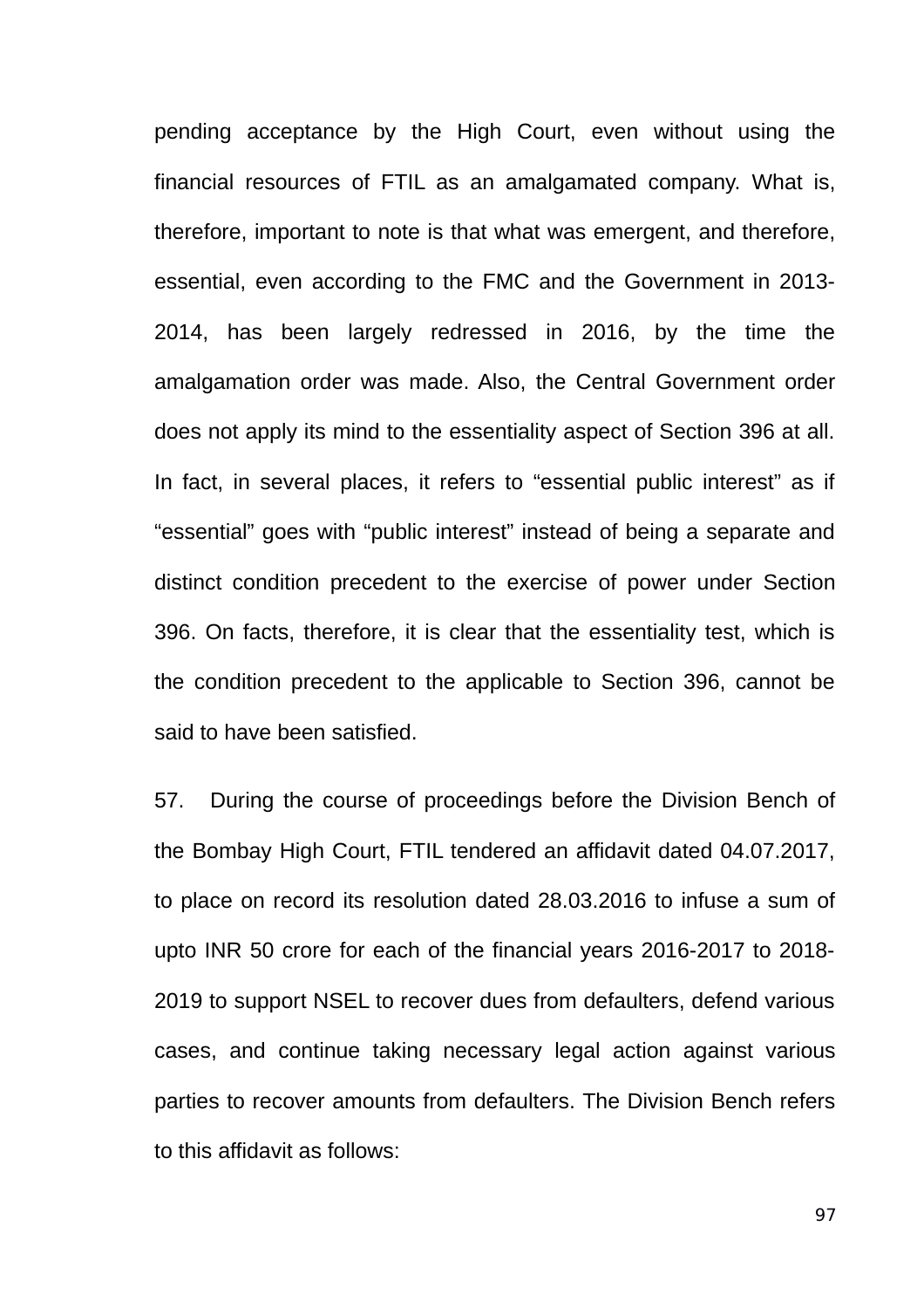"**293]** At the stage, when the final hearing in these petitions had considerably advanced, FTIL, tendered an affidavit dated 4th July 2017 to place on record its resolution dated 28th March 2016 to infuse a sum up to Rs. 50 crores for each of the financial years, i.e., FY 2016-17 to FY 2018-19, to support NSEL to recover dues from defaulters; to defend various legal cases; to continue taking necessary legal actions against various parties to recover amounts from defaulters; and for working capital. The affidavit states that such resolution was passed and such finances are proposed to be infused at the request of NSEL.

**294]** The affidavit dated 4th July 2017 also confirms that the activities of NSEL have come to *a grinding halt*, though, the affidavit purports to blame the FMC for such a situation. The affidavit also states that up to now FTIL has infused approximately Rs. 109 crores with NSEL, mainly to prosecute and defend legal proceedings. There is reference to NSEL having obtained decrees worth more than Rs. 1200 crores and injunctions against assets of defaulters valued at Rs. 5444.31 crores. The affidavit further states that FTIL is committed to funding NSEL for purposes of recovery from defaulters since the occurrence of payment crisis on the exchange platform of NSEL.

**295]** If the contention of Mr. Chinoy to the effect that there is absolutely no problem in the functioning of NSEL or that NSEL has the necessary wherewithal, both financial as well as infrastructural, to effect recoveries from the defaulters, is to be accepted, then, there was no reason to rely upon contribution from FTIL, made or proposed to be made at a belated stage. The FTIL resolution dated 28th March 2016, far from affording any cause to interfere with the impugned order, in fact, lends support to the reasoning in the impugned order that the NSEL, on its own, lacks financial as well as infrastructural capacity to affect any recoveries from the defaulters. The affidavit dated 4th July 2017 and the resolution dated 28th March 2016 is also indicative of the business realities of the situation, which is incidentally yet another ground in the impugned order."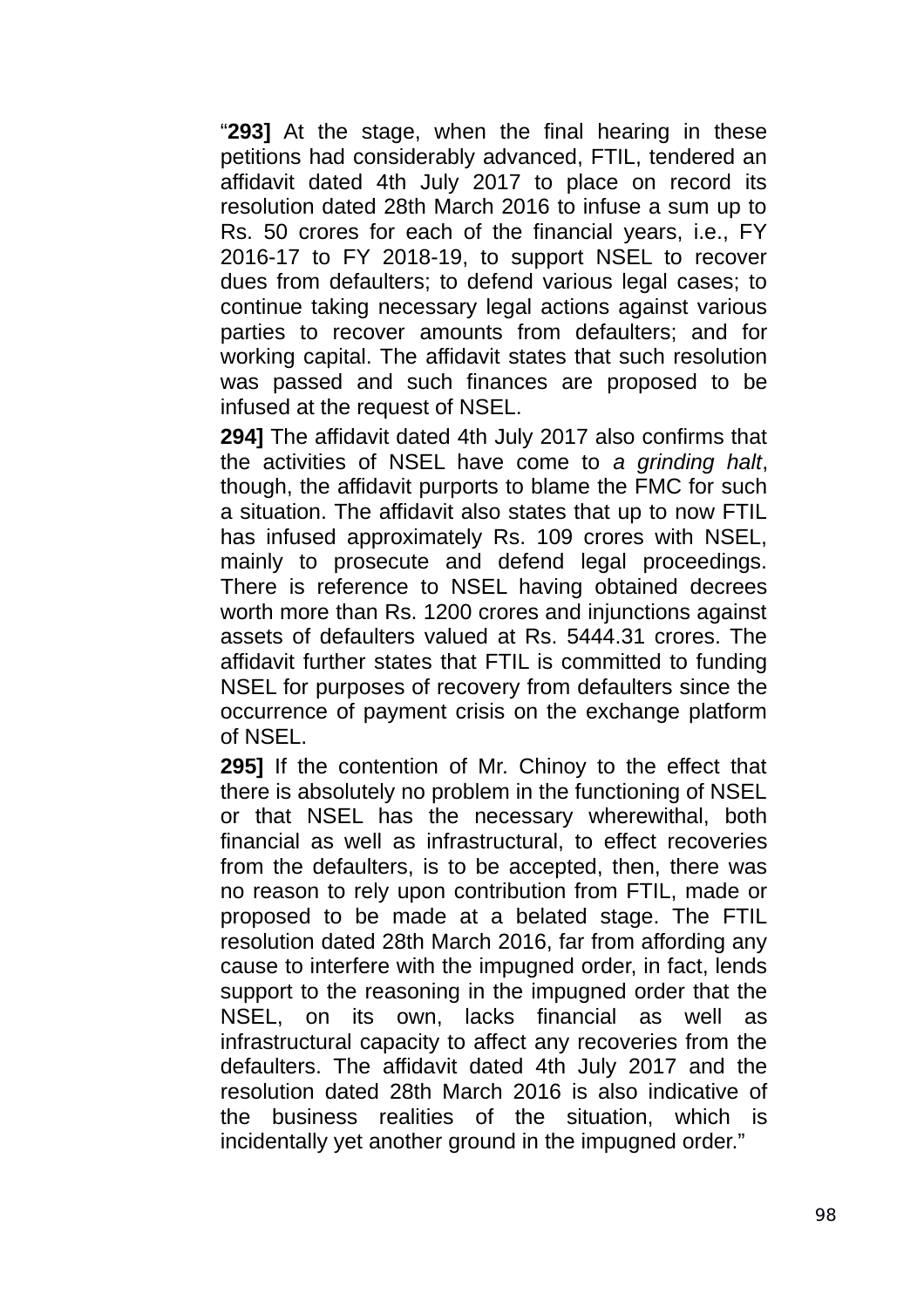#### (emphasis in original)

58. The High Court comment on the aforesaid affidavit is not correct. The affidavit proceeds on the footing that since the activities of NSEL have come to a grinding halt, FTIL would help NSEL to effect recoveries from defaulters. The affidavit nowhere states that there is no problem in the functioning of NSEL, or that NSEL has or does not have the necessary wherewithal to effect recovery from defaulters. Even in the hearing before us, FTIL has submitted an affidavit-cumundertaking dated 11.04.2019, stating that it will continue to infuse funds into NSEL so that recovery of dues from defaulters does not, in any manner, get stymied. We take this affidavit and undertaking on record, and hold FTIL to this undertaking made before this Court.

59. When it comes to "public interest" as opposed to the "private interest" of investors/traders, who have not been paid, the amalgamation order dated 12.02.2016 makes interesting reading. The satisfaction as to public interest is stated in the very beginning of the order as follows:

"Whereas the Central Government is satisfied that to leverage combined assets, capital and reserves, achieve economy of scale, efficient administration, gainful settlement of rights and liabilities of stakeholders and creditors and to consolidate businesses, ensure coordination in policy, it is essential in the public interest……."

99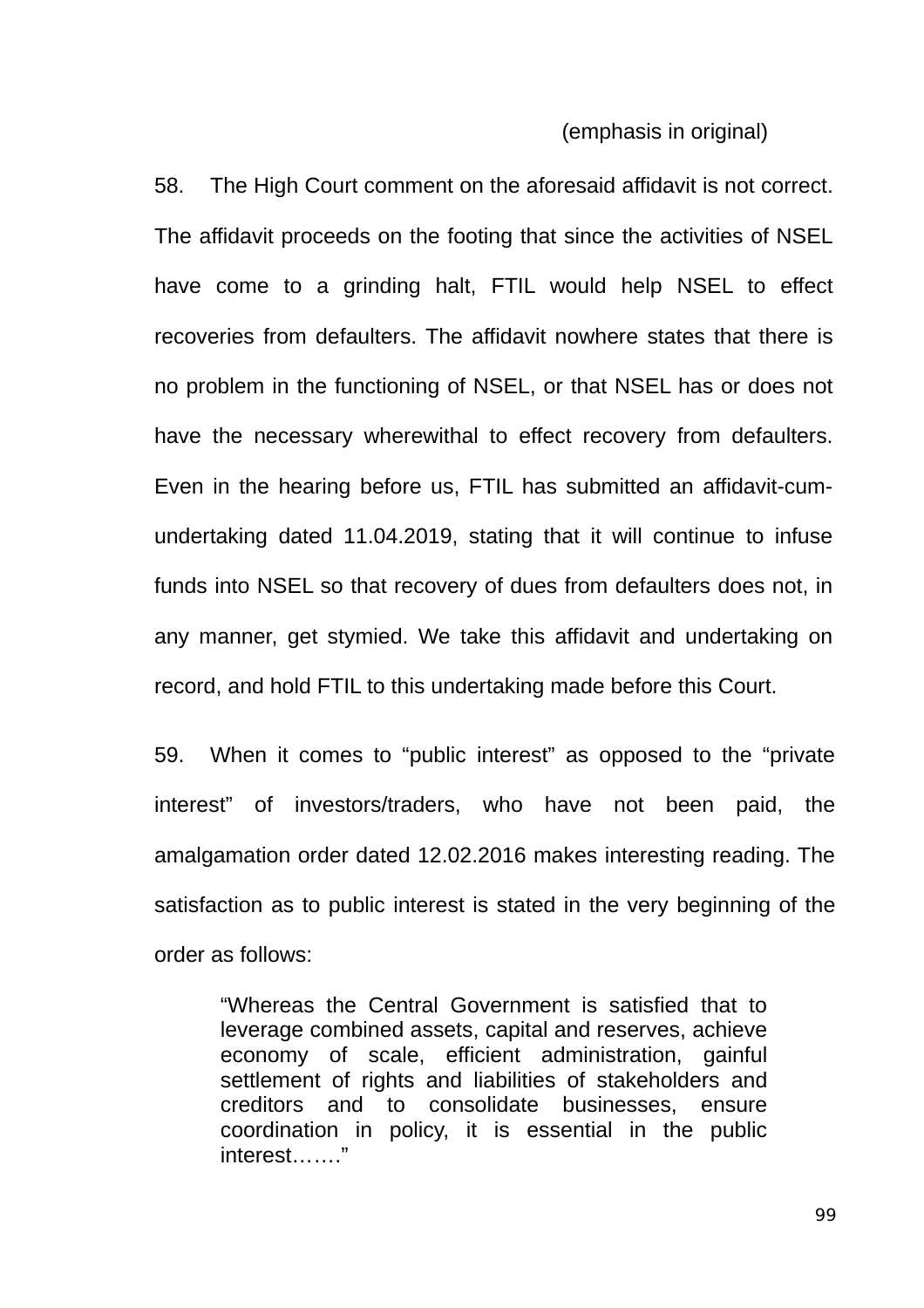What is stated in the opening is repeated in paragraph 2.14.2 as follows:

"2.14.2 The Central Government also carefully considered the proposal received from FMC and DEA and was of the considered opinion that to leverage combined assets, capital and reserves for efficient administration and satisfactory settlement of rights and liabilities of stakeholders and creditors of NSEL, it would be in essential public interest to amalgamate NSEL with FTIL."

It will be seen that all the expressions used in relation to "public interest" have relation only to the businesses of the two companies that are sought to be amalgamated. What is important to note is that there is no interest of the general public as opposed to the businesses of the two companies that are referred to. It is important to notice that the leveraging of combined assets, capital, and reserves is only to settle liabilities of certain stakeholders and creditors when the order is read as a whole, and given the fact that the businesses of the two companies were completely different. So far as achieving economy of scale and efficient administration is concerned, it is difficult to see how this would apply to the fact situation in this case where NSEL is admittedly a company which has stopped functioning as a commodities exchange at least with effect from July, 2013 with no hope of any revival. Thus, the consolidation of businesses spoken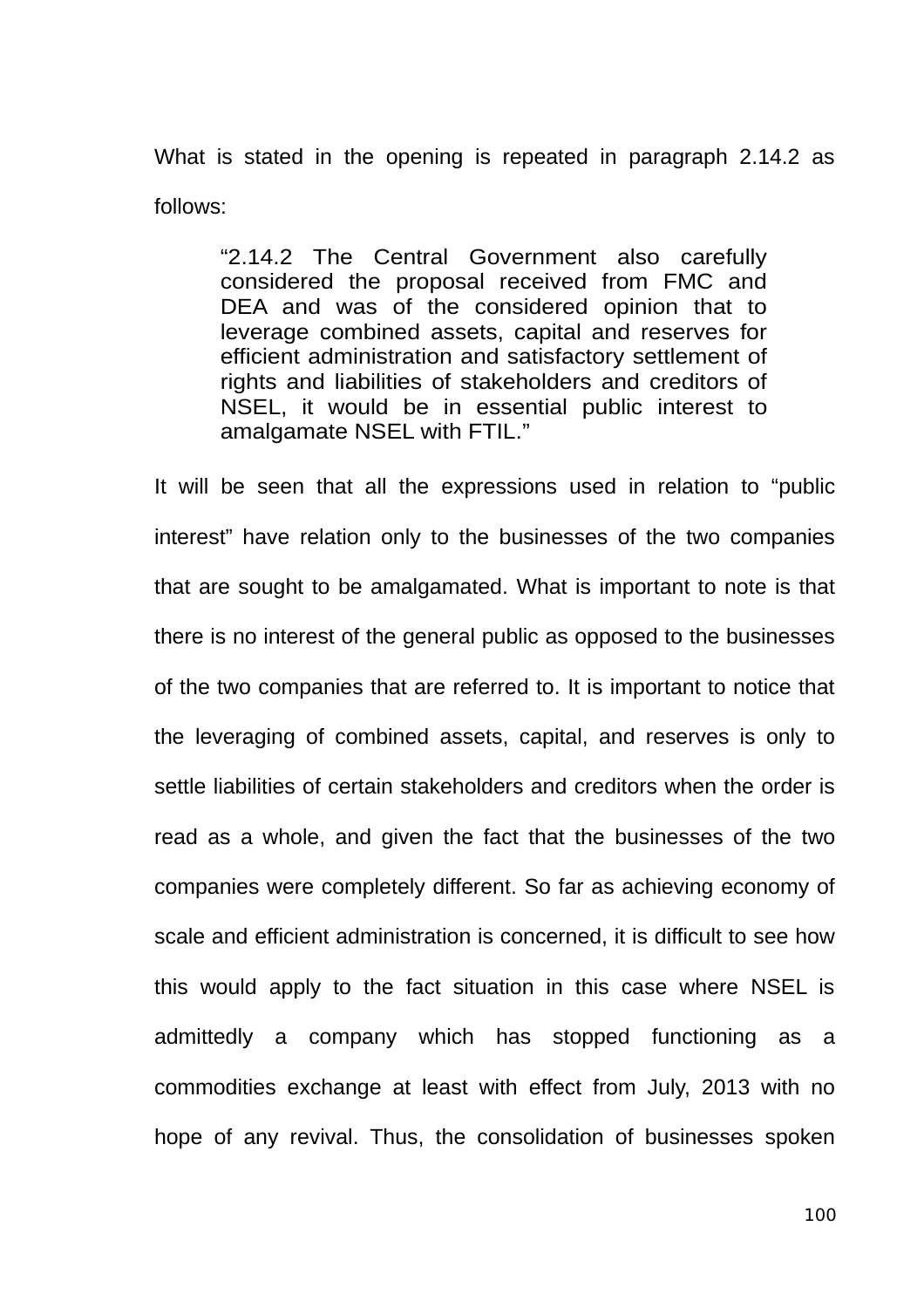about does not exist as a matter of fact, as NSEL's business has come to a grinding halt, as has been observed by the FMC and the Central Government itself. Each one of these expressions, when read with the rest of the order, therefore, only shows that the sole object of the amalgamation order is very far from the high-sounding phrases used in the opening, and is really only to effect speedy recovery of dues of INR 5600 crore, which has been referred to in the letter of the FMC to the Secretary, Ministry of Corporate Affairs, dated 18.08.2014. This would be clear from a reading, in particular, of two paragraphs of the order, namely, paragraphs 2.13.2 and 2.13.3, which read as follows:

"2.13.2. Thus, it would be observed from above that NSEL is not having the resources, financial or human, or the organizational capability to successfully recover the dues to the investors pending for over a year. Further, NSEL is not left with any viable, sustainable business while FTIL has the necessary resources to facilitate speedy recovery of dues.

2.13.3. In the above background, a proposal had been received from FMC, vide letter dated 18-08- 2014, proposing the merger of NSEL with FTIL by the Central Government under the provisions of Section 396 of the Companies Act, 1956. The proposal has been supported by the Department of Economic Affairs (DEA), Ministry of Finance, FMC has proposed the merger/amalgamation of NSEL with FTIL in essential public interest so that the human/financial resources of FTIL are also directed towards facilitating speedy recovery of dues from the defaulters at NSEL and the FTIL takes responsibility to resolve the payment crisis at NSEL at the earliest."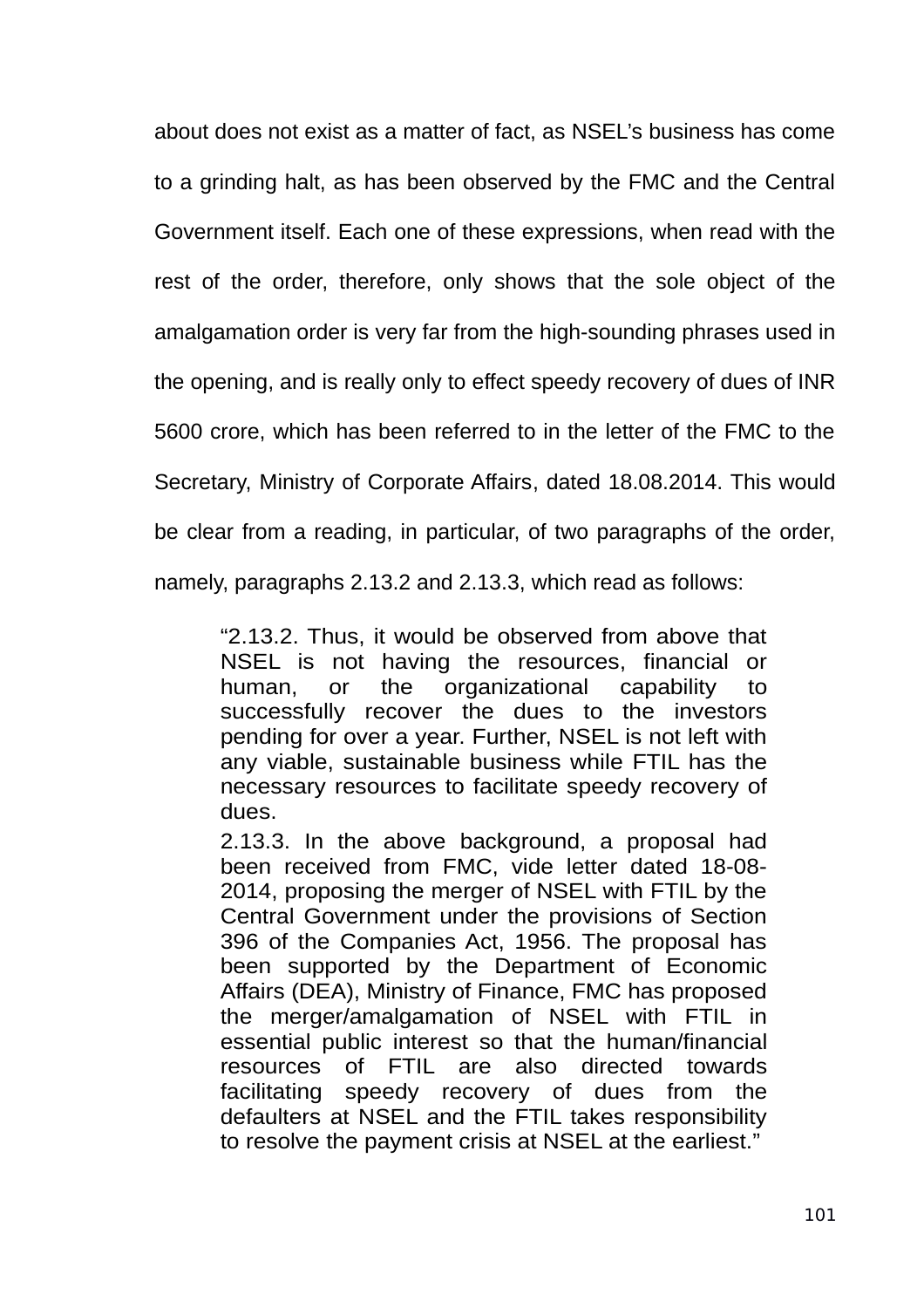59.1. However, the Central Government supported this order on the ground that it is made in public interest essentially on three grounds, which are repeatedly referred to by the impugned judgment. The three grounds as stated by the impugned judgment are as follows:

"**269.** …… (a) Restoring/safeguarding public confidence in forward contracts and exchanges which are an integral and essential part of Indian economy and financial system, by consolidating the businesses of NSEL and FTIL; (b) Giving effect to business realities of the case by consolidating the businesses of FTIL and NSEL and preventing FTIL from distancing itself from NSEL, which is, even otherwise, its *alter ego; and* (c) Facilitating NSEL in recovering dues from defaulters by pooling human and financial resources of FTIL and NSEL. Further, we are also satisfied that each of these three grounds constitute a facet of *public interest* in the context of the provisions in Section 396. ……"

59.2. It is important to note that the first and second grounds mentioned by the High Court are not contained in the draft order of amalgamation. Had they been so contained, objections and suggestions would have been made by all stakeholders, which the Central Government would then have been bound to consider before passing the final order. However, it was argued on behalf of the respondents that the first and second grounds are, in reality, inferences drawn from facts which are already stated in the order and these inferences do not need to be stated in the draft order. We are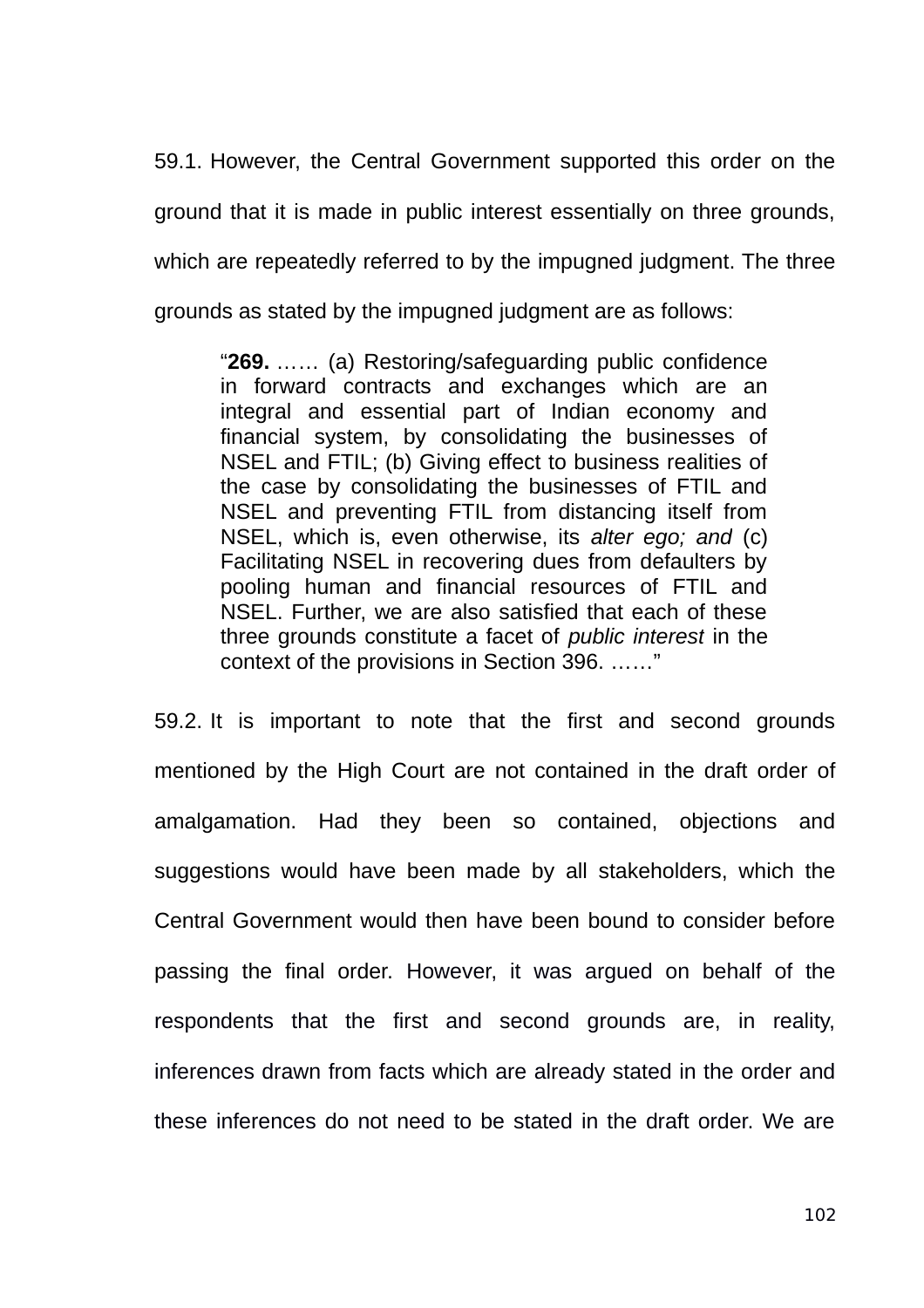afraid that this argument is incorrect inasmuch as grounds contained in reasons (a) and (b) are important grounds which have a vital bearing on the amalgamation in question. If these grounds were contained in the draft order, there is no doubt that the shareholders and creditors of FTIL, and FTIL itself would have had an opportunity to comment on the same. For example, the "business realities" of the case are facts known to FTIL; and NSEL, being FTIL's alter ego, is the subject matter of dispute in various suits that have been filed and are pending adjudication. FTIL could have responded giving reasons as to why NSEL is not its alter ego. Also, whether the amalgamation is, in fact, to restore or safeguard public confidence in forward contracts and exchanges is a subject matter on which FTIL, its shareholders and creditors, could have commented. Equally, whether NSEL's exchange was an essential and integral part of the Indian economy and financial system, and whether this defunct business could be consolidated so as to impact the economy are all matters for comment by FTIL and its shareholders and creditors. For all these reasons, we cannot accede to the respondents' arguments on this score. On this ground alone, even assuming that these two grounds obtained and can be culled out from the final order, not being contained in the draft order, the said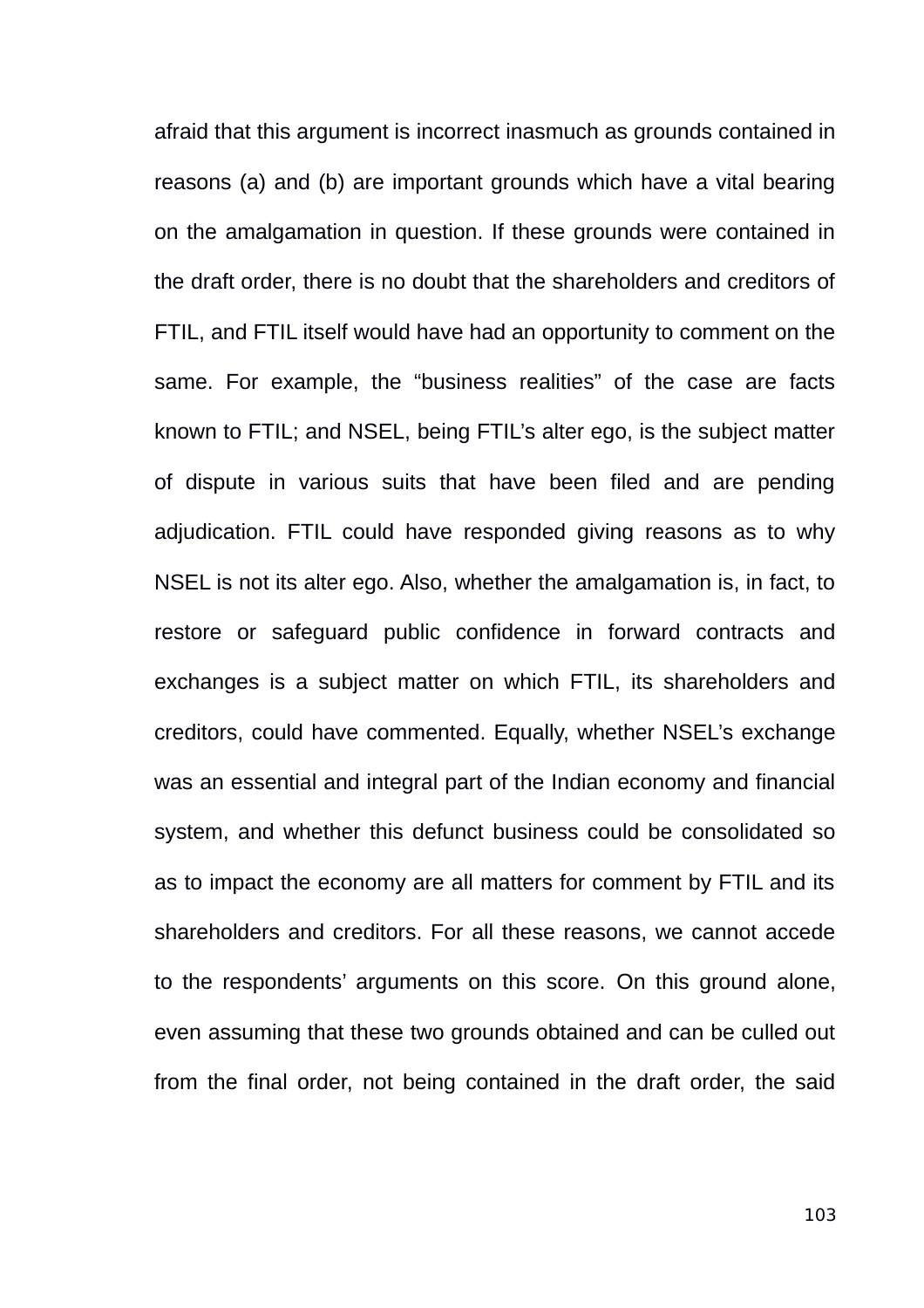grounds would be in breach of Section 396(3) and (4), and therefore,

cannot be looked at to support the order.

59.3. It is important to note that grounds (a) and (b) are both culled out in answer to objections raised by FTIL. The precise objection raised and the answer given are quoted hereinbelow:

"7.2.1. *FTIL has challenged the background and reasons for the amalgamation as the power under section 396 of the Act has been used only in case of Government companies alone.* This argument does not derogate from the scope of the statutory provisions. The statutory provisions of section 396 of the Act are being invoked in essential public interest to safeguard the interest of all stakeholders in the captioned company. The present status and composition of the Boards of FTIL and NSEL have been noted. However, the fact that the Boards had not acted with an independent mind to collect information and put the system under a robust technology is borne out of the simple fact that the Show Cause Notice dated 27-04-2012 issued by the Department of Consumer Affairs based on analysis of trade data by the then Forward Market Commission had given an alarming picture of the state of affairs of NSEL. The public interest driving the merger are set out in the business realities of the case, it is noted from the facts of the case and the recommendations of FMC as well as its order dated 17-12-2013 which throw ample light to the grave shattering of the public confidence and the purpose of establishing commodity exchange has been defeated."

xxx xxx xxx

"7.2.6. *FTIL and NSEL have distinct and separate objects and nature of operations and completely disparate and unconnected objects, and hence there is no synergy, efficient administration, consolidation*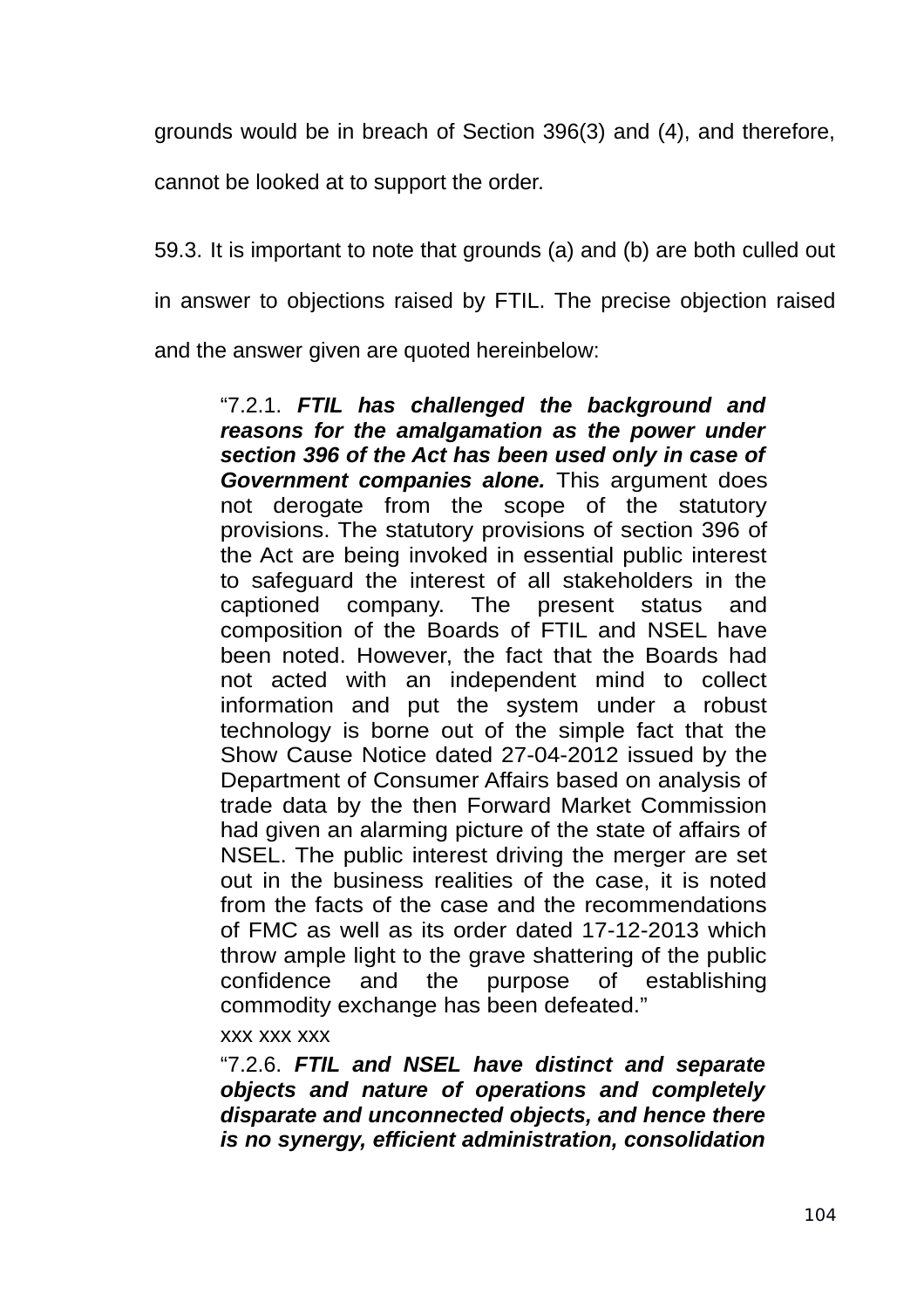*of business or co-ordination in policy to be gained by the forced amalgamation*; the argument runs contrary to the concept of merger which essentially means that two or more separate entities are getting merged to achieve the objectives of amalgamation. In the instant case, amalgamation is targeted to achieve its stated objects, essentially in public interest. By all intents and purposes, the way both the companies were being managed, owned and controlled, NSEL is the alter ego of FTIL and thus, the two companies have been practically one entity. All stakeholders were also looking at them as one entity. The amalgamation u/s. 396 of the Act only formalizes this practical reality in essential public interest."

#### xxx xxx xxx

"7.2.8. *The FTIL has questioned the jurisdiction of the Central Government to decide on the question of fraud and claimed that it has to be proved beyond reasonable doubt by adducing necessary particulars*; the Central Government is invoking section 396 of the Act in essential public interest for the merger of NSEL, which is an almost wholly-owned subsidiary of FTIL. The merger is not an adjudication on the alleged fraud. The merger is targeted to achieve its stated objectives for long term sustainability in the best interest of the stakeholders."

(emphasis in original)

It will be noticed that the objection raised in paragraph 7.2.1 is that

Section 396 can be used in the case of Government companies alone,

whereas the answer given is that this cannot be so, given the business

realities of the case and the FMC order of 17.12.2013 "which throw

ample light to the grave shattering of public confidence and the

purpose of establishing Commodity Exchange has been defeated".

First and foremost, what is important to notice is that the "business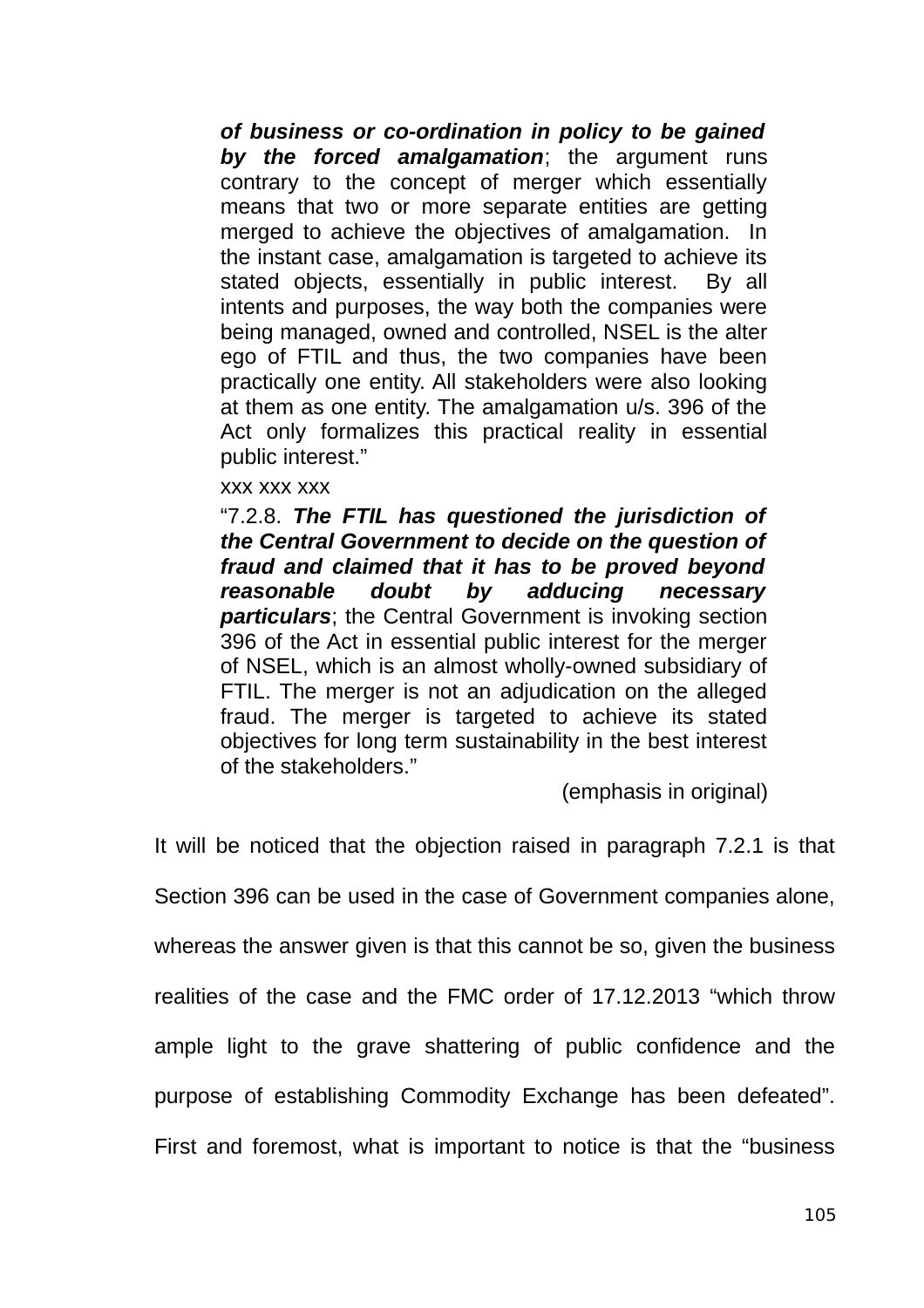realities" of the case are what is contained in "the recommendations of the FMC". We have seen that these recommendations are in the form of a letter dated 18.08.2014, in which the "business reality" is the fact that dues of INR 5600 crore have to be paid, and that NSEL does not have the wherewithal to do so. Thus, its parent company's financial resources ought to be used to effect such payment. This "business reality", therefore, speaks only of the private interest of the investors/traders who have been allegedly duped (which fact will only be established in suits filed by them in 2014), and nothing beyond (which would show some vestige of public interest). Equally, the grave shattering of public confidence and purpose of establishing commodity exchanges having been defeated, according to the Central Government, is a gloss on the FMC order dated 17.12.2013. If this were so, one would have expected a resuscitation or revival of the commodities exchange of NSEL, which could have been achieved by takeover of its management. It is difficult to imagine that grave shattering of public confidence by the permanent shutting down of the commodities exchange of the NSEL would be remedied only by facilitating the paying of dues to certain allegedly duped investors/traders, which fact will be proved or disproved in suits filed by them which are pending adjudication in the Bombay High Court. In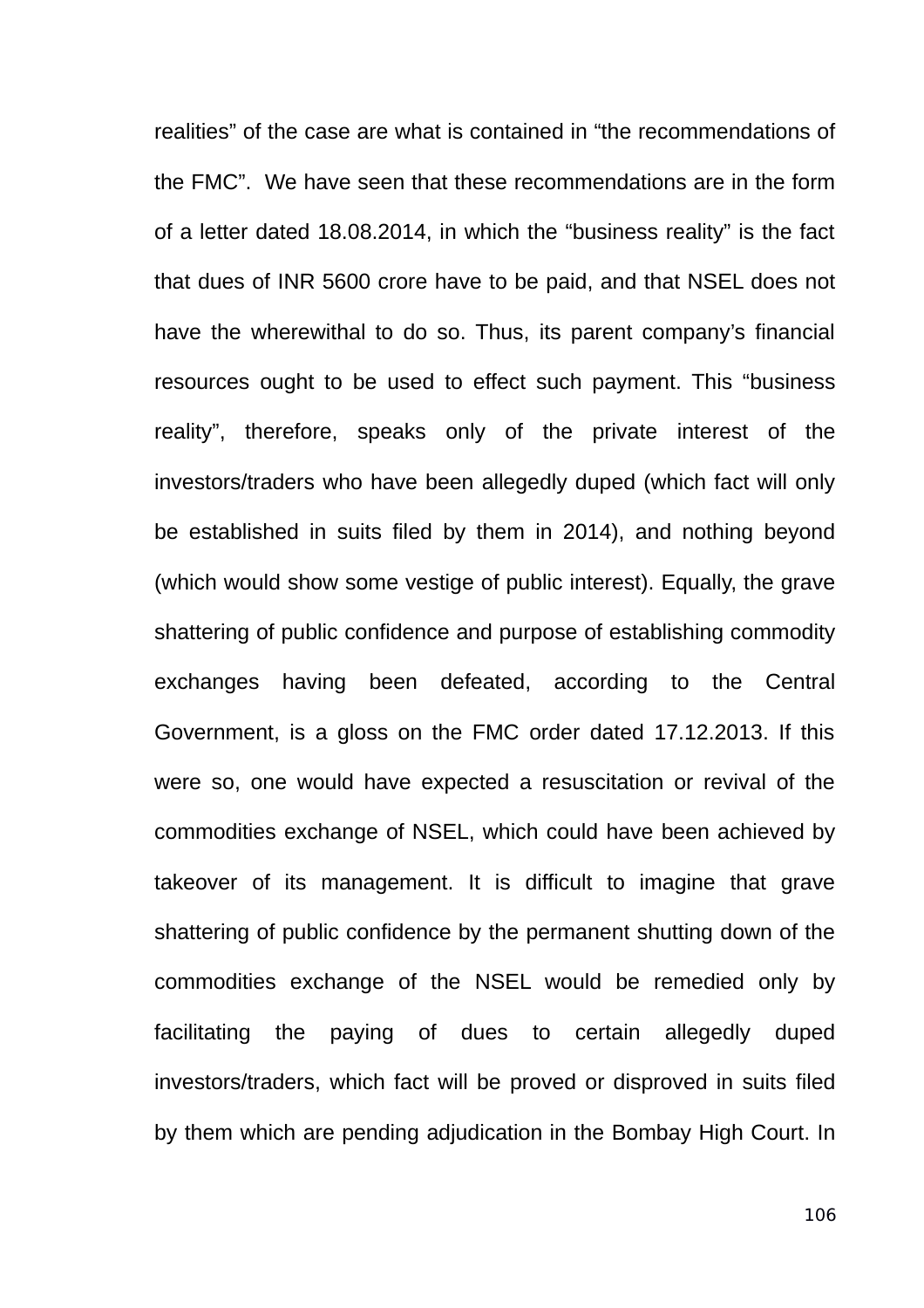any case, this reason is wholly irrelevant as an answer to the objection raised by FTIL which, as we have seen, is an objection stating that the Section applies to Government companies alone. Also, had FTIL made no such objection, no such answer would have been forthcoming. As far as paragraphs 7.2.6 and 7.2.8 of the order are concerned, what is admitted in the order itself, is that there is no "adjudication" on the "fraud" in the facts of the present case, and thus, not an exercise of lifting of the corporate veil of the pre-amalgamation companies. The amalgamation order contradicts itself by then stating that NSEL is the alter ego of FTIL, and thus, the two companies are practically one entity. In any event, these paragraphs do not indicate as to how the 'alter ego' argument impacts public interest. For all these reasons, therefore, neither reason (a) nor reason (b) ought to detain us any further. Reason (c) is, therefore, the only reason that really remains, as is contained in the letter of 18.08.2014 by the FMC to the Central Government. We have already seen that this reason, by itself, is the protection of the private interest of a group of investors/traders, as distinct from public interest.

59.4. It is important to note that under Section 396(4)(b), the Central Government may, after considering suggestions and objections from the stakeholders mentioned, make modifications in the draft order as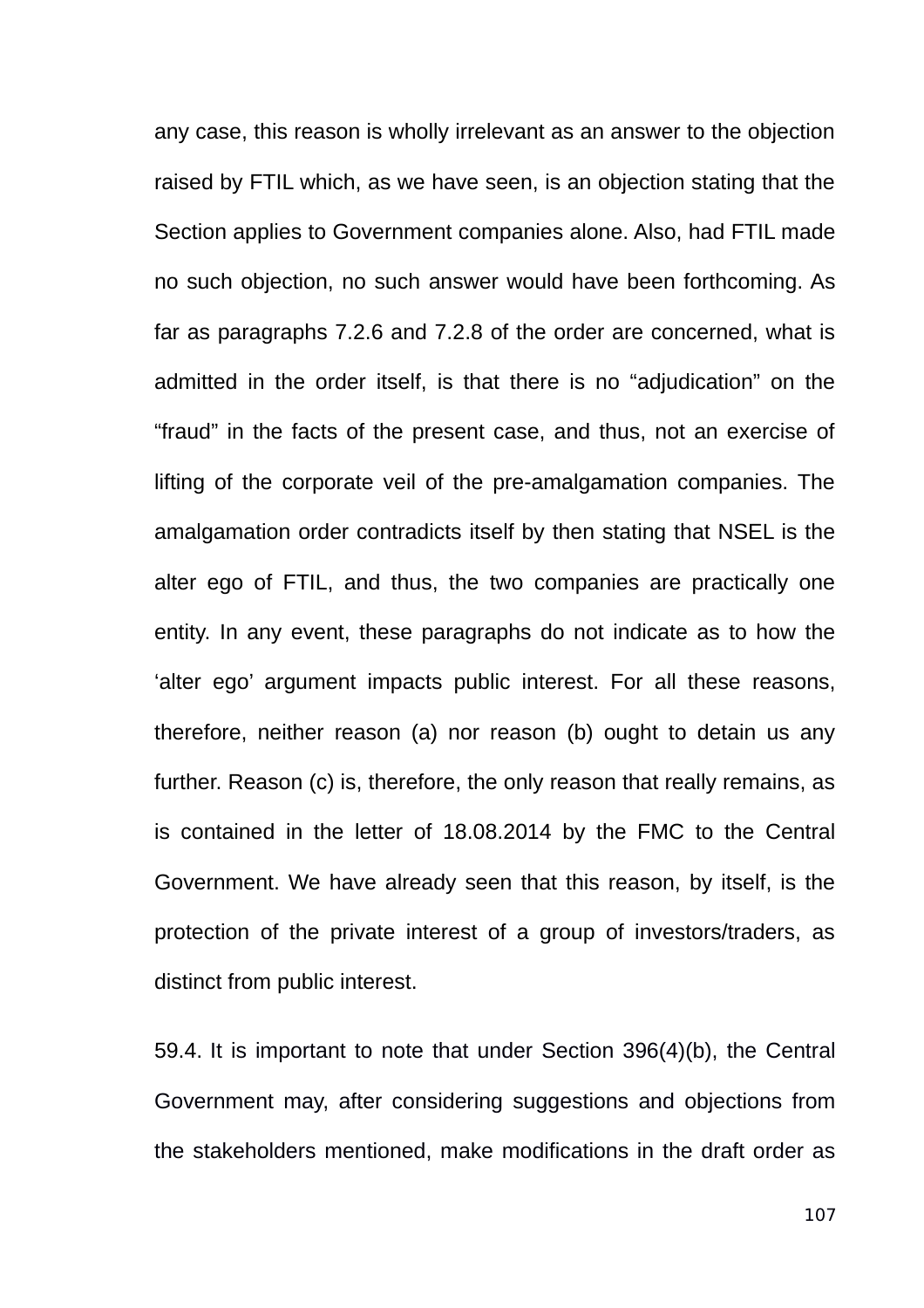may seem to it desirable in the light of such suggestions and objections. No modification has been made in the body of the Central Government order as finally made. If the Central Government had actually considered that each of these three reasons impact public interest, it would have explicitly said so after suggestions and objections were made by the various stakeholders. The fact that the Central Government has not amended the body of the final order is of great significance – it is only the original reasons given in the draft order that continue as such in the final order which, as we have seen, are not in furtherance of public interest at all. Reasons (a) and (b), part of which is culled out from answers to objections and suggestions given in the final order, is only given separately by the Central Government after the amalgamation order to show that the principles of natural justice as laid down by sub-section (4) of Section 396 have, in fact, been followed. This becomes clear from paragraphs 6.3 and 7 of the final order, which read as follows:

"**6.3.** The Central Government received in writing and through email various objections / suggestions from various classes of stakeholders including the shareholders, creditors, and all other interested parties claiming that monies are recoverable from the proceedings arising out of the business of the dissolved company.

**7.** Dealing with objections, suggestions and submissions of FTIL, NSEL and other parties – The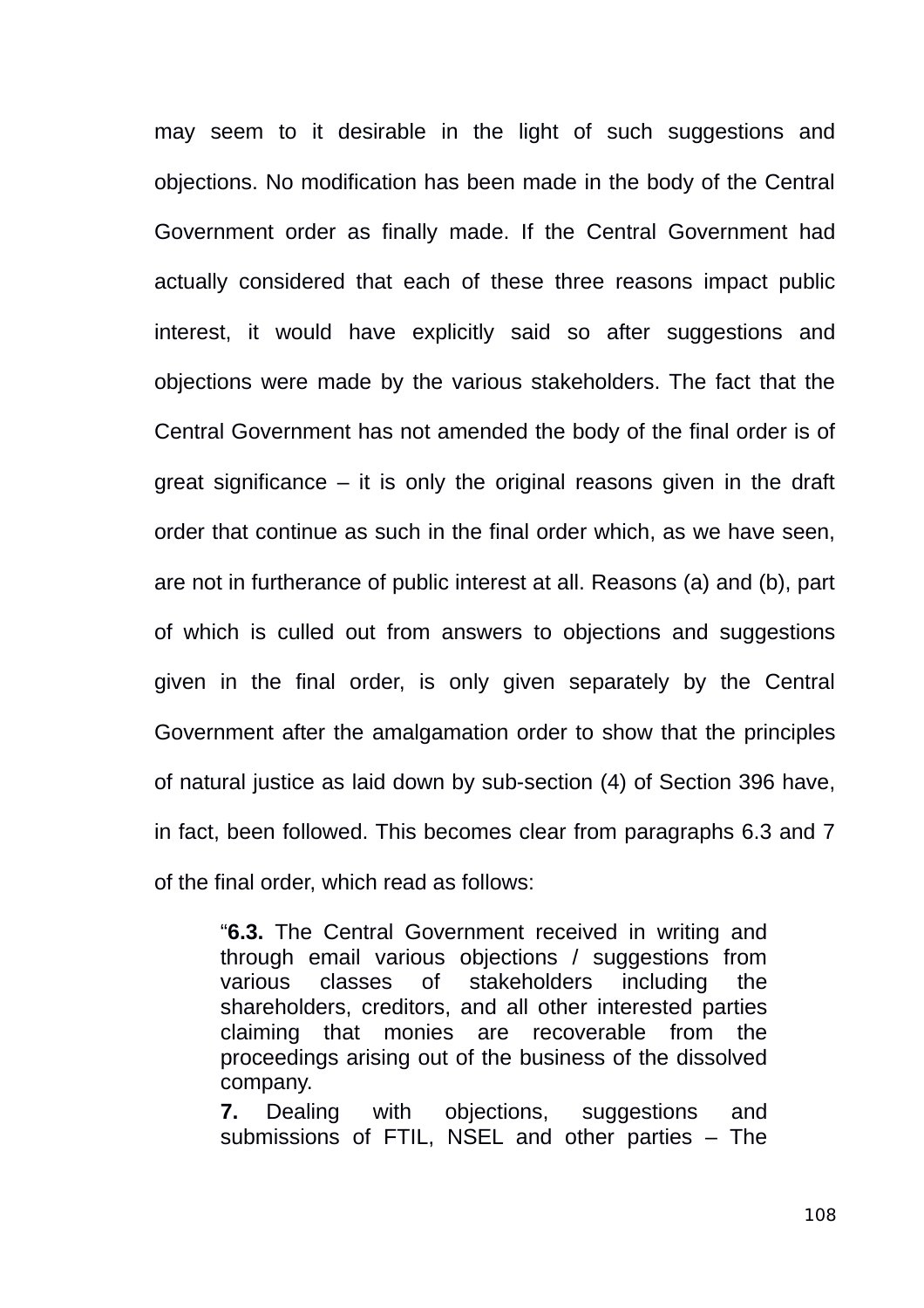Parties herein have made various objections, suggestions and submissions on the proposed amalgamation u/s. 396 of the Act on the order dated 21- 10-2014 in Draft form issued by the Central Government. The said objections, suggestions and submissions were made during the course of hearing and written submissions (physically and electronically) received by the Central Government on various dates. The said objections, suggestions and submissions made by each of the parties are dealt in the manner herein under."

59.5. So far, we have gone by the Central Government order as it stands. The Bombay High Court, in stating reasons (a), (b), and (c) as grounds of public interest, has gone much further than even the answer given to the objections that are contained in the order itself. "Restoring/safeguarding public confidence in forward contracts and exchanges, which are an integral and essential part of the Indian economy and financial system, by consolidating the businesses of NSEL and FTIL," is not contained in the answer given to objections in the order. First and foremost, restoring public confidence is no part of the order. What is mentioned is only the fact that public confidence has been shattered, as is reflected by the FMC order dated 17.12.2013. Secondly, the entire expression, "which are an integral and essential part of Indian economy and financial system, by consolidating the businesses of NSEL and FTIL" is no part even of this answer given, but a gloss given by the High Court itself relatable to this answer.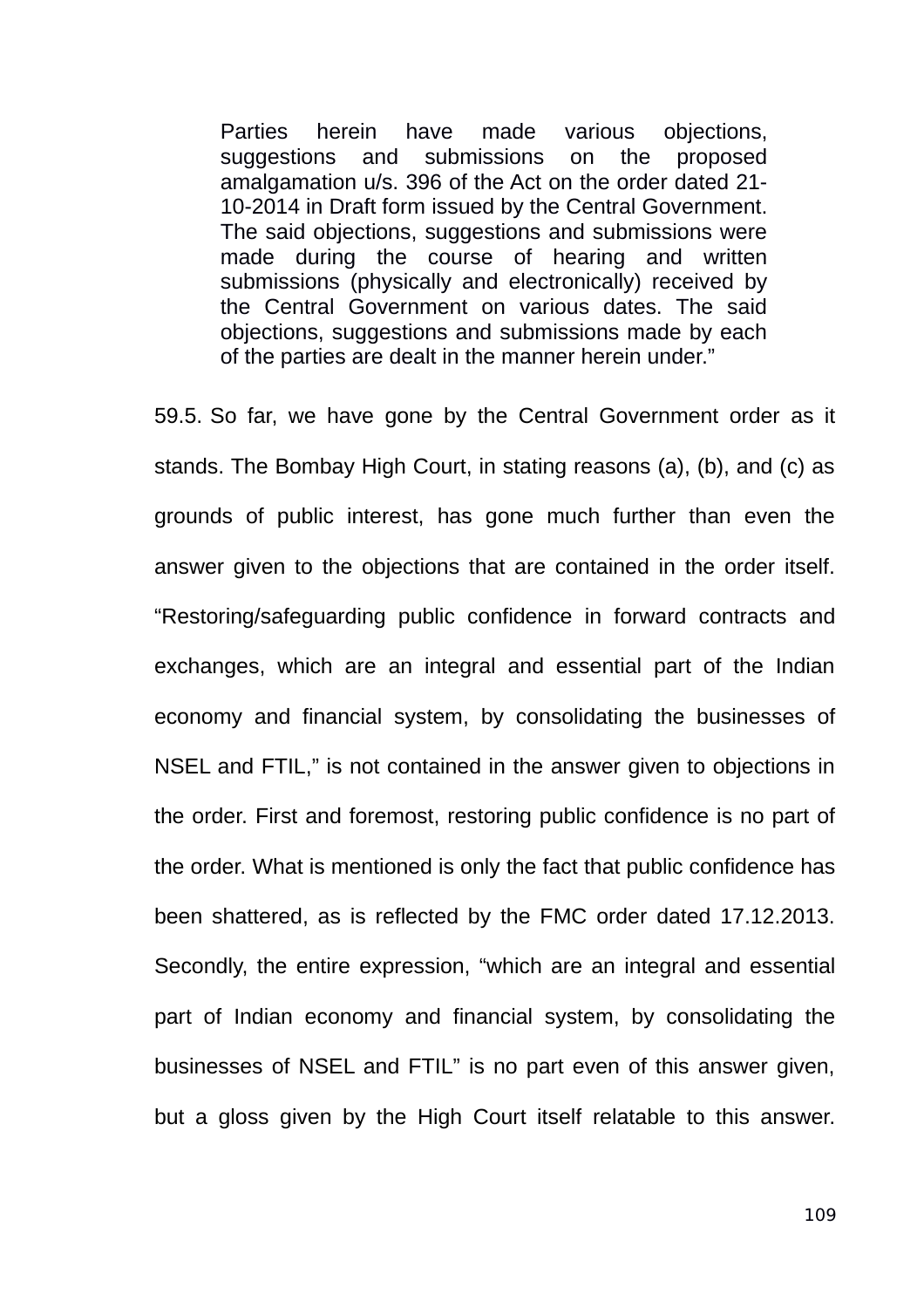Similarly, when it comes to reason (b), "giving effect to business realities of the case" contained in the answer to objections does not contain "by consolidating the businesses of FTIL and NSEL", nor does it contain "and preventing FTIL from distancing itself from NSEL, which is, even otherwise, its alter ego". On the contrary, the High Court itself mentions, in paragraph 355, that "this is also not a case where the Central Government has, in fact, lifted the corporate veil, despite the alleged non-existence of the circumstances justifying lifting of such corporate veil", and further, "this is not a case where the Central Government has lifted the corporate veil and sought to apportion any liability upon either NSEL or FTIL". For all these reasons, we find that no reasonable body of persons properly instructed in law could possibly arrive at the conclusion that the impugned order has been made in public interest.

60. The learned Senior Advocates appearing on behalf of the respondents has placed great reliance on the judgment in **Ganesh Bank** (supra). In this judgment, the Appellant Bank was amalgamated with Federal Bank under Section 45 of the Banking Regulation Act, 1949. Federal Bank was selected from out of several other banks by the Reserve Bank of India as its offer to amalgamate with the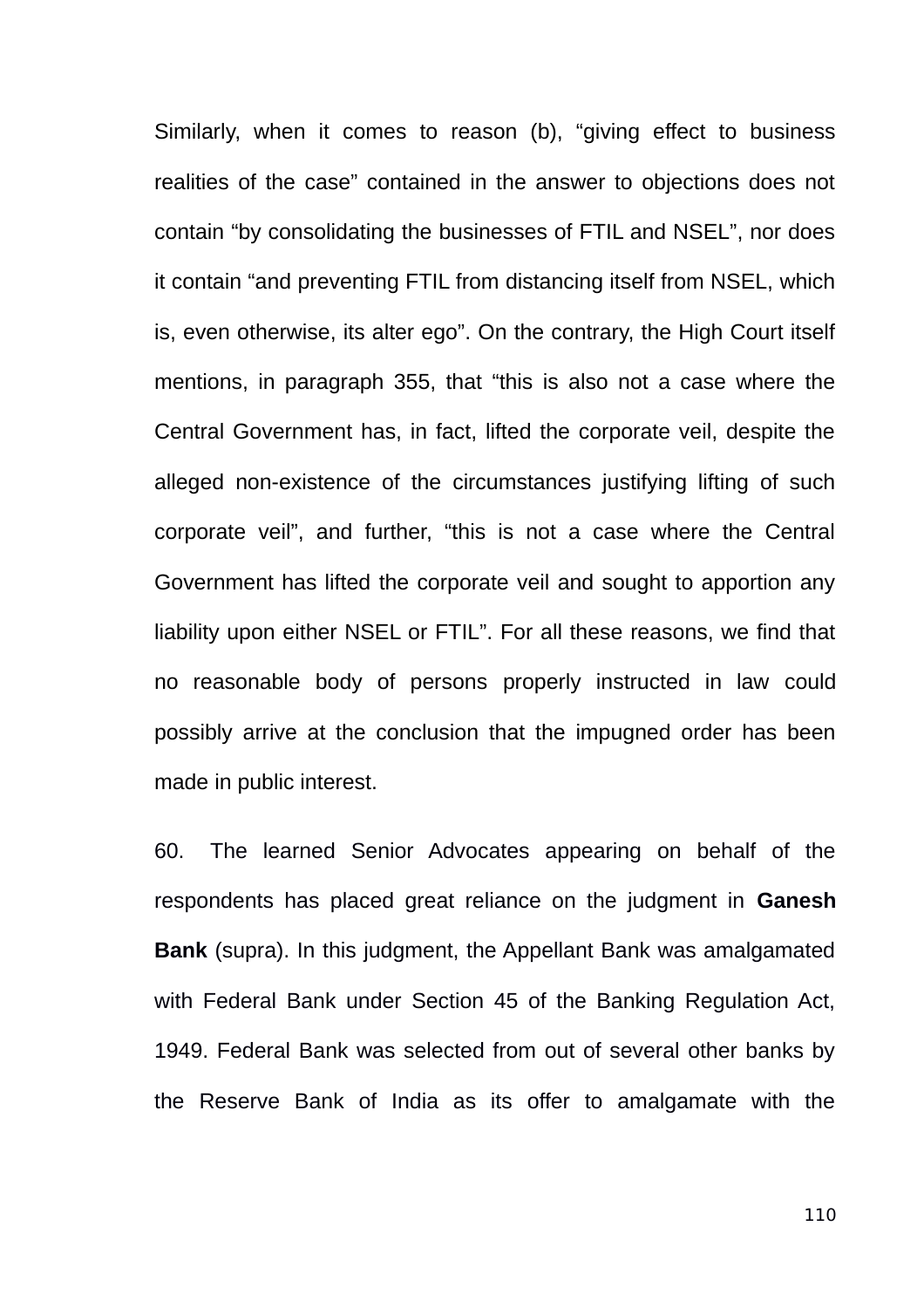Appellant Bank was unconditional, Federal Bank undertaking to make full payment to depositors.

61. The judgment in **Ganesh Bank** (supra) was faced with the amalgamation of the Appellant Bank after a moratorium had been imposed on it as it was found that its position was very weak, having incurred huge losses in the financial year 2004-05. Section 45 of the

Banking Regulation Act reads as follows:

"**45. Power of Reserve Bank to apply to Central Government for suspension of business by a banking company and to prepare scheme of reconstitution or amalgamation**.—(1) Notwithstanding anything contained in the foregoing provisions of this Part or in any other law or any agreement or other instrument, for the time being in force, where it appears to the Reserve Bank that there is good reason so to do, the Reserve Bank may apply to the Central Government for an order of moratorium in respect of a banking company.

xxx xxx xxx

(4) During the period of moratorium, if the Reserve Bank is satisfied that—

(*a*) in the public interest; or

(*b*) in the interests of the depositors; or

(*c*) in order to secure the proper management of the banking company; or

(*d*) in the interests of the banking system of the country as a whole,—

it is necessary so to do, the Reserve Bank may prepare a scheme—

(*i*) for the reconstruction of the banking company, or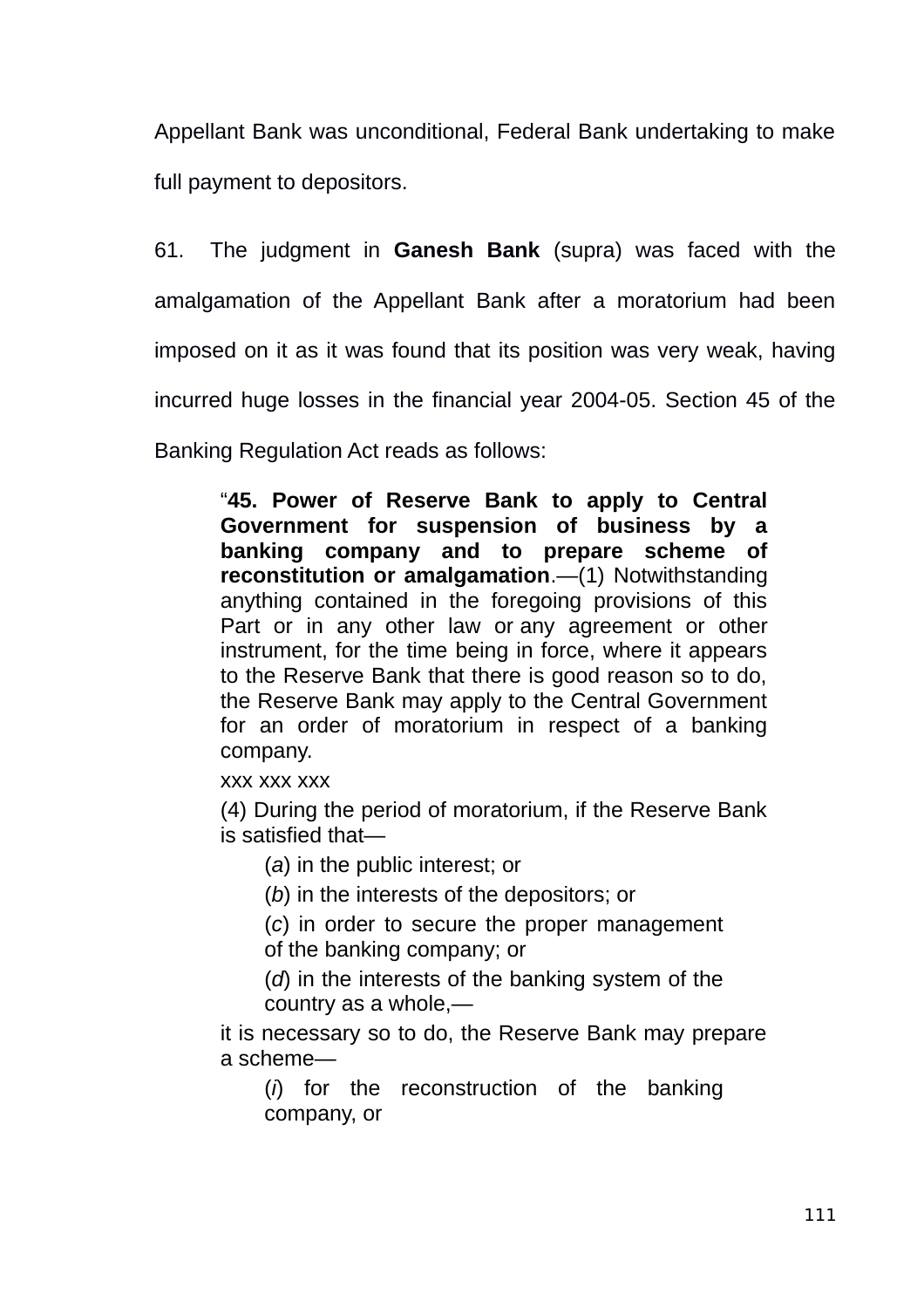(*ii*) for the amalgamation of the banking company with any other banking institution (in this section referred to as "the transferee bank"). xxx xxx xxx"

It is important to note that unlike Section 396 of the Companies Act,

the satisfaction of the Reserve Bank of India can be on any one of four

grounds. Such satisfaction may be in the public interest or in the

interest of depositors. This point is, in fact, highlighted in paragraph 34

of the judgment as follows:

"**34.** The phrase "good reasons" in sub-section (1) of Section 45 is a term of wide amplitude and it will not be correct to restrict it only to the actions mentioned under sub-section (2) of Section 45 of the Act as is contended by the appellants. The provision is concerned with preparing a scheme of reconstruction or amalgamation which would become necessary where RBI is satisfied about the existence of any of the four grounds mentioned in Section 45(4). Apart from public interest and the interest of the banking system, which are provided in clauses (*a*) and (*d*) thereof, Section 45(4) provides for the necessary action in the interest of the depositors or with a view to secure proper management of the Bank which are clauses (*b*) and (*c*) in that subsection. Precursor to the framing of the scheme is the imposition of the moratorium which is provided in subsections (1) and (2) of Section 45. Existence of court proceedings, mentioned in Section 45(2), would certainly be one of the good reasons to impose moratorium, but that certainly cannot be the only one. Considering that object of the Act is protection of the interest of the depositors, such an interpretation of the concept of "good reasons" will have to be adopted, and not a narrow one."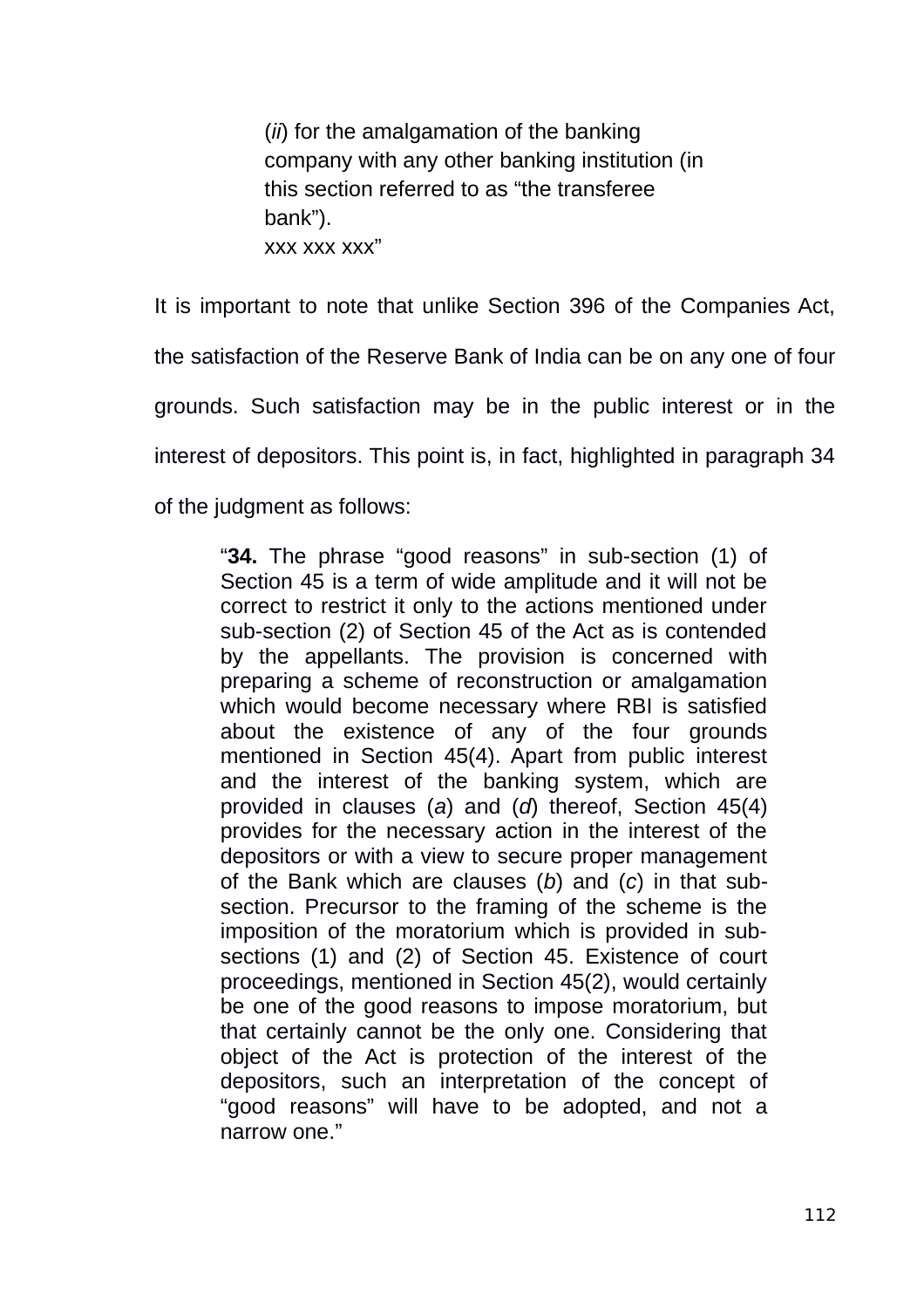The judgment then goes on to state:

"**39.** Now, as far as the first two questions of nonconsideration of reconstruction and proposing merger with Federal Bank are concerned, RBI has noted that the Bank was in difficulties from 1990 and particularly from December 2003 when it was placed under monthly monitoring. RBI in its application for moratorium to the Central Government dated 4-1-2006 had clearly stated that during the discussion with the appellant Bank, major shareholders and Directors had shown total reluctance to merge into the stronger bank. In view thereof, it was imperative that immediate arrangement to protect the interest of the depositors was to be made through its merger with a bank under Section 45 of the Act. RBI had, therefore, made an effort and called upon the appellant Bank, that if possible, to explore the possibility of merger with another stronger bank. It had also made an effort to impress that there should be infusion of fresh capital. That was not coming. There could be a reconstruction by bringing in more money or by narrowing the size of the appellant Bank which did not appear to be feasible. The only option left was that of amalgamation."

Thus, two features of **Ganesh Bank** (supra) distinguish the said case from the facts of the present case. First, that under Section 45 of the Banking Regulation Act, the interest of the depositors is to be looked at; and it was this reason that led to the amalgamation. Secondly, this Court found that after exploring other options, the only option left was that of amalgamation.

62. In point of fact, the contrast between Section 45(4) of the Banking Regulation Act and Section 396 of the Companies Act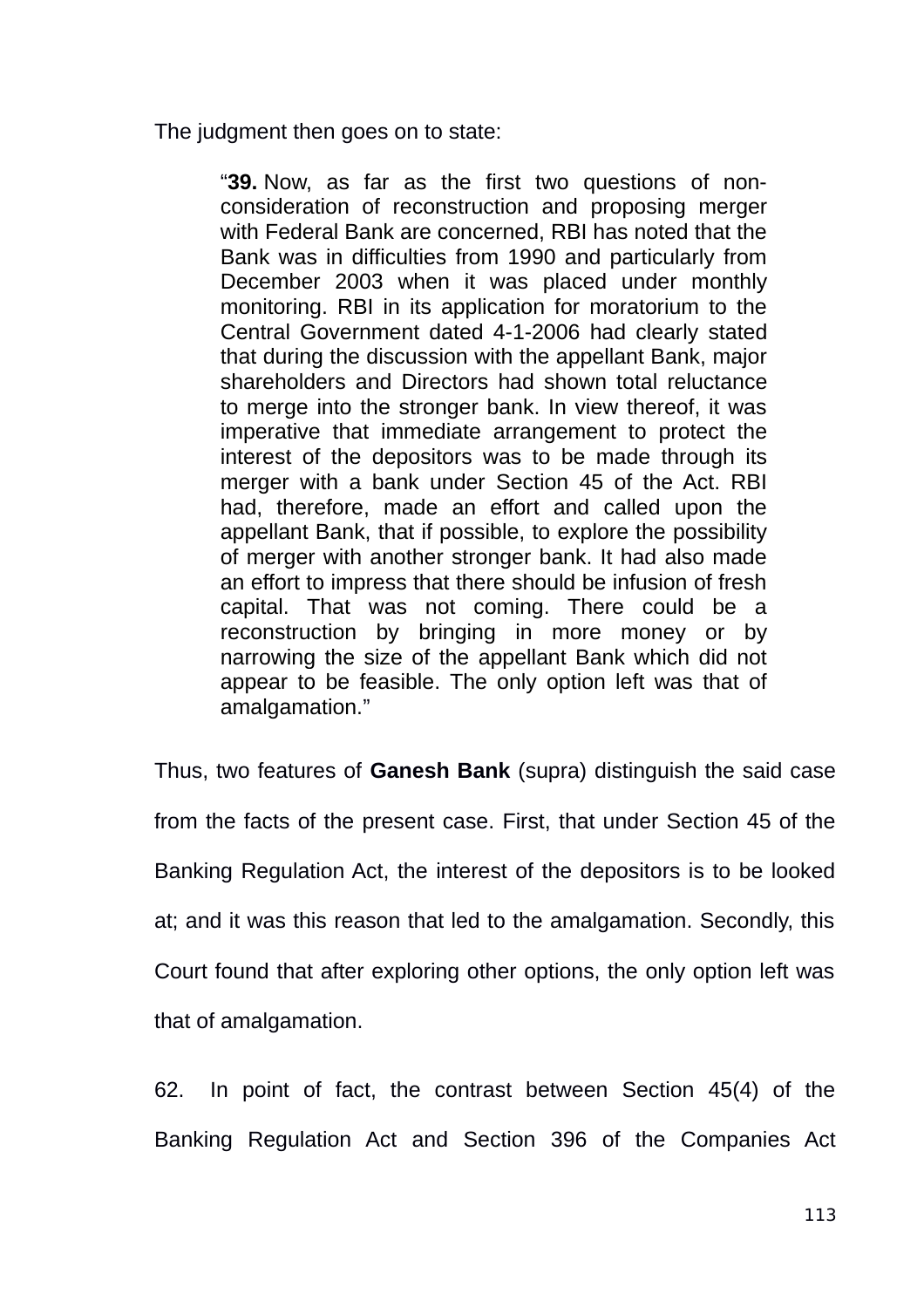becomes important. Under Section 45(4)(b) and (c) of the Banking Regulation Act, the satisfaction of the Reserve Bank of India for preparing a scheme of amalgamation can be in the interest of the depositors of a particular bank or in order to secure the proper management of a particular banking company. This must be contrasted with clauses (a) and (d) of Section 45(4), which speak of public interest and the interest of the banking system of the country as a whole. This judgment, on facts, merged a financially weak bank with a financially strong bank in the interest of the depositors of the financially weak bank. It is important to note that the business of the two merged entities is the same, as also Federal Bank's (i.e., the strong bank's) willingness to merge, being an unconditional offer to merge because it felt that post merger, it could have a significant presence in western Maharashtra and the Belgaum area of Karnataka, and could augment its credit disbursal to the agricultural sector. Also, since the interest of depositors is a separate head, based upon which the Reserve Bank of India may amalgamate two banking companies, it is clear that this reason alone will not go to public interest, which is a separate head contained in Section 45(4). It is in this context that the observation contained in paragraph 44 is made, namely: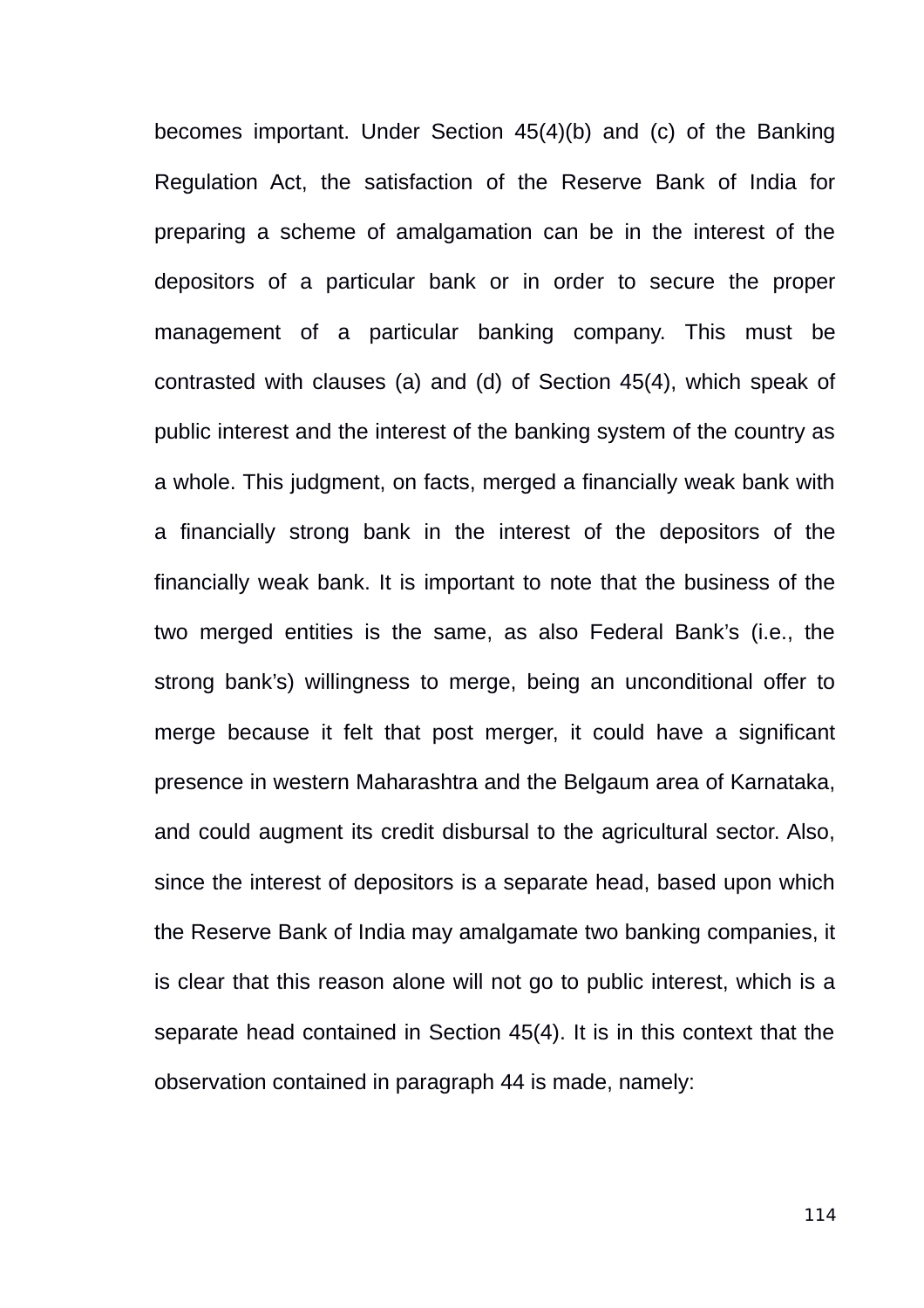"**44.** Under Section 45 of the Act, the primary consideration is public interest. There is an underlying object of acting swiftly and decisively to protect the interests of depositors and ensure public confidence in the banking system. The emergent situation which warrants action with expedition cannot be lost sight of while deciding the legality of the action."

As we have already seen, the "emergent situation" which obtained in 2013 was no longer there in 2016 when the final order of amalgamation was passed in the present case.

63. Valiant attempts have been made by counsel in the High Court

as well as counsel in this Court to support the order on grounds which

are outside the order, stating that such grounds make it clear that in

any case, the Government order has been made in public interest. The

celebrated passage in **Mohinder Singh Gill** (supra) states that:

"**8.** The second equally relevant matter is that when a statutory functionary makes an order based on certain grounds, its validity must be judged by the reasons so mentioned and cannot be supplemented by fresh reasons in the shape of affidavit or otherwise. Otherwise, an order bad in the beginning may, by the time it comes to Court on account of a challenge, get validated by additional grounds later brought out. We may here draw attention to the observations of Bose, J. in *Gordhandas Bhanji* [*Commr. of Police, Bombay* v. *Gordhandas Bhanji*, AIR 1952 SC 16] :

"Public orders, publicly made, in exercise of a statutory authority cannot be construed in the light of explanations subsequently given by the officer making the order of what he meant, or of what was in his mind, or what he intended to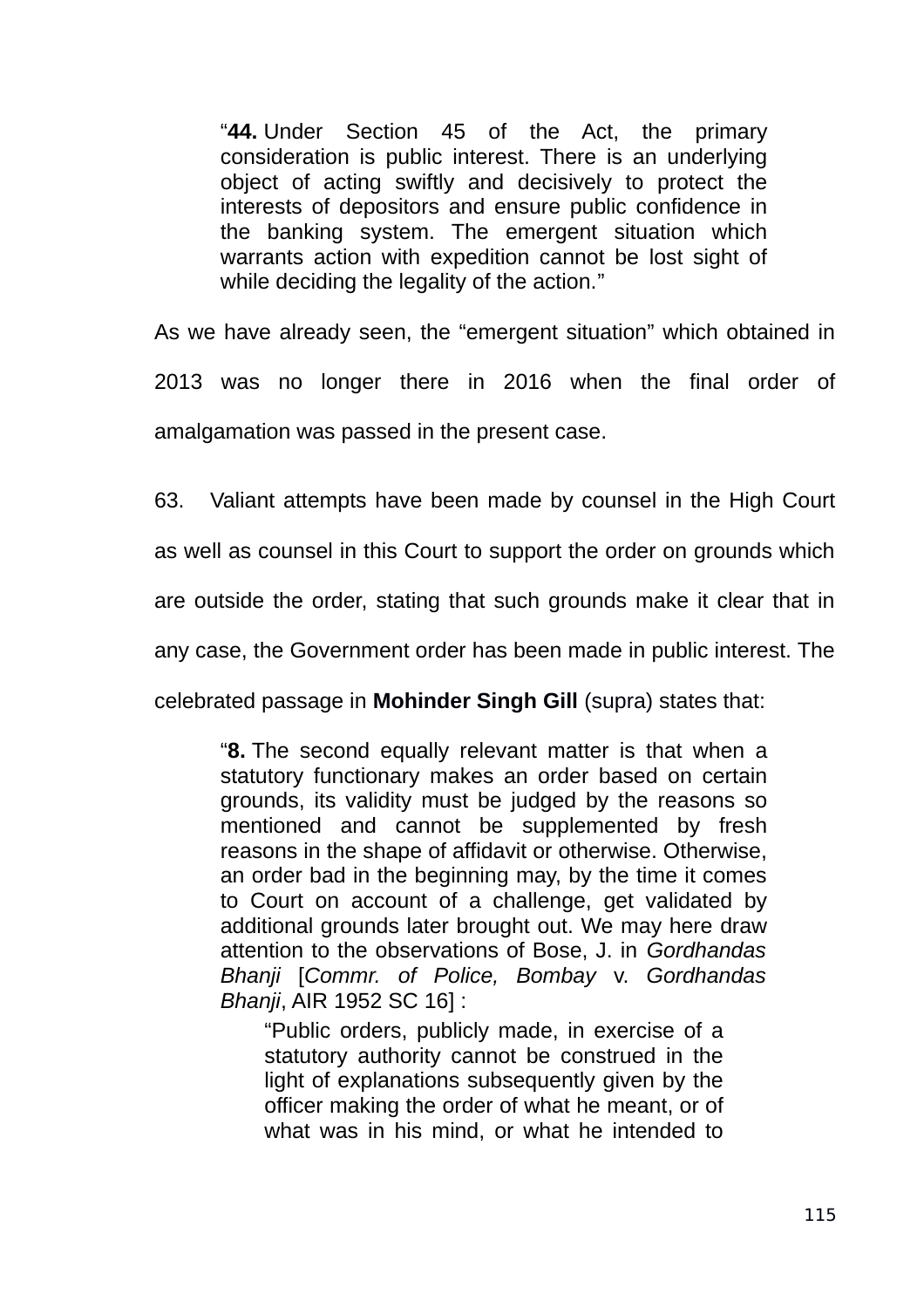do. Public orders made by public authorities are meant to have public effect and are intended to affect the actings and conduct of those to whom they are addressed and must be construed objectively with reference to the language used in the order itself."

Orders are not like old wine becoming better as they grow older."

We are of the view that it is the Central Government that has to be "satisfied" that its order is in public interest and such "satisfaction" must, therefore, be of the Central Government itself and must, therefore, appear from the order itself. All these valiant attempts made to sustain such order must be rejected.

64. However, learned Senior Advocates on behalf of the respondents have cited **Chairman, All India Railway Recruitment Board and Anr. v. K. Shyam Kumar and Ors.**, (2010) 6 SCC 614, which, according to them, renders the judgment in **Mohinder Singh Gill** (supra) inapplicable where larger public interest is involved. In this

judgment, **Mohinder Singh Gill** (supra) was distinguished thus:

"**44.** We are also of the view that the High Court has committed a grave error in taking the view that the order of the Board could be judged only on the basis of the reasons stated in the impugned order based on the report of Vigilance and not on the subsequent materials furnished by CBI. Possibly, the High Court had in mind the Constitution Bench judgment of this Court in *Mohinder Singh Gill* v. *Chief Election Commr.* [(1978) 1 SCC 405]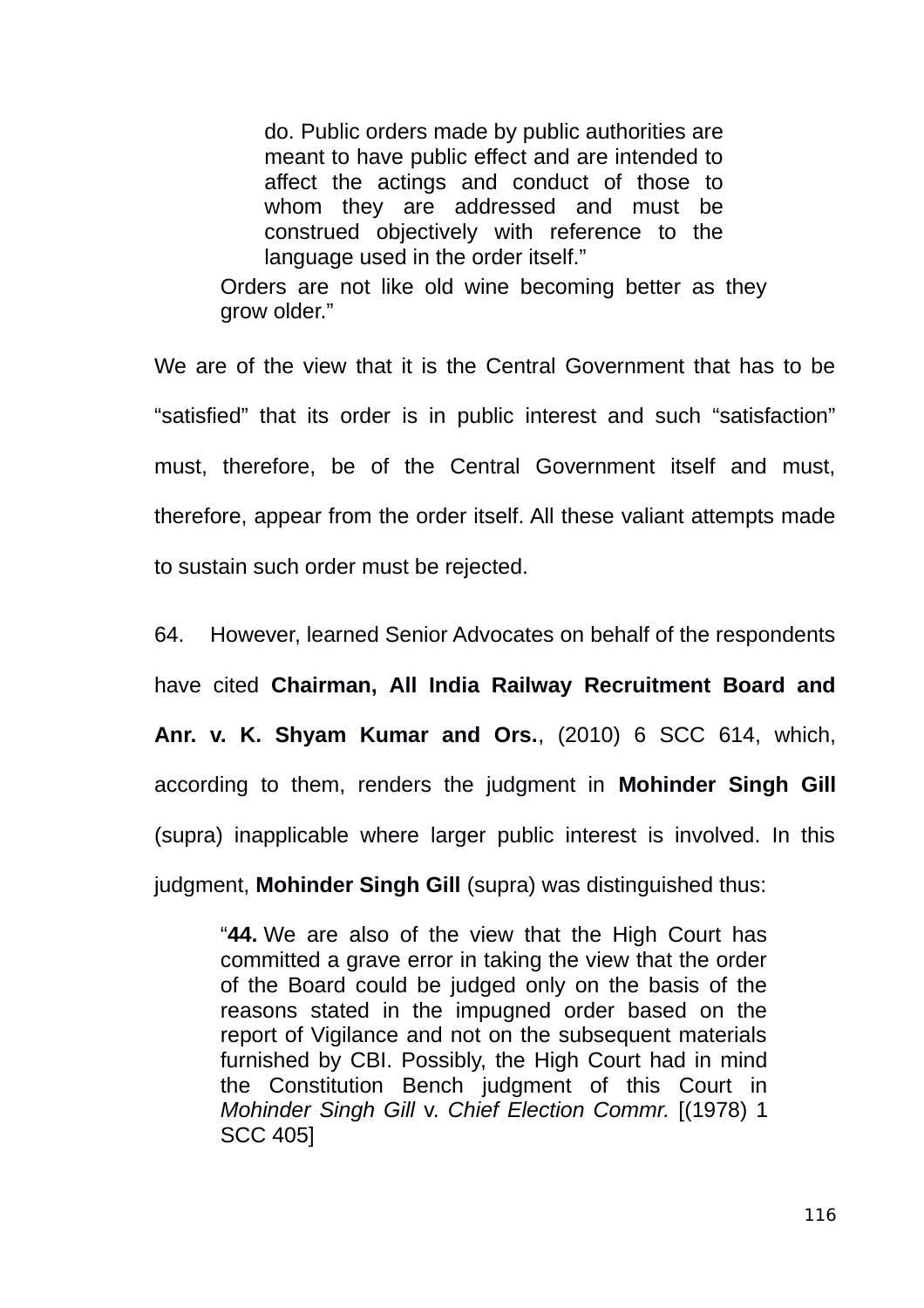**45.** We are of the view that the decision-maker can always rely upon subsequent materials to support the decision already taken when larger public interest is involved. This Court in *Madhyamic Shiksha Mandal, M.P.* v. *Abhilash Shiksha Prasar Samiti* [(1998) 9 SCC 236] found no irregularity in placing reliance on a subsequent report to sustain the cancellation of the examination conducted where there were serious allegations of mass copying. The principle laid down in *Mohinder Singh Gill case* [(1978) 1 SCC 405] is not applicable where larger public interest is involved and in such situations, additional grounds can be looked into to examine the validity of an order. The finding recorded by the High Court that the report of CBI cannot be looked into to examine the validity of the order dated 4-6-2004, cannot be sustained."

It will be seen that there is no broad proposition that the case of **Mohinder Singh Gill** (supra) will not apply where larger public interest is involved. It is only subsequent materials, i.e., materials in the form of facts that have taken place after the order in question is passed, that can be looked at in the larger public interest, in order to support an administrative order. To the same effect is the judgment in **PRP Exports and Ors. v. Chief Secretary, Government of Tamil Nadu and Ors.**, (2014) 13 SCC 692 [at paragraph 8]. It is nobody's case that there are any materials or facts subsequent to the passing of the final order of the Central Government that have impacted the public interest, and which, therefore, need to be looked at. On facts, therefore, the two judgments cited on behalf of the respondents have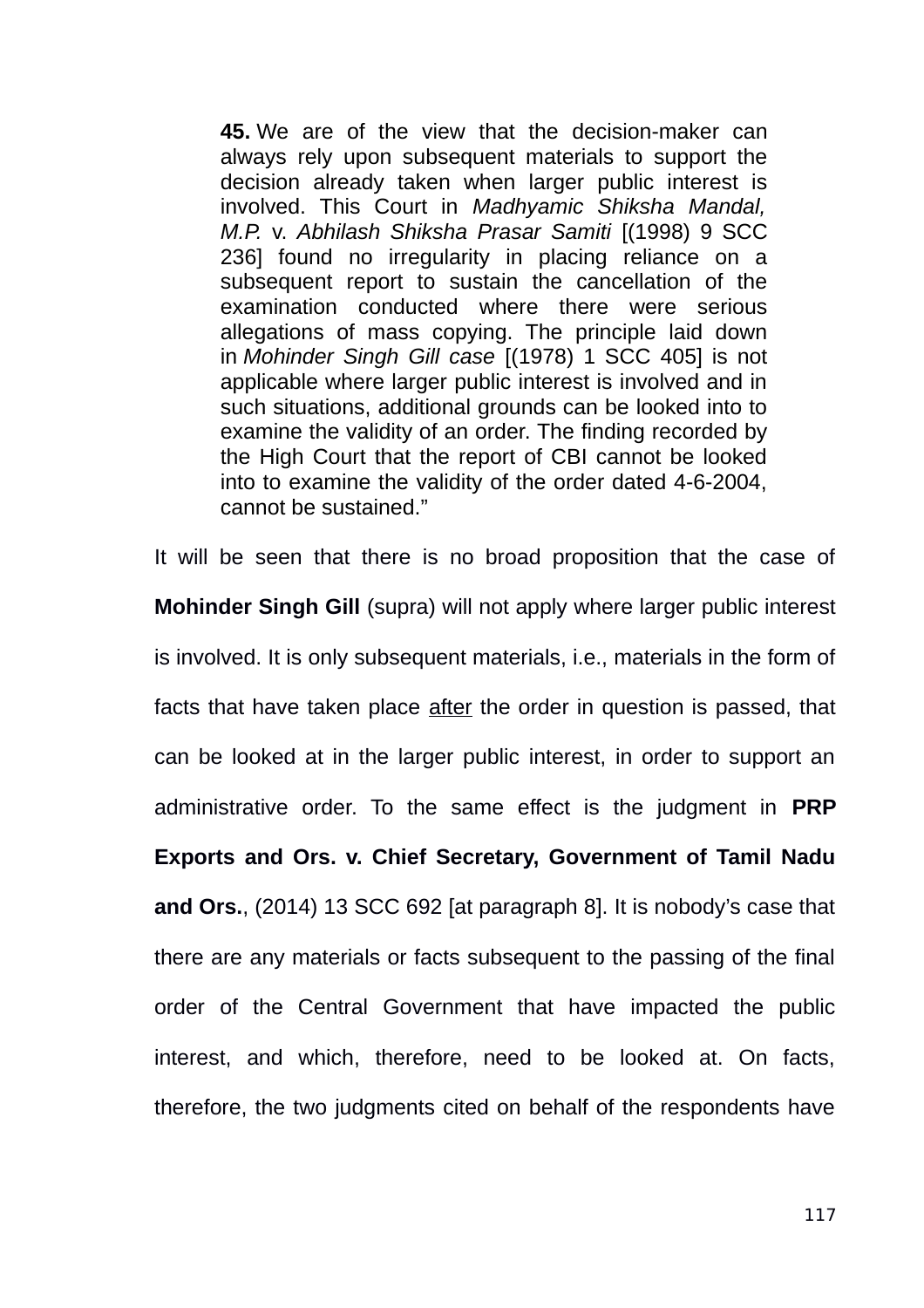no application. Thus, it is clear that no reasonable body of persons properly instructed in law could possibly hold, on the facts of this case, that compulsory amalgamation between FTIL and NSEL would be in public interest.

65. Section 396(3) speaks of a shareholder's or a creditor's interest in or rights against the company resulting from an amalgamation order. Such "interest in" or "rights against" obviously refers to real and substantive rights, as opposed to rights that are only in form. A shareholder or creditor gets effected by an amalgamation order if the value of his share gets depleted as a result of the amalgamation and if dividends that have been paid to him are likely to come down as a result of the amalgamation. Likewise, a creditor of a solvent company is directly effected by an amalgamation by which the amount loaned by such creditor becomes, as a result of the amalgamation, less likely to be paid back in time, than if the amalgamation did not take place. Such rights and interests of members and creditors are substantive rights which, when effected by the amalgamation, lead to compensation having to be paid. Every shareholder of a company and indeed, every creditor of a company, is concerned only with the "economic value" of his share or the loan granted to a company, as the case may be. The moment the share value, in real terms, is likely to dip, and/or loans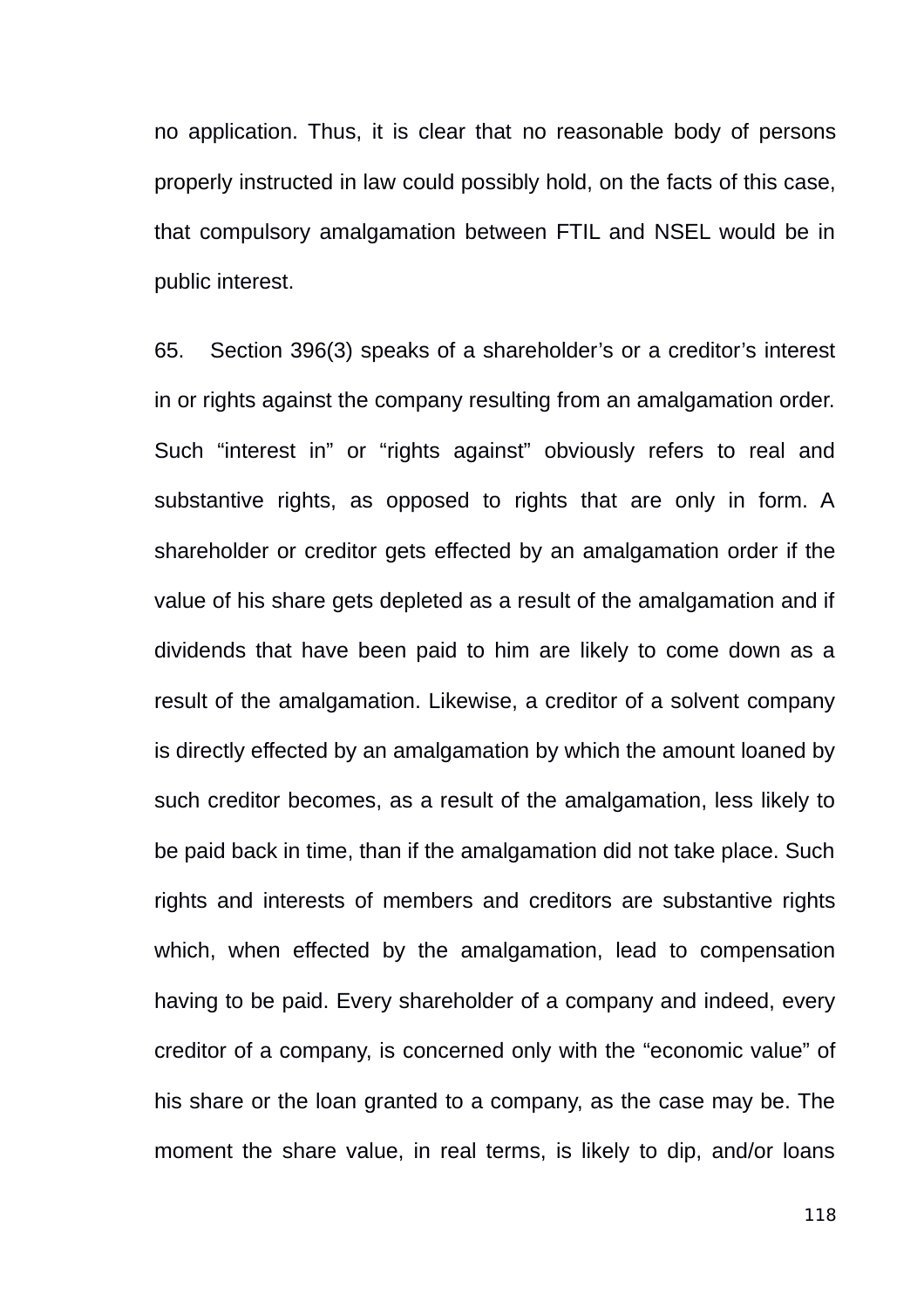granted are likely not to be repaid in time or at all as a result of an amalgamation, such members or creditors of the amalgamating company are equally entitled to be compensated for this economic loss as are the members and creditors of the amalgamated company, depending on the facts of each case. A reasonable construction must be given to Section 396. Also, the suggested construction by the respondents, as has been accepted by the impugned judgment, operates harshly and ridiculously, and being opposed to justice and reason, cannot possibly be adopted by this Court. It is clear that Section 396(3) refers to the economic loss that is to be borne by shareholders and members of both companies.

66. Thus, it is clear from a reading of Section 396(3), (3A), and (4) (aa) that every member or creditor of each of the companies before amalgamation shall have, as nearly as may be, the same interest in or rights against the company resulting from the amalgamation as he had in the original company. To the extent to which the interest or rights of such member or creditor are less than his interest or rights against the original company, post amalgamation, he shall be entitled to compensation which is to be assessed. Post assessment, if such member or creditor is aggrieved, he may prefer an appeal to the appellate authority under sub-section (3A). Under sub-section (4)(aa),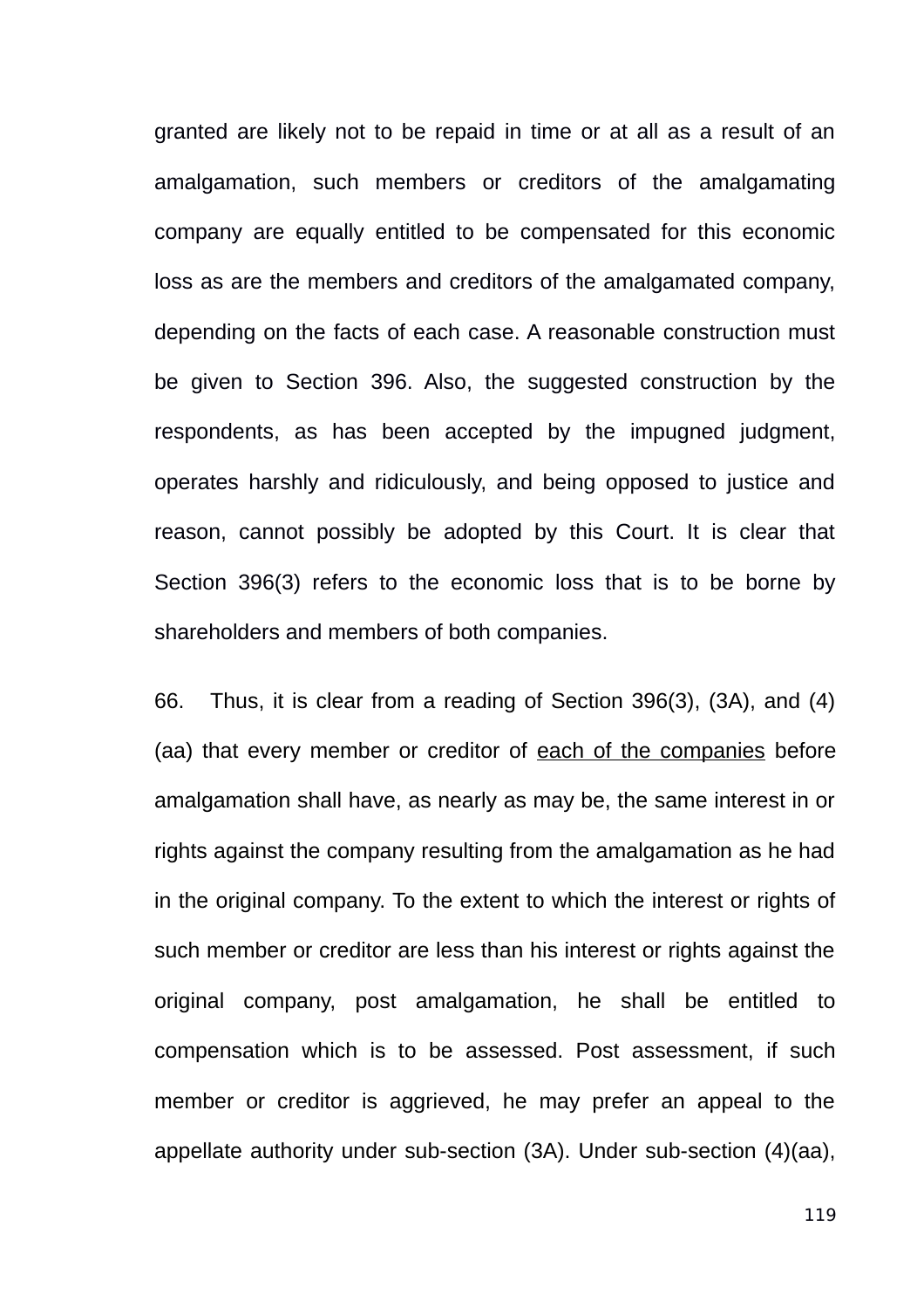no order of amalgamation can be made unless the time for preferring an appeal under sub-section (3A) has expired, or where any such appeal has been preferred, the appeal has been finally disposed of.

67. The learned counsel on behalf of the appellant has argued that the assessment order dated 01.04.2015, passed by the Joint Director (Accounts), does not reflect any compensation in favour of the shareholders or creditors of FTIL. According to the learned counsel, it is clear that if a company with low net worth (NSEL) is amalgamated with a company with high positive net worth (FTIL), both the shareholders and the creditors of FTIL will be directly impacted as the economic value of the shares will plummet, and the creditors of FTIL, which is a positive net worth company, may have to wait for a long time before recovery of debts owed to them once the company is amalgamated with the negative net worth company. In short, the creditors of FTIL will be put on par with the creditors of NSEL, which will result in the creditors of FTIL either being paid back their debts much later in point of time, or not at all. To this argument, the answer of the Union of India, which has found favour with the Division Bench of the Bombay High Court, is that "economic value" forms no part of Section 396. So long as the shareholders of FTIL continued to have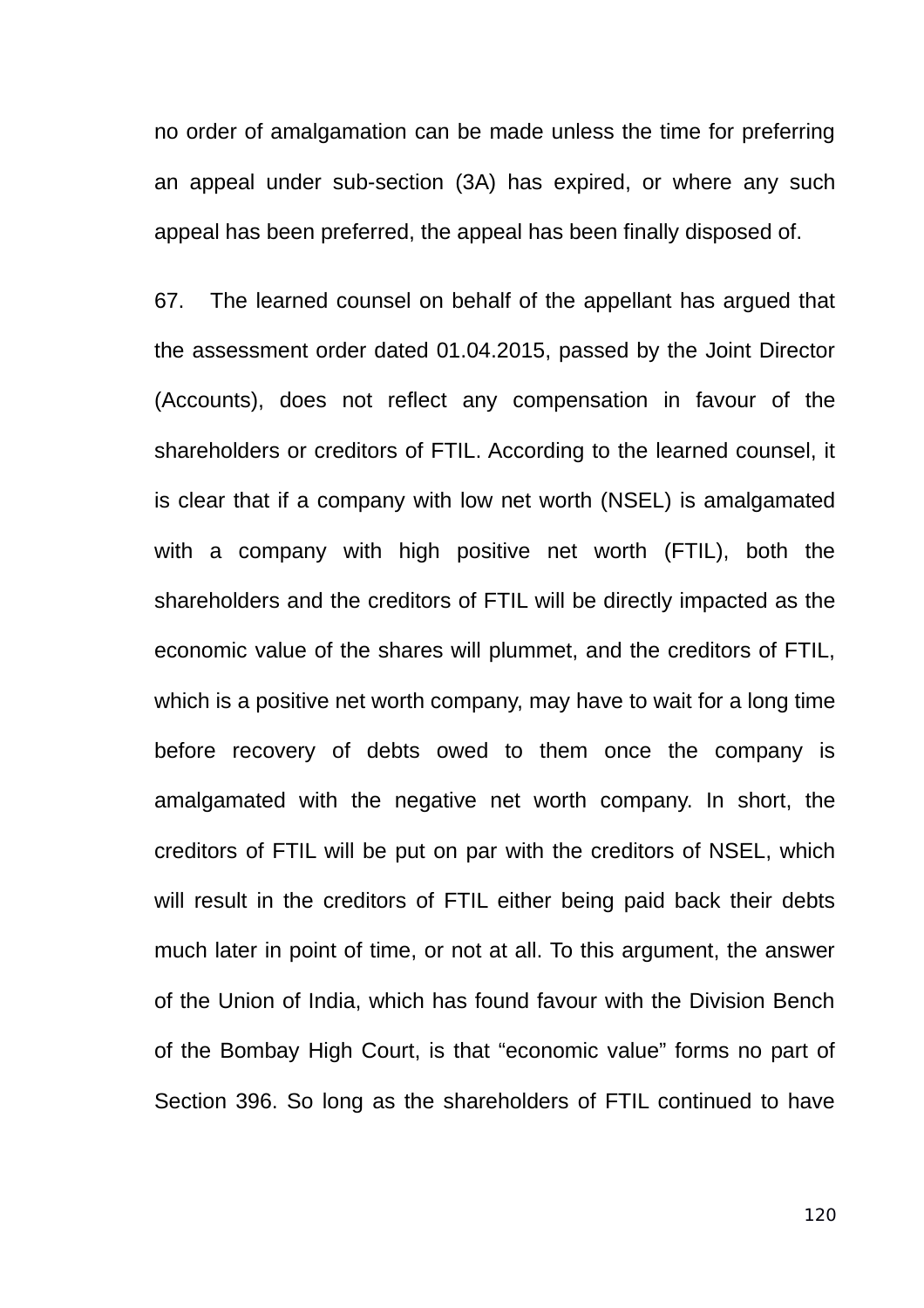the same number of shares, it matters not whether their share values plummet post amalgamation.

68. In **Bacha F. Guzdar** (supra), this Court held that though a shareholder acquires no right in the assets of a company as the company itself is the owner of such assets, yet a shareholder certainly has the right to dividends and the right to participate in the assets of the company which would be left over after winding up. The Court held:

"The true position of a shareholder is that on buying shares an investor becomes entitled to participate in the profits of the company in which he holds the shares if and when the company declares, subject to the Articles of Association, that the profits or any portion thereof should be distributed by way of dividends among the shareholders. He has undoubtedly a further right to participate in *the assets of the company which would be left over after winding up* but not in the assets as a whole as Lord Anderson puts it."

> (at p. 882) (emphasis in original)

## 69. In **Life Insurance Corporation of India v. Escorts Ltd. and**

**Ors.**, (1986) 1 SCC 264, this Court dealt generally with the rights of

shareholders as follows:

"**84.** On an overall view of the several statutory provisions and judicial precedents to which we have referred we find that a shareholder has an undoubted interest in a company, an interest which is represented by his shareholding. Share is movable property, with all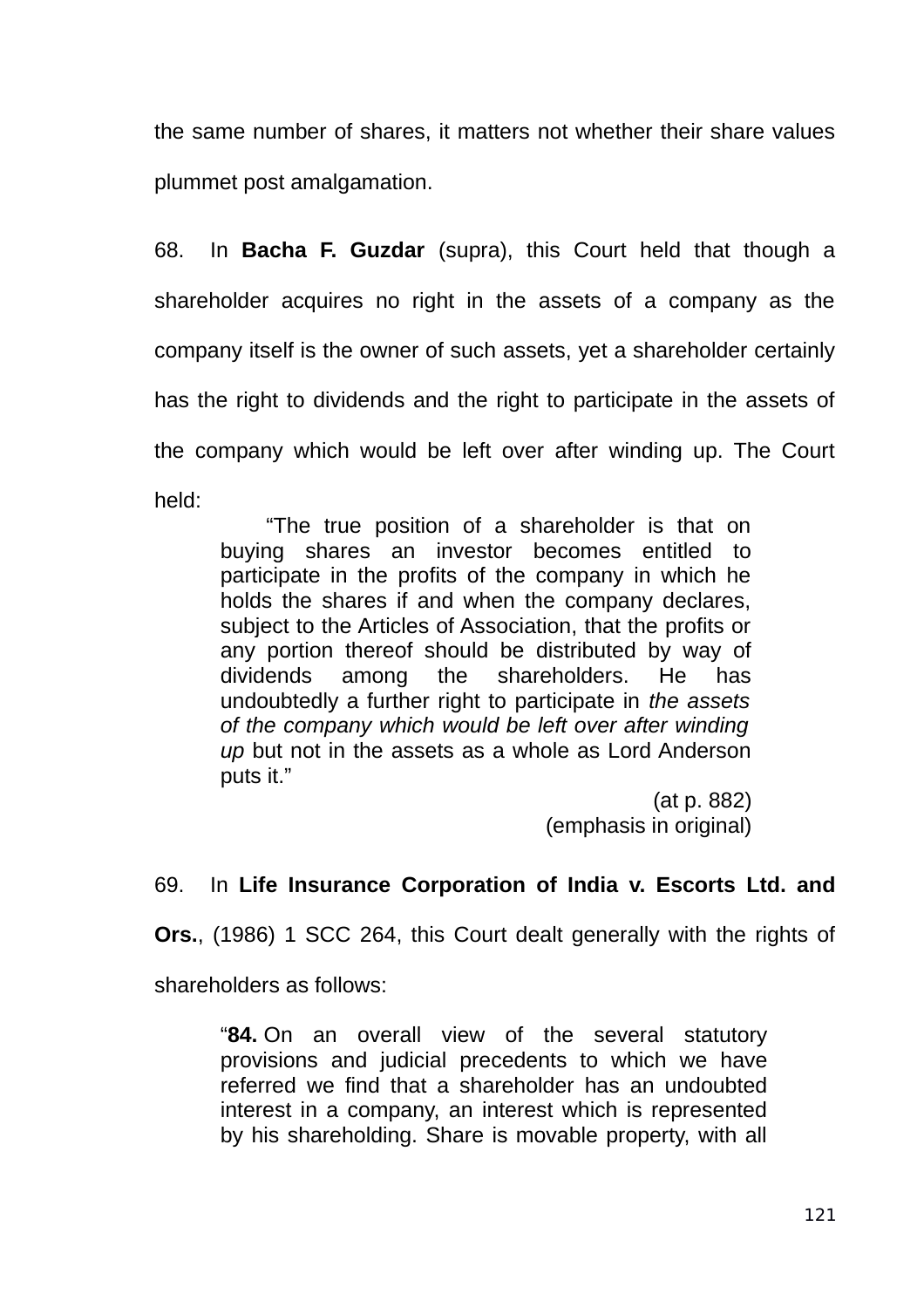the attributes of such property. The rights of a shareholder are (*i*) to elect directors and thus to participate in the management through them; (*ii*) to vote on resolutions at meetings of the company; (*iii*) to enjoy the profits of the company in the shape of dividends; (*iv*) to apply to the court for relief in the case of oppression; (*v*) to apply to the court for relief in the case of mismanagement; (*vi*) to apply to the court for winding up of the company; (*vii*) to share in the surplus on winding up. ……"

On the facts of the present case, we are directly concerned with points (iii) and (vii). It has been argued that the profits of the company postamalgamation will obviously come down, and dividends payable to shareholders will consequently either come down or be wiped out if the low net worth of NSEL is taken into account post amalgamation, together with potential liabilities of the amalgamated company, which may have to be paid in the near future. Secondly, if the amalgamated company is wound up, the amount that is payable to the shareholders post-amalgamation will be much less, if at all anything is to be paid, than pre-amalgamation.

70. In fact, in **Commissioner of Income Tax (Central) Calcutta v.**

**Standard Vacuum Oil Co.**, [1966] 2 SCR 367, this Court held:

" …… A share is not a sum of money: it represents an interest measured by a sum of money and made up of diverse rights contained in the contract evidenced by the articles of association of the Company. ……"

(at p. 374)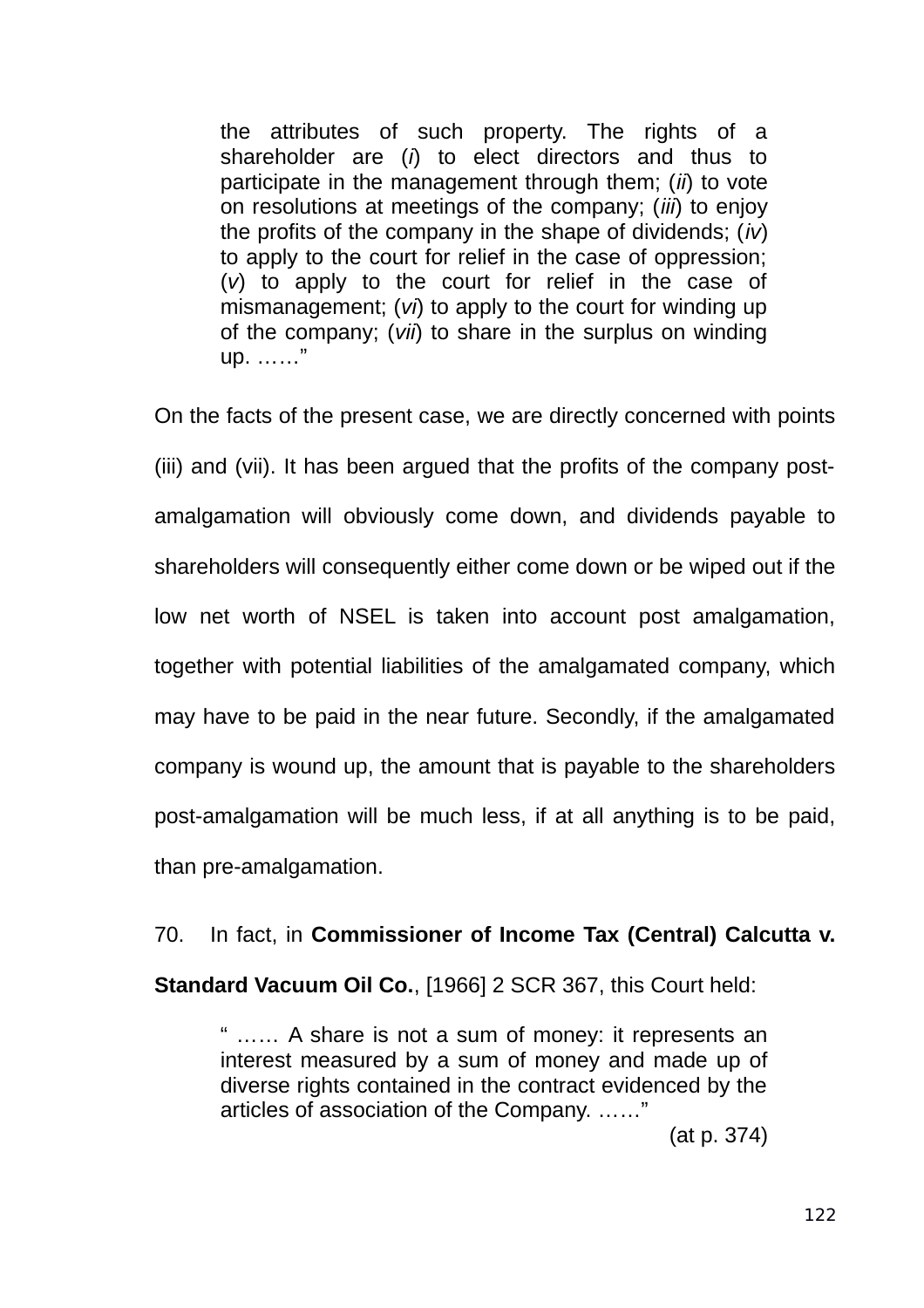## 71. In **Miheer H. Mafatlal v. Mafatlal Industries Ltd.**, (1997) 1 SCC

579, in the context of a voluntary amalgamation made under Sections

391 to 394 of the Companies Act, this Court went into share valuation.

This Court held:

"**40.** …… It must at once be stated that valuation of shares is a technical and complex problem which can be appropriately left to the consideration of experts in the field of accountancy. Pennington in his *Principles of Company Law* mentions four factors which had to be kept in mind in the valuation of shares:

- "(1) Capital Cover,
- (2) Yield,
- (3) Earning Capacity, and
- (4) Marketability.

For arriving at the fair value of share, three well-known methods are applied:

(1) The manageable profit-basis method (the Earning Per Share Method)

(2) The networth method or the break value method, and

(3) The market value method."

What is clear from the various methods of valuation of shares, when it

comes to such valuation *qua* the transferor and transferee company, is

that the market value method is one method in which shares can be

valued so that their equivalent can then be provided for in the

amalgamated company. This would be nothing other than what those

shares were worth in the market on a particular day or an average

taken within a certain period. What is important to note is that the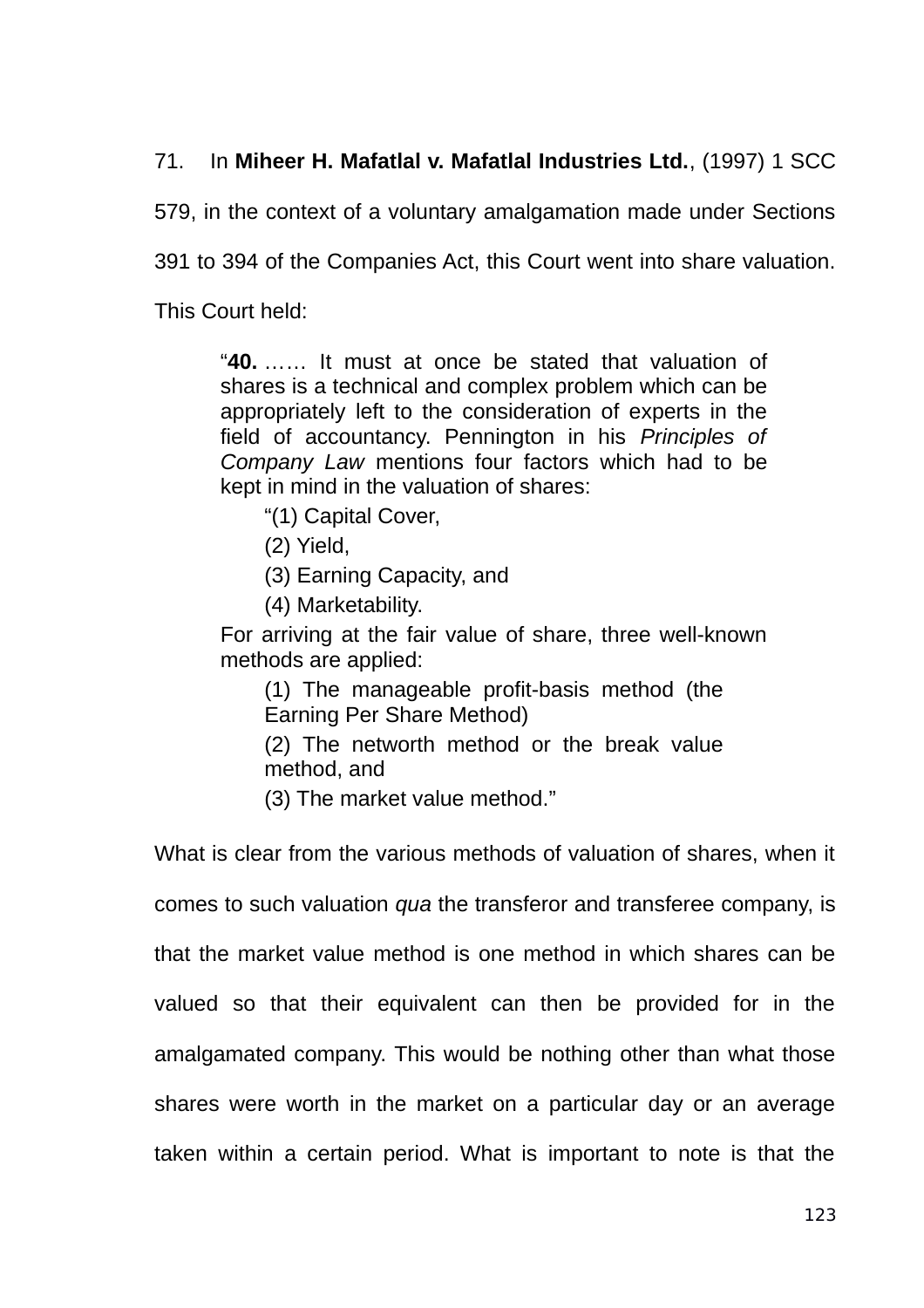market value of shares is market value of shares reflective of their economic value, being an interest measured by a sum of money, is not something that is completely alien to determining the rights of or interest of a shareholder in the transferor or transferee company, as the case may be.

72. In fact, the Government order dated 12.02.2016 itself reflects the net worth of NSEL as INR 8.86 crore from its balance sheet dated 31.03.2015, despite its capital being INR 60 crore, inasmuch as the total reserve and surplus is a negative figure of INR 51.54 crore. As against this, FTIL's balance sheet, as on 31.03.2015, discloses that for the same year, FTIL's net worth is INR 2779.94 crore. Also, FTIL has been paying dividends to its shareholders ranging from 1000% to 250% for the years 2007-2008 till 2015-2016. On the other hand, NSEL has never paid a single dividend ever since its inception. Post amalgamation, therefore, dividend payable to the shareholders of FTIL is bound to come down. Correspondingly, the 'marketable value' of such shares will also fall.

73. The impugned Division Bench judgment has incorrectly held that the economic value of shares cannot be taken into account. In fact, from the Director's Report of NSEL dated 20.07.2015, it is specifically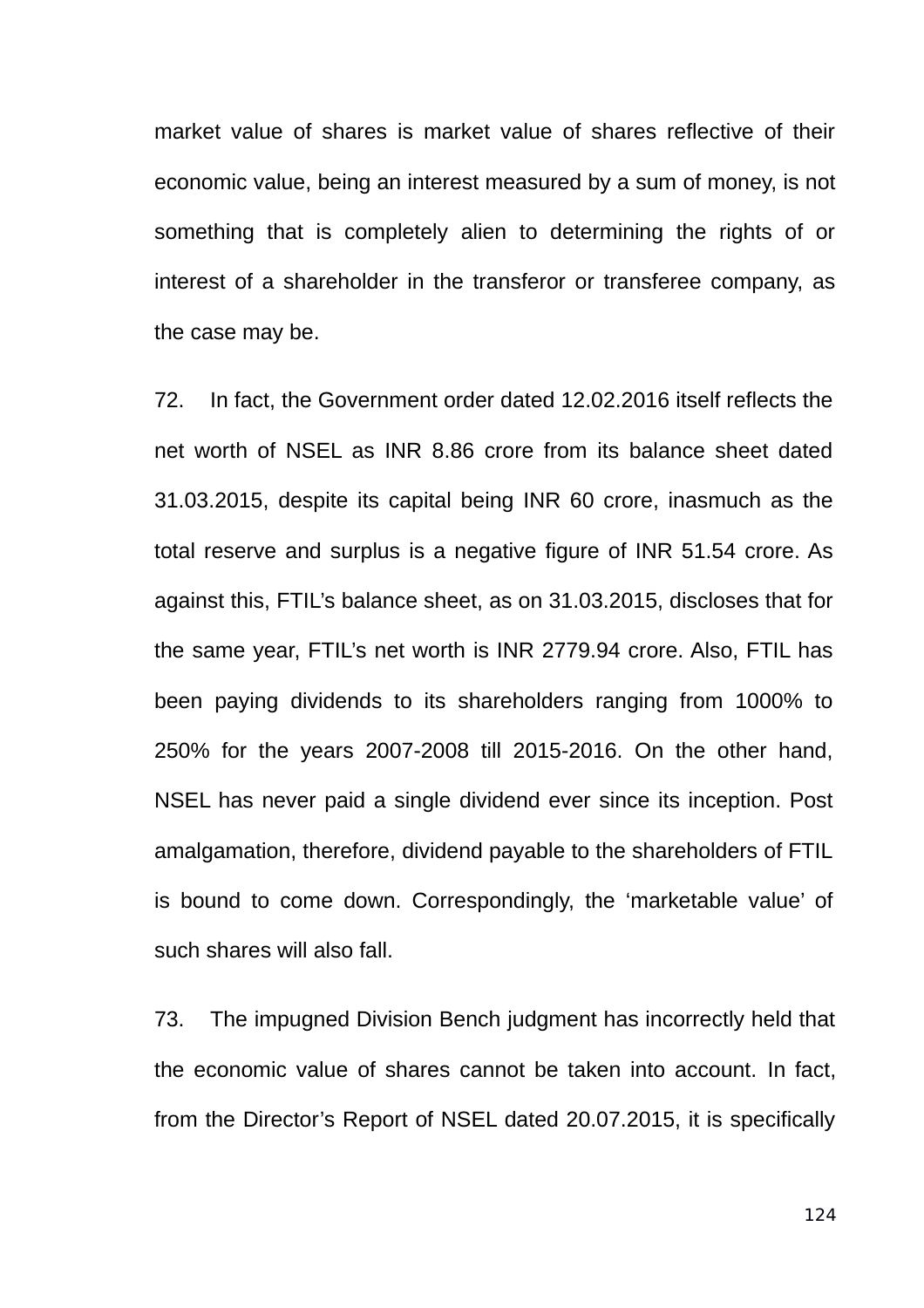stated under the caption, "(vi) civil suits / complaints / writs / public

interest litigation" that:

"xxx xxx xxx

c) The Company received a legal opinion to the effect that the Company is not liable for payment under the provisions of SGF in the bye-laws. Further in case of e-Series contract related transactions, no major infirmity in underlying physical stock was observed. Therefore, at this stage and in the opinion of the Management of the Company, relying upon the legal advices, and as per the provisions of bye-laws of the exchange there are no direct ascertainable financial claims against the company. The Company may be exposed to liabilities in case of any adverse outcome of these investigations / enquiries or legal cases or any other investigations / enquires or suits which may arise at a later date."

This is further clarified in the consolidated financial statement made for

the financial year 2014-2015 as follows:

"Risk of un-identified financial irregularities

In view of the specific scope of the forensic audits and the limitations in the forensic audits and investigations, there is inherent a risk that material errors, fraud and other illegal acts may exist that could remain undetected.

Risk of adverse outcome of investigation/enquiry by law enforcement agencies

Several agencies such as the Police (EOW), Ministry of Corporate Affairs (MCrA), Enforcement Directorate (ED), CBI and the Income Tax Department etc. are currently investigating / enquiring the extent of alleged irregularities and any breach of law. The matters are also sub judice before various forums including the Hon'ble Mumbai High Court. The Company may be exposed to liabilities in case of any adverse outcome of these investigations or any other investigations which may arise at a later date."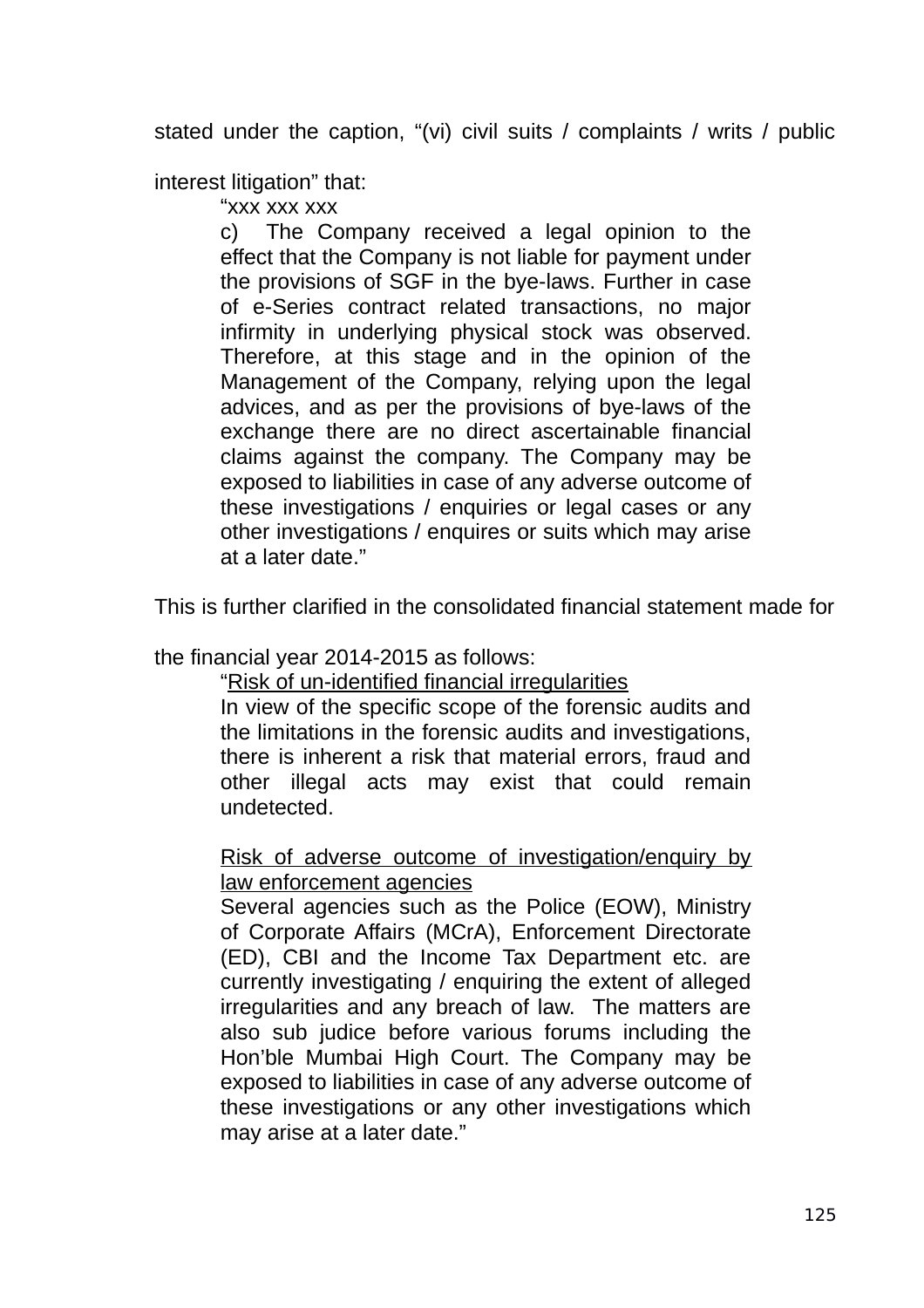From the Director's Report and consolidated financial statements of NSEL, it becomes clear that the company may be exposed to liabilities in case of any adverse outcome in any of the proceedings that may be pending, as a result of which, it may have to pay back the whole or some part of the INR 5600 crore owed to the alleged investors/traders by the 24 defaulters who are members of NSEL. This would certainly impact the 'economic value' of shares held in FTIL as this is one factor that would, post amalgamation, depress the market value of shares held by such shareholder, and would also impact the dividend payable on such shares post amalgamation.

74. The impugned judgment has also held that no material was produced before the Court to show that share prices would in fact plummet post-amalgamation. This is despite the fact that the impugned judgment itself refers to the fact that since the publication of the draft order on 21.10.2014, the share value which was INR 211.10, dropped to INR 174.55 ten days later. The Division Bench then goes on to state that it is not possible to hold that any case of serious erosion in economic value has at all been made out, inasmuch as by 21.10.2014, when the draft order of amalgamation was made available to companies, the news of collapse of NSEL's exchange was already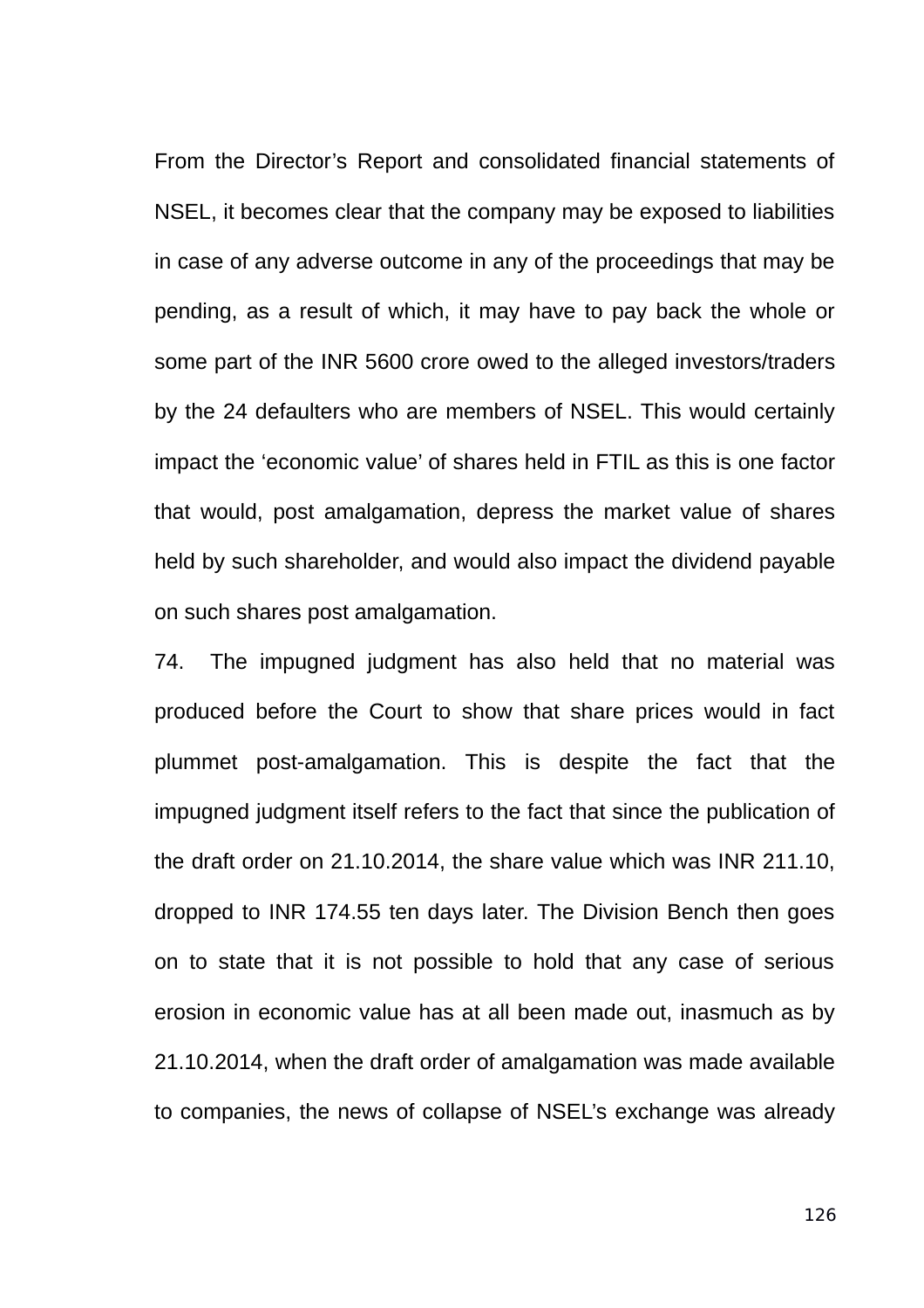in public domain. This is wholly incorrect for the reason that the news of collapse took place in July, 2014, i.e., over two months before the publication of the draft order. It is well known that the stock market is extremely sensitive to the slightest event that may render a company less profitable. Over two months is too long a period to relate a share value of INR 211.10 drastically falling to INR 174.55. On the other hand, it is obvious that the publication of the draft order on 21.10.2014 had the impact of the share price reducing by a substantial amount, ten days later. In fact, a reference to the share prices of NSEL furnished by the learned Additional Solicitor General makes it clear that the moment the final amalgamation order dated 12.02.2016 was publicised, the share price fell from INR 89.90 on 12.02.2016 to INR 73.90 on 24.02.2016 and further to INR 73.10 on 29.02.2016. Incidentally, the High Court realised this, and finally incorrectly concludes, "there is thus substantial compliance with the provisions of Section 396(3)." Given the fact that the assessment order dated 01.04.2015 did not provide any compensation to either the shareholders or creditors of FTIL for the economic loss caused by the amalgamation in breach of Section 396(3), it is clear that an important condition precedent to the passing of the final amalgamation order was not met. On this ground also, therefore, the final amalgamation order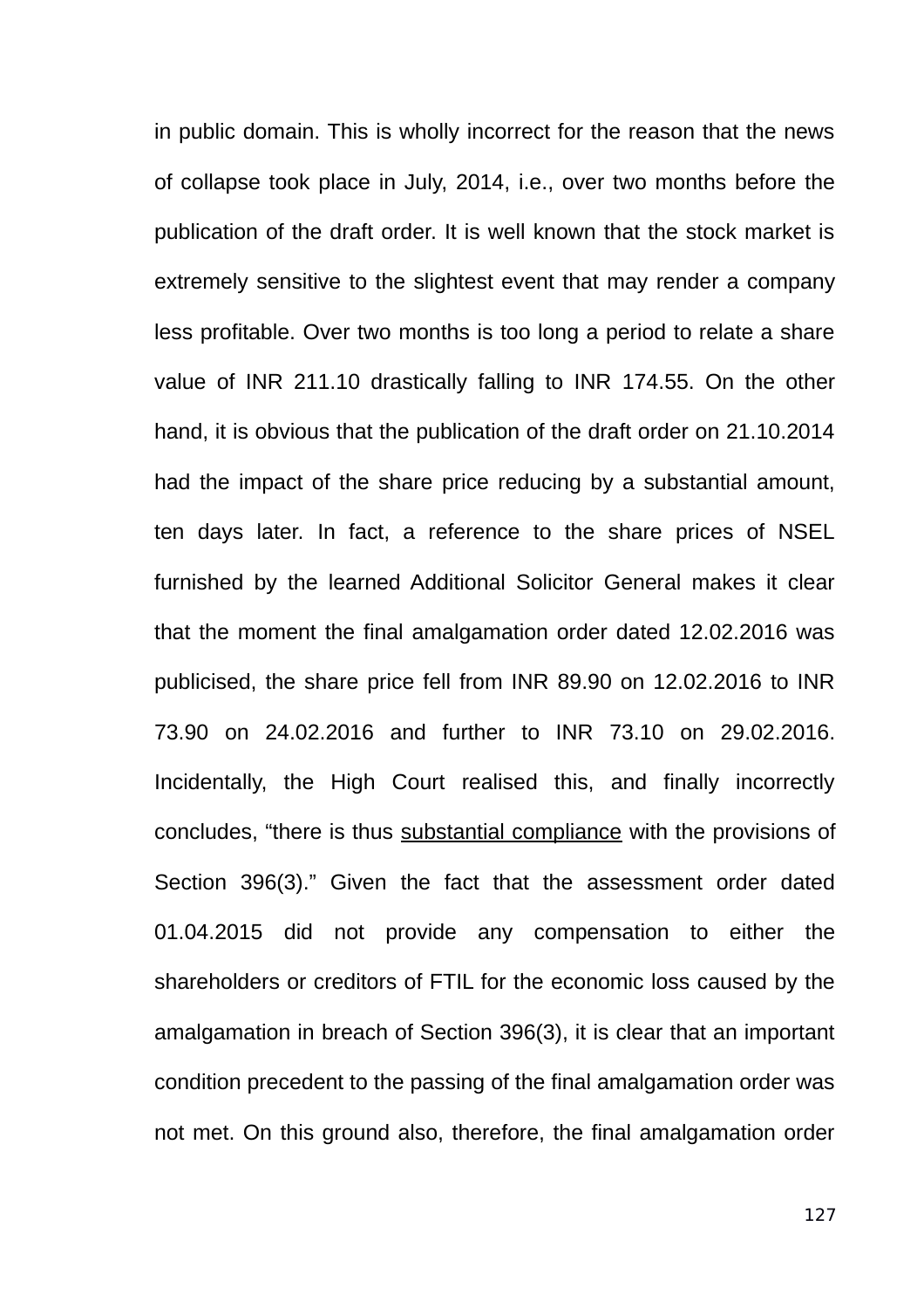has to be held to be *ultra vires* Section 396 of the Companies Act, and, being arbitrary and unreasonable, violative of Article 14 of the Constitution of India.

75. However, the learned Senior Advocates for the respondents have argued that an order of nil compensation is equally an order that is passed under Section 396(3) which could have been appealed against but was not appealed against. For this reason, therefore, it is not correct to state that the condition precedent mentioned in Section 396(4)(aa) has not been fulfilled. It will be noticed that the language used in the appeal provision, i.e. Section 396(3A), is "any person aggrieved by any assessment of compensation made by the prescribed authority under sub-section (3) may…… appeal to the Tribunal, and thereupon the assessment of the compensation shall be made by the Tribunal." The pre-requisites for the application of subsection (3A) are that a person first be aggrieved by an "assessment of compensation" "made" by the prescribed authority. Where no assessment of compensation whatsoever is made by the prescribed authority (and on the facts here, the prescribed authority has not, in fact, stated that for the reasons given by it, compensation awarded to FTIL, its shareholders and creditors is nil), no person can be aggrieved by an order which does not assess any compensation, which may be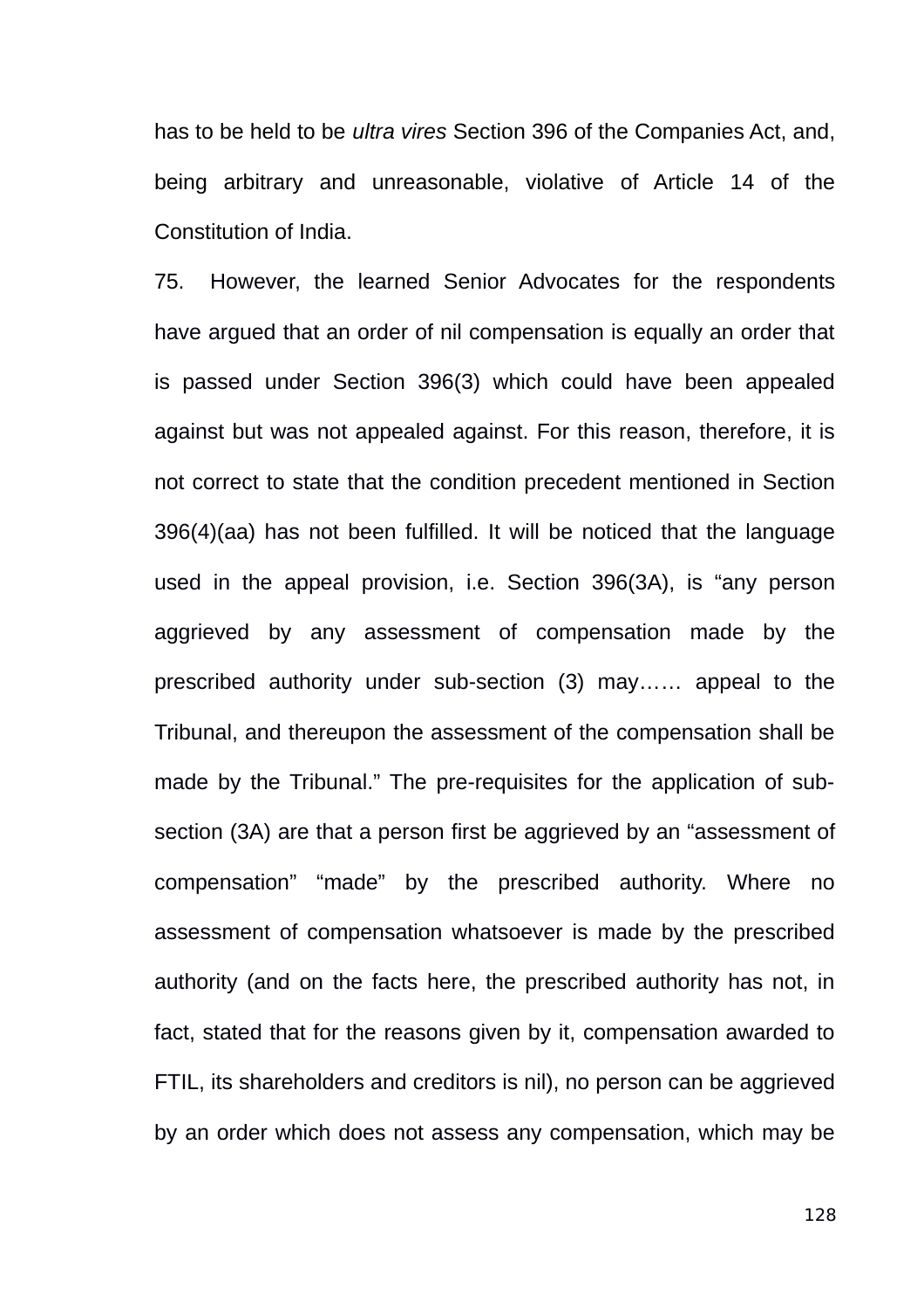interfered with by the Appellate Tribunal which must then assess the compensation for itself. The statute clearly entitles such shareholders and creditors to have compensation assessed first by the prescribed authority and then by the appellate authority. This Court, in **Institute of Chartered Accountants of India v. L.K. Ratna and Ors.**, [1986] 3 SCR 1049, held that the defect in observing the rules of natural justice in the trial administrative body cannot be cured by observing such rules of natural justice in the appellate body. It was held:

"It is then urged by learned counsel for the appellant that the provision of an appeal under Section 22-A of the Act is a complete safeguard against any insufficiency in the original proceeding before the Council, and it is not mandatory that the member should be heard by the Council before it proceeds to record its finding. Section 22-A of the Act entitles a member to prefer an appeal to the High Court against an order of the Council imposing a penalty under Section 21(4) of the Act. It is pointed out that no limitation has been imposed on the scope of the appeal, and that an appellant is entitled to urge before the High Court every ground which was available to him before the Council. Any insufficiency, it is said, can be cured by resort to such appeal. Learned counsel apparently has in mind the view taken in some cases that an appeal provides an adequate remedy for a defect in procedure during the original proceeding. Some of those cases as mentioned in Sir William Wade's erudite and classic work on "Administrative Law" ( $5<sup>th</sup>$  Edn.). But as that learned author observes (at p. 487), "in principle there ought to be an observance of natural justice equally at both stages", and

"if natural justice is violated at the first stage, the right of appeal is not so much a true right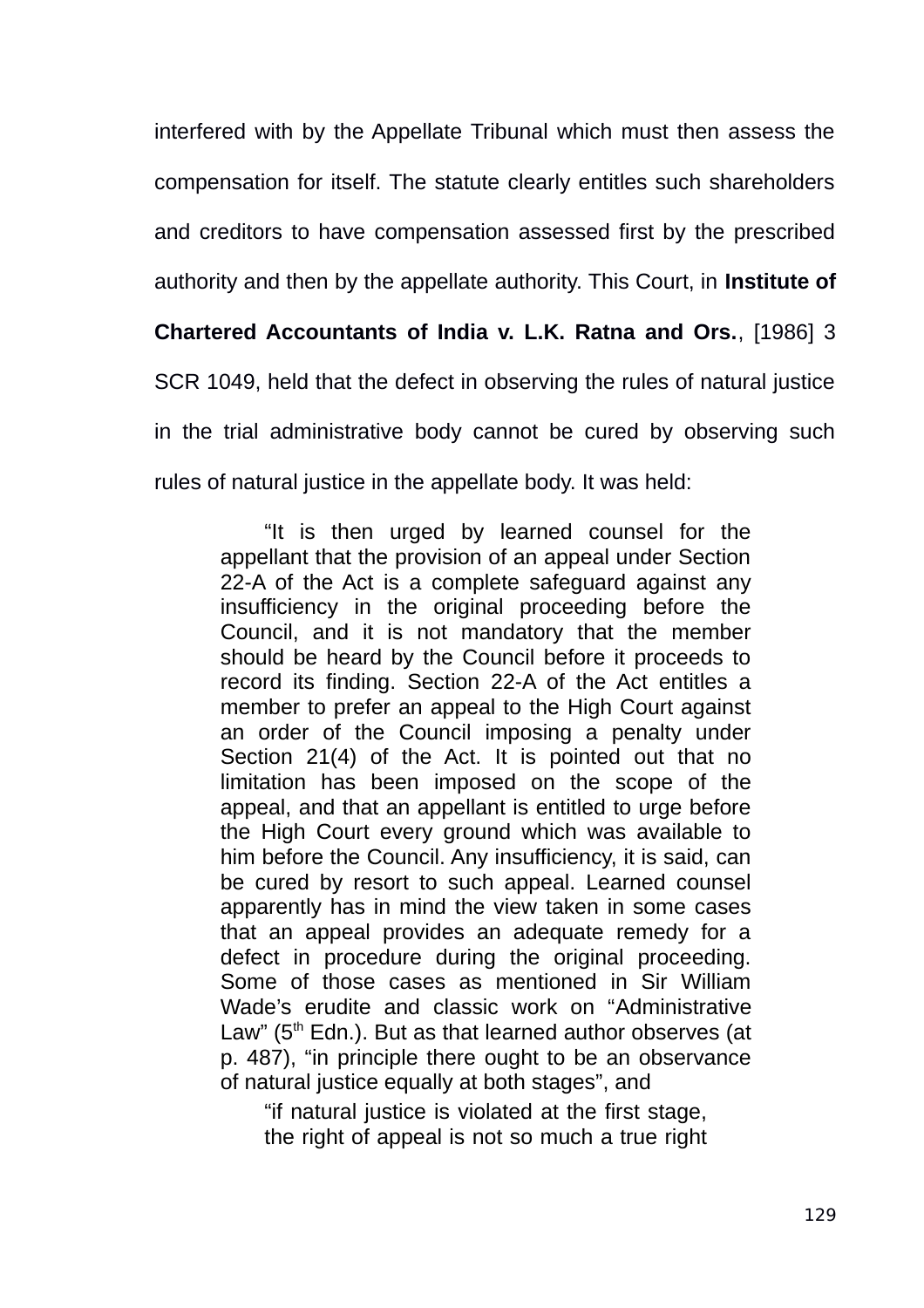of appeal as a corrected initial hearing: instead of fair trial followed by appeal, the procedure is reduced to unfair trial followed by fair trial."

And he makes reference to the observations of Megarry, J. in *Leary* v. *National Union of Vehicle Builders* [(1971) 1 Ch. 34, 49]. Treating with another aspect of the point, that learned Judge said:

"If one accepts the contention that a defect of natural justice in the trial body can be cured by the presence of natural justice in the appellate body, this has the result of depriving the member of his right of appeal from the expelling body. If the rules and the law combine to give the member the right to a fair trial and the right of appeal, why should he be told that he ought to be satisfied with an unjust trial and a fair appeal? Even if the appeal is treated as a hearing de novo, the member is being stripped of his right to appeal to another body from the effective decision to expel him. I cannot think that natural justice is satisfied by a process whereby an unfair trial, though not resulting in a valid expulsion, will nevertheless have the effect of depriving the member of his right of appeal when a valid decision to expel him is subsequently made. Such a deprivation would be a powerful result to be achieved by what in law is a mere nullity; and it is no mere triviality that might be justified on the ground that natural justice does not mean perfect justice. As a general rule, at all events, I hold that a failure of natural justice in the trial body cannot be cured by a sufficiency of natural justice in an appellate body."

The view taken by Megarry, J. was followed by the Ontario High Court in Canada in *Re Cardinal and Board of Commissioners of Police of City of Cornwall*, [(1974) 42 D.L.R. (3d) 323]. The Supreme Court of New Zealand was similarly inclined in *Wislang* v.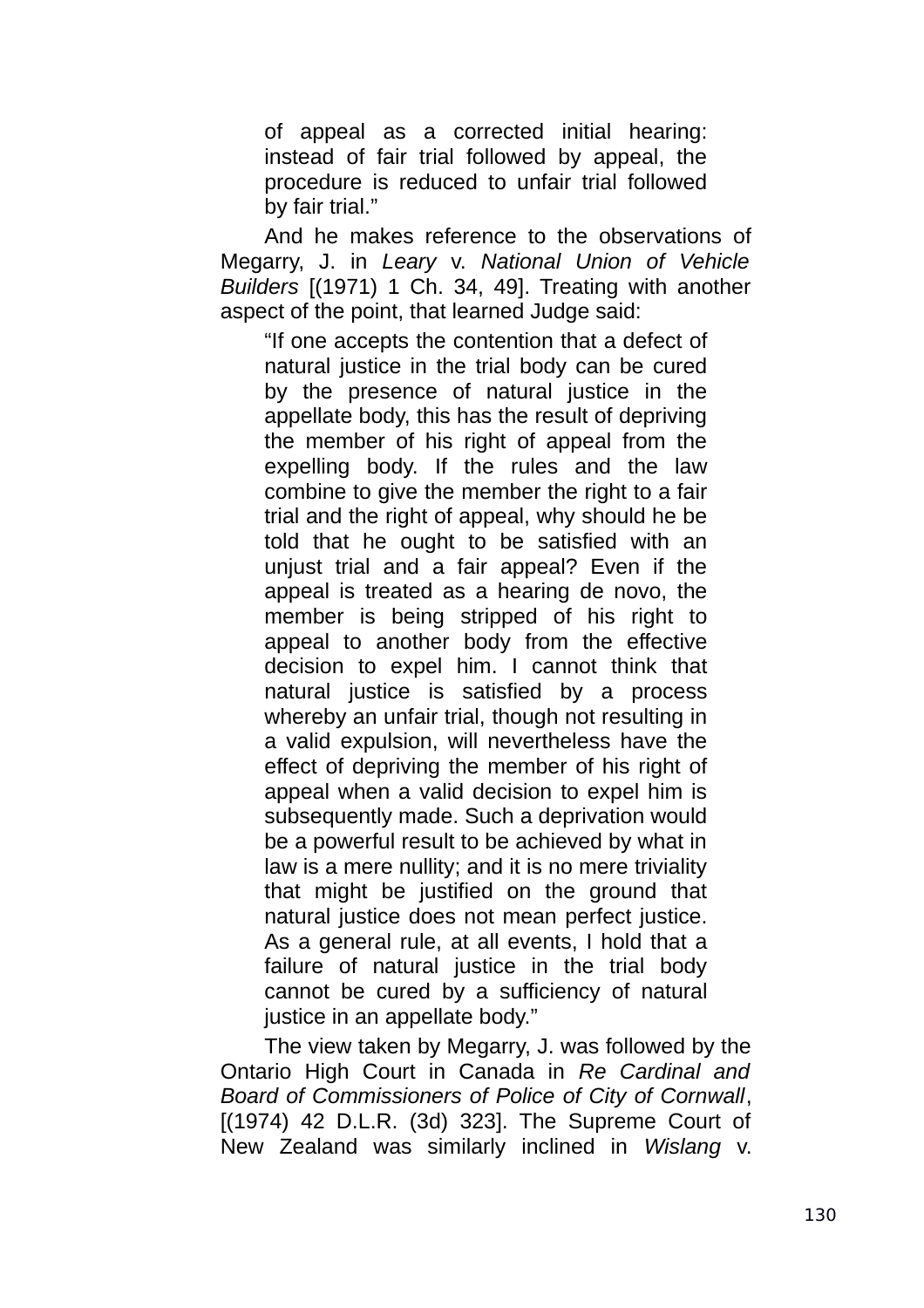*Medical Practitioners Disciplinary Committee*, [(1974) 1 N.Z.L.R. 29] and so was the Court of Appeal of New Zealand in *Reid* v. *Rowley* [(1977) 2 N.Z.L.R. 472]." (at pp. 1065-1066)

This judgment was the subject matter of comment in **Union Carbide Corporation v. Union of India**, [1991] Supp (1) SCR 251, where this Court held, following the judgment in **Charan Lal Sahu v. Union of India**, (1990) 1 SCC 613, that non-compliance with the obligation to issue notices to persons effected by the Bhopal gas leak did not, for this reason alone, vitiate the settlement that was entered into with Union Carbide by the Government on their behalf. This Court, in passing, commented that the principle laid down in **Leary v. National Union of Vehicle Builders**, [1971] Ch. 34 might perhaps be too broad a generalisation, except in cases involving public interest. This was an observation made in answer to an argument by Shri Shanti Bhushan, stating that a defect of natural justice always goes to the root of the matter. Ultimately, given the fact that the settlement fund was held to be sufficient to meet the needs of just compensation to the victims of the Bhopal gas leak tragedy, it was held that the grievance on the score of not hearing the victims first would not really survive. However, what is of fundamental importance is the fact that in the present situation, a clear statutory right is given to every member or creditor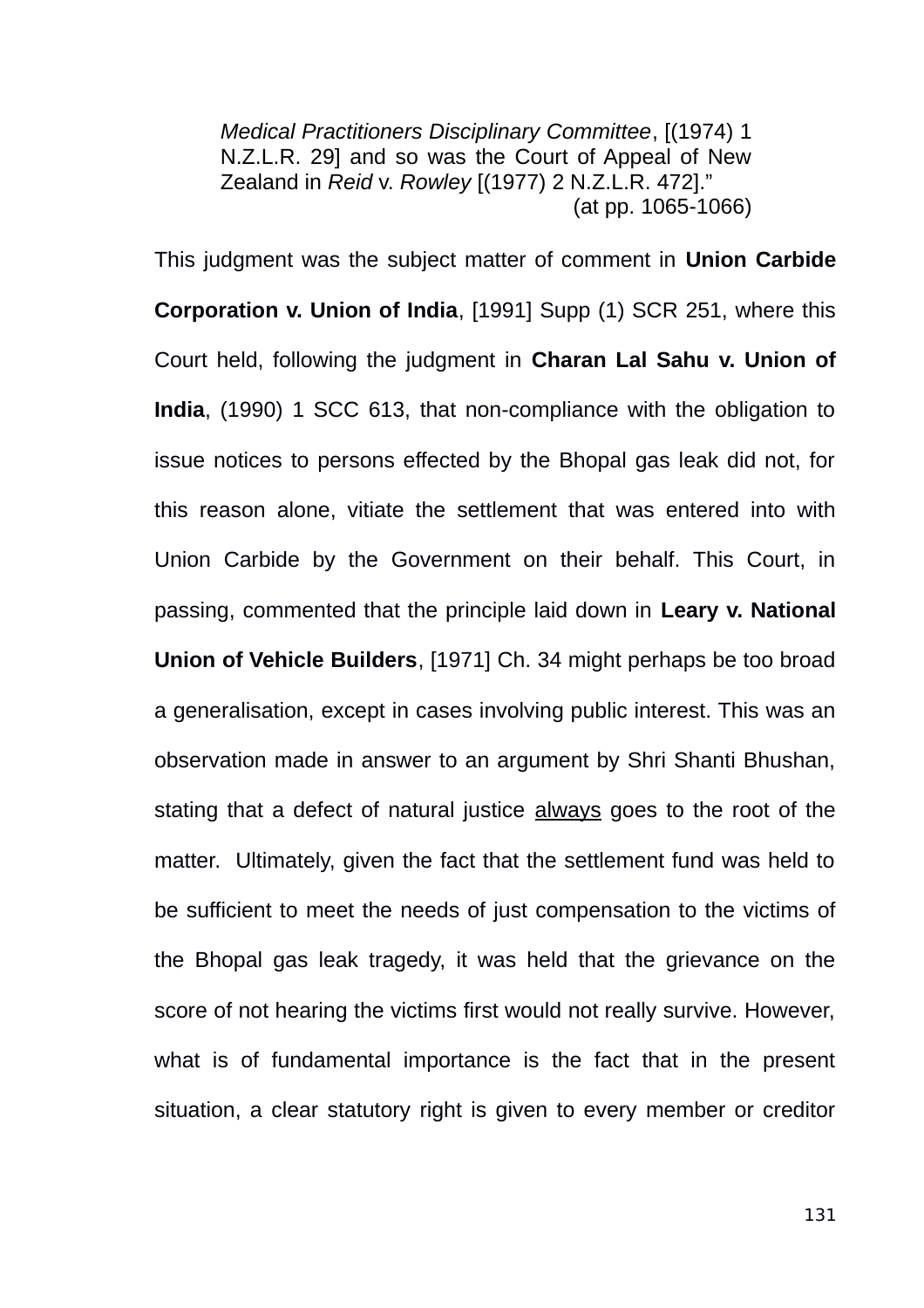who shall be entitled to an assessment of compensation, first by the prescribed authority and then, a right of appeal to the Appellate Tribunal. In such cases, therefore, the orders of "non-assessment" by the prescribed authority can more appropriately be challenged in judicial review proceedings, in which the High Court, acting under Article 226 of the Constitution of India can, if an infraction of Section 396(3) is found, send the matter back to the prescribed authority to determine compensation after which the right of appeal under subsection (3A) of Section 396 would then follow. In fact, in Writ Petition 2743 of 2014, which challenged both the draft order and the final order of amalgamation, the appellant took out a chamber summons for amendment of its writ petition to challenge the order of assessment of compensation, dated 01.04.2015, which amendment was allowed *vide* order dated 16.02.2016. The order of "non-assessment" of compensation has thus been challenged by FTIL in proceedings under Article 226 of the Constitution of India. Even otherwise, this is a case where there is complete non-application of mind by the authority assessing compensation to the rights and interests which the shareholders and creditors of FTIL have and which are referred to in Section 396(3) of the Act. This being the case, it is clear that Section 396(3) has not been followed either in letter or in spirit.